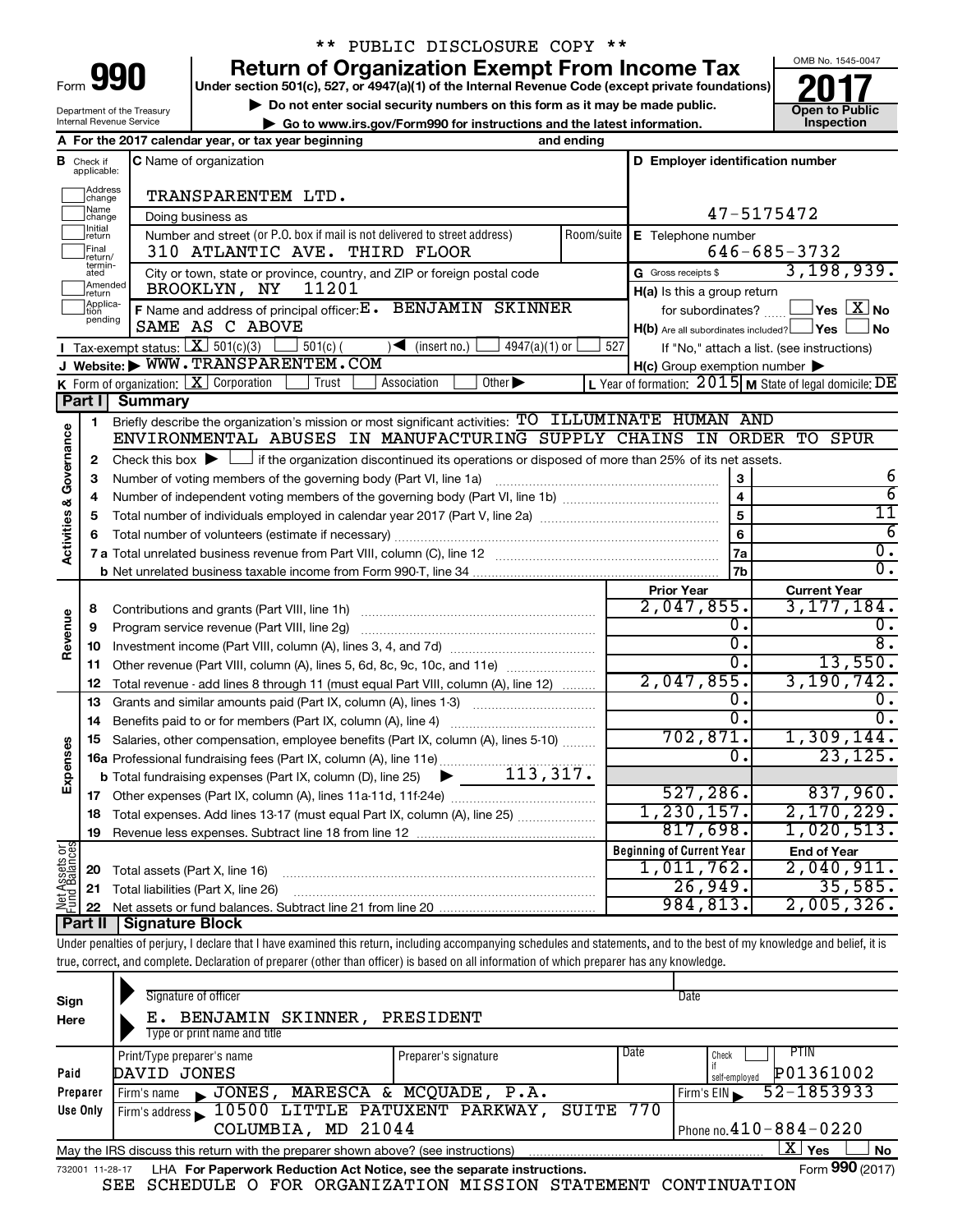| Briefly describe the organization's mission:<br>TO ILLUMINATE HUMAN AND ENVIRONMENTAL ABUSES IN MANUFACTURING SUPPLY<br>CHAINS IN ORDER TO SPUR ERADICATION OF THOSE ABUSES.<br>Did the organization undertake any significant program services during the year which were not listed on the<br>If "Yes," describe these new services on Schedule O.<br>Did the organization cease conducting, or make significant changes in how it conducts, any program services?<br>If "Yes," describe these changes on Schedule O.<br>Describe the organization's program service accomplishments for each of its three largest program services, as measured by expenses.<br>Section 501(c)(3) and 501(c)(4) organizations are required to report the amount of grants and allocations to others, the total expenses, and<br>revenue, if any, for each program service reported.<br>1,766,761. including grants of \$<br>) (Revenue \$<br>) (Expenses \$<br>SUPPLY CHAIN INVESTIGATIONS - TRANSPARENTEM IS A DISCREET, NON-PROFIT<br>UNIT THAT ILLUMINATES SUPPLY CHAINS AND SPURS ERADICATION OF HUMAN AND<br>ENVIRONMENTAL ABUSES. WE USE FRONTLINE INVESTIGATIVE REPORTING AND<br>FORENSIC METHODS IN COMPLIANCE WITH INTERNATIONAL ETHICAL STANDARDS.<br>THE INITIAL RECIPIENTS OF TRANSPARENTEM'S INTELLIGENCE REPORTS ARE<br>THOSE WHOSE PROCUREMENT STRATEGIES CAN RAPIDLY TRANSFORM MARKETS.<br>WЕ<br>COMMIT TO TELLING THOSE RECIPIENTS-PRINCIPALLY BRANDS AND<br>RETAILERS-WHAT THEY MAY NOT, BUT SHOULD, KNOW ABOUT THOSE WITH WHOM<br>THEY DO BUSINESS. THIS INCLUDES THE ACTIVITIES OF THEIR DIRECT AND<br>INDIRECT SUPPLIERS. AFTER PROVIDING SUCH RECIPIENTS GRACE PERIODS TO<br>BEGIN REMEDIATION, WE DISCLOSE CONSOLIDATED AND UPDATED REPORTS TO<br>STRATEGIC INTERMEDIARIES SUCH AS INVESTORS, REGULATORS, AND SELECT<br>(Code: ) (Expenses \$ contains a modulating grants of \$ code: ) (Revenue \$ code:<br>and the contract of the contract of the contract of the contract of the contract of the contract of the contract of the contract of the contract of the contract of the contract of the contract of the contract of the contra<br>$\left(\text{Code:}\right)$ $\left(\text{Expenses $}\right)$<br>Other program services (Describe in Schedule O.)<br>(Expenses \$<br>) (Revenue \$<br>including grants of \$<br>1,766,761.<br>Total program service expenses<br>Form 990 (2017)<br>SEE SCHEDULE O FOR CONTINUATION(S)<br>$17590 - 1$ | Part III   Statement of Program Service Accomplishments<br>1<br>$\mathbf{2}$<br>3<br>4<br>4a (Code:<br>4b | $\boxed{\mathbf{X}}$<br>$\overline{\ }$ Yes $\overline{\rm X}$ No<br>$\Box$ Yes $[\overline{\mathrm{X}}]$ No |
|---------------------------------------------------------------------------------------------------------------------------------------------------------------------------------------------------------------------------------------------------------------------------------------------------------------------------------------------------------------------------------------------------------------------------------------------------------------------------------------------------------------------------------------------------------------------------------------------------------------------------------------------------------------------------------------------------------------------------------------------------------------------------------------------------------------------------------------------------------------------------------------------------------------------------------------------------------------------------------------------------------------------------------------------------------------------------------------------------------------------------------------------------------------------------------------------------------------------------------------------------------------------------------------------------------------------------------------------------------------------------------------------------------------------------------------------------------------------------------------------------------------------------------------------------------------------------------------------------------------------------------------------------------------------------------------------------------------------------------------------------------------------------------------------------------------------------------------------------------------------------------------------------------------------------------------------------------------------------------------------------------------------------------------------------------------------------------------------------------------------------------------------------------------------------------------------------------------------------------------------------------------------------------------------------------------------------------------------------------------------------------------------------------------------------------------------------------------|-----------------------------------------------------------------------------------------------------------|--------------------------------------------------------------------------------------------------------------|
|                                                                                                                                                                                                                                                                                                                                                                                                                                                                                                                                                                                                                                                                                                                                                                                                                                                                                                                                                                                                                                                                                                                                                                                                                                                                                                                                                                                                                                                                                                                                                                                                                                                                                                                                                                                                                                                                                                                                                                                                                                                                                                                                                                                                                                                                                                                                                                                                                                                               |                                                                                                           |                                                                                                              |
|                                                                                                                                                                                                                                                                                                                                                                                                                                                                                                                                                                                                                                                                                                                                                                                                                                                                                                                                                                                                                                                                                                                                                                                                                                                                                                                                                                                                                                                                                                                                                                                                                                                                                                                                                                                                                                                                                                                                                                                                                                                                                                                                                                                                                                                                                                                                                                                                                                                               |                                                                                                           |                                                                                                              |
|                                                                                                                                                                                                                                                                                                                                                                                                                                                                                                                                                                                                                                                                                                                                                                                                                                                                                                                                                                                                                                                                                                                                                                                                                                                                                                                                                                                                                                                                                                                                                                                                                                                                                                                                                                                                                                                                                                                                                                                                                                                                                                                                                                                                                                                                                                                                                                                                                                                               |                                                                                                           |                                                                                                              |
|                                                                                                                                                                                                                                                                                                                                                                                                                                                                                                                                                                                                                                                                                                                                                                                                                                                                                                                                                                                                                                                                                                                                                                                                                                                                                                                                                                                                                                                                                                                                                                                                                                                                                                                                                                                                                                                                                                                                                                                                                                                                                                                                                                                                                                                                                                                                                                                                                                                               |                                                                                                           |                                                                                                              |
|                                                                                                                                                                                                                                                                                                                                                                                                                                                                                                                                                                                                                                                                                                                                                                                                                                                                                                                                                                                                                                                                                                                                                                                                                                                                                                                                                                                                                                                                                                                                                                                                                                                                                                                                                                                                                                                                                                                                                                                                                                                                                                                                                                                                                                                                                                                                                                                                                                                               |                                                                                                           |                                                                                                              |
|                                                                                                                                                                                                                                                                                                                                                                                                                                                                                                                                                                                                                                                                                                                                                                                                                                                                                                                                                                                                                                                                                                                                                                                                                                                                                                                                                                                                                                                                                                                                                                                                                                                                                                                                                                                                                                                                                                                                                                                                                                                                                                                                                                                                                                                                                                                                                                                                                                                               |                                                                                                           |                                                                                                              |
|                                                                                                                                                                                                                                                                                                                                                                                                                                                                                                                                                                                                                                                                                                                                                                                                                                                                                                                                                                                                                                                                                                                                                                                                                                                                                                                                                                                                                                                                                                                                                                                                                                                                                                                                                                                                                                                                                                                                                                                                                                                                                                                                                                                                                                                                                                                                                                                                                                                               |                                                                                                           |                                                                                                              |
|                                                                                                                                                                                                                                                                                                                                                                                                                                                                                                                                                                                                                                                                                                                                                                                                                                                                                                                                                                                                                                                                                                                                                                                                                                                                                                                                                                                                                                                                                                                                                                                                                                                                                                                                                                                                                                                                                                                                                                                                                                                                                                                                                                                                                                                                                                                                                                                                                                                               |                                                                                                           |                                                                                                              |
|                                                                                                                                                                                                                                                                                                                                                                                                                                                                                                                                                                                                                                                                                                                                                                                                                                                                                                                                                                                                                                                                                                                                                                                                                                                                                                                                                                                                                                                                                                                                                                                                                                                                                                                                                                                                                                                                                                                                                                                                                                                                                                                                                                                                                                                                                                                                                                                                                                                               |                                                                                                           |                                                                                                              |
|                                                                                                                                                                                                                                                                                                                                                                                                                                                                                                                                                                                                                                                                                                                                                                                                                                                                                                                                                                                                                                                                                                                                                                                                                                                                                                                                                                                                                                                                                                                                                                                                                                                                                                                                                                                                                                                                                                                                                                                                                                                                                                                                                                                                                                                                                                                                                                                                                                                               |                                                                                                           |                                                                                                              |
|                                                                                                                                                                                                                                                                                                                                                                                                                                                                                                                                                                                                                                                                                                                                                                                                                                                                                                                                                                                                                                                                                                                                                                                                                                                                                                                                                                                                                                                                                                                                                                                                                                                                                                                                                                                                                                                                                                                                                                                                                                                                                                                                                                                                                                                                                                                                                                                                                                                               |                                                                                                           |                                                                                                              |
|                                                                                                                                                                                                                                                                                                                                                                                                                                                                                                                                                                                                                                                                                                                                                                                                                                                                                                                                                                                                                                                                                                                                                                                                                                                                                                                                                                                                                                                                                                                                                                                                                                                                                                                                                                                                                                                                                                                                                                                                                                                                                                                                                                                                                                                                                                                                                                                                                                                               |                                                                                                           |                                                                                                              |
|                                                                                                                                                                                                                                                                                                                                                                                                                                                                                                                                                                                                                                                                                                                                                                                                                                                                                                                                                                                                                                                                                                                                                                                                                                                                                                                                                                                                                                                                                                                                                                                                                                                                                                                                                                                                                                                                                                                                                                                                                                                                                                                                                                                                                                                                                                                                                                                                                                                               |                                                                                                           |                                                                                                              |
|                                                                                                                                                                                                                                                                                                                                                                                                                                                                                                                                                                                                                                                                                                                                                                                                                                                                                                                                                                                                                                                                                                                                                                                                                                                                                                                                                                                                                                                                                                                                                                                                                                                                                                                                                                                                                                                                                                                                                                                                                                                                                                                                                                                                                                                                                                                                                                                                                                                               |                                                                                                           |                                                                                                              |
|                                                                                                                                                                                                                                                                                                                                                                                                                                                                                                                                                                                                                                                                                                                                                                                                                                                                                                                                                                                                                                                                                                                                                                                                                                                                                                                                                                                                                                                                                                                                                                                                                                                                                                                                                                                                                                                                                                                                                                                                                                                                                                                                                                                                                                                                                                                                                                                                                                                               |                                                                                                           |                                                                                                              |
|                                                                                                                                                                                                                                                                                                                                                                                                                                                                                                                                                                                                                                                                                                                                                                                                                                                                                                                                                                                                                                                                                                                                                                                                                                                                                                                                                                                                                                                                                                                                                                                                                                                                                                                                                                                                                                                                                                                                                                                                                                                                                                                                                                                                                                                                                                                                                                                                                                                               |                                                                                                           |                                                                                                              |
|                                                                                                                                                                                                                                                                                                                                                                                                                                                                                                                                                                                                                                                                                                                                                                                                                                                                                                                                                                                                                                                                                                                                                                                                                                                                                                                                                                                                                                                                                                                                                                                                                                                                                                                                                                                                                                                                                                                                                                                                                                                                                                                                                                                                                                                                                                                                                                                                                                                               |                                                                                                           |                                                                                                              |
|                                                                                                                                                                                                                                                                                                                                                                                                                                                                                                                                                                                                                                                                                                                                                                                                                                                                                                                                                                                                                                                                                                                                                                                                                                                                                                                                                                                                                                                                                                                                                                                                                                                                                                                                                                                                                                                                                                                                                                                                                                                                                                                                                                                                                                                                                                                                                                                                                                                               |                                                                                                           |                                                                                                              |
|                                                                                                                                                                                                                                                                                                                                                                                                                                                                                                                                                                                                                                                                                                                                                                                                                                                                                                                                                                                                                                                                                                                                                                                                                                                                                                                                                                                                                                                                                                                                                                                                                                                                                                                                                                                                                                                                                                                                                                                                                                                                                                                                                                                                                                                                                                                                                                                                                                                               |                                                                                                           |                                                                                                              |
|                                                                                                                                                                                                                                                                                                                                                                                                                                                                                                                                                                                                                                                                                                                                                                                                                                                                                                                                                                                                                                                                                                                                                                                                                                                                                                                                                                                                                                                                                                                                                                                                                                                                                                                                                                                                                                                                                                                                                                                                                                                                                                                                                                                                                                                                                                                                                                                                                                                               |                                                                                                           |                                                                                                              |
|                                                                                                                                                                                                                                                                                                                                                                                                                                                                                                                                                                                                                                                                                                                                                                                                                                                                                                                                                                                                                                                                                                                                                                                                                                                                                                                                                                                                                                                                                                                                                                                                                                                                                                                                                                                                                                                                                                                                                                                                                                                                                                                                                                                                                                                                                                                                                                                                                                                               |                                                                                                           |                                                                                                              |
|                                                                                                                                                                                                                                                                                                                                                                                                                                                                                                                                                                                                                                                                                                                                                                                                                                                                                                                                                                                                                                                                                                                                                                                                                                                                                                                                                                                                                                                                                                                                                                                                                                                                                                                                                                                                                                                                                                                                                                                                                                                                                                                                                                                                                                                                                                                                                                                                                                                               |                                                                                                           |                                                                                                              |
|                                                                                                                                                                                                                                                                                                                                                                                                                                                                                                                                                                                                                                                                                                                                                                                                                                                                                                                                                                                                                                                                                                                                                                                                                                                                                                                                                                                                                                                                                                                                                                                                                                                                                                                                                                                                                                                                                                                                                                                                                                                                                                                                                                                                                                                                                                                                                                                                                                                               |                                                                                                           |                                                                                                              |
|                                                                                                                                                                                                                                                                                                                                                                                                                                                                                                                                                                                                                                                                                                                                                                                                                                                                                                                                                                                                                                                                                                                                                                                                                                                                                                                                                                                                                                                                                                                                                                                                                                                                                                                                                                                                                                                                                                                                                                                                                                                                                                                                                                                                                                                                                                                                                                                                                                                               |                                                                                                           |                                                                                                              |
|                                                                                                                                                                                                                                                                                                                                                                                                                                                                                                                                                                                                                                                                                                                                                                                                                                                                                                                                                                                                                                                                                                                                                                                                                                                                                                                                                                                                                                                                                                                                                                                                                                                                                                                                                                                                                                                                                                                                                                                                                                                                                                                                                                                                                                                                                                                                                                                                                                                               |                                                                                                           |                                                                                                              |
|                                                                                                                                                                                                                                                                                                                                                                                                                                                                                                                                                                                                                                                                                                                                                                                                                                                                                                                                                                                                                                                                                                                                                                                                                                                                                                                                                                                                                                                                                                                                                                                                                                                                                                                                                                                                                                                                                                                                                                                                                                                                                                                                                                                                                                                                                                                                                                                                                                                               |                                                                                                           |                                                                                                              |
|                                                                                                                                                                                                                                                                                                                                                                                                                                                                                                                                                                                                                                                                                                                                                                                                                                                                                                                                                                                                                                                                                                                                                                                                                                                                                                                                                                                                                                                                                                                                                                                                                                                                                                                                                                                                                                                                                                                                                                                                                                                                                                                                                                                                                                                                                                                                                                                                                                                               |                                                                                                           |                                                                                                              |
|                                                                                                                                                                                                                                                                                                                                                                                                                                                                                                                                                                                                                                                                                                                                                                                                                                                                                                                                                                                                                                                                                                                                                                                                                                                                                                                                                                                                                                                                                                                                                                                                                                                                                                                                                                                                                                                                                                                                                                                                                                                                                                                                                                                                                                                                                                                                                                                                                                                               |                                                                                                           |                                                                                                              |
|                                                                                                                                                                                                                                                                                                                                                                                                                                                                                                                                                                                                                                                                                                                                                                                                                                                                                                                                                                                                                                                                                                                                                                                                                                                                                                                                                                                                                                                                                                                                                                                                                                                                                                                                                                                                                                                                                                                                                                                                                                                                                                                                                                                                                                                                                                                                                                                                                                                               |                                                                                                           |                                                                                                              |
|                                                                                                                                                                                                                                                                                                                                                                                                                                                                                                                                                                                                                                                                                                                                                                                                                                                                                                                                                                                                                                                                                                                                                                                                                                                                                                                                                                                                                                                                                                                                                                                                                                                                                                                                                                                                                                                                                                                                                                                                                                                                                                                                                                                                                                                                                                                                                                                                                                                               |                                                                                                           |                                                                                                              |
|                                                                                                                                                                                                                                                                                                                                                                                                                                                                                                                                                                                                                                                                                                                                                                                                                                                                                                                                                                                                                                                                                                                                                                                                                                                                                                                                                                                                                                                                                                                                                                                                                                                                                                                                                                                                                                                                                                                                                                                                                                                                                                                                                                                                                                                                                                                                                                                                                                                               |                                                                                                           |                                                                                                              |
|                                                                                                                                                                                                                                                                                                                                                                                                                                                                                                                                                                                                                                                                                                                                                                                                                                                                                                                                                                                                                                                                                                                                                                                                                                                                                                                                                                                                                                                                                                                                                                                                                                                                                                                                                                                                                                                                                                                                                                                                                                                                                                                                                                                                                                                                                                                                                                                                                                                               |                                                                                                           |                                                                                                              |
|                                                                                                                                                                                                                                                                                                                                                                                                                                                                                                                                                                                                                                                                                                                                                                                                                                                                                                                                                                                                                                                                                                                                                                                                                                                                                                                                                                                                                                                                                                                                                                                                                                                                                                                                                                                                                                                                                                                                                                                                                                                                                                                                                                                                                                                                                                                                                                                                                                                               |                                                                                                           |                                                                                                              |
|                                                                                                                                                                                                                                                                                                                                                                                                                                                                                                                                                                                                                                                                                                                                                                                                                                                                                                                                                                                                                                                                                                                                                                                                                                                                                                                                                                                                                                                                                                                                                                                                                                                                                                                                                                                                                                                                                                                                                                                                                                                                                                                                                                                                                                                                                                                                                                                                                                                               |                                                                                                           |                                                                                                              |
|                                                                                                                                                                                                                                                                                                                                                                                                                                                                                                                                                                                                                                                                                                                                                                                                                                                                                                                                                                                                                                                                                                                                                                                                                                                                                                                                                                                                                                                                                                                                                                                                                                                                                                                                                                                                                                                                                                                                                                                                                                                                                                                                                                                                                                                                                                                                                                                                                                                               |                                                                                                           |                                                                                                              |
|                                                                                                                                                                                                                                                                                                                                                                                                                                                                                                                                                                                                                                                                                                                                                                                                                                                                                                                                                                                                                                                                                                                                                                                                                                                                                                                                                                                                                                                                                                                                                                                                                                                                                                                                                                                                                                                                                                                                                                                                                                                                                                                                                                                                                                                                                                                                                                                                                                                               |                                                                                                           |                                                                                                              |
|                                                                                                                                                                                                                                                                                                                                                                                                                                                                                                                                                                                                                                                                                                                                                                                                                                                                                                                                                                                                                                                                                                                                                                                                                                                                                                                                                                                                                                                                                                                                                                                                                                                                                                                                                                                                                                                                                                                                                                                                                                                                                                                                                                                                                                                                                                                                                                                                                                                               |                                                                                                           |                                                                                                              |
|                                                                                                                                                                                                                                                                                                                                                                                                                                                                                                                                                                                                                                                                                                                                                                                                                                                                                                                                                                                                                                                                                                                                                                                                                                                                                                                                                                                                                                                                                                                                                                                                                                                                                                                                                                                                                                                                                                                                                                                                                                                                                                                                                                                                                                                                                                                                                                                                                                                               |                                                                                                           |                                                                                                              |
|                                                                                                                                                                                                                                                                                                                                                                                                                                                                                                                                                                                                                                                                                                                                                                                                                                                                                                                                                                                                                                                                                                                                                                                                                                                                                                                                                                                                                                                                                                                                                                                                                                                                                                                                                                                                                                                                                                                                                                                                                                                                                                                                                                                                                                                                                                                                                                                                                                                               |                                                                                                           |                                                                                                              |
|                                                                                                                                                                                                                                                                                                                                                                                                                                                                                                                                                                                                                                                                                                                                                                                                                                                                                                                                                                                                                                                                                                                                                                                                                                                                                                                                                                                                                                                                                                                                                                                                                                                                                                                                                                                                                                                                                                                                                                                                                                                                                                                                                                                                                                                                                                                                                                                                                                                               | 4c                                                                                                        |                                                                                                              |
|                                                                                                                                                                                                                                                                                                                                                                                                                                                                                                                                                                                                                                                                                                                                                                                                                                                                                                                                                                                                                                                                                                                                                                                                                                                                                                                                                                                                                                                                                                                                                                                                                                                                                                                                                                                                                                                                                                                                                                                                                                                                                                                                                                                                                                                                                                                                                                                                                                                               |                                                                                                           |                                                                                                              |
|                                                                                                                                                                                                                                                                                                                                                                                                                                                                                                                                                                                                                                                                                                                                                                                                                                                                                                                                                                                                                                                                                                                                                                                                                                                                                                                                                                                                                                                                                                                                                                                                                                                                                                                                                                                                                                                                                                                                                                                                                                                                                                                                                                                                                                                                                                                                                                                                                                                               |                                                                                                           |                                                                                                              |
|                                                                                                                                                                                                                                                                                                                                                                                                                                                                                                                                                                                                                                                                                                                                                                                                                                                                                                                                                                                                                                                                                                                                                                                                                                                                                                                                                                                                                                                                                                                                                                                                                                                                                                                                                                                                                                                                                                                                                                                                                                                                                                                                                                                                                                                                                                                                                                                                                                                               |                                                                                                           |                                                                                                              |
|                                                                                                                                                                                                                                                                                                                                                                                                                                                                                                                                                                                                                                                                                                                                                                                                                                                                                                                                                                                                                                                                                                                                                                                                                                                                                                                                                                                                                                                                                                                                                                                                                                                                                                                                                                                                                                                                                                                                                                                                                                                                                                                                                                                                                                                                                                                                                                                                                                                               |                                                                                                           |                                                                                                              |
|                                                                                                                                                                                                                                                                                                                                                                                                                                                                                                                                                                                                                                                                                                                                                                                                                                                                                                                                                                                                                                                                                                                                                                                                                                                                                                                                                                                                                                                                                                                                                                                                                                                                                                                                                                                                                                                                                                                                                                                                                                                                                                                                                                                                                                                                                                                                                                                                                                                               |                                                                                                           |                                                                                                              |
|                                                                                                                                                                                                                                                                                                                                                                                                                                                                                                                                                                                                                                                                                                                                                                                                                                                                                                                                                                                                                                                                                                                                                                                                                                                                                                                                                                                                                                                                                                                                                                                                                                                                                                                                                                                                                                                                                                                                                                                                                                                                                                                                                                                                                                                                                                                                                                                                                                                               |                                                                                                           |                                                                                                              |
|                                                                                                                                                                                                                                                                                                                                                                                                                                                                                                                                                                                                                                                                                                                                                                                                                                                                                                                                                                                                                                                                                                                                                                                                                                                                                                                                                                                                                                                                                                                                                                                                                                                                                                                                                                                                                                                                                                                                                                                                                                                                                                                                                                                                                                                                                                                                                                                                                                                               |                                                                                                           |                                                                                                              |
|                                                                                                                                                                                                                                                                                                                                                                                                                                                                                                                                                                                                                                                                                                                                                                                                                                                                                                                                                                                                                                                                                                                                                                                                                                                                                                                                                                                                                                                                                                                                                                                                                                                                                                                                                                                                                                                                                                                                                                                                                                                                                                                                                                                                                                                                                                                                                                                                                                                               |                                                                                                           |                                                                                                              |
|                                                                                                                                                                                                                                                                                                                                                                                                                                                                                                                                                                                                                                                                                                                                                                                                                                                                                                                                                                                                                                                                                                                                                                                                                                                                                                                                                                                                                                                                                                                                                                                                                                                                                                                                                                                                                                                                                                                                                                                                                                                                                                                                                                                                                                                                                                                                                                                                                                                               |                                                                                                           |                                                                                                              |
|                                                                                                                                                                                                                                                                                                                                                                                                                                                                                                                                                                                                                                                                                                                                                                                                                                                                                                                                                                                                                                                                                                                                                                                                                                                                                                                                                                                                                                                                                                                                                                                                                                                                                                                                                                                                                                                                                                                                                                                                                                                                                                                                                                                                                                                                                                                                                                                                                                                               |                                                                                                           |                                                                                                              |
|                                                                                                                                                                                                                                                                                                                                                                                                                                                                                                                                                                                                                                                                                                                                                                                                                                                                                                                                                                                                                                                                                                                                                                                                                                                                                                                                                                                                                                                                                                                                                                                                                                                                                                                                                                                                                                                                                                                                                                                                                                                                                                                                                                                                                                                                                                                                                                                                                                                               |                                                                                                           |                                                                                                              |
|                                                                                                                                                                                                                                                                                                                                                                                                                                                                                                                                                                                                                                                                                                                                                                                                                                                                                                                                                                                                                                                                                                                                                                                                                                                                                                                                                                                                                                                                                                                                                                                                                                                                                                                                                                                                                                                                                                                                                                                                                                                                                                                                                                                                                                                                                                                                                                                                                                                               |                                                                                                           |                                                                                                              |
|                                                                                                                                                                                                                                                                                                                                                                                                                                                                                                                                                                                                                                                                                                                                                                                                                                                                                                                                                                                                                                                                                                                                                                                                                                                                                                                                                                                                                                                                                                                                                                                                                                                                                                                                                                                                                                                                                                                                                                                                                                                                                                                                                                                                                                                                                                                                                                                                                                                               | 4d                                                                                                        |                                                                                                              |
|                                                                                                                                                                                                                                                                                                                                                                                                                                                                                                                                                                                                                                                                                                                                                                                                                                                                                                                                                                                                                                                                                                                                                                                                                                                                                                                                                                                                                                                                                                                                                                                                                                                                                                                                                                                                                                                                                                                                                                                                                                                                                                                                                                                                                                                                                                                                                                                                                                                               |                                                                                                           |                                                                                                              |
|                                                                                                                                                                                                                                                                                                                                                                                                                                                                                                                                                                                                                                                                                                                                                                                                                                                                                                                                                                                                                                                                                                                                                                                                                                                                                                                                                                                                                                                                                                                                                                                                                                                                                                                                                                                                                                                                                                                                                                                                                                                                                                                                                                                                                                                                                                                                                                                                                                                               | 4e                                                                                                        |                                                                                                              |
|                                                                                                                                                                                                                                                                                                                                                                                                                                                                                                                                                                                                                                                                                                                                                                                                                                                                                                                                                                                                                                                                                                                                                                                                                                                                                                                                                                                                                                                                                                                                                                                                                                                                                                                                                                                                                                                                                                                                                                                                                                                                                                                                                                                                                                                                                                                                                                                                                                                               |                                                                                                           |                                                                                                              |
|                                                                                                                                                                                                                                                                                                                                                                                                                                                                                                                                                                                                                                                                                                                                                                                                                                                                                                                                                                                                                                                                                                                                                                                                                                                                                                                                                                                                                                                                                                                                                                                                                                                                                                                                                                                                                                                                                                                                                                                                                                                                                                                                                                                                                                                                                                                                                                                                                                                               | 732002 11-28-17                                                                                           |                                                                                                              |
|                                                                                                                                                                                                                                                                                                                                                                                                                                                                                                                                                                                                                                                                                                                                                                                                                                                                                                                                                                                                                                                                                                                                                                                                                                                                                                                                                                                                                                                                                                                                                                                                                                                                                                                                                                                                                                                                                                                                                                                                                                                                                                                                                                                                                                                                                                                                                                                                                                                               | 14281102 793927 17590<br>2017.04030 TRANSPARENTEM LTD.                                                    |                                                                                                              |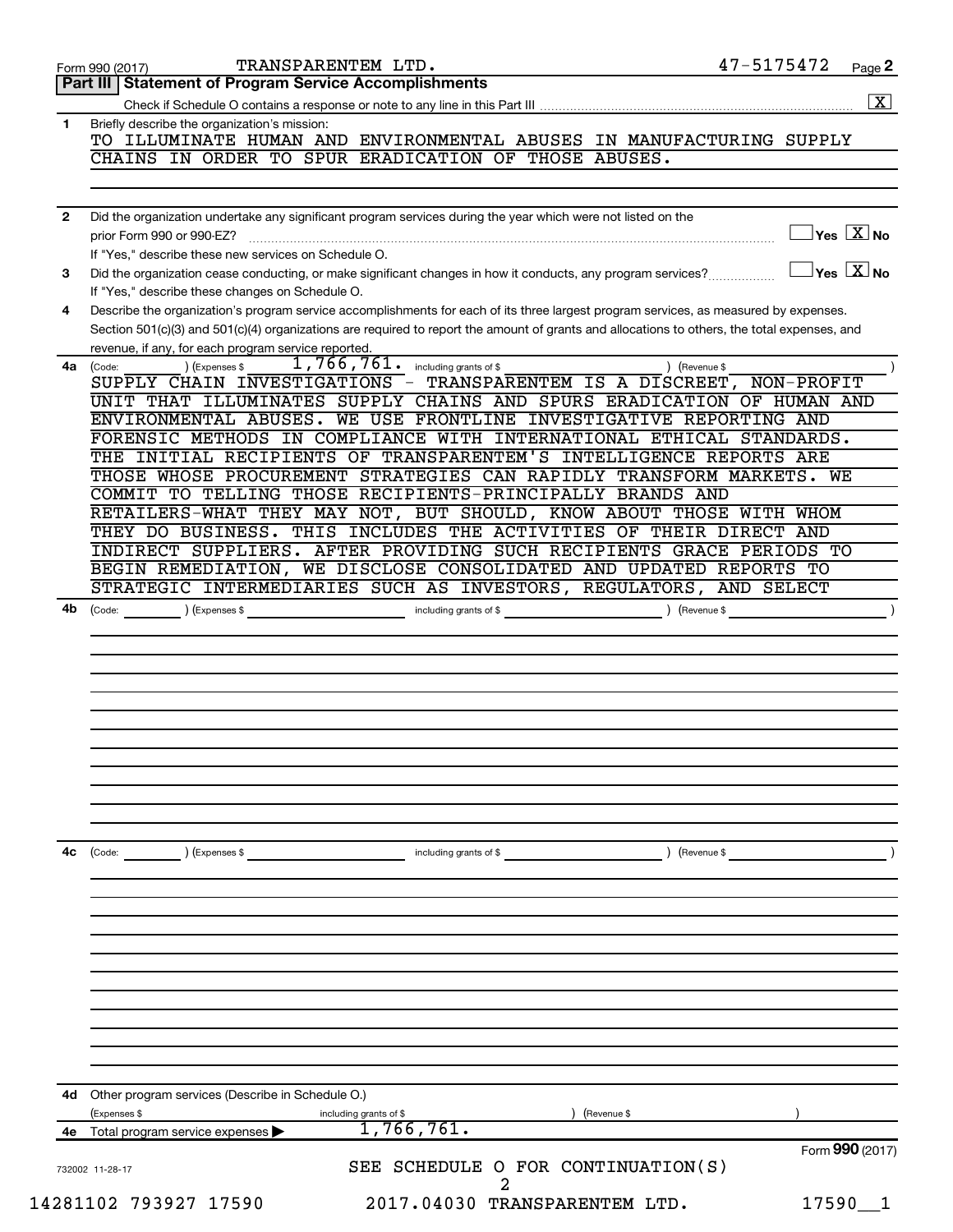**Part IV Checklist of Required Schedules**

Form 990 (2017) Page TRANSPARENTEM LTD. 47-5175472

|    |                                                                                                                                                                 |                | Yes | No                      |
|----|-----------------------------------------------------------------------------------------------------------------------------------------------------------------|----------------|-----|-------------------------|
| 1. | Is the organization described in section $501(c)(3)$ or $4947(a)(1)$ (other than a private foundation)?                                                         |                |     |                         |
|    | If "Yes," complete Schedule A                                                                                                                                   | 1              | х   |                         |
| 2  | Is the organization required to complete Schedule B, Schedule of Contributors? [11] The organization required to complete Schedule B, Schedule of Contributors? | $\mathbf{2}$   | х   |                         |
| 3  | Did the organization engage in direct or indirect political campaign activities on behalf of or in opposition to candidates for                                 |                |     |                         |
|    | public office? If "Yes," complete Schedule C, Part I                                                                                                            | з              |     | х                       |
| 4  | Section 501(c)(3) organizations. Did the organization engage in lobbying activities, or have a section 501(h) election in effect                                |                |     |                         |
|    |                                                                                                                                                                 | 4              |     | х                       |
| 5  | Is the organization a section 501(c)(4), 501(c)(5), or 501(c)(6) organization that receives membership dues, assessments, or                                    |                |     | х                       |
|    |                                                                                                                                                                 | 5              |     |                         |
| 6  | Did the organization maintain any donor advised funds or any similar funds or accounts for which donors have the right to                                       |                |     | х                       |
|    | provide advice on the distribution or investment of amounts in such funds or accounts? If "Yes," complete Schedule D, Part I                                    | 6              |     |                         |
| 7  | Did the organization receive or hold a conservation easement, including easements to preserve open space,                                                       | $\overline{7}$ |     | х                       |
| 8  | Did the organization maintain collections of works of art, historical treasures, or other similar assets? If "Yes," complete                                    |                |     |                         |
|    |                                                                                                                                                                 | 8              |     | x                       |
| 9  | Did the organization report an amount in Part X, line 21, for escrow or custodial account liability, serve as a custodian for                                   |                |     |                         |
|    | amounts not listed in Part X; or provide credit counseling, debt management, credit repair, or debt negotiation services?                                       |                |     |                         |
|    | If "Yes," complete Schedule D, Part IV                                                                                                                          | 9              |     | x                       |
| 10 | Did the organization, directly or through a related organization, hold assets in temporarily restricted endowments, permanent                                   |                |     |                         |
|    |                                                                                                                                                                 | 10             |     | x                       |
| 11 | If the organization's answer to any of the following questions is "Yes," then complete Schedule D, Parts VI, VII, VIII, IX, or X                                |                |     |                         |
|    | as applicable.                                                                                                                                                  |                |     |                         |
|    | a Did the organization report an amount for land, buildings, and equipment in Part X, line 10? If "Yes," complete Schedule D,<br>Part VI                        | 11a            | х   |                         |
|    | <b>b</b> Did the organization report an amount for investments - other securities in Part X, line 12 that is 5% or more of its total                            |                |     |                         |
|    |                                                                                                                                                                 | 11b            |     | х                       |
|    | c Did the organization report an amount for investments - program related in Part X, line 13 that is 5% or more of its total                                    |                |     |                         |
|    |                                                                                                                                                                 | 11c            |     | х                       |
|    | d Did the organization report an amount for other assets in Part X, line 15 that is 5% or more of its total assets reported in                                  |                |     |                         |
|    |                                                                                                                                                                 | 11d            |     | x                       |
|    |                                                                                                                                                                 | 11e            |     | X                       |
| f  | Did the organization's separate or consolidated financial statements for the tax year include a footnote that addresses                                         |                | х   |                         |
|    | the organization's liability for uncertain tax positions under FIN 48 (ASC 740)? If "Yes," complete Schedule D, Part X                                          | 11f            |     |                         |
|    | 12a Did the organization obtain separate, independent audited financial statements for the tax year? If "Yes," complete<br>Schedule D, Parts XI and XII         | 12a            | х   |                         |
|    | <b>b</b> Was the organization included in consolidated, independent audited financial statements for the tax year?                                              |                |     |                         |
|    | If "Yes," and if the organization answered "No" to line 12a, then completing Schedule D, Parts XI and XII is optional www.                                      | 12b            |     | 77                      |
| 13 |                                                                                                                                                                 | 13             |     | $\overline{\mathbf{X}}$ |
|    | 14a Did the organization maintain an office, employees, or agents outside of the United States?                                                                 | 14a            |     | х                       |
|    | <b>b</b> Did the organization have aggregate revenues or expenses of more than \$10,000 from grantmaking, fundraising, business,                                |                |     |                         |
|    | investment, and program service activities outside the United States, or aggregate foreign investments valued at \$100,000                                      |                |     |                         |
|    |                                                                                                                                                                 | 14b            | х   |                         |
| 15 | Did the organization report on Part IX, column (A), line 3, more than \$5,000 of grants or other assistance to or for any                                       |                |     |                         |
|    |                                                                                                                                                                 | 15             |     | х                       |
| 16 | Did the organization report on Part IX, column (A), line 3, more than \$5,000 of aggregate grants or other assistance to                                        |                |     |                         |
|    |                                                                                                                                                                 | 16             |     | х                       |
| 17 | Did the organization report a total of more than \$15,000 of expenses for professional fundraising services on Part IX,                                         |                |     |                         |
|    |                                                                                                                                                                 | 17             | х   |                         |
| 18 | Did the organization report more than \$15,000 total of fundraising event gross income and contributions on Part VIII, lines                                    |                |     |                         |
|    |                                                                                                                                                                 | 18             | x   |                         |
| 19 | Did the organization report more than \$15,000 of gross income from gaming activities on Part VIII, line 9a? If "Yes,"                                          | 19             |     | х                       |
|    |                                                                                                                                                                 |                |     |                         |

Form (2017) **990**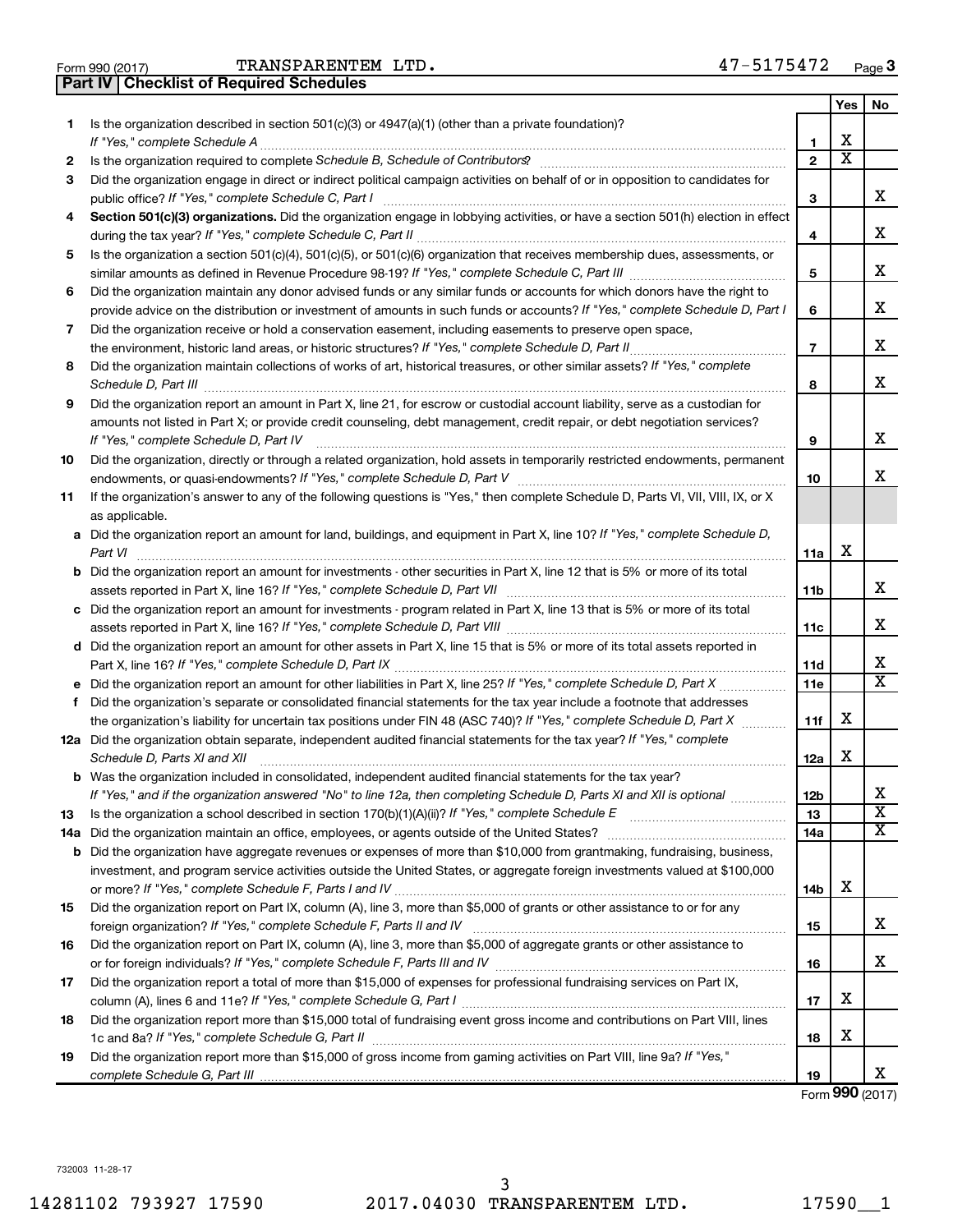|  | Form 990 (2017) |
|--|-----------------|

*(continued)* **Part IV Checklist of Required Schedules**

|        |                                                                                                                                                                                        |                 | Yes | No                      |
|--------|----------------------------------------------------------------------------------------------------------------------------------------------------------------------------------------|-----------------|-----|-------------------------|
|        | 20a Did the organization operate one or more hospital facilities? If "Yes," complete Schedule H                                                                                        | 20a             |     | X                       |
|        | <b>b</b> If "Yes" to line 20a, did the organization attach a copy of its audited financial statements to this return?                                                                  | 20 <sub>b</sub> |     |                         |
| 21     | Did the organization report more than \$5,000 of grants or other assistance to any domestic organization or                                                                            |                 |     |                         |
|        |                                                                                                                                                                                        | 21              |     | X                       |
| 22     | Did the organization report more than \$5,000 of grants or other assistance to or for domestic individuals on                                                                          |                 |     |                         |
|        |                                                                                                                                                                                        | 22              |     | X                       |
| 23     | Did the organization answer "Yes" to Part VII, Section A, line 3, 4, or 5 about compensation of the organization's current                                                             |                 |     |                         |
|        | and former officers, directors, trustees, key employees, and highest compensated employees? If "Yes," complete                                                                         |                 |     |                         |
|        |                                                                                                                                                                                        | 23              | X   |                         |
|        | 24a Did the organization have a tax-exempt bond issue with an outstanding principal amount of more than \$100,000 as of the                                                            |                 |     |                         |
|        | last day of the year, that was issued after December 31, 2002? If "Yes," answer lines 24b through 24d and complete                                                                     |                 |     |                         |
|        | Schedule K. If "No", go to line 25a                                                                                                                                                    | 24a             |     | X                       |
| b      | Did the organization invest any proceeds of tax-exempt bonds beyond a temporary period exception?                                                                                      | 24 <sub>b</sub> |     |                         |
| с      | Did the organization maintain an escrow account other than a refunding escrow at any time during the year to defease                                                                   |                 |     |                         |
|        | any tax-exempt bonds?                                                                                                                                                                  | 24c             |     |                         |
|        | d Did the organization act as an "on behalf of" issuer for bonds outstanding at any time during the year?                                                                              | 24d             |     |                         |
|        | 25a Section 501(c)(3), 501(c)(4), and 501(c)(29) organizations. Did the organization engage in an excess benefit                                                                       |                 |     |                         |
|        |                                                                                                                                                                                        | 25a             |     | х                       |
| b      | Is the organization aware that it engaged in an excess benefit transaction with a disqualified person in a prior year, and                                                             |                 |     |                         |
|        | that the transaction has not been reported on any of the organization's prior Forms 990 or 990-EZ? If "Yes," complete                                                                  |                 |     |                         |
|        | Schedule L, Part I                                                                                                                                                                     | 25b             |     | X                       |
| 26     | Did the organization report any amount on Part X, line 5, 6, or 22 for receivables from or payables to any current or                                                                  |                 |     |                         |
|        | former officers, directors, trustees, key employees, highest compensated employees, or disqualified persons? If "Yes,"                                                                 |                 |     | X                       |
|        | complete Schedule L, Part II                                                                                                                                                           | 26              |     |                         |
| 27     | Did the organization provide a grant or other assistance to an officer, director, trustee, key employee, substantial                                                                   |                 |     |                         |
|        | contributor or employee thereof, a grant selection committee member, or to a 35% controlled entity or family member                                                                    |                 |     | X                       |
|        |                                                                                                                                                                                        | 27              |     |                         |
| 28     | Was the organization a party to a business transaction with one of the following parties (see Schedule L, Part IV                                                                      |                 |     |                         |
|        | instructions for applicable filing thresholds, conditions, and exceptions):<br>A current or former officer, director, trustee, or key employee? If "Yes," complete Schedule L, Part IV | 28a             |     | х                       |
| а      | A family member of a current or former officer, director, trustee, or key employee? If "Yes," complete Schedule L, Part IV                                                             | 28b             |     | $\overline{\texttt{X}}$ |
| b<br>c | An entity of which a current or former officer, director, trustee, or key employee (or a family member thereof) was an officer,                                                        |                 |     |                         |
|        | director, trustee, or direct or indirect owner? If "Yes," complete Schedule L, Part IV                                                                                                 | 28c             |     | X                       |
| 29     |                                                                                                                                                                                        | 29              |     | $\overline{\mathtt{x}}$ |
| 30     | Did the organization receive contributions of art, historical treasures, or other similar assets, or qualified conservation                                                            |                 |     |                         |
|        |                                                                                                                                                                                        | 30              |     | X                       |
| 31     | Did the organization liquidate, terminate, or dissolve and cease operations?                                                                                                           |                 |     |                         |
|        | If "Yes," complete Schedule N, Part I                                                                                                                                                  | 31              |     | х                       |
| 32     | Did the organization sell, exchange, dispose of, or transfer more than 25% of its net assets? If "Yes," complete                                                                       |                 |     |                         |
|        | Schedule N, Part II                                                                                                                                                                    | 32              |     | x                       |
| 33     | Did the organization own 100% of an entity disregarded as separate from the organization under Regulations                                                                             |                 |     |                         |
|        |                                                                                                                                                                                        | 33              | X   |                         |
| 34     | Was the organization related to any tax-exempt or taxable entity? If "Yes," complete Schedule R, Part II, III, or IV, and                                                              |                 |     |                         |
|        | Part V, line 1                                                                                                                                                                         | 34              |     | х                       |
|        |                                                                                                                                                                                        | <b>35a</b>      |     | $\overline{\texttt{X}}$ |
| b      | If "Yes" to line 35a, did the organization receive any payment from or engage in any transaction with a controlled entity                                                              |                 |     |                         |
|        |                                                                                                                                                                                        | 35b             |     |                         |
| 36     | Section 501(c)(3) organizations. Did the organization make any transfers to an exempt non-charitable related organization?                                                             |                 |     |                         |
|        |                                                                                                                                                                                        | 36              |     | x                       |
| 37     | Did the organization conduct more than 5% of its activities through an entity that is not a related organization                                                                       |                 |     |                         |
|        |                                                                                                                                                                                        | 37              |     | х                       |
| 38     | Did the organization complete Schedule O and provide explanations in Schedule O for Part VI, lines 11b and 19?                                                                         |                 |     |                         |
|        |                                                                                                                                                                                        | 38              | X   |                         |

Form (2017) **990**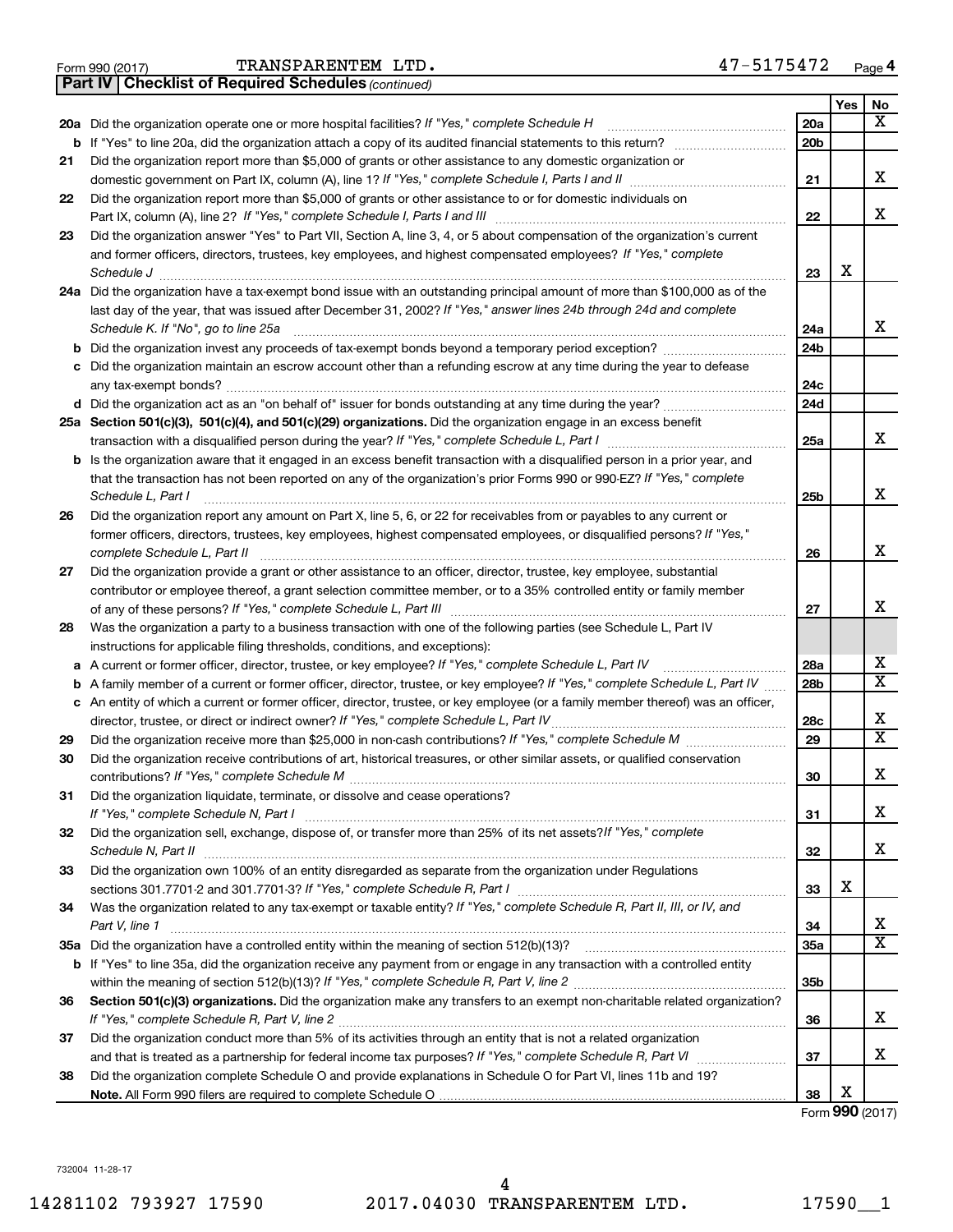| <b>Statements Regarding Other IRS Filings and Tax Compliance</b><br><b>Part V</b><br>Check if Schedule O contains a response or note to any line in this Part V<br>No<br>Yes<br>18<br>1a<br><b>b</b> Enter the number of Forms W-2G included in line 1a. Enter -0- if not applicable<br>1 <sub>b</sub><br>c Did the organization comply with backup withholding rules for reportable payments to vendors and reportable gaming<br>х<br>1c<br>2a Enter the number of employees reported on Form W-3, Transmittal of Wage and Tax Statements,<br>11<br>2a<br>filed for the calendar year ending with or within the year covered by this return<br>х<br>2 <sub>b</sub><br>b If at least one is reported on line 2a, did the organization file all required federal employment tax returns?<br>x<br>3a<br>3a Did the organization have unrelated business gross income of \$1,000 or more during the year?<br>3 <sub>b</sub><br>b If "Yes," has it filed a Form 990-T for this year? If "No," to line 3b, provide an explanation in Schedule O<br>4a At any time during the calendar year, did the organization have an interest in, or a signature or other authority over, a<br>х<br>financial account in a foreign country (such as a bank account, securities account, or other financial account)?<br>4a<br><b>b</b> If "Yes," enter the name of the foreign country: $\blacktriangleright$<br>See instructions for filing requirements for FinCEN Form 114, Report of Foreign Bank and Financial Accounts (FBAR).<br>х<br>5a<br>$\overline{\text{x}}$<br>5b<br><b>b</b> Did any taxable party notify the organization that it was or is a party to a prohibited tax shelter transaction?<br>5 <sub>c</sub><br>6a Does the organization have annual gross receipts that are normally greater than \$100,000, and did the organization solicit<br>X<br>6а<br><b>b</b> If "Yes," did the organization include with every solicitation an express statement that such contributions or gifts<br>were not tax deductible?<br>6b<br>Organizations that may receive deductible contributions under section 170(c).<br>7<br>х<br>Did the organization receive a payment in excess of \$75 made partly as a contribution and partly for goods and services provided to the payor?<br>7a<br>a<br>$\overline{\text{x}}$<br>7b<br>c Did the organization sell, exchange, or otherwise dispose of tangible personal property for which it was required<br>х<br>to file Form 8282?<br>7c<br>7d<br>х<br>e Did the organization receive any funds, directly or indirectly, to pay premiums on a personal benefit contract?<br>7e<br>$\overline{\text{x}}$<br>7f<br>Did the organization, during the year, pay premiums, directly or indirectly, on a personal benefit contract?<br>f.<br>g If the organization received a contribution of qualified intellectual property, did the organization file Form 8899 as required?<br>7g<br>h If the organization received a contribution of cars, boats, airplanes, or other vehicles, did the organization file a Form 1098-C?<br>7h<br>Sponsoring organizations maintaining donor advised funds. Did a donor advised fund maintained by the<br>8<br>sponsoring organization have excess business holdings at any time during the year?<br>8<br>Sponsoring organizations maintaining donor advised funds.<br>9<br>9а<br>а<br>9b<br>b<br>Section 501(c)(7) organizations. Enter:<br>10<br>10a<br>а<br>Gross receipts, included on Form 990, Part VIII, line 12, for public use of club facilities<br>10 <sub>b</sub><br>b<br>Section 501(c)(12) organizations. Enter:<br>11<br>11a<br>а<br>b Gross income from other sources (Do not net amounts due or paid to other sources against<br>11b<br>12a Section 4947(a)(1) non-exempt charitable trusts. Is the organization filing Form 990 in lieu of Form 1041?<br>12a<br><b>b</b> If "Yes," enter the amount of tax-exempt interest received or accrued during the year<br>12b<br>Section 501(c)(29) qualified nonprofit health insurance issuers.<br>13<br>1За<br><b>Note.</b> See the instructions for additional information the organization must report on Schedule O.<br><b>b</b> Enter the amount of reserves the organization is required to maintain by the states in which the<br>13 <sub>b</sub><br>13с<br>х<br>14a Did the organization receive any payments for indoor tanning services during the tax year?<br>14a<br>14b<br>000(0017) | 47-5175472<br>TRANSPARENTEM LTD.<br>Form 990 (2017) |  | Page 5 |
|----------------------------------------------------------------------------------------------------------------------------------------------------------------------------------------------------------------------------------------------------------------------------------------------------------------------------------------------------------------------------------------------------------------------------------------------------------------------------------------------------------------------------------------------------------------------------------------------------------------------------------------------------------------------------------------------------------------------------------------------------------------------------------------------------------------------------------------------------------------------------------------------------------------------------------------------------------------------------------------------------------------------------------------------------------------------------------------------------------------------------------------------------------------------------------------------------------------------------------------------------------------------------------------------------------------------------------------------------------------------------------------------------------------------------------------------------------------------------------------------------------------------------------------------------------------------------------------------------------------------------------------------------------------------------------------------------------------------------------------------------------------------------------------------------------------------------------------------------------------------------------------------------------------------------------------------------------------------------------------------------------------------------------------------------------------------------------------------------------------------------------------------------------------------------------------------------------------------------------------------------------------------------------------------------------------------------------------------------------------------------------------------------------------------------------------------------------------------------------------------------------------------------------------------------------------------------------------------------------------------------------------------------------------------------------------------------------------------------------------------------------------------------------------------------------------------------------------------------------------------------------------------------------------------------------------------------------------------------------------------------------------------------------------------------------------------------------------------------------------------------------------------------------------------------------------------------------------------------------------------------------------------------------------------------------------------------------------------------------------------------------------------------------------------------------------------------------------------------------------------------------------------------------------------------------------------------------------------------------------------------------------------------------------------------------------------------------------------------------------------------------------------------------------------------------------------------------------------------------------------------------------------------------------------------------------------------------------------------------------------------------------------------------------------------------------------------------------------------------------------------------------------------------------------------------------------------------------------------------------------------------------------------------------------------------------------------------------------------------------------------------------------------------------------------------|-----------------------------------------------------|--|--------|
|                                                                                                                                                                                                                                                                                                                                                                                                                                                                                                                                                                                                                                                                                                                                                                                                                                                                                                                                                                                                                                                                                                                                                                                                                                                                                                                                                                                                                                                                                                                                                                                                                                                                                                                                                                                                                                                                                                                                                                                                                                                                                                                                                                                                                                                                                                                                                                                                                                                                                                                                                                                                                                                                                                                                                                                                                                                                                                                                                                                                                                                                                                                                                                                                                                                                                                                                                                                                                                                                                                                                                                                                                                                                                                                                                                                                                                                                                                                                                                                                                                                                                                                                                                                                                                                                                                                                                                                                                                  |                                                     |  |        |
|                                                                                                                                                                                                                                                                                                                                                                                                                                                                                                                                                                                                                                                                                                                                                                                                                                                                                                                                                                                                                                                                                                                                                                                                                                                                                                                                                                                                                                                                                                                                                                                                                                                                                                                                                                                                                                                                                                                                                                                                                                                                                                                                                                                                                                                                                                                                                                                                                                                                                                                                                                                                                                                                                                                                                                                                                                                                                                                                                                                                                                                                                                                                                                                                                                                                                                                                                                                                                                                                                                                                                                                                                                                                                                                                                                                                                                                                                                                                                                                                                                                                                                                                                                                                                                                                                                                                                                                                                                  |                                                     |  |        |
|                                                                                                                                                                                                                                                                                                                                                                                                                                                                                                                                                                                                                                                                                                                                                                                                                                                                                                                                                                                                                                                                                                                                                                                                                                                                                                                                                                                                                                                                                                                                                                                                                                                                                                                                                                                                                                                                                                                                                                                                                                                                                                                                                                                                                                                                                                                                                                                                                                                                                                                                                                                                                                                                                                                                                                                                                                                                                                                                                                                                                                                                                                                                                                                                                                                                                                                                                                                                                                                                                                                                                                                                                                                                                                                                                                                                                                                                                                                                                                                                                                                                                                                                                                                                                                                                                                                                                                                                                                  |                                                     |  |        |
|                                                                                                                                                                                                                                                                                                                                                                                                                                                                                                                                                                                                                                                                                                                                                                                                                                                                                                                                                                                                                                                                                                                                                                                                                                                                                                                                                                                                                                                                                                                                                                                                                                                                                                                                                                                                                                                                                                                                                                                                                                                                                                                                                                                                                                                                                                                                                                                                                                                                                                                                                                                                                                                                                                                                                                                                                                                                                                                                                                                                                                                                                                                                                                                                                                                                                                                                                                                                                                                                                                                                                                                                                                                                                                                                                                                                                                                                                                                                                                                                                                                                                                                                                                                                                                                                                                                                                                                                                                  |                                                     |  |        |
|                                                                                                                                                                                                                                                                                                                                                                                                                                                                                                                                                                                                                                                                                                                                                                                                                                                                                                                                                                                                                                                                                                                                                                                                                                                                                                                                                                                                                                                                                                                                                                                                                                                                                                                                                                                                                                                                                                                                                                                                                                                                                                                                                                                                                                                                                                                                                                                                                                                                                                                                                                                                                                                                                                                                                                                                                                                                                                                                                                                                                                                                                                                                                                                                                                                                                                                                                                                                                                                                                                                                                                                                                                                                                                                                                                                                                                                                                                                                                                                                                                                                                                                                                                                                                                                                                                                                                                                                                                  |                                                     |  |        |
|                                                                                                                                                                                                                                                                                                                                                                                                                                                                                                                                                                                                                                                                                                                                                                                                                                                                                                                                                                                                                                                                                                                                                                                                                                                                                                                                                                                                                                                                                                                                                                                                                                                                                                                                                                                                                                                                                                                                                                                                                                                                                                                                                                                                                                                                                                                                                                                                                                                                                                                                                                                                                                                                                                                                                                                                                                                                                                                                                                                                                                                                                                                                                                                                                                                                                                                                                                                                                                                                                                                                                                                                                                                                                                                                                                                                                                                                                                                                                                                                                                                                                                                                                                                                                                                                                                                                                                                                                                  |                                                     |  |        |
|                                                                                                                                                                                                                                                                                                                                                                                                                                                                                                                                                                                                                                                                                                                                                                                                                                                                                                                                                                                                                                                                                                                                                                                                                                                                                                                                                                                                                                                                                                                                                                                                                                                                                                                                                                                                                                                                                                                                                                                                                                                                                                                                                                                                                                                                                                                                                                                                                                                                                                                                                                                                                                                                                                                                                                                                                                                                                                                                                                                                                                                                                                                                                                                                                                                                                                                                                                                                                                                                                                                                                                                                                                                                                                                                                                                                                                                                                                                                                                                                                                                                                                                                                                                                                                                                                                                                                                                                                                  |                                                     |  |        |
|                                                                                                                                                                                                                                                                                                                                                                                                                                                                                                                                                                                                                                                                                                                                                                                                                                                                                                                                                                                                                                                                                                                                                                                                                                                                                                                                                                                                                                                                                                                                                                                                                                                                                                                                                                                                                                                                                                                                                                                                                                                                                                                                                                                                                                                                                                                                                                                                                                                                                                                                                                                                                                                                                                                                                                                                                                                                                                                                                                                                                                                                                                                                                                                                                                                                                                                                                                                                                                                                                                                                                                                                                                                                                                                                                                                                                                                                                                                                                                                                                                                                                                                                                                                                                                                                                                                                                                                                                                  |                                                     |  |        |
|                                                                                                                                                                                                                                                                                                                                                                                                                                                                                                                                                                                                                                                                                                                                                                                                                                                                                                                                                                                                                                                                                                                                                                                                                                                                                                                                                                                                                                                                                                                                                                                                                                                                                                                                                                                                                                                                                                                                                                                                                                                                                                                                                                                                                                                                                                                                                                                                                                                                                                                                                                                                                                                                                                                                                                                                                                                                                                                                                                                                                                                                                                                                                                                                                                                                                                                                                                                                                                                                                                                                                                                                                                                                                                                                                                                                                                                                                                                                                                                                                                                                                                                                                                                                                                                                                                                                                                                                                                  |                                                     |  |        |
|                                                                                                                                                                                                                                                                                                                                                                                                                                                                                                                                                                                                                                                                                                                                                                                                                                                                                                                                                                                                                                                                                                                                                                                                                                                                                                                                                                                                                                                                                                                                                                                                                                                                                                                                                                                                                                                                                                                                                                                                                                                                                                                                                                                                                                                                                                                                                                                                                                                                                                                                                                                                                                                                                                                                                                                                                                                                                                                                                                                                                                                                                                                                                                                                                                                                                                                                                                                                                                                                                                                                                                                                                                                                                                                                                                                                                                                                                                                                                                                                                                                                                                                                                                                                                                                                                                                                                                                                                                  |                                                     |  |        |
|                                                                                                                                                                                                                                                                                                                                                                                                                                                                                                                                                                                                                                                                                                                                                                                                                                                                                                                                                                                                                                                                                                                                                                                                                                                                                                                                                                                                                                                                                                                                                                                                                                                                                                                                                                                                                                                                                                                                                                                                                                                                                                                                                                                                                                                                                                                                                                                                                                                                                                                                                                                                                                                                                                                                                                                                                                                                                                                                                                                                                                                                                                                                                                                                                                                                                                                                                                                                                                                                                                                                                                                                                                                                                                                                                                                                                                                                                                                                                                                                                                                                                                                                                                                                                                                                                                                                                                                                                                  |                                                     |  |        |
|                                                                                                                                                                                                                                                                                                                                                                                                                                                                                                                                                                                                                                                                                                                                                                                                                                                                                                                                                                                                                                                                                                                                                                                                                                                                                                                                                                                                                                                                                                                                                                                                                                                                                                                                                                                                                                                                                                                                                                                                                                                                                                                                                                                                                                                                                                                                                                                                                                                                                                                                                                                                                                                                                                                                                                                                                                                                                                                                                                                                                                                                                                                                                                                                                                                                                                                                                                                                                                                                                                                                                                                                                                                                                                                                                                                                                                                                                                                                                                                                                                                                                                                                                                                                                                                                                                                                                                                                                                  |                                                     |  |        |
|                                                                                                                                                                                                                                                                                                                                                                                                                                                                                                                                                                                                                                                                                                                                                                                                                                                                                                                                                                                                                                                                                                                                                                                                                                                                                                                                                                                                                                                                                                                                                                                                                                                                                                                                                                                                                                                                                                                                                                                                                                                                                                                                                                                                                                                                                                                                                                                                                                                                                                                                                                                                                                                                                                                                                                                                                                                                                                                                                                                                                                                                                                                                                                                                                                                                                                                                                                                                                                                                                                                                                                                                                                                                                                                                                                                                                                                                                                                                                                                                                                                                                                                                                                                                                                                                                                                                                                                                                                  |                                                     |  |        |
|                                                                                                                                                                                                                                                                                                                                                                                                                                                                                                                                                                                                                                                                                                                                                                                                                                                                                                                                                                                                                                                                                                                                                                                                                                                                                                                                                                                                                                                                                                                                                                                                                                                                                                                                                                                                                                                                                                                                                                                                                                                                                                                                                                                                                                                                                                                                                                                                                                                                                                                                                                                                                                                                                                                                                                                                                                                                                                                                                                                                                                                                                                                                                                                                                                                                                                                                                                                                                                                                                                                                                                                                                                                                                                                                                                                                                                                                                                                                                                                                                                                                                                                                                                                                                                                                                                                                                                                                                                  |                                                     |  |        |
|                                                                                                                                                                                                                                                                                                                                                                                                                                                                                                                                                                                                                                                                                                                                                                                                                                                                                                                                                                                                                                                                                                                                                                                                                                                                                                                                                                                                                                                                                                                                                                                                                                                                                                                                                                                                                                                                                                                                                                                                                                                                                                                                                                                                                                                                                                                                                                                                                                                                                                                                                                                                                                                                                                                                                                                                                                                                                                                                                                                                                                                                                                                                                                                                                                                                                                                                                                                                                                                                                                                                                                                                                                                                                                                                                                                                                                                                                                                                                                                                                                                                                                                                                                                                                                                                                                                                                                                                                                  |                                                     |  |        |
|                                                                                                                                                                                                                                                                                                                                                                                                                                                                                                                                                                                                                                                                                                                                                                                                                                                                                                                                                                                                                                                                                                                                                                                                                                                                                                                                                                                                                                                                                                                                                                                                                                                                                                                                                                                                                                                                                                                                                                                                                                                                                                                                                                                                                                                                                                                                                                                                                                                                                                                                                                                                                                                                                                                                                                                                                                                                                                                                                                                                                                                                                                                                                                                                                                                                                                                                                                                                                                                                                                                                                                                                                                                                                                                                                                                                                                                                                                                                                                                                                                                                                                                                                                                                                                                                                                                                                                                                                                  |                                                     |  |        |
|                                                                                                                                                                                                                                                                                                                                                                                                                                                                                                                                                                                                                                                                                                                                                                                                                                                                                                                                                                                                                                                                                                                                                                                                                                                                                                                                                                                                                                                                                                                                                                                                                                                                                                                                                                                                                                                                                                                                                                                                                                                                                                                                                                                                                                                                                                                                                                                                                                                                                                                                                                                                                                                                                                                                                                                                                                                                                                                                                                                                                                                                                                                                                                                                                                                                                                                                                                                                                                                                                                                                                                                                                                                                                                                                                                                                                                                                                                                                                                                                                                                                                                                                                                                                                                                                                                                                                                                                                                  |                                                     |  |        |
|                                                                                                                                                                                                                                                                                                                                                                                                                                                                                                                                                                                                                                                                                                                                                                                                                                                                                                                                                                                                                                                                                                                                                                                                                                                                                                                                                                                                                                                                                                                                                                                                                                                                                                                                                                                                                                                                                                                                                                                                                                                                                                                                                                                                                                                                                                                                                                                                                                                                                                                                                                                                                                                                                                                                                                                                                                                                                                                                                                                                                                                                                                                                                                                                                                                                                                                                                                                                                                                                                                                                                                                                                                                                                                                                                                                                                                                                                                                                                                                                                                                                                                                                                                                                                                                                                                                                                                                                                                  |                                                     |  |        |
|                                                                                                                                                                                                                                                                                                                                                                                                                                                                                                                                                                                                                                                                                                                                                                                                                                                                                                                                                                                                                                                                                                                                                                                                                                                                                                                                                                                                                                                                                                                                                                                                                                                                                                                                                                                                                                                                                                                                                                                                                                                                                                                                                                                                                                                                                                                                                                                                                                                                                                                                                                                                                                                                                                                                                                                                                                                                                                                                                                                                                                                                                                                                                                                                                                                                                                                                                                                                                                                                                                                                                                                                                                                                                                                                                                                                                                                                                                                                                                                                                                                                                                                                                                                                                                                                                                                                                                                                                                  |                                                     |  |        |
|                                                                                                                                                                                                                                                                                                                                                                                                                                                                                                                                                                                                                                                                                                                                                                                                                                                                                                                                                                                                                                                                                                                                                                                                                                                                                                                                                                                                                                                                                                                                                                                                                                                                                                                                                                                                                                                                                                                                                                                                                                                                                                                                                                                                                                                                                                                                                                                                                                                                                                                                                                                                                                                                                                                                                                                                                                                                                                                                                                                                                                                                                                                                                                                                                                                                                                                                                                                                                                                                                                                                                                                                                                                                                                                                                                                                                                                                                                                                                                                                                                                                                                                                                                                                                                                                                                                                                                                                                                  |                                                     |  |        |
|                                                                                                                                                                                                                                                                                                                                                                                                                                                                                                                                                                                                                                                                                                                                                                                                                                                                                                                                                                                                                                                                                                                                                                                                                                                                                                                                                                                                                                                                                                                                                                                                                                                                                                                                                                                                                                                                                                                                                                                                                                                                                                                                                                                                                                                                                                                                                                                                                                                                                                                                                                                                                                                                                                                                                                                                                                                                                                                                                                                                                                                                                                                                                                                                                                                                                                                                                                                                                                                                                                                                                                                                                                                                                                                                                                                                                                                                                                                                                                                                                                                                                                                                                                                                                                                                                                                                                                                                                                  |                                                     |  |        |
|                                                                                                                                                                                                                                                                                                                                                                                                                                                                                                                                                                                                                                                                                                                                                                                                                                                                                                                                                                                                                                                                                                                                                                                                                                                                                                                                                                                                                                                                                                                                                                                                                                                                                                                                                                                                                                                                                                                                                                                                                                                                                                                                                                                                                                                                                                                                                                                                                                                                                                                                                                                                                                                                                                                                                                                                                                                                                                                                                                                                                                                                                                                                                                                                                                                                                                                                                                                                                                                                                                                                                                                                                                                                                                                                                                                                                                                                                                                                                                                                                                                                                                                                                                                                                                                                                                                                                                                                                                  |                                                     |  |        |
|                                                                                                                                                                                                                                                                                                                                                                                                                                                                                                                                                                                                                                                                                                                                                                                                                                                                                                                                                                                                                                                                                                                                                                                                                                                                                                                                                                                                                                                                                                                                                                                                                                                                                                                                                                                                                                                                                                                                                                                                                                                                                                                                                                                                                                                                                                                                                                                                                                                                                                                                                                                                                                                                                                                                                                                                                                                                                                                                                                                                                                                                                                                                                                                                                                                                                                                                                                                                                                                                                                                                                                                                                                                                                                                                                                                                                                                                                                                                                                                                                                                                                                                                                                                                                                                                                                                                                                                                                                  |                                                     |  |        |
|                                                                                                                                                                                                                                                                                                                                                                                                                                                                                                                                                                                                                                                                                                                                                                                                                                                                                                                                                                                                                                                                                                                                                                                                                                                                                                                                                                                                                                                                                                                                                                                                                                                                                                                                                                                                                                                                                                                                                                                                                                                                                                                                                                                                                                                                                                                                                                                                                                                                                                                                                                                                                                                                                                                                                                                                                                                                                                                                                                                                                                                                                                                                                                                                                                                                                                                                                                                                                                                                                                                                                                                                                                                                                                                                                                                                                                                                                                                                                                                                                                                                                                                                                                                                                                                                                                                                                                                                                                  |                                                     |  |        |
|                                                                                                                                                                                                                                                                                                                                                                                                                                                                                                                                                                                                                                                                                                                                                                                                                                                                                                                                                                                                                                                                                                                                                                                                                                                                                                                                                                                                                                                                                                                                                                                                                                                                                                                                                                                                                                                                                                                                                                                                                                                                                                                                                                                                                                                                                                                                                                                                                                                                                                                                                                                                                                                                                                                                                                                                                                                                                                                                                                                                                                                                                                                                                                                                                                                                                                                                                                                                                                                                                                                                                                                                                                                                                                                                                                                                                                                                                                                                                                                                                                                                                                                                                                                                                                                                                                                                                                                                                                  |                                                     |  |        |
|                                                                                                                                                                                                                                                                                                                                                                                                                                                                                                                                                                                                                                                                                                                                                                                                                                                                                                                                                                                                                                                                                                                                                                                                                                                                                                                                                                                                                                                                                                                                                                                                                                                                                                                                                                                                                                                                                                                                                                                                                                                                                                                                                                                                                                                                                                                                                                                                                                                                                                                                                                                                                                                                                                                                                                                                                                                                                                                                                                                                                                                                                                                                                                                                                                                                                                                                                                                                                                                                                                                                                                                                                                                                                                                                                                                                                                                                                                                                                                                                                                                                                                                                                                                                                                                                                                                                                                                                                                  |                                                     |  |        |
|                                                                                                                                                                                                                                                                                                                                                                                                                                                                                                                                                                                                                                                                                                                                                                                                                                                                                                                                                                                                                                                                                                                                                                                                                                                                                                                                                                                                                                                                                                                                                                                                                                                                                                                                                                                                                                                                                                                                                                                                                                                                                                                                                                                                                                                                                                                                                                                                                                                                                                                                                                                                                                                                                                                                                                                                                                                                                                                                                                                                                                                                                                                                                                                                                                                                                                                                                                                                                                                                                                                                                                                                                                                                                                                                                                                                                                                                                                                                                                                                                                                                                                                                                                                                                                                                                                                                                                                                                                  |                                                     |  |        |
|                                                                                                                                                                                                                                                                                                                                                                                                                                                                                                                                                                                                                                                                                                                                                                                                                                                                                                                                                                                                                                                                                                                                                                                                                                                                                                                                                                                                                                                                                                                                                                                                                                                                                                                                                                                                                                                                                                                                                                                                                                                                                                                                                                                                                                                                                                                                                                                                                                                                                                                                                                                                                                                                                                                                                                                                                                                                                                                                                                                                                                                                                                                                                                                                                                                                                                                                                                                                                                                                                                                                                                                                                                                                                                                                                                                                                                                                                                                                                                                                                                                                                                                                                                                                                                                                                                                                                                                                                                  |                                                     |  |        |
|                                                                                                                                                                                                                                                                                                                                                                                                                                                                                                                                                                                                                                                                                                                                                                                                                                                                                                                                                                                                                                                                                                                                                                                                                                                                                                                                                                                                                                                                                                                                                                                                                                                                                                                                                                                                                                                                                                                                                                                                                                                                                                                                                                                                                                                                                                                                                                                                                                                                                                                                                                                                                                                                                                                                                                                                                                                                                                                                                                                                                                                                                                                                                                                                                                                                                                                                                                                                                                                                                                                                                                                                                                                                                                                                                                                                                                                                                                                                                                                                                                                                                                                                                                                                                                                                                                                                                                                                                                  |                                                     |  |        |
|                                                                                                                                                                                                                                                                                                                                                                                                                                                                                                                                                                                                                                                                                                                                                                                                                                                                                                                                                                                                                                                                                                                                                                                                                                                                                                                                                                                                                                                                                                                                                                                                                                                                                                                                                                                                                                                                                                                                                                                                                                                                                                                                                                                                                                                                                                                                                                                                                                                                                                                                                                                                                                                                                                                                                                                                                                                                                                                                                                                                                                                                                                                                                                                                                                                                                                                                                                                                                                                                                                                                                                                                                                                                                                                                                                                                                                                                                                                                                                                                                                                                                                                                                                                                                                                                                                                                                                                                                                  |                                                     |  |        |
|                                                                                                                                                                                                                                                                                                                                                                                                                                                                                                                                                                                                                                                                                                                                                                                                                                                                                                                                                                                                                                                                                                                                                                                                                                                                                                                                                                                                                                                                                                                                                                                                                                                                                                                                                                                                                                                                                                                                                                                                                                                                                                                                                                                                                                                                                                                                                                                                                                                                                                                                                                                                                                                                                                                                                                                                                                                                                                                                                                                                                                                                                                                                                                                                                                                                                                                                                                                                                                                                                                                                                                                                                                                                                                                                                                                                                                                                                                                                                                                                                                                                                                                                                                                                                                                                                                                                                                                                                                  |                                                     |  |        |
|                                                                                                                                                                                                                                                                                                                                                                                                                                                                                                                                                                                                                                                                                                                                                                                                                                                                                                                                                                                                                                                                                                                                                                                                                                                                                                                                                                                                                                                                                                                                                                                                                                                                                                                                                                                                                                                                                                                                                                                                                                                                                                                                                                                                                                                                                                                                                                                                                                                                                                                                                                                                                                                                                                                                                                                                                                                                                                                                                                                                                                                                                                                                                                                                                                                                                                                                                                                                                                                                                                                                                                                                                                                                                                                                                                                                                                                                                                                                                                                                                                                                                                                                                                                                                                                                                                                                                                                                                                  |                                                     |  |        |
|                                                                                                                                                                                                                                                                                                                                                                                                                                                                                                                                                                                                                                                                                                                                                                                                                                                                                                                                                                                                                                                                                                                                                                                                                                                                                                                                                                                                                                                                                                                                                                                                                                                                                                                                                                                                                                                                                                                                                                                                                                                                                                                                                                                                                                                                                                                                                                                                                                                                                                                                                                                                                                                                                                                                                                                                                                                                                                                                                                                                                                                                                                                                                                                                                                                                                                                                                                                                                                                                                                                                                                                                                                                                                                                                                                                                                                                                                                                                                                                                                                                                                                                                                                                                                                                                                                                                                                                                                                  |                                                     |  |        |
|                                                                                                                                                                                                                                                                                                                                                                                                                                                                                                                                                                                                                                                                                                                                                                                                                                                                                                                                                                                                                                                                                                                                                                                                                                                                                                                                                                                                                                                                                                                                                                                                                                                                                                                                                                                                                                                                                                                                                                                                                                                                                                                                                                                                                                                                                                                                                                                                                                                                                                                                                                                                                                                                                                                                                                                                                                                                                                                                                                                                                                                                                                                                                                                                                                                                                                                                                                                                                                                                                                                                                                                                                                                                                                                                                                                                                                                                                                                                                                                                                                                                                                                                                                                                                                                                                                                                                                                                                                  |                                                     |  |        |
|                                                                                                                                                                                                                                                                                                                                                                                                                                                                                                                                                                                                                                                                                                                                                                                                                                                                                                                                                                                                                                                                                                                                                                                                                                                                                                                                                                                                                                                                                                                                                                                                                                                                                                                                                                                                                                                                                                                                                                                                                                                                                                                                                                                                                                                                                                                                                                                                                                                                                                                                                                                                                                                                                                                                                                                                                                                                                                                                                                                                                                                                                                                                                                                                                                                                                                                                                                                                                                                                                                                                                                                                                                                                                                                                                                                                                                                                                                                                                                                                                                                                                                                                                                                                                                                                                                                                                                                                                                  |                                                     |  |        |
|                                                                                                                                                                                                                                                                                                                                                                                                                                                                                                                                                                                                                                                                                                                                                                                                                                                                                                                                                                                                                                                                                                                                                                                                                                                                                                                                                                                                                                                                                                                                                                                                                                                                                                                                                                                                                                                                                                                                                                                                                                                                                                                                                                                                                                                                                                                                                                                                                                                                                                                                                                                                                                                                                                                                                                                                                                                                                                                                                                                                                                                                                                                                                                                                                                                                                                                                                                                                                                                                                                                                                                                                                                                                                                                                                                                                                                                                                                                                                                                                                                                                                                                                                                                                                                                                                                                                                                                                                                  |                                                     |  |        |
|                                                                                                                                                                                                                                                                                                                                                                                                                                                                                                                                                                                                                                                                                                                                                                                                                                                                                                                                                                                                                                                                                                                                                                                                                                                                                                                                                                                                                                                                                                                                                                                                                                                                                                                                                                                                                                                                                                                                                                                                                                                                                                                                                                                                                                                                                                                                                                                                                                                                                                                                                                                                                                                                                                                                                                                                                                                                                                                                                                                                                                                                                                                                                                                                                                                                                                                                                                                                                                                                                                                                                                                                                                                                                                                                                                                                                                                                                                                                                                                                                                                                                                                                                                                                                                                                                                                                                                                                                                  |                                                     |  |        |
|                                                                                                                                                                                                                                                                                                                                                                                                                                                                                                                                                                                                                                                                                                                                                                                                                                                                                                                                                                                                                                                                                                                                                                                                                                                                                                                                                                                                                                                                                                                                                                                                                                                                                                                                                                                                                                                                                                                                                                                                                                                                                                                                                                                                                                                                                                                                                                                                                                                                                                                                                                                                                                                                                                                                                                                                                                                                                                                                                                                                                                                                                                                                                                                                                                                                                                                                                                                                                                                                                                                                                                                                                                                                                                                                                                                                                                                                                                                                                                                                                                                                                                                                                                                                                                                                                                                                                                                                                                  |                                                     |  |        |
|                                                                                                                                                                                                                                                                                                                                                                                                                                                                                                                                                                                                                                                                                                                                                                                                                                                                                                                                                                                                                                                                                                                                                                                                                                                                                                                                                                                                                                                                                                                                                                                                                                                                                                                                                                                                                                                                                                                                                                                                                                                                                                                                                                                                                                                                                                                                                                                                                                                                                                                                                                                                                                                                                                                                                                                                                                                                                                                                                                                                                                                                                                                                                                                                                                                                                                                                                                                                                                                                                                                                                                                                                                                                                                                                                                                                                                                                                                                                                                                                                                                                                                                                                                                                                                                                                                                                                                                                                                  |                                                     |  |        |
|                                                                                                                                                                                                                                                                                                                                                                                                                                                                                                                                                                                                                                                                                                                                                                                                                                                                                                                                                                                                                                                                                                                                                                                                                                                                                                                                                                                                                                                                                                                                                                                                                                                                                                                                                                                                                                                                                                                                                                                                                                                                                                                                                                                                                                                                                                                                                                                                                                                                                                                                                                                                                                                                                                                                                                                                                                                                                                                                                                                                                                                                                                                                                                                                                                                                                                                                                                                                                                                                                                                                                                                                                                                                                                                                                                                                                                                                                                                                                                                                                                                                                                                                                                                                                                                                                                                                                                                                                                  |                                                     |  |        |
|                                                                                                                                                                                                                                                                                                                                                                                                                                                                                                                                                                                                                                                                                                                                                                                                                                                                                                                                                                                                                                                                                                                                                                                                                                                                                                                                                                                                                                                                                                                                                                                                                                                                                                                                                                                                                                                                                                                                                                                                                                                                                                                                                                                                                                                                                                                                                                                                                                                                                                                                                                                                                                                                                                                                                                                                                                                                                                                                                                                                                                                                                                                                                                                                                                                                                                                                                                                                                                                                                                                                                                                                                                                                                                                                                                                                                                                                                                                                                                                                                                                                                                                                                                                                                                                                                                                                                                                                                                  |                                                     |  |        |
|                                                                                                                                                                                                                                                                                                                                                                                                                                                                                                                                                                                                                                                                                                                                                                                                                                                                                                                                                                                                                                                                                                                                                                                                                                                                                                                                                                                                                                                                                                                                                                                                                                                                                                                                                                                                                                                                                                                                                                                                                                                                                                                                                                                                                                                                                                                                                                                                                                                                                                                                                                                                                                                                                                                                                                                                                                                                                                                                                                                                                                                                                                                                                                                                                                                                                                                                                                                                                                                                                                                                                                                                                                                                                                                                                                                                                                                                                                                                                                                                                                                                                                                                                                                                                                                                                                                                                                                                                                  |                                                     |  |        |
|                                                                                                                                                                                                                                                                                                                                                                                                                                                                                                                                                                                                                                                                                                                                                                                                                                                                                                                                                                                                                                                                                                                                                                                                                                                                                                                                                                                                                                                                                                                                                                                                                                                                                                                                                                                                                                                                                                                                                                                                                                                                                                                                                                                                                                                                                                                                                                                                                                                                                                                                                                                                                                                                                                                                                                                                                                                                                                                                                                                                                                                                                                                                                                                                                                                                                                                                                                                                                                                                                                                                                                                                                                                                                                                                                                                                                                                                                                                                                                                                                                                                                                                                                                                                                                                                                                                                                                                                                                  |                                                     |  |        |
|                                                                                                                                                                                                                                                                                                                                                                                                                                                                                                                                                                                                                                                                                                                                                                                                                                                                                                                                                                                                                                                                                                                                                                                                                                                                                                                                                                                                                                                                                                                                                                                                                                                                                                                                                                                                                                                                                                                                                                                                                                                                                                                                                                                                                                                                                                                                                                                                                                                                                                                                                                                                                                                                                                                                                                                                                                                                                                                                                                                                                                                                                                                                                                                                                                                                                                                                                                                                                                                                                                                                                                                                                                                                                                                                                                                                                                                                                                                                                                                                                                                                                                                                                                                                                                                                                                                                                                                                                                  |                                                     |  |        |
|                                                                                                                                                                                                                                                                                                                                                                                                                                                                                                                                                                                                                                                                                                                                                                                                                                                                                                                                                                                                                                                                                                                                                                                                                                                                                                                                                                                                                                                                                                                                                                                                                                                                                                                                                                                                                                                                                                                                                                                                                                                                                                                                                                                                                                                                                                                                                                                                                                                                                                                                                                                                                                                                                                                                                                                                                                                                                                                                                                                                                                                                                                                                                                                                                                                                                                                                                                                                                                                                                                                                                                                                                                                                                                                                                                                                                                                                                                                                                                                                                                                                                                                                                                                                                                                                                                                                                                                                                                  |                                                     |  |        |
|                                                                                                                                                                                                                                                                                                                                                                                                                                                                                                                                                                                                                                                                                                                                                                                                                                                                                                                                                                                                                                                                                                                                                                                                                                                                                                                                                                                                                                                                                                                                                                                                                                                                                                                                                                                                                                                                                                                                                                                                                                                                                                                                                                                                                                                                                                                                                                                                                                                                                                                                                                                                                                                                                                                                                                                                                                                                                                                                                                                                                                                                                                                                                                                                                                                                                                                                                                                                                                                                                                                                                                                                                                                                                                                                                                                                                                                                                                                                                                                                                                                                                                                                                                                                                                                                                                                                                                                                                                  |                                                     |  |        |
|                                                                                                                                                                                                                                                                                                                                                                                                                                                                                                                                                                                                                                                                                                                                                                                                                                                                                                                                                                                                                                                                                                                                                                                                                                                                                                                                                                                                                                                                                                                                                                                                                                                                                                                                                                                                                                                                                                                                                                                                                                                                                                                                                                                                                                                                                                                                                                                                                                                                                                                                                                                                                                                                                                                                                                                                                                                                                                                                                                                                                                                                                                                                                                                                                                                                                                                                                                                                                                                                                                                                                                                                                                                                                                                                                                                                                                                                                                                                                                                                                                                                                                                                                                                                                                                                                                                                                                                                                                  |                                                     |  |        |
|                                                                                                                                                                                                                                                                                                                                                                                                                                                                                                                                                                                                                                                                                                                                                                                                                                                                                                                                                                                                                                                                                                                                                                                                                                                                                                                                                                                                                                                                                                                                                                                                                                                                                                                                                                                                                                                                                                                                                                                                                                                                                                                                                                                                                                                                                                                                                                                                                                                                                                                                                                                                                                                                                                                                                                                                                                                                                                                                                                                                                                                                                                                                                                                                                                                                                                                                                                                                                                                                                                                                                                                                                                                                                                                                                                                                                                                                                                                                                                                                                                                                                                                                                                                                                                                                                                                                                                                                                                  |                                                     |  |        |
|                                                                                                                                                                                                                                                                                                                                                                                                                                                                                                                                                                                                                                                                                                                                                                                                                                                                                                                                                                                                                                                                                                                                                                                                                                                                                                                                                                                                                                                                                                                                                                                                                                                                                                                                                                                                                                                                                                                                                                                                                                                                                                                                                                                                                                                                                                                                                                                                                                                                                                                                                                                                                                                                                                                                                                                                                                                                                                                                                                                                                                                                                                                                                                                                                                                                                                                                                                                                                                                                                                                                                                                                                                                                                                                                                                                                                                                                                                                                                                                                                                                                                                                                                                                                                                                                                                                                                                                                                                  |                                                     |  |        |
|                                                                                                                                                                                                                                                                                                                                                                                                                                                                                                                                                                                                                                                                                                                                                                                                                                                                                                                                                                                                                                                                                                                                                                                                                                                                                                                                                                                                                                                                                                                                                                                                                                                                                                                                                                                                                                                                                                                                                                                                                                                                                                                                                                                                                                                                                                                                                                                                                                                                                                                                                                                                                                                                                                                                                                                                                                                                                                                                                                                                                                                                                                                                                                                                                                                                                                                                                                                                                                                                                                                                                                                                                                                                                                                                                                                                                                                                                                                                                                                                                                                                                                                                                                                                                                                                                                                                                                                                                                  |                                                     |  |        |
|                                                                                                                                                                                                                                                                                                                                                                                                                                                                                                                                                                                                                                                                                                                                                                                                                                                                                                                                                                                                                                                                                                                                                                                                                                                                                                                                                                                                                                                                                                                                                                                                                                                                                                                                                                                                                                                                                                                                                                                                                                                                                                                                                                                                                                                                                                                                                                                                                                                                                                                                                                                                                                                                                                                                                                                                                                                                                                                                                                                                                                                                                                                                                                                                                                                                                                                                                                                                                                                                                                                                                                                                                                                                                                                                                                                                                                                                                                                                                                                                                                                                                                                                                                                                                                                                                                                                                                                                                                  |                                                     |  |        |
|                                                                                                                                                                                                                                                                                                                                                                                                                                                                                                                                                                                                                                                                                                                                                                                                                                                                                                                                                                                                                                                                                                                                                                                                                                                                                                                                                                                                                                                                                                                                                                                                                                                                                                                                                                                                                                                                                                                                                                                                                                                                                                                                                                                                                                                                                                                                                                                                                                                                                                                                                                                                                                                                                                                                                                                                                                                                                                                                                                                                                                                                                                                                                                                                                                                                                                                                                                                                                                                                                                                                                                                                                                                                                                                                                                                                                                                                                                                                                                                                                                                                                                                                                                                                                                                                                                                                                                                                                                  |                                                     |  |        |
|                                                                                                                                                                                                                                                                                                                                                                                                                                                                                                                                                                                                                                                                                                                                                                                                                                                                                                                                                                                                                                                                                                                                                                                                                                                                                                                                                                                                                                                                                                                                                                                                                                                                                                                                                                                                                                                                                                                                                                                                                                                                                                                                                                                                                                                                                                                                                                                                                                                                                                                                                                                                                                                                                                                                                                                                                                                                                                                                                                                                                                                                                                                                                                                                                                                                                                                                                                                                                                                                                                                                                                                                                                                                                                                                                                                                                                                                                                                                                                                                                                                                                                                                                                                                                                                                                                                                                                                                                                  |                                                     |  |        |
|                                                                                                                                                                                                                                                                                                                                                                                                                                                                                                                                                                                                                                                                                                                                                                                                                                                                                                                                                                                                                                                                                                                                                                                                                                                                                                                                                                                                                                                                                                                                                                                                                                                                                                                                                                                                                                                                                                                                                                                                                                                                                                                                                                                                                                                                                                                                                                                                                                                                                                                                                                                                                                                                                                                                                                                                                                                                                                                                                                                                                                                                                                                                                                                                                                                                                                                                                                                                                                                                                                                                                                                                                                                                                                                                                                                                                                                                                                                                                                                                                                                                                                                                                                                                                                                                                                                                                                                                                                  |                                                     |  |        |
|                                                                                                                                                                                                                                                                                                                                                                                                                                                                                                                                                                                                                                                                                                                                                                                                                                                                                                                                                                                                                                                                                                                                                                                                                                                                                                                                                                                                                                                                                                                                                                                                                                                                                                                                                                                                                                                                                                                                                                                                                                                                                                                                                                                                                                                                                                                                                                                                                                                                                                                                                                                                                                                                                                                                                                                                                                                                                                                                                                                                                                                                                                                                                                                                                                                                                                                                                                                                                                                                                                                                                                                                                                                                                                                                                                                                                                                                                                                                                                                                                                                                                                                                                                                                                                                                                                                                                                                                                                  |                                                     |  |        |
|                                                                                                                                                                                                                                                                                                                                                                                                                                                                                                                                                                                                                                                                                                                                                                                                                                                                                                                                                                                                                                                                                                                                                                                                                                                                                                                                                                                                                                                                                                                                                                                                                                                                                                                                                                                                                                                                                                                                                                                                                                                                                                                                                                                                                                                                                                                                                                                                                                                                                                                                                                                                                                                                                                                                                                                                                                                                                                                                                                                                                                                                                                                                                                                                                                                                                                                                                                                                                                                                                                                                                                                                                                                                                                                                                                                                                                                                                                                                                                                                                                                                                                                                                                                                                                                                                                                                                                                                                                  |                                                     |  |        |

Form (2017) **990**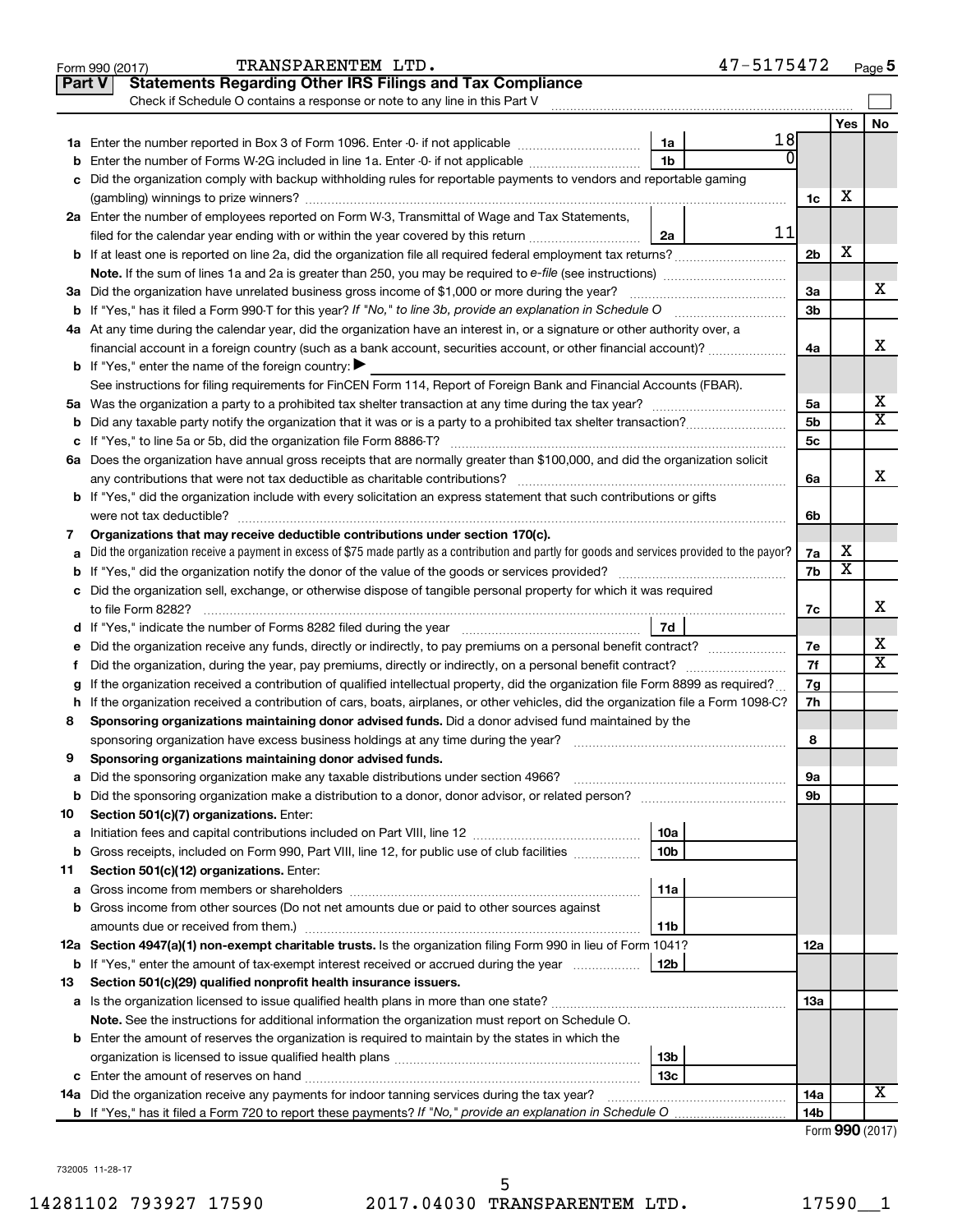| Form 990 (2017) |
|-----------------|
|-----------------|

Form 990 (2017) Page TRANSPARENTEM LTD. 47-5175472

**Part VI** Governance, Management, and Disclosure For each "Yes" response to lines 2 through 7b below, and for a "No" response *to line 8a, 8b, or 10b below, describe the circumstances, processes, or changes in Schedule O. See instructions.*

|     | Check if Schedule O contains a response or note to any line in this Part VI [1] [1] [1] [1] [1] [1] [1] [1] [1                                                                      |    |  |  |    |                        |                         | $\overline{\mathbf{X}}$ |
|-----|-------------------------------------------------------------------------------------------------------------------------------------------------------------------------------------|----|--|--|----|------------------------|-------------------------|-------------------------|
|     | <b>Section A. Governing Body and Management</b>                                                                                                                                     |    |  |  |    |                        |                         |                         |
|     |                                                                                                                                                                                     |    |  |  | 61 |                        | Yes $ $                 | No                      |
|     | 1a Enter the number of voting members of the governing body at the end of the tax year <i>manumum</i>                                                                               | 1a |  |  |    |                        |                         |                         |
|     | If there are material differences in voting rights among members of the governing body, or if the governing                                                                         |    |  |  |    |                        |                         |                         |
|     | body delegated broad authority to an executive committee or similar committee, explain in Schedule O.                                                                               |    |  |  |    |                        |                         |                         |
| b   | Enter the number of voting members included in line 1a, above, who are independent <i>manumum</i>                                                                                   | 1b |  |  | 6  |                        |                         |                         |
| 2   | Did any officer, director, trustee, or key employee have a family relationship or a business relationship with any other                                                            |    |  |  |    |                        |                         |                         |
|     | officer, director, trustee, or key employee?                                                                                                                                        |    |  |  |    | $\mathbf{2}$           |                         |                         |
| 3   | Did the organization delegate control over management duties customarily performed by or under the direct supervision                                                               |    |  |  |    |                        |                         |                         |
|     |                                                                                                                                                                                     |    |  |  |    | 3                      |                         |                         |
| 4   | Did the organization make any significant changes to its governing documents since the prior Form 990 was filed?                                                                    |    |  |  |    | 4                      |                         |                         |
| 5   |                                                                                                                                                                                     |    |  |  |    | 5                      |                         |                         |
| 6   |                                                                                                                                                                                     |    |  |  |    | 6                      |                         |                         |
| 7a  | Did the organization have members, stockholders, or other persons who had the power to elect or appoint one or                                                                      |    |  |  |    |                        |                         |                         |
|     |                                                                                                                                                                                     |    |  |  |    | 7а                     |                         |                         |
| b   | Are any governance decisions of the organization reserved to (or subject to approval by) members, stockholders, or                                                                  |    |  |  |    |                        |                         |                         |
|     |                                                                                                                                                                                     |    |  |  |    | 7b                     |                         |                         |
| 8   | Did the organization contemporaneously document the meetings held or written actions undertaken during the year by the following:                                                   |    |  |  |    |                        |                         |                         |
| а   |                                                                                                                                                                                     |    |  |  |    | 8а                     | х                       |                         |
| b   |                                                                                                                                                                                     |    |  |  |    | 8b                     | $\overline{\textbf{x}}$ |                         |
| 9   | Is there any officer, director, trustee, or key employee listed in Part VII, Section A, who cannot be reached at the                                                                |    |  |  |    |                        |                         |                         |
|     |                                                                                                                                                                                     |    |  |  |    | 9                      |                         |                         |
|     | <b>Section B. Policies</b> (This Section B requests information about policies not required by the Internal Revenue Code.)                                                          |    |  |  |    |                        |                         |                         |
|     |                                                                                                                                                                                     |    |  |  |    |                        | Yes                     |                         |
|     |                                                                                                                                                                                     |    |  |  |    | 10a                    |                         |                         |
|     |                                                                                                                                                                                     |    |  |  |    |                        |                         |                         |
|     | <b>b</b> If "Yes," did the organization have written policies and procedures governing the activities of such chapters, affiliates,                                                 |    |  |  |    |                        |                         |                         |
|     |                                                                                                                                                                                     |    |  |  |    | 10 <sub>b</sub><br>11a | х                       |                         |
|     | 11a Has the organization provided a complete copy of this Form 990 to all members of its governing body before filing the form?                                                     |    |  |  |    |                        |                         |                         |
|     | <b>b</b> Describe in Schedule O the process, if any, used by the organization to review this Form 990.                                                                              |    |  |  |    |                        | X                       |                         |
| 12a | Did the organization have a written conflict of interest policy? If "No," go to line 13                                                                                             |    |  |  |    | 12a                    | $\overline{\textbf{x}}$ |                         |
| b   | Were officers, directors, or trustees, and key employees required to disclose annually interests that could give rise to conflicts?                                                 |    |  |  |    | 12 <sub>b</sub>        |                         |                         |
| с   | Did the organization regularly and consistently monitor and enforce compliance with the policy? If "Yes," describe                                                                  |    |  |  |    |                        |                         |                         |
|     |                                                                                                                                                                                     |    |  |  |    | 12c                    | х                       |                         |
| 13  |                                                                                                                                                                                     |    |  |  |    | 13                     | $\overline{\mathbf{X}}$ |                         |
| 14  | Did the organization have a written document retention and destruction policy? [11] manufaction model of the organization have a written document retention and destruction policy? |    |  |  |    | 14                     | $\overline{\mathbf{x}}$ |                         |
| 15  | Did the process for determining compensation of the following persons include a review and approval by independent                                                                  |    |  |  |    |                        |                         |                         |
|     | persons, comparability data, and contemporaneous substantiation of the deliberation and decision?                                                                                   |    |  |  |    |                        |                         |                         |
| а   |                                                                                                                                                                                     |    |  |  |    | <b>15a</b>             | X                       |                         |
|     |                                                                                                                                                                                     |    |  |  |    | 15 <sub>b</sub>        | $\overline{\textbf{x}}$ |                         |
|     | If "Yes" to line 15a or 15b, describe the process in Schedule O (see instructions).                                                                                                 |    |  |  |    |                        |                         |                         |
|     | 16a Did the organization invest in, contribute assets to, or participate in a joint venture or similar arrangement with a                                                           |    |  |  |    |                        |                         |                         |
|     | taxable entity during the year?                                                                                                                                                     |    |  |  |    | 16a                    |                         |                         |
|     | b If "Yes," did the organization follow a written policy or procedure requiring the organization to evaluate its participation                                                      |    |  |  |    |                        |                         |                         |
|     | in joint venture arrangements under applicable federal tax law, and take steps to safeguard the organization's                                                                      |    |  |  |    |                        |                         |                         |
|     | exempt status with respect to such arrangements?                                                                                                                                    |    |  |  |    | 16 <sub>b</sub>        |                         |                         |
|     | <b>Section C. Disclosure</b>                                                                                                                                                        |    |  |  |    |                        |                         |                         |
| 17  | List the states with which a copy of this Form 990 is required to be filed $\blacktriangleright\text{NY}$                                                                           |    |  |  |    |                        |                         |                         |
| 18  | Section 6104 requires an organization to make its Forms 1023 (or 1024 if applicable), 990, and 990-T (Section 501(c)(3)s only) available                                            |    |  |  |    |                        |                         |                         |
|     | for public inspection. Indicate how you made these available. Check all that apply.                                                                                                 |    |  |  |    |                        |                         |                         |
|     | $\lfloor x \rfloor$ Upon request<br>Own website<br>Another's website<br>Other (explain in Schedule O)                                                                               |    |  |  |    |                        |                         |                         |
| 19  | Describe in Schedule O whether (and if so, how) the organization made its governing documents, conflict of interest policy, and financial                                           |    |  |  |    |                        |                         |                         |
|     | statements available to the public during the tax year.                                                                                                                             |    |  |  |    |                        |                         |                         |
|     | State the name, address, and telephone number of the person who possesses the organization's books and records:                                                                     |    |  |  |    |                        |                         |                         |
|     |                                                                                                                                                                                     |    |  |  |    |                        |                         |                         |
|     | THE ORGANIZATION - 646-685-3732                                                                                                                                                     |    |  |  |    |                        |                         |                         |
| 20  | 11201<br>310 ATLANTIC AVE. THIRD FLOOR, BROOKLYN,<br>ΝY                                                                                                                             |    |  |  |    |                        |                         |                         |
|     | 732006 11-28-17                                                                                                                                                                     |    |  |  |    |                        | Form 990 (2017)         |                         |
|     | 6<br>2017.04030 TRANSPARENTEM LTD.                                                                                                                                                  |    |  |  |    |                        |                         |                         |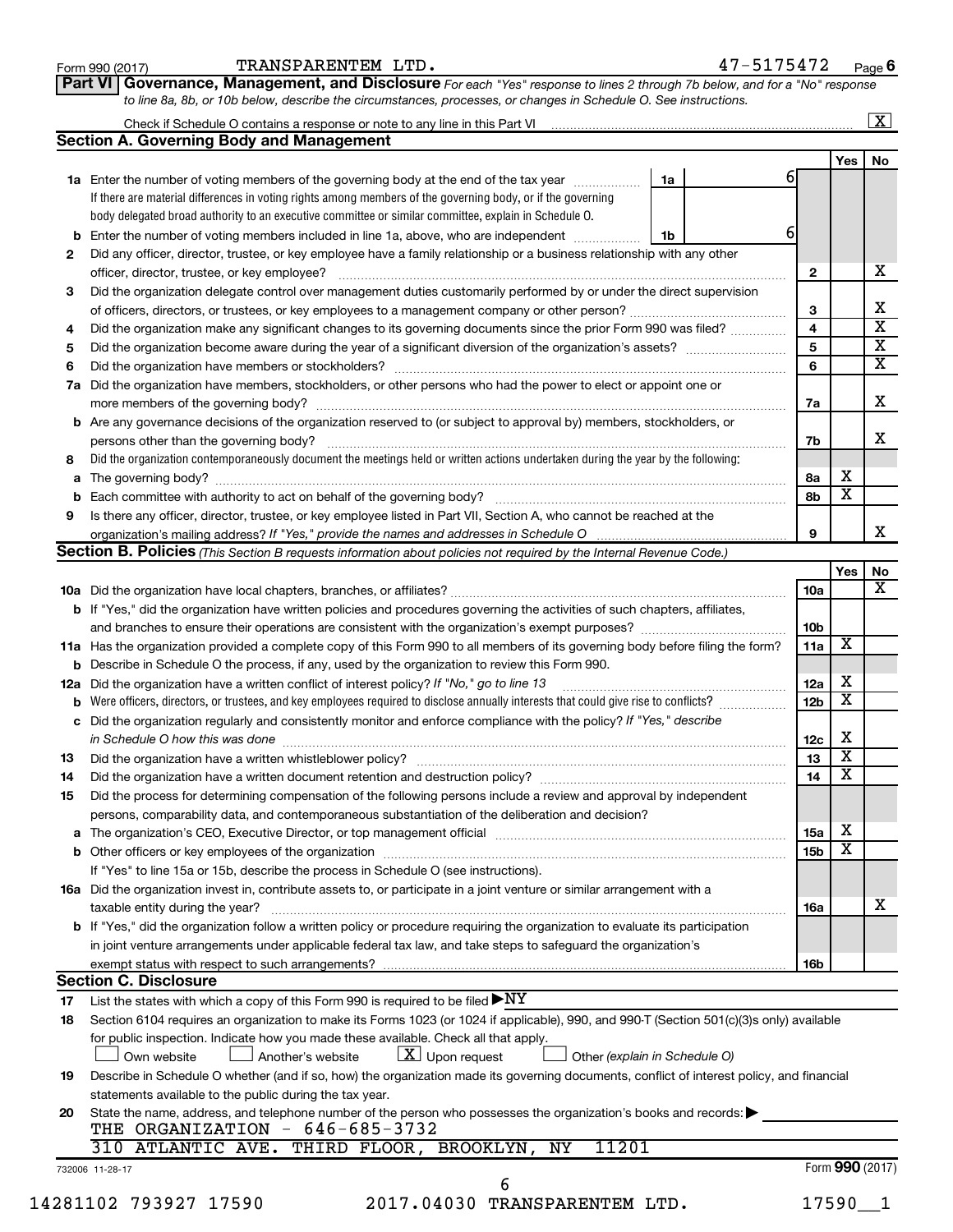$\Box$ 

| Part VII Compensation of Officers, Directors, Trustees, Key Employees, Highest Compensated |  |  |
|--------------------------------------------------------------------------------------------|--|--|
| <b>Employees, and Independent Contractors</b>                                              |  |  |

Check if Schedule O contains a response or note to any line in this Part VII

**Section A. Officers, Directors, Trustees, Key Employees, and Highest Compensated Employees**

**1a**  Complete this table for all persons required to be listed. Report compensation for the calendar year ending with or within the organization's tax year.

**•** List all of the organization's current officers, directors, trustees (whether individuals or organizations), regardless of amount of compensation. Enter -0- in columns  $(D)$ ,  $(E)$ , and  $(F)$  if no compensation was paid.

**•** List all of the organization's **current** key employees, if any. See instructions for definition of "key employee."

**•** List the organization's five current highest compensated employees (other than an officer, director, trustee, or key employee) who received reportable compensation (Box 5 of Form W-2 and/or Box 7 of Form 1099-MISC) of more than \$100,000 from the organization and any related organizations.

**•** List all of the organization's former officers, key employees, and highest compensated employees who received more than \$100,000 of reportable compensation from the organization and any related organizations.

**•** List all of the organization's former directors or trustees that received, in the capacity as a former director or trustee of the organization, more than \$10,000 of reportable compensation from the organization and any related organizations.

List persons in the following order: individual trustees or directors; institutional trustees; officers; key employees; highest compensated employees; and former such persons.

Check this box if neither the organization nor any related organization compensated any current officer, director, or trustee.  $\Box$ 

| (A)                          | (B)                    | (C)                            |                                                                  |             |              |                                   |        | (D)                 | (E)                              | (F)                      |  |  |  |  |
|------------------------------|------------------------|--------------------------------|------------------------------------------------------------------|-------------|--------------|-----------------------------------|--------|---------------------|----------------------------------|--------------------------|--|--|--|--|
| Name and Title               | Average                |                                | (do not check more than one                                      | Position    |              |                                   |        | Reportable          | Reportable                       | Estimated                |  |  |  |  |
|                              | hours per              |                                | box, unless person is both an<br>officer and a director/trustee) |             |              |                                   |        | compensation        | compensation                     | amount of                |  |  |  |  |
|                              | week                   |                                |                                                                  |             |              |                                   |        | from                | from related                     | other                    |  |  |  |  |
|                              | (list any<br>hours for | Individual trustee or director |                                                                  |             |              |                                   |        | the<br>organization | organizations<br>(W-2/1099-MISC) | compensation<br>from the |  |  |  |  |
|                              | related                |                                |                                                                  |             |              |                                   |        | (W-2/1099-MISC)     |                                  | organization             |  |  |  |  |
|                              | organizations          |                                |                                                                  |             |              |                                   |        |                     |                                  | and related              |  |  |  |  |
|                              | below                  |                                | Institutional trustee                                            |             |              |                                   |        |                     |                                  | organizations            |  |  |  |  |
|                              | line)                  |                                |                                                                  | Officer     | Key employee | Highest compensated<br>  employee | Former |                     |                                  |                          |  |  |  |  |
| M. KYLE WRIGHT<br>(1)        | 1.00                   |                                |                                                                  |             |              |                                   |        |                     |                                  |                          |  |  |  |  |
| TREASURER AND DIRECTOR       |                        | $\rm X$                        |                                                                  | $\mathbf X$ |              |                                   |        | $\mathbf 0$ .       | $\mathbf 0$ .                    | $\mathbf 0$ .            |  |  |  |  |
| (2)<br>MONIQUE VILLA         | 1.00                   |                                |                                                                  |             |              |                                   |        |                     |                                  |                          |  |  |  |  |
| <b>DIRECTOR</b>              |                        | $\mathbf X$                    |                                                                  |             |              |                                   |        | $\mathbf 0$ .       | $\mathbf 0$ .                    | $\mathbf 0$ .            |  |  |  |  |
| EMILY MARTINEZ<br>(3)        | 1.00                   |                                |                                                                  |             |              |                                   |        |                     |                                  |                          |  |  |  |  |
| <b>DIRECTOR</b>              |                        | $\mathbf X$                    |                                                                  |             |              |                                   |        | $\mathbf 0$ .       | 0.                               | $\mathbf 0$ .            |  |  |  |  |
| (4)<br>TIMOTHY ISGITT        | 1.00                   |                                |                                                                  |             |              |                                   |        |                     |                                  |                          |  |  |  |  |
| <b>DIRECTOR</b>              |                        | $\mathbf X$                    |                                                                  |             |              |                                   |        | $\mathbf 0$ .       | $\mathbf 0$ .                    | $\mathbf 0$ .            |  |  |  |  |
| (5)<br>JILL TUCKER           | 1.00                   |                                |                                                                  |             |              |                                   |        |                     |                                  |                          |  |  |  |  |
| <b>DIRECTOR</b>              |                        | $\mathbf X$                    |                                                                  |             |              |                                   |        | $\mathbf 0$ .       | $\mathbf 0$ .                    | $\mathbf 0$ .            |  |  |  |  |
| (6)<br>HISHAM MUNDOL         | 1.00                   |                                |                                                                  |             |              |                                   |        |                     |                                  |                          |  |  |  |  |
| <b>DIRECTOR</b>              |                        | $\mathbf X$                    |                                                                  |             |              |                                   |        | $\mathbf 0$ .       | $\mathbf 0$ .                    | $\mathbf 0$ .            |  |  |  |  |
| E. BENJAMIN SKINNER<br>(7)   | 50.00                  |                                |                                                                  |             |              |                                   |        |                     |                                  |                          |  |  |  |  |
| PRESIDENT                    |                        |                                |                                                                  | X           |              |                                   |        | 190,902.            | 0.                               | 16,444.                  |  |  |  |  |
| RACHEL G. JACKSON<br>(8)     | 50.00                  |                                |                                                                  |             |              |                                   |        |                     |                                  |                          |  |  |  |  |
| VICE-PRESIDENT AND SECRETARY |                        |                                |                                                                  | X           |              |                                   |        | 95,124.             | $\mathbf 0$ .                    | 12,929.                  |  |  |  |  |
| TIMOTHY R. SANDLER<br>(9)    | 50.00                  |                                |                                                                  |             |              |                                   |        |                     |                                  |                          |  |  |  |  |
| VICE-PRESIDENT               |                        |                                |                                                                  |             | $\rm X$      |                                   |        | 231,550.            | $\mathbf 0$ .                    | 26,765.                  |  |  |  |  |
| (10) AMY J. ROFMAN           | 50.00                  |                                |                                                                  |             |              |                                   |        |                     |                                  |                          |  |  |  |  |
| SENIOR ANALYST               |                        |                                |                                                                  |             |              | X                                 |        | 110,417.            | $\mathbf 0$ .                    | 3,877.                   |  |  |  |  |
| (11) SUMEET BODINGTON        | 50.00                  |                                |                                                                  |             |              |                                   |        |                     |                                  |                          |  |  |  |  |
| VICE-PRESIDENT               |                        |                                |                                                                  |             |              | X                                 |        | 146,917.            | 0.                               | 5,147.                   |  |  |  |  |
|                              |                        |                                |                                                                  |             |              |                                   |        |                     |                                  |                          |  |  |  |  |
|                              |                        |                                |                                                                  |             |              |                                   |        |                     |                                  |                          |  |  |  |  |
|                              |                        |                                |                                                                  |             |              |                                   |        |                     |                                  |                          |  |  |  |  |
|                              |                        |                                |                                                                  |             |              |                                   |        |                     |                                  |                          |  |  |  |  |
|                              |                        |                                |                                                                  |             |              |                                   |        |                     |                                  |                          |  |  |  |  |
|                              |                        |                                |                                                                  |             |              |                                   |        |                     |                                  |                          |  |  |  |  |
|                              |                        |                                |                                                                  |             |              |                                   |        |                     |                                  |                          |  |  |  |  |
|                              |                        |                                |                                                                  |             |              |                                   |        |                     |                                  |                          |  |  |  |  |
|                              |                        |                                |                                                                  |             |              |                                   |        |                     |                                  |                          |  |  |  |  |
|                              |                        |                                |                                                                  |             |              |                                   |        |                     |                                  |                          |  |  |  |  |
|                              |                        |                                |                                                                  |             |              |                                   |        |                     |                                  |                          |  |  |  |  |
|                              |                        |                                |                                                                  |             |              |                                   |        |                     |                                  | $000 \approx 1$          |  |  |  |  |

732007 11-28-17

7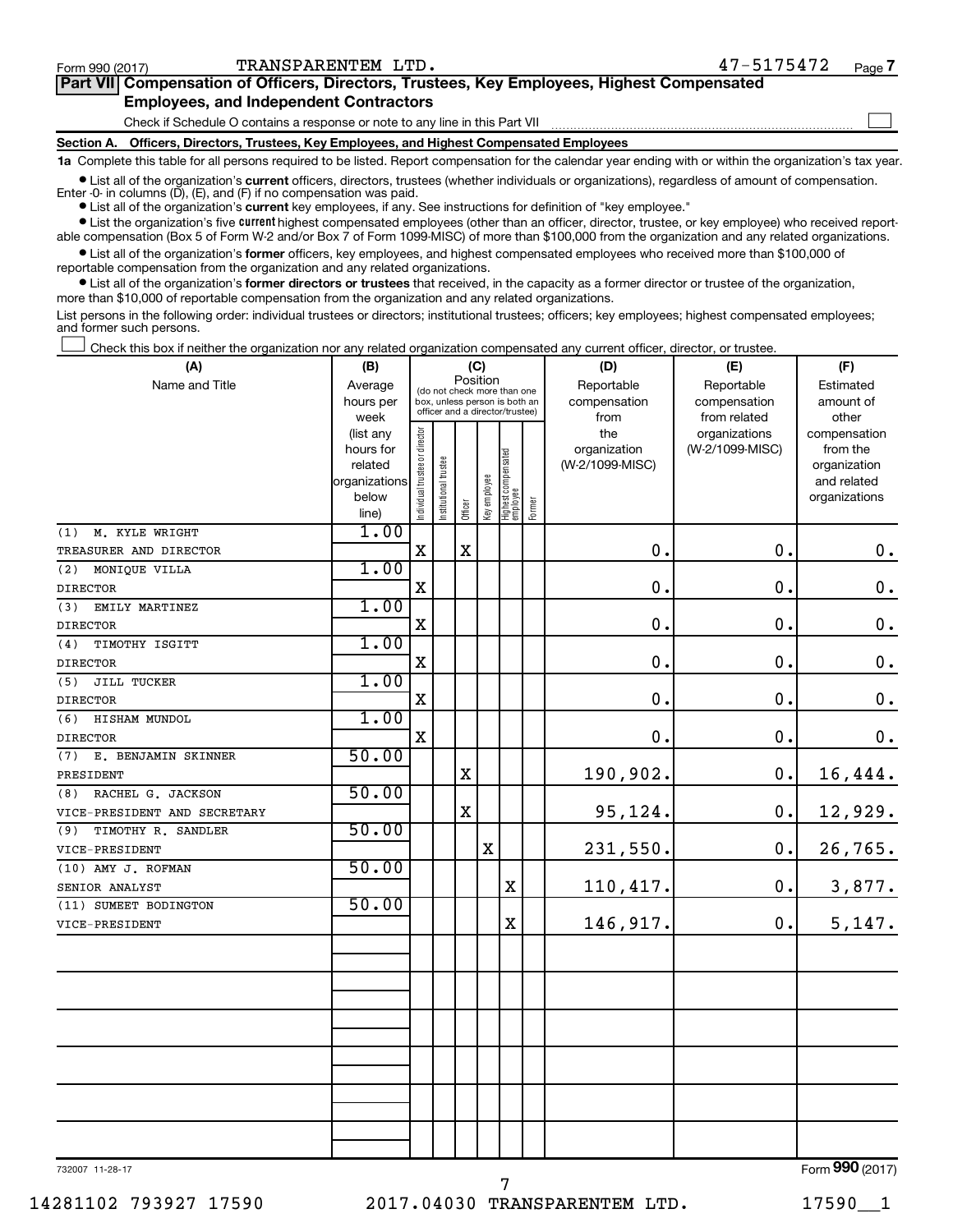| 47-5175472<br>TRANSPARENTEM LTD.<br>Form 990 (2017) |                                                                                                                                                                                                                                 |                                                                      |                                                                                                                                                                 |                       |         |              |                                   |        |                                                   | Page 8                           |          |                                        |                                                                          |
|-----------------------------------------------------|---------------------------------------------------------------------------------------------------------------------------------------------------------------------------------------------------------------------------------|----------------------------------------------------------------------|-----------------------------------------------------------------------------------------------------------------------------------------------------------------|-----------------------|---------|--------------|-----------------------------------|--------|---------------------------------------------------|----------------------------------|----------|----------------------------------------|--------------------------------------------------------------------------|
|                                                     | <b>Part VII</b><br>Section A. Officers, Directors, Trustees, Key Employees, and Highest Compensated Employees (continued)                                                                                                       |                                                                      |                                                                                                                                                                 |                       |         |              |                                   |        |                                                   |                                  |          |                                        |                                                                          |
|                                                     | (A)<br>Name and title                                                                                                                                                                                                           | (B)<br>Average<br>hours per<br>week                                  | (C)<br>(D)<br>Position<br>Reportable<br>(do not check more than one<br>compensation<br>box, unless person is both an<br>officer and a director/trustee)<br>from |                       |         |              |                                   |        | (E)<br>Reportable<br>compensation<br>from related |                                  |          | (F)<br>Estimated<br>amount of<br>other |                                                                          |
|                                                     |                                                                                                                                                                                                                                 | (list any<br>hours for<br>related<br>organizations<br>below<br>line) | Individual trustee or director                                                                                                                                  | Institutional trustee | Officer | Key employee | Highest compensated<br>  employee | Former | the<br>organization<br>(W-2/1099-MISC)            | organizations<br>(W-2/1099-MISC) |          |                                        | compensation<br>from the<br>organization<br>and related<br>organizations |
|                                                     |                                                                                                                                                                                                                                 |                                                                      |                                                                                                                                                                 |                       |         |              |                                   |        |                                                   |                                  |          |                                        |                                                                          |
|                                                     |                                                                                                                                                                                                                                 |                                                                      |                                                                                                                                                                 |                       |         |              |                                   |        |                                                   |                                  |          |                                        |                                                                          |
|                                                     |                                                                                                                                                                                                                                 |                                                                      |                                                                                                                                                                 |                       |         |              |                                   |        |                                                   |                                  |          |                                        |                                                                          |
|                                                     |                                                                                                                                                                                                                                 |                                                                      |                                                                                                                                                                 |                       |         |              |                                   |        |                                                   |                                  |          |                                        |                                                                          |
|                                                     | 1b Sub-total                                                                                                                                                                                                                    |                                                                      |                                                                                                                                                                 |                       |         |              |                                   |        | 774,910.                                          |                                  | Ο.       |                                        | 65, 162.                                                                 |
| 2                                                   | c Total from continuation sheets to Part VII, Section A manufactured by<br>Total number of individuals (including but not limited to those listed above) who received more than \$100,000 of reportable                         |                                                                      |                                                                                                                                                                 |                       |         |              |                                   |        | $\overline{0}$ .<br>774,910.                      |                                  | σ.<br>0. |                                        | $\overline{0}$ .<br>65, 162.                                             |
|                                                     | compensation from the organization $\blacktriangleright$                                                                                                                                                                        |                                                                      |                                                                                                                                                                 |                       |         |              |                                   |        |                                                   |                                  |          |                                        | 4<br>Yes<br>No                                                           |
| 3                                                   | Did the organization list any former officer, director, or trustee, key employee, or highest compensated employee on                                                                                                            |                                                                      |                                                                                                                                                                 |                       |         |              |                                   |        |                                                   |                                  |          | 3                                      | х                                                                        |
|                                                     | For any individual listed on line 1a, is the sum of reportable compensation and other compensation from the organization<br>and related organizations greater than \$150,000? If "Yes," complete Schedule J for such individual |                                                                      |                                                                                                                                                                 |                       |         |              |                                   |        |                                                   |                                  |          | 4                                      | х                                                                        |
| 5                                                   | Did any person listed on line 1a receive or accrue compensation from any unrelated organization or individual for services                                                                                                      |                                                                      |                                                                                                                                                                 |                       |         |              |                                   |        |                                                   |                                  |          | 5                                      | x                                                                        |
| 1                                                   | <b>Section B. Independent Contractors</b><br>Complete this table for your five highest compensated independent contractors that received more than \$100,000 of compensation from                                               |                                                                      |                                                                                                                                                                 |                       |         |              |                                   |        |                                                   |                                  |          |                                        |                                                                          |
|                                                     | the organization. Report compensation for the calendar year ending with or within the organization's tax year.                                                                                                                  |                                                                      |                                                                                                                                                                 |                       |         |              |                                   |        |                                                   |                                  |          |                                        |                                                                          |
|                                                     | (A)<br>Name and business address                                                                                                                                                                                                |                                                                      |                                                                                                                                                                 | <b>NONE</b>           |         |              |                                   |        | (B)<br>Description of services                    |                                  |          | (C)<br>Compensation                    |                                                                          |
|                                                     |                                                                                                                                                                                                                                 |                                                                      |                                                                                                                                                                 |                       |         |              |                                   |        |                                                   |                                  |          |                                        |                                                                          |
|                                                     |                                                                                                                                                                                                                                 |                                                                      |                                                                                                                                                                 |                       |         |              |                                   |        |                                                   |                                  |          |                                        |                                                                          |
|                                                     |                                                                                                                                                                                                                                 |                                                                      |                                                                                                                                                                 |                       |         |              |                                   |        |                                                   |                                  |          |                                        |                                                                          |
|                                                     |                                                                                                                                                                                                                                 |                                                                      |                                                                                                                                                                 |                       |         |              |                                   |        |                                                   |                                  |          |                                        |                                                                          |
| 2                                                   | Total number of independent contractors (including but not limited to those listed above) who received more than<br>\$100,000 of compensation from the organization                                                             |                                                                      |                                                                                                                                                                 |                       |         |              | 0                                 |        |                                                   |                                  |          |                                        |                                                                          |
|                                                     |                                                                                                                                                                                                                                 |                                                                      |                                                                                                                                                                 |                       |         |              |                                   |        |                                                   |                                  |          |                                        | Form 990 (2017)                                                          |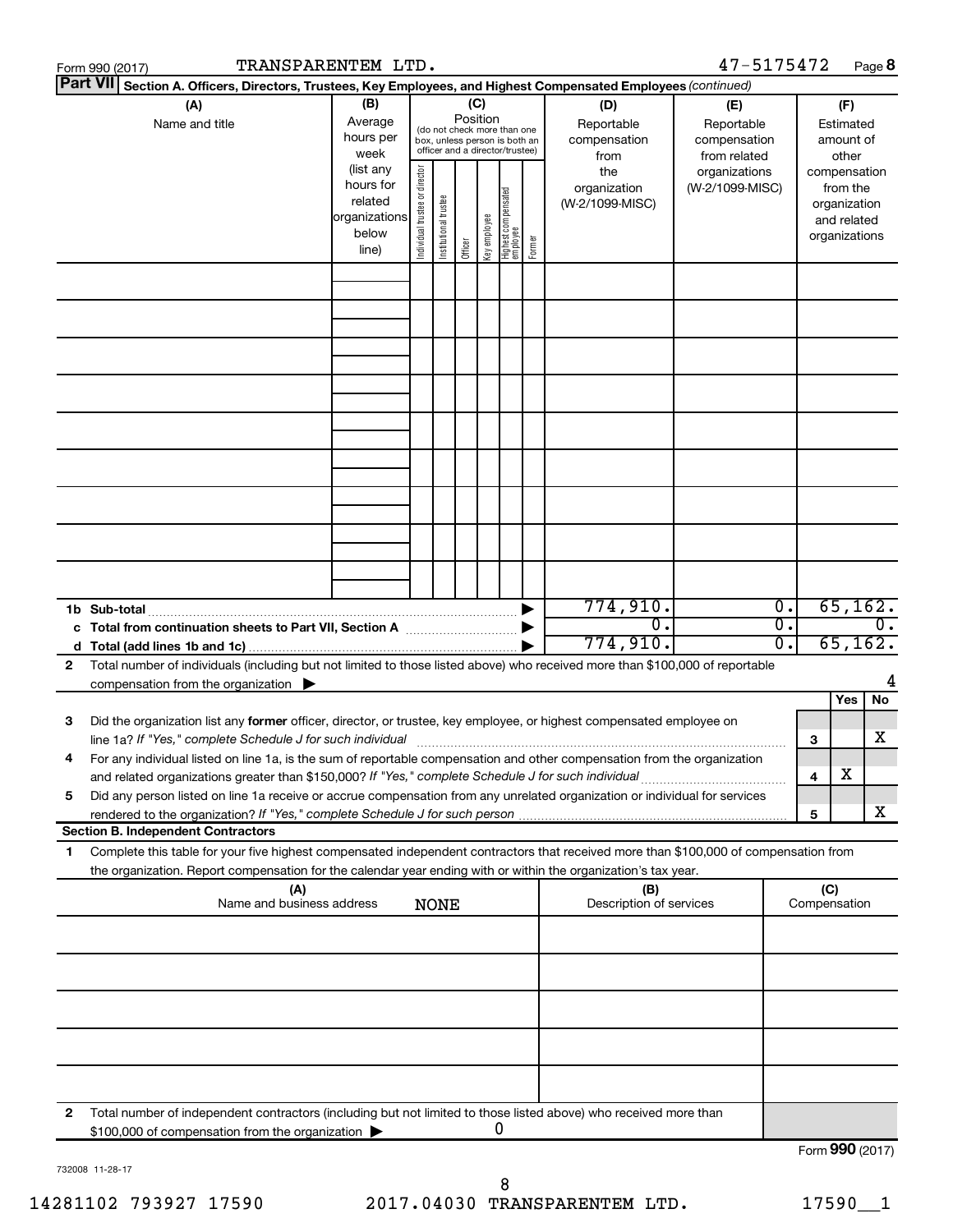|                                         | <b>Part VIII</b> | <b>Statement of Revenue</b>                                                                                               |                      |                               |                                                 |                                         |                                                             |
|-----------------------------------------|------------------|---------------------------------------------------------------------------------------------------------------------------|----------------------|-------------------------------|-------------------------------------------------|-----------------------------------------|-------------------------------------------------------------|
|                                         |                  |                                                                                                                           |                      |                               |                                                 |                                         |                                                             |
|                                         |                  |                                                                                                                           |                      | (A)<br>Total revenue          | (B)<br>Related or<br>exempt function<br>revenue | (C)<br>Unrelated<br>business<br>revenue | Revenue excluded<br>from tax under<br>sections<br>512 - 514 |
| Gifts, Grants                           |                  | 1a<br>1 a Federated campaigns                                                                                             |                      |                               |                                                 |                                         |                                                             |
|                                         |                  | 1 <sub>b</sub>                                                                                                            |                      |                               |                                                 |                                         |                                                             |
|                                         |                  | 1c                                                                                                                        | 239,303.             |                               |                                                 |                                         |                                                             |
|                                         |                  | 1 <sub>d</sub><br>d Related organizations                                                                                 |                      |                               |                                                 |                                         |                                                             |
|                                         |                  | 1e<br>e Government grants (contributions)                                                                                 |                      |                               |                                                 |                                         |                                                             |
|                                         |                  | f All other contributions, gifts, grants, and                                                                             |                      |                               |                                                 |                                         |                                                             |
|                                         |                  | similar amounts not included above                                                                                        | 11 2 , 937 , 881 .   |                               |                                                 |                                         |                                                             |
| Contributions, Gif<br>and Other Similar |                  | <b>g</b> Noncash contributions included in lines 1a-1f: \$                                                                | 2,000                |                               |                                                 |                                         |                                                             |
|                                         |                  |                                                                                                                           |                      | $\triangleright$ 3, 177, 184. |                                                 |                                         |                                                             |
|                                         |                  |                                                                                                                           | <b>Business Code</b> |                               |                                                 |                                         |                                                             |
|                                         | 2a               | <u> 1989 - Johann John Stone, markin film yn y brening yn y brening yn y brening yn y brening y brening yn y bre</u>      |                      |                               |                                                 |                                         |                                                             |
|                                         | b                | <u> 1989 - Johann John Stone, markin film ar yn y breninn y breninn y breninn y breninn y breninn y breninn y br</u>      |                      |                               |                                                 |                                         |                                                             |
|                                         | c                |                                                                                                                           |                      |                               |                                                 |                                         |                                                             |
|                                         | d                | <u> 1989 - Johann John Stein, markin fan it ferstjer fan de ferstjer fan it ferstjer fan it ferstjer fan it fers</u>      |                      |                               |                                                 |                                         |                                                             |
| Program Service<br>Revenue              | е                |                                                                                                                           |                      |                               |                                                 |                                         |                                                             |
|                                         | f.               |                                                                                                                           |                      |                               |                                                 |                                         |                                                             |
|                                         |                  |                                                                                                                           |                      |                               |                                                 |                                         |                                                             |
|                                         | 3                | Investment income (including dividends, interest, and                                                                     |                      |                               |                                                 |                                         |                                                             |
|                                         |                  |                                                                                                                           |                      | 8.                            |                                                 |                                         | 8.                                                          |
|                                         | 4                | Income from investment of tax-exempt bond proceeds                                                                        |                      |                               |                                                 |                                         |                                                             |
|                                         | 5                |                                                                                                                           |                      |                               |                                                 |                                         |                                                             |
|                                         |                  | (i) Real                                                                                                                  | (ii) Personal        |                               |                                                 |                                         |                                                             |
|                                         |                  | <b>6 a</b> Gross rents                                                                                                    |                      |                               |                                                 |                                         |                                                             |
|                                         | b                | Less: rental expenses                                                                                                     |                      |                               |                                                 |                                         |                                                             |
|                                         | c                | Rental income or (loss)                                                                                                   |                      |                               |                                                 |                                         |                                                             |
|                                         |                  |                                                                                                                           |                      |                               |                                                 |                                         |                                                             |
|                                         |                  | (i) Securities<br><b>7 a</b> Gross amount from sales of                                                                   | (ii) Other           |                               |                                                 |                                         |                                                             |
|                                         |                  | assets other than inventory                                                                                               |                      |                               |                                                 |                                         |                                                             |
|                                         |                  | <b>b</b> Less: cost or other basis                                                                                        |                      |                               |                                                 |                                         |                                                             |
|                                         |                  | and sales expenses                                                                                                        |                      |                               |                                                 |                                         |                                                             |
|                                         |                  |                                                                                                                           |                      |                               |                                                 |                                         |                                                             |
|                                         |                  |                                                                                                                           |                      |                               |                                                 |                                         |                                                             |
| <b>Other Revenue</b>                    |                  | 8 a Gross income from fundraising events (not<br>$239,303.$ of<br>including \$<br>contributions reported on line 1c). See | 8,197.               |                               |                                                 |                                         |                                                             |
|                                         |                  | $\mathbf{a}$<br>$\mathbf b$                                                                                               | 8,197.               |                               |                                                 |                                         |                                                             |
|                                         |                  | c Net income or (loss) from fundraising events                                                                            |                      | 0.                            |                                                 |                                         |                                                             |
|                                         |                  | 9 a Gross income from gaming activities. See                                                                              |                      |                               |                                                 |                                         |                                                             |
|                                         |                  |                                                                                                                           |                      |                               |                                                 |                                         |                                                             |
|                                         |                  | b                                                                                                                         |                      |                               |                                                 |                                         |                                                             |
|                                         |                  | c Net income or (loss) from gaming activities                                                                             |                      |                               |                                                 |                                         |                                                             |
|                                         |                  | 10 a Gross sales of inventory, less returns                                                                               |                      |                               |                                                 |                                         |                                                             |
|                                         |                  |                                                                                                                           |                      |                               |                                                 |                                         |                                                             |
|                                         |                  | b                                                                                                                         |                      |                               |                                                 |                                         |                                                             |
|                                         |                  | c Net income or (loss) from sales of inventory                                                                            |                      |                               |                                                 |                                         |                                                             |
|                                         |                  | Miscellaneous Revenue                                                                                                     | <b>Business Code</b> |                               |                                                 |                                         |                                                             |
|                                         | 11 a             | GAIN ON FOREIGN CURREN                                                                                                    | 900099               | 13,478.                       |                                                 |                                         | 13,478.                                                     |
|                                         | $\mathbf b$      | OTHER REVENUE                                                                                                             | 900099               | 72.                           |                                                 |                                         | 72.                                                         |
|                                         |                  |                                                                                                                           |                      |                               |                                                 |                                         |                                                             |
|                                         | c                |                                                                                                                           |                      |                               |                                                 |                                         |                                                             |
|                                         | d                |                                                                                                                           |                      | 13,550.                       |                                                 |                                         |                                                             |
|                                         | 12               |                                                                                                                           |                      | 3,190,742.                    | о.                                              | $0$ .                                   | 13,558.                                                     |
|                                         | 732009 11-28-17  |                                                                                                                           |                      |                               |                                                 |                                         | Form 990 (2017)                                             |

14281102 793927 17590 2017.04030 TRANSPARENTEM LTD. 17590\_\_1

9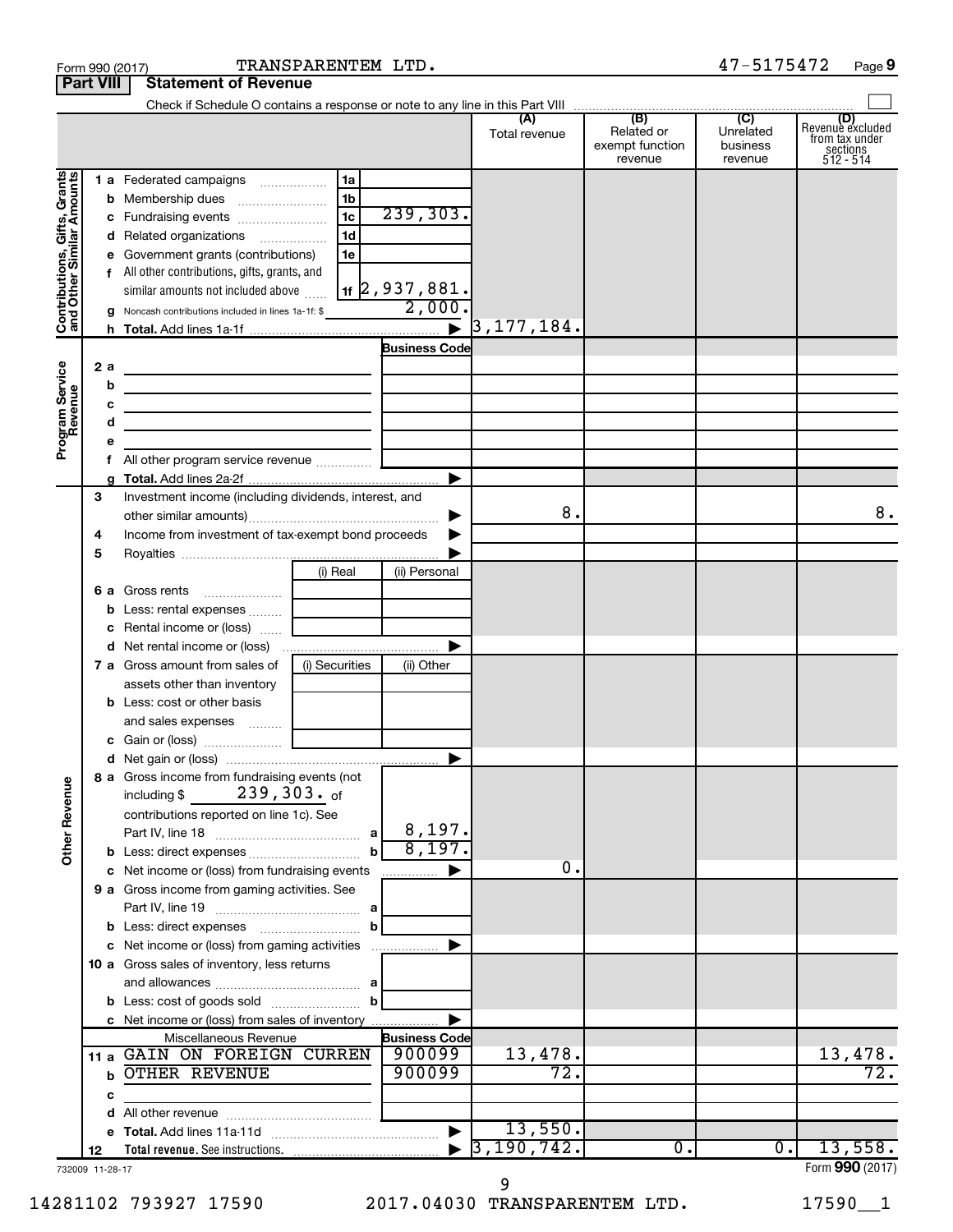Form 990 (2017)  $\qquad \qquad \qquad \text{TRANSPARENTEM } \text{ LTD.} \qquad \qquad \qquad \qquad \qquad \qquad \qquad \qquad \qquad \qquad \text{47--5175472} \quad \text{Page}$ 

**Part IX Statement of Functional Expenses**

|              | Section 501(c)(3) and 501(c)(4) organizations must complete all columns. All other organizations must complete column (A).                                                                                  |                       |                                    |                                           |                                |  |  |  |  |  |
|--------------|-------------------------------------------------------------------------------------------------------------------------------------------------------------------------------------------------------------|-----------------------|------------------------------------|-------------------------------------------|--------------------------------|--|--|--|--|--|
|              | Check if Schedule O contains a response or note to any line in this Part IX                                                                                                                                 |                       |                                    |                                           | $\vert X \vert$                |  |  |  |  |  |
|              | Do not include amounts reported on lines 6b,<br>7b, 8b, 9b, and 10b of Part VIII.                                                                                                                           | (A)<br>Total expenses | (B)<br>Program service<br>expenses | (C)<br>Management and<br>general expenses | (D)<br>Fundraising<br>expenses |  |  |  |  |  |
| 1.           | Grants and other assistance to domestic organizations                                                                                                                                                       |                       |                                    |                                           |                                |  |  |  |  |  |
|              | and domestic governments. See Part IV, line 21                                                                                                                                                              |                       |                                    |                                           |                                |  |  |  |  |  |
| $\mathbf{2}$ | Grants and other assistance to domestic                                                                                                                                                                     |                       |                                    |                                           |                                |  |  |  |  |  |
|              | individuals. See Part IV, line 22                                                                                                                                                                           |                       |                                    |                                           |                                |  |  |  |  |  |
| 3            | Grants and other assistance to foreign                                                                                                                                                                      |                       |                                    |                                           |                                |  |  |  |  |  |
|              | organizations, foreign governments, and foreign                                                                                                                                                             |                       |                                    |                                           |                                |  |  |  |  |  |
|              | individuals. See Part IV, lines 15 and 16                                                                                                                                                                   |                       |                                    |                                           |                                |  |  |  |  |  |
| 4            | Benefits paid to or for members                                                                                                                                                                             |                       |                                    |                                           |                                |  |  |  |  |  |
| 5            | Compensation of current officers, directors,                                                                                                                                                                |                       |                                    |                                           |                                |  |  |  |  |  |
|              | trustees, and key employees                                                                                                                                                                                 | 592,807.              | 478,777.                           | 73,007.                                   | 41,023.                        |  |  |  |  |  |
| 6            | Compensation not included above, to disqualified                                                                                                                                                            |                       |                                    |                                           |                                |  |  |  |  |  |
|              | persons (as defined under section 4958(f)(1)) and                                                                                                                                                           |                       |                                    |                                           |                                |  |  |  |  |  |
|              | persons described in section 4958(c)(3)(B)                                                                                                                                                                  |                       |                                    |                                           |                                |  |  |  |  |  |
| 7            | Other salaries and wages                                                                                                                                                                                    | 481,809.              | 393, 293.                          | 53,810.                                   | 34,706.                        |  |  |  |  |  |
| 8            | Pension plan accruals and contributions (include                                                                                                                                                            |                       |                                    |                                           |                                |  |  |  |  |  |
|              | section 401(k) and 403(b) employer contributions)                                                                                                                                                           | 91,932.               | $\frac{72,220}{46,244}$            | $\frac{17,353}{17,037}$                   | $\frac{2,359}{3,377}$ .        |  |  |  |  |  |
| 9            |                                                                                                                                                                                                             | 66,658.               | 61,986.                            |                                           | 5,136.                         |  |  |  |  |  |
| 10           |                                                                                                                                                                                                             | 75,938.               |                                    | 8,816.                                    |                                |  |  |  |  |  |
| 11           | Fees for services (non-employees):                                                                                                                                                                          |                       |                                    |                                           |                                |  |  |  |  |  |
| a            |                                                                                                                                                                                                             | 143,672.              | 143,672.                           |                                           |                                |  |  |  |  |  |
| b            |                                                                                                                                                                                                             | 33,104.               |                                    | 33,104.                                   |                                |  |  |  |  |  |
|              |                                                                                                                                                                                                             |                       |                                    |                                           |                                |  |  |  |  |  |
| d            |                                                                                                                                                                                                             | 23, 125.              |                                    |                                           | 23, 125.                       |  |  |  |  |  |
|              | Professional fundraising services. See Part IV, line 17                                                                                                                                                     |                       |                                    |                                           |                                |  |  |  |  |  |
| f            | Investment management fees<br>Other. (If line 11g amount exceeds 10% of line 25,                                                                                                                            |                       |                                    |                                           |                                |  |  |  |  |  |
| $\mathbf{q}$ | column (A) amount, list line 11g expenses on Sch O.)                                                                                                                                                        | 369,433.              | 349,920.                           | 18,529.                                   | 984.                           |  |  |  |  |  |
| 12           |                                                                                                                                                                                                             | 2,194.                | 1,813.                             | 381.                                      |                                |  |  |  |  |  |
| 13           |                                                                                                                                                                                                             | 56,928.               | 35, 113.                           | 21,049.                                   | 766.                           |  |  |  |  |  |
| 14           |                                                                                                                                                                                                             | 3,539.                | 1,679.                             | 1,828.                                    | $\overline{32}$ .              |  |  |  |  |  |
| 15           |                                                                                                                                                                                                             |                       |                                    |                                           |                                |  |  |  |  |  |
| 16           |                                                                                                                                                                                                             | 34,527.               | 29,502.                            | 3,983.                                    | 1,042.                         |  |  |  |  |  |
| 17           |                                                                                                                                                                                                             | 88,070.               | 69, 142.                           | 18,928.                                   |                                |  |  |  |  |  |
| 18           | Payments of travel or entertainment expenses                                                                                                                                                                |                       |                                    |                                           |                                |  |  |  |  |  |
|              | for any federal, state, or local public officials                                                                                                                                                           |                       |                                    |                                           |                                |  |  |  |  |  |
| 19           | Conferences, conventions, and meetings                                                                                                                                                                      | 38,864.               | 34,187.                            | 4,677.                                    |                                |  |  |  |  |  |
| 20           | Interest                                                                                                                                                                                                    |                       |                                    |                                           |                                |  |  |  |  |  |
| 21           |                                                                                                                                                                                                             |                       |                                    |                                           |                                |  |  |  |  |  |
| 22           | Depreciation, depletion, and amortization                                                                                                                                                                   | 7,411.                | 6,049.                             | 595.                                      | 767.                           |  |  |  |  |  |
| 23           | Insurance                                                                                                                                                                                                   | $\overline{26,152}$   | 18, 360.                           | 7,792.                                    |                                |  |  |  |  |  |
| 24           | Other expenses. Itemize expenses not covered<br>above. (List miscellaneous expenses in line 24e. If line<br>24e amount exceeds 10% of line 25, column (A)<br>amount, list line 24e expenses on Schedule O.) |                       |                                    |                                           |                                |  |  |  |  |  |
| a            | DUES AND SUBSCRIPTIONS                                                                                                                                                                                      | 25,014.               | 20,419.                            | 4,595.                                    |                                |  |  |  |  |  |
| b            | STAFF DEVELOPMENT                                                                                                                                                                                           | 5,304.                | 4,330.                             | 974.                                      |                                |  |  |  |  |  |
| C            | <b>RECRUITMENT</b>                                                                                                                                                                                          | 2,463.                | 55.                                | 2,408.                                    |                                |  |  |  |  |  |
| d            | <b>MISCELLANEOUS</b>                                                                                                                                                                                        | 967.                  |                                    | 967.                                      |                                |  |  |  |  |  |
|              | e All other expenses                                                                                                                                                                                        | 318.                  |                                    | 318.                                      |                                |  |  |  |  |  |
| 25           | Total functional expenses. Add lines 1 through 24e                                                                                                                                                          | 2,170,229.            | 1,766,761.                         | 290, 151.                                 | 113,317.                       |  |  |  |  |  |
| 26           | Joint costs. Complete this line only if the organization                                                                                                                                                    |                       |                                    |                                           |                                |  |  |  |  |  |
|              | reported in column (B) joint costs from a combined                                                                                                                                                          |                       |                                    |                                           |                                |  |  |  |  |  |
|              | educational campaign and fundraising solicitation.                                                                                                                                                          |                       |                                    |                                           |                                |  |  |  |  |  |
|              | Check here $\blacktriangleright$<br>if following SOP 98-2 (ASC 958-720)                                                                                                                                     |                       |                                    |                                           |                                |  |  |  |  |  |

732010 11-28-17

14281102 793927 17590 2017.04030 TRANSPARENTEM LTD. 17590\_\_1 10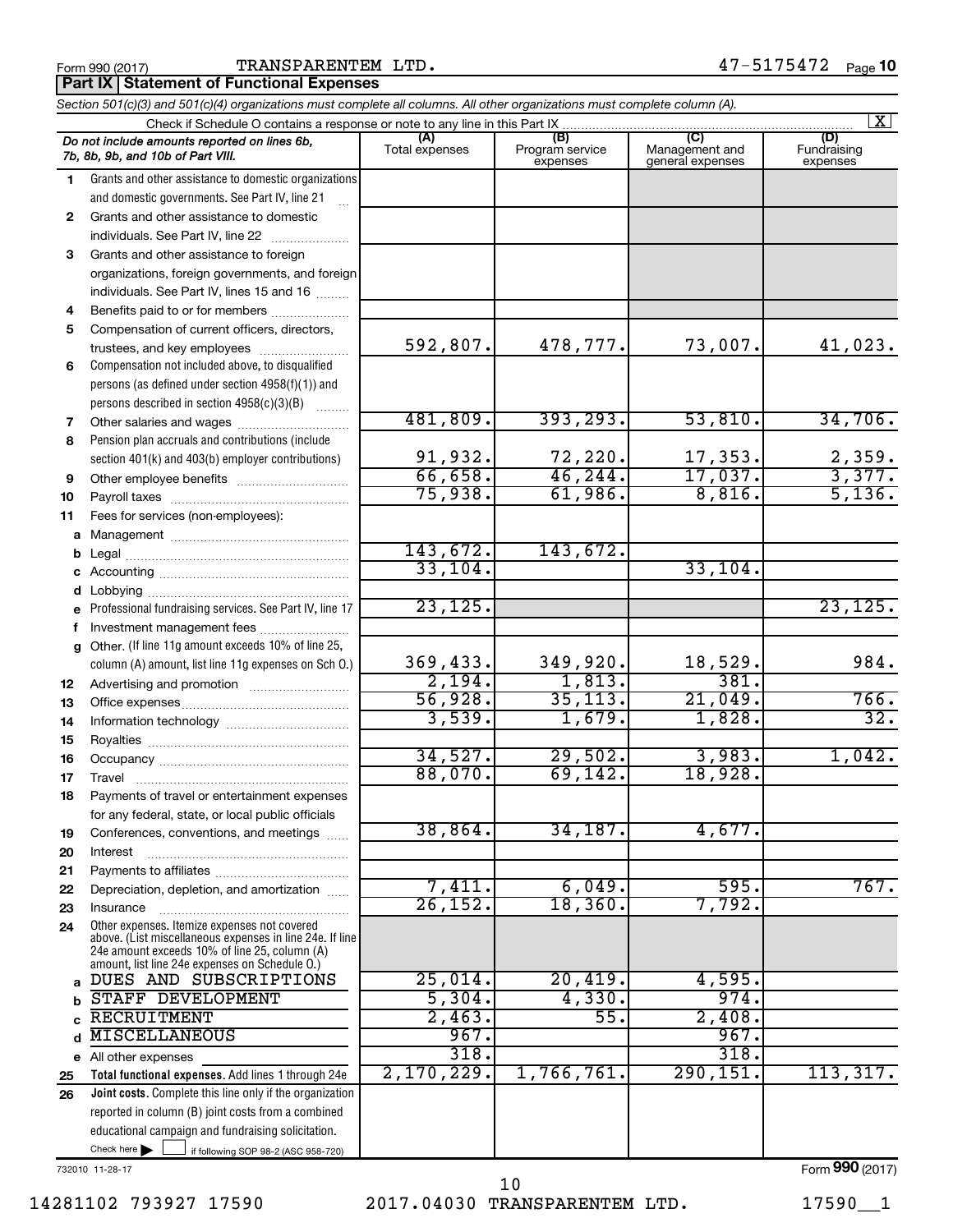## Form 990 (2017)  $\qquad \qquad \qquad \qquad \text{TRANSPARENTEM } \text{LTD.} \qquad \qquad \qquad \qquad \qquad \qquad \qquad \qquad \qquad \qquad \text{47--5175472} \quad \qquad \text{Page}$

**Part X** | Balance Sheet

|                             |          |                                                                                                                           |           |                          | (A)<br>Beginning of year |          | (B)<br>End of year    |
|-----------------------------|----------|---------------------------------------------------------------------------------------------------------------------------|-----------|--------------------------|--------------------------|----------|-----------------------|
|                             | 1        |                                                                                                                           |           |                          | 750,893.                 | 1        | 464, 401.             |
|                             | 2        |                                                                                                                           |           |                          |                          | 2        |                       |
|                             | з        |                                                                                                                           | 205, 356. | 3                        | 1,498,817.               |          |                       |
|                             | 4        |                                                                                                                           |           | 4                        |                          |          |                       |
|                             | 5        | Loans and other receivables from current and former officers, directors,                                                  |           |                          |                          |          |                       |
|                             |          | trustees, key employees, and highest compensated employees. Complete                                                      |           |                          |                          |          |                       |
|                             |          | Part II of Schedule L                                                                                                     |           | 5                        |                          |          |                       |
|                             | 6        | Loans and other receivables from other disqualified persons (as defined under                                             |           |                          |                          |          |                       |
|                             |          | section 4958(f)(1)), persons described in section 4958(c)(3)(B), and contributing                                         |           |                          |                          |          |                       |
|                             |          | employers and sponsoring organizations of section 501(c)(9) voluntary                                                     |           |                          |                          |          |                       |
|                             |          | employees' beneficiary organizations (see instr). Complete Part II of Sch L                                               |           |                          |                          | 6        |                       |
| Assets                      | 7        |                                                                                                                           |           |                          |                          | 7        |                       |
|                             | 8        |                                                                                                                           |           |                          |                          | 8        |                       |
|                             | 9        |                                                                                                                           |           |                          | 41,886.                  | 9        | 32,834.               |
|                             |          | 10a Land, buildings, and equipment: cost or other                                                                         |           |                          |                          |          |                       |
|                             |          | basis. Complete Part VI of Schedule D  10a                                                                                |           | $\frac{45,721}{11,112}.$ |                          |          |                       |
|                             |          |                                                                                                                           | 13,627.   | 10 <sub>c</sub>          | 34,609.                  |          |                       |
|                             | 11       |                                                                                                                           |           |                          |                          | 11       |                       |
|                             | 12       |                                                                                                                           |           | 12                       |                          |          |                       |
|                             | 13       |                                                                                                                           |           |                          | 13                       |          |                       |
|                             | 14       |                                                                                                                           |           | 14                       |                          |          |                       |
|                             | 15       |                                                                                                                           |           |                          | 0.                       | 15       | 10, 250.              |
|                             | 16       |                                                                                                                           |           |                          | 1,011,762.<br>26,949.    | 16       | 2,040,911.<br>35,585. |
|                             | 17       |                                                                                                                           |           | 17                       |                          |          |                       |
|                             | 18       |                                                                                                                           |           | 18                       |                          |          |                       |
|                             | 19<br>20 |                                                                                                                           |           |                          |                          | 19<br>20 |                       |
|                             | 21       | Escrow or custodial account liability. Complete Part IV of Schedule D                                                     |           |                          |                          | 21       |                       |
|                             | 22       | Loans and other payables to current and former officers, directors, trustees,                                             |           |                          |                          |          |                       |
| Liabilities                 |          | key employees, highest compensated employees, and disqualified persons.                                                   |           |                          |                          |          |                       |
|                             |          |                                                                                                                           |           |                          |                          | 22       |                       |
|                             | 23       | Secured mortgages and notes payable to unrelated third parties                                                            |           |                          |                          | 23       |                       |
|                             | 24       | Unsecured notes and loans payable to unrelated third parties                                                              |           |                          |                          | 24       |                       |
|                             | 25       | Other liabilities (including federal income tax, payables to related third                                                |           |                          |                          |          |                       |
|                             |          | parties, and other liabilities not included on lines 17-24). Complete Part X of                                           |           |                          |                          |          |                       |
|                             |          | Schedule D                                                                                                                |           |                          |                          | 25       |                       |
|                             | 26       | Total liabilities. Add lines 17 through 25                                                                                |           |                          | 26,949.                  | 26       | 35,585.               |
|                             |          | Organizations that follow SFAS 117 (ASC 958), check here $\blacktriangleright \begin{array}{c} \boxed{X} \end{array}$ and |           |                          |                          |          |                       |
|                             |          | complete lines 27 through 29, and lines 33 and 34.                                                                        |           |                          |                          |          |                       |
|                             | 27       |                                                                                                                           |           |                          | 446,797.                 | 27       | 506,928.              |
|                             | 28       |                                                                                                                           |           |                          | 538,016.                 | 28       | 1,498,398.            |
|                             | 29       | Permanently restricted net assets                                                                                         |           |                          |                          | 29       |                       |
|                             |          | Organizations that do not follow SFAS 117 (ASC 958), check here ▶ [                                                       |           |                          |                          |          |                       |
| Net Assets or Fund Balances |          | and complete lines 30 through 34.                                                                                         |           |                          |                          |          |                       |
|                             | 30       |                                                                                                                           |           |                          |                          | 30       |                       |
|                             | 31       | Paid-in or capital surplus, or land, building, or equipment fund                                                          |           |                          |                          | 31       |                       |
|                             | 32<br>33 | Retained earnings, endowment, accumulated income, or other funds                                                          |           |                          | 984, 813.                | 32<br>33 | 2,005,326.            |
|                             | 34       |                                                                                                                           |           |                          | 1,011,762.               | 34       | 2,040,911.            |
|                             |          |                                                                                                                           |           |                          |                          |          |                       |

Check if Schedule O contains a response or note to any line in this Part X

 $\perp$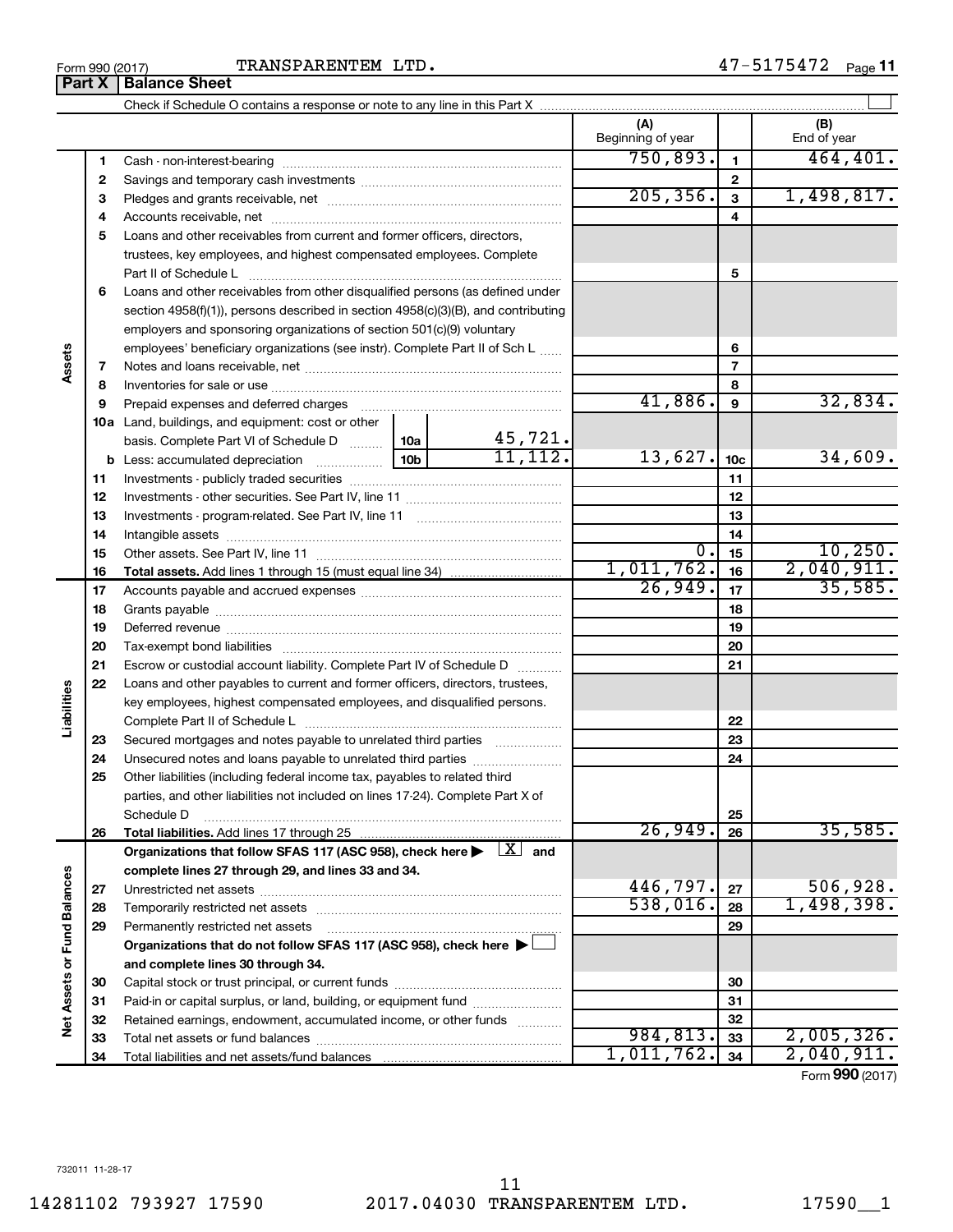|    | TRANSPARENTEM LTD.<br>Form 990 (2017)                                                                                                |                         | 47-5175472     |        | Page 12          |
|----|--------------------------------------------------------------------------------------------------------------------------------------|-------------------------|----------------|--------|------------------|
|    | Part XI   Reconciliation of Net Assets                                                                                               |                         |                |        |                  |
|    |                                                                                                                                      |                         |                |        |                  |
|    |                                                                                                                                      |                         |                |        |                  |
| 1  |                                                                                                                                      | $\mathbf{1}$            | 3,190,742.     |        |                  |
| 2  |                                                                                                                                      | $\mathbf{2}$            | 2,170,229.     |        |                  |
| з  |                                                                                                                                      | 3                       | 1,020,513.     |        |                  |
| 4  |                                                                                                                                      | $\overline{\mathbf{4}}$ |                |        | 984,813.         |
| 5  | Net unrealized gains (losses) on investments [111] www.martime.community.community.community.community.communi                       | 5                       |                |        |                  |
| 6  | Donated services and use of facilities                                                                                               | 6                       |                |        |                  |
| 7  | Investment expenses                                                                                                                  | $\overline{7}$          |                |        |                  |
| 8  |                                                                                                                                      | 8                       |                |        |                  |
| 9  |                                                                                                                                      | 9                       |                |        | $\overline{0}$ . |
| 10 | Net assets or fund balances at end of year. Combine lines 3 through 9 (must equal Part X, line 33,                                   |                         |                |        |                  |
|    | column (B))                                                                                                                          | 10                      | 2,005,326.     |        |                  |
|    | Part XII Financial Statements and Reporting                                                                                          |                         |                |        |                  |
|    |                                                                                                                                      |                         |                |        |                  |
|    |                                                                                                                                      |                         |                | Yes    | <b>No</b>        |
| 1  | $\lfloor x \rfloor$ Accrual<br>Accounting method used to prepare the Form 990: [130] Cash<br>$\Box$ Other                            |                         |                |        |                  |
|    | If the organization changed its method of accounting from a prior year or checked "Other," explain in Schedule O.                    |                         |                |        |                  |
|    |                                                                                                                                      |                         | 2a             |        | x                |
|    | If "Yes," check a box below to indicate whether the financial statements for the year were compiled or reviewed on a                 |                         |                |        |                  |
|    | separate basis, consolidated basis, or both:                                                                                         |                         |                |        |                  |
|    | Both consolidated and separate basis<br>Separate basis<br>Consolidated basis                                                         |                         |                |        |                  |
|    |                                                                                                                                      |                         | 2 <sub>b</sub> | х      |                  |
|    | If "Yes," check a box below to indicate whether the financial statements for the year were audited on a separate basis,              |                         |                |        |                  |
|    | consolidated basis, or both:                                                                                                         |                         |                |        |                  |
|    | $ \mathbf{X} $ Separate basis<br>Consolidated basis<br>Both consolidated and separate basis                                          |                         |                |        |                  |
|    | c If "Yes" to line 2a or 2b, does the organization have a committee that assumes responsibility for oversight of the audit,          |                         |                |        |                  |
|    |                                                                                                                                      |                         | 2c             |        | x                |
|    | If the organization changed either its oversight process or selection process during the tax year, explain in Schedule O.            |                         |                |        |                  |
|    | 3a As a result of a federal award, was the organization required to undergo an audit or audits as set forth in the Single Audit      |                         |                |        |                  |
|    |                                                                                                                                      |                         | За             |        | x                |
|    | <b>b</b> If "Yes," did the organization undergo the required audit or audits? If the organization did not undergo the required audit |                         |                |        |                  |
|    |                                                                                                                                      |                         | 3b             | $\sim$ |                  |

Form (2017) **990**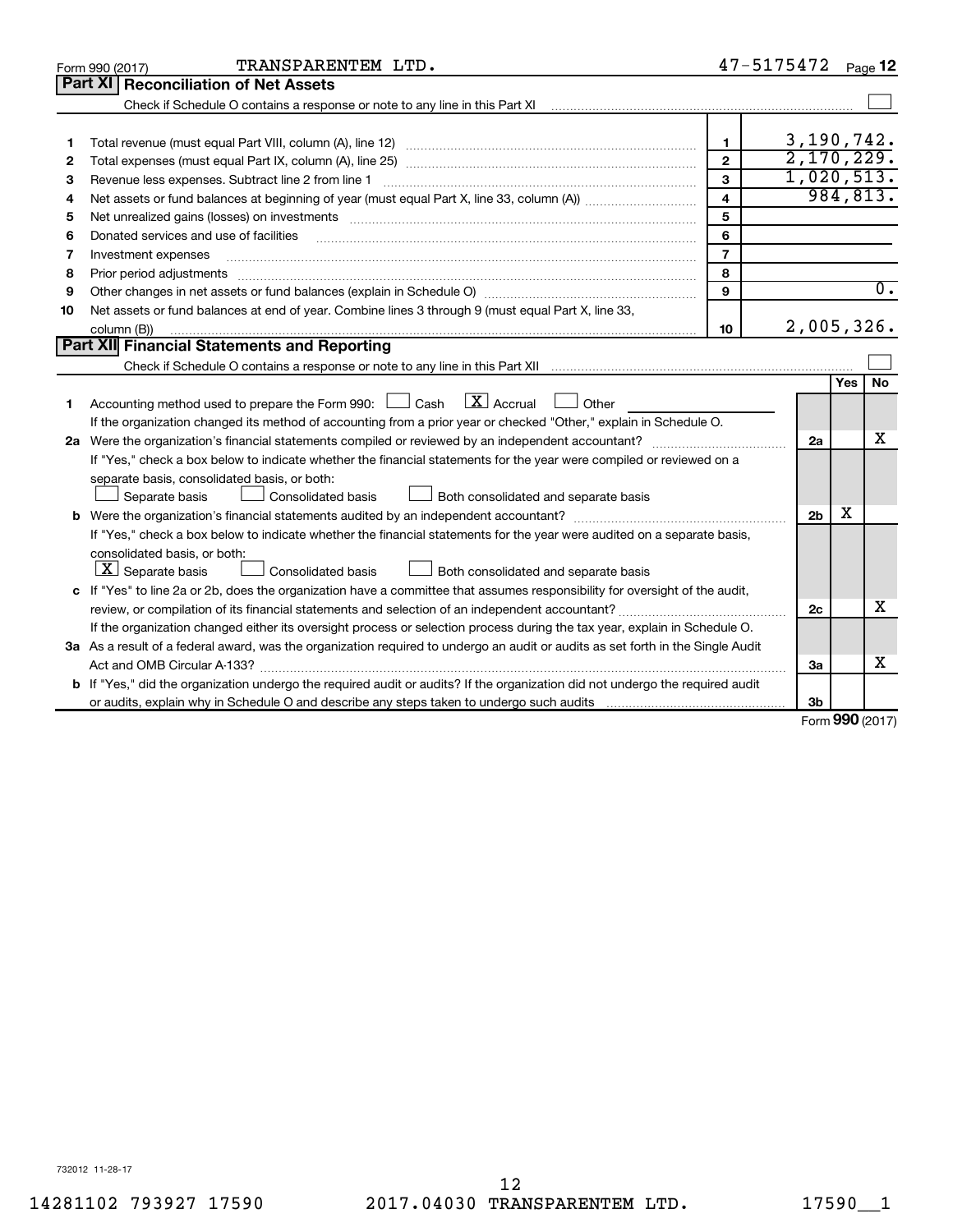**SCHEDULE A**

Department of the Treasury Internal Revenue Service

## Form 990 or 990-EZ)<br>
Complete if the organization is a section 501(c)(3) organization or a section<br> **Public Charity Status and Public Support**

**4947(a)(1) nonexempt charitable trust. | Attach to Form 990 or Form 990-EZ.** 

**| Go to www.irs.gov/Form990 for instructions and the latest information.**

| OMB No. 1545-0047                   |
|-------------------------------------|
|                                     |
| <b>Open to Public</b><br>Inspection |
|                                     |

| Name of the organization |  |
|--------------------------|--|
|--------------------------|--|

| Name of the organization |                                                                                                                                                   |                                                                                                                                                                                                                                                           |                    |                                                       |                                    |                                 |                            | <b>Employer identification number</b> |                            |
|--------------------------|---------------------------------------------------------------------------------------------------------------------------------------------------|-----------------------------------------------------------------------------------------------------------------------------------------------------------------------------------------------------------------------------------------------------------|--------------------|-------------------------------------------------------|------------------------------------|---------------------------------|----------------------------|---------------------------------------|----------------------------|
|                          |                                                                                                                                                   |                                                                                                                                                                                                                                                           | TRANSPARENTEM LTD. |                                                       |                                    |                                 |                            |                                       | 47-5175472                 |
|                          | Part I                                                                                                                                            | Reason for Public Charity Status (All organizations must complete this part.) See instructions.                                                                                                                                                           |                    |                                                       |                                    |                                 |                            |                                       |                            |
|                          |                                                                                                                                                   | The organization is not a private foundation because it is: (For lines 1 through 12, check only one box.)                                                                                                                                                 |                    |                                                       |                                    |                                 |                            |                                       |                            |
| 1.                       |                                                                                                                                                   | A church, convention of churches, or association of churches described in section 170(b)(1)(A)(i).                                                                                                                                                        |                    |                                                       |                                    |                                 |                            |                                       |                            |
| 2                        |                                                                                                                                                   | A school described in section 170(b)(1)(A)(ii). (Attach Schedule E (Form 990 or 990-EZ).)                                                                                                                                                                 |                    |                                                       |                                    |                                 |                            |                                       |                            |
| з                        |                                                                                                                                                   | A hospital or a cooperative hospital service organization described in section 170(b)(1)(A)(iii).                                                                                                                                                         |                    |                                                       |                                    |                                 |                            |                                       |                            |
| 4                        |                                                                                                                                                   | A medical research organization operated in conjunction with a hospital described in section 170(b)(1)(A)(iii). Enter the hospital's name,                                                                                                                |                    |                                                       |                                    |                                 |                            |                                       |                            |
|                          |                                                                                                                                                   | city, and state:                                                                                                                                                                                                                                          |                    |                                                       |                                    |                                 |                            |                                       |                            |
| 5.                       |                                                                                                                                                   | An organization operated for the benefit of a college or university owned or operated by a governmental unit described in                                                                                                                                 |                    |                                                       |                                    |                                 |                            |                                       |                            |
|                          | section 170(b)(1)(A)(iv). (Complete Part II.)<br>A federal, state, or local government or governmental unit described in section 170(b)(1)(A)(v). |                                                                                                                                                                                                                                                           |                    |                                                       |                                    |                                 |                            |                                       |                            |
| 6.                       |                                                                                                                                                   |                                                                                                                                                                                                                                                           |                    |                                                       |                                    |                                 |                            |                                       |                            |
|                          |                                                                                                                                                   | 7 $ X $ An organization that normally receives a substantial part of its support from a governmental unit or from the general public described in                                                                                                         |                    |                                                       |                                    |                                 |                            |                                       |                            |
|                          |                                                                                                                                                   | section 170(b)(1)(A)(vi). (Complete Part II.)                                                                                                                                                                                                             |                    |                                                       |                                    |                                 |                            |                                       |                            |
| 8                        |                                                                                                                                                   | A community trust described in section 170(b)(1)(A)(vi). (Complete Part II.)                                                                                                                                                                              |                    |                                                       |                                    |                                 |                            |                                       |                            |
| 9                        |                                                                                                                                                   | An agricultural research organization described in section 170(b)(1)(A)(ix) operated in conjunction with a land-grant college                                                                                                                             |                    |                                                       |                                    |                                 |                            |                                       |                            |
|                          |                                                                                                                                                   | or university or a non-land-grant college of agriculture (see instructions). Enter the name, city, and state of the college or<br>university:                                                                                                             |                    |                                                       |                                    |                                 |                            |                                       |                            |
| 10                       |                                                                                                                                                   | An organization that normally receives: (1) more than 33 1/3% of its support from contributions, membership fees, and gross receipts from                                                                                                                 |                    |                                                       |                                    |                                 |                            |                                       |                            |
|                          |                                                                                                                                                   | activities related to its exempt functions - subject to certain exceptions, and (2) no more than 33 1/3% of its support from gross investment                                                                                                             |                    |                                                       |                                    |                                 |                            |                                       |                            |
|                          |                                                                                                                                                   | income and unrelated business taxable income (less section 511 tax) from businesses acquired by the organization after June 30, 1975.                                                                                                                     |                    |                                                       |                                    |                                 |                            |                                       |                            |
|                          |                                                                                                                                                   | See section 509(a)(2). (Complete Part III.)                                                                                                                                                                                                               |                    |                                                       |                                    |                                 |                            |                                       |                            |
| 11                       |                                                                                                                                                   | An organization organized and operated exclusively to test for public safety. See section 509(a)(4).                                                                                                                                                      |                    |                                                       |                                    |                                 |                            |                                       |                            |
| 12                       |                                                                                                                                                   | An organization organized and operated exclusively for the benefit of, to perform the functions of, or to carry out the purposes of one or                                                                                                                |                    |                                                       |                                    |                                 |                            |                                       |                            |
|                          |                                                                                                                                                   | more publicly supported organizations described in section 509(a)(1) or section 509(a)(2). See section 509(a)(3). Check the box in                                                                                                                        |                    |                                                       |                                    |                                 |                            |                                       |                            |
|                          |                                                                                                                                                   | lines 12a through 12d that describes the type of supporting organization and complete lines 12e, 12f, and 12g.                                                                                                                                            |                    |                                                       |                                    |                                 |                            |                                       |                            |
| а                        |                                                                                                                                                   | Type I. A supporting organization operated, supervised, or controlled by its supported organization(s), typically by giving                                                                                                                               |                    |                                                       |                                    |                                 |                            |                                       |                            |
|                          |                                                                                                                                                   | the supported organization(s) the power to regularly appoint or elect a majority of the directors or trustees of the supporting                                                                                                                           |                    |                                                       |                                    |                                 |                            |                                       |                            |
|                          |                                                                                                                                                   | organization. You must complete Part IV, Sections A and B.                                                                                                                                                                                                |                    |                                                       |                                    |                                 |                            |                                       |                            |
| b                        |                                                                                                                                                   | Type II. A supporting organization supervised or controlled in connection with its supported organization(s), by having                                                                                                                                   |                    |                                                       |                                    |                                 |                            |                                       |                            |
|                          |                                                                                                                                                   | control or management of the supporting organization vested in the same persons that control or manage the supported                                                                                                                                      |                    |                                                       |                                    |                                 |                            |                                       |                            |
|                          |                                                                                                                                                   | organization(s). You must complete Part IV, Sections A and C.                                                                                                                                                                                             |                    |                                                       |                                    |                                 |                            |                                       |                            |
|                          |                                                                                                                                                   | Type III functionally integrated. A supporting organization operated in connection with, and functionally integrated with,                                                                                                                                |                    |                                                       |                                    |                                 |                            |                                       |                            |
| с                        |                                                                                                                                                   | its supported organization(s) (see instructions). You must complete Part IV, Sections A, D, and E.                                                                                                                                                        |                    |                                                       |                                    |                                 |                            |                                       |                            |
| d                        |                                                                                                                                                   |                                                                                                                                                                                                                                                           |                    |                                                       |                                    |                                 |                            |                                       |                            |
|                          |                                                                                                                                                   | Type III non-functionally integrated. A supporting organization operated in connection with its supported organization(s)<br>that is not functionally integrated. The organization generally must satisfy a distribution requirement and an attentiveness |                    |                                                       |                                    |                                 |                            |                                       |                            |
|                          |                                                                                                                                                   |                                                                                                                                                                                                                                                           |                    |                                                       |                                    |                                 |                            |                                       |                            |
|                          |                                                                                                                                                   | requirement (see instructions). You must complete Part IV, Sections A and D, and Part V.<br>Check this box if the organization received a written determination from the IRS that it is a Type I, Type II, Type III                                       |                    |                                                       |                                    |                                 |                            |                                       |                            |
|                          |                                                                                                                                                   | functionally integrated, or Type III non-functionally integrated supporting organization.                                                                                                                                                                 |                    |                                                       |                                    |                                 |                            |                                       |                            |
|                          |                                                                                                                                                   | f Enter the number of supported organizations                                                                                                                                                                                                             |                    |                                                       |                                    |                                 |                            |                                       |                            |
|                          |                                                                                                                                                   | g Provide the following information about the supported organization(s).                                                                                                                                                                                  |                    |                                                       |                                    |                                 |                            |                                       |                            |
|                          |                                                                                                                                                   | (i) Name of supported                                                                                                                                                                                                                                     | (ii) EIN           | (iii) Type of organization                            |                                    | (iv) Is the organization listed | (v) Amount of monetary     |                                       | (vi) Amount of other       |
|                          |                                                                                                                                                   | organization                                                                                                                                                                                                                                              |                    | (described on lines 1-10<br>above (see instructions)) | in your governing document?<br>Yes | No                              | support (see instructions) |                                       | support (see instructions) |
|                          |                                                                                                                                                   |                                                                                                                                                                                                                                                           |                    |                                                       |                                    |                                 |                            |                                       |                            |
|                          |                                                                                                                                                   |                                                                                                                                                                                                                                                           |                    |                                                       |                                    |                                 |                            |                                       |                            |
|                          |                                                                                                                                                   |                                                                                                                                                                                                                                                           |                    |                                                       |                                    |                                 |                            |                                       |                            |
|                          |                                                                                                                                                   |                                                                                                                                                                                                                                                           |                    |                                                       |                                    |                                 |                            |                                       |                            |
|                          |                                                                                                                                                   |                                                                                                                                                                                                                                                           |                    |                                                       |                                    |                                 |                            |                                       |                            |
|                          |                                                                                                                                                   |                                                                                                                                                                                                                                                           |                    |                                                       |                                    |                                 |                            |                                       |                            |
|                          |                                                                                                                                                   |                                                                                                                                                                                                                                                           |                    |                                                       |                                    |                                 |                            |                                       |                            |
|                          |                                                                                                                                                   |                                                                                                                                                                                                                                                           |                    |                                                       |                                    |                                 |                            |                                       |                            |
| <b>Total</b>             |                                                                                                                                                   |                                                                                                                                                                                                                                                           |                    |                                                       |                                    |                                 |                            |                                       |                            |

LHA For Paperwork Reduction Act Notice, see the Instructions for Form 990 or 990-EZ. 732021 10-06-17 Schedule A (Form 990 or 990-EZ) 2017 13

14281102 793927 17590 2017.04030 TRANSPARENTEM LTD. 17590\_\_1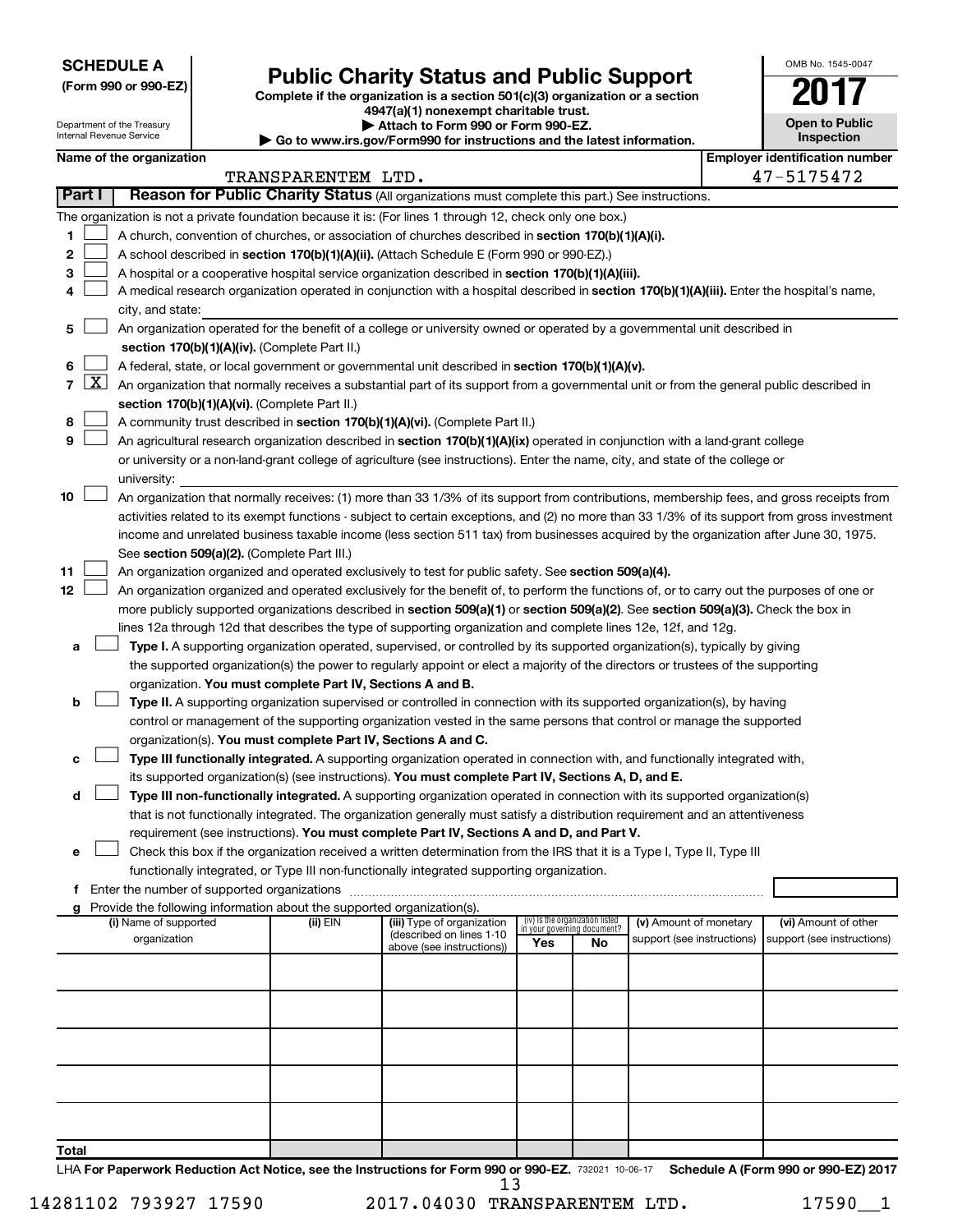#### Schedule A (Form 990 or 990-EZ) 2017 Page TRANSPARENTEM LTD. 47-5175472

(Complete only if you checked the box on line 5, 7, or 8 of Part I or if the organization failed to qualify under Part III. If the organization fails to qualify under the tests listed below, please complete Part III.) **Part II Support Schedule for Organizations Described in Sections 170(b)(1)(A)(iv) and 170(b)(1)(A)(vi)**

|     | <b>Section A. Public Support</b>                                                                                                                                                                                               |          |            |                      |            |          |              |
|-----|--------------------------------------------------------------------------------------------------------------------------------------------------------------------------------------------------------------------------------|----------|------------|----------------------|------------|----------|--------------|
|     | Calendar year (or fiscal year beginning in)                                                                                                                                                                                    | (a) 2013 | $(b)$ 2014 | $(c)$ 2015           | $(d)$ 2016 | (e) 2017 | (f) Total    |
|     | 1 Gifts, grants, contributions, and                                                                                                                                                                                            |          |            |                      |            |          |              |
|     | membership fees received. (Do not                                                                                                                                                                                              |          |            |                      |            |          |              |
|     | include any "unusual grants.")                                                                                                                                                                                                 |          |            | 250,000.             | 2047855.   | 3185381. | 5483236.     |
|     | 2 Tax revenues levied for the organ-                                                                                                                                                                                           |          |            |                      |            |          |              |
|     | ization's benefit and either paid to                                                                                                                                                                                           |          |            |                      |            |          |              |
|     | or expended on its behalf                                                                                                                                                                                                      |          |            |                      |            |          |              |
|     | 3 The value of services or facilities                                                                                                                                                                                          |          |            |                      |            |          |              |
|     | furnished by a governmental unit to                                                                                                                                                                                            |          |            |                      |            |          |              |
|     | the organization without charge                                                                                                                                                                                                |          |            |                      |            |          |              |
| 4   | <b>Total.</b> Add lines 1 through 3                                                                                                                                                                                            |          |            | 250,000.             | 2047855.   | 3185381. | 5483236.     |
| 5.  | The portion of total contributions                                                                                                                                                                                             |          |            |                      |            |          |              |
|     | by each person (other than a                                                                                                                                                                                                   |          |            |                      |            |          |              |
|     | governmental unit or publicly                                                                                                                                                                                                  |          |            |                      |            |          |              |
|     | supported organization) included                                                                                                                                                                                               |          |            |                      |            |          |              |
|     | on line 1 that exceeds 2% of the                                                                                                                                                                                               |          |            |                      |            |          |              |
|     | amount shown on line 11,                                                                                                                                                                                                       |          |            |                      |            |          |              |
|     | column (f)                                                                                                                                                                                                                     |          |            |                      |            |          | 3976909.     |
|     | 6 Public support. Subtract line 5 from line 4.                                                                                                                                                                                 |          |            |                      |            |          | 1506327.     |
|     | <b>Section B. Total Support</b>                                                                                                                                                                                                |          |            |                      |            |          |              |
|     | Calendar year (or fiscal year beginning in)                                                                                                                                                                                    | (a) 2013 | $(b)$ 2014 | $(c)$ 2015           | $(d)$ 2016 | (e) 2017 | (f) Total    |
|     | 7 Amounts from line 4                                                                                                                                                                                                          |          |            | $\overline{250,000}$ | 2047855.   | 3185381  | 5483236.     |
| 8   | Gross income from interest,                                                                                                                                                                                                    |          |            |                      |            |          |              |
|     | dividends, payments received on                                                                                                                                                                                                |          |            |                      |            |          |              |
|     | securities loans, rents, royalties,                                                                                                                                                                                            |          |            |                      |            |          |              |
|     | and income from similar sources                                                                                                                                                                                                |          |            |                      |            | 8.       | 8.           |
| 9   | Net income from unrelated business                                                                                                                                                                                             |          |            |                      |            |          |              |
|     | activities, whether or not the                                                                                                                                                                                                 |          |            |                      |            |          |              |
|     | business is regularly carried on                                                                                                                                                                                               |          |            |                      |            |          |              |
|     | 10 Other income. Do not include gain                                                                                                                                                                                           |          |            |                      |            |          |              |
|     | or loss from the sale of capital                                                                                                                                                                                               |          |            |                      |            |          |              |
|     | assets (Explain in Part VI.)                                                                                                                                                                                                   |          |            |                      |            | 13,550.  | 13,550.      |
|     | 11 Total support. Add lines 7 through 10                                                                                                                                                                                       |          |            |                      |            |          | 5496794.     |
|     | 12 Gross receipts from related activities, etc. (see instructions)                                                                                                                                                             |          |            |                      |            | 12       |              |
|     | 13 First five years. If the Form 990 is for the organization's first, second, third, fourth, or fifth tax year as a section 501(c)(3)                                                                                          |          |            |                      |            |          |              |
|     | organization, check this box and stop here                                                                                                                                                                                     |          |            |                      |            |          | $\mathbf{X}$ |
|     | <b>Section C. Computation of Public Support Percentage</b>                                                                                                                                                                     |          |            |                      |            |          |              |
|     | 14 Public support percentage for 2017 (line 6, column (f) divided by line 11, column (f) <i>mummumumum</i>                                                                                                                     |          |            |                      |            | 14       | %            |
|     |                                                                                                                                                                                                                                |          |            |                      |            | 15       | %            |
|     | 16a 33 1/3% support test - 2017. If the organization did not check the box on line 13, and line 14 is 33 1/3% or more, check this box and                                                                                      |          |            |                      |            |          |              |
|     | stop here. The organization qualifies as a publicly supported organization                                                                                                                                                     |          |            |                      |            |          |              |
|     | b 33 1/3% support test - 2016. If the organization did not check a box on line 13 or 16a, and line 15 is 33 1/3% or more, check this box                                                                                       |          |            |                      |            |          |              |
|     | and stop here. The organization qualifies as a publicly supported organization [11] manuscription [11] and stop here. The organization [11] and stop here. The organization [11] and stop here. The organization [11] and stop |          |            |                      |            |          |              |
|     | 17a 10% -facts-and-circumstances test - 2017. If the organization did not check a box on line 13, 16a, or 16b, and line 14 is 10% or more,                                                                                     |          |            |                      |            |          |              |
|     | and if the organization meets the "facts-and-circumstances" test, check this box and stop here. Explain in Part VI how the organization                                                                                        |          |            |                      |            |          |              |
|     |                                                                                                                                                                                                                                |          |            |                      |            |          |              |
|     | b 10% -facts-and-circumstances test - 2016. If the organization did not check a box on line 13, 16a, 16b, or 17a, and line 15 is 10% or                                                                                        |          |            |                      |            |          |              |
|     | more, and if the organization meets the "facts-and-circumstances" test, check this box and stop here. Explain in Part VI how the                                                                                               |          |            |                      |            |          |              |
|     | organization meets the "facts-and-circumstances" test. The organization qualifies as a publicly supported organization                                                                                                         |          |            |                      |            |          |              |
| 18. | Private foundation. If the organization did not check a box on line 13, 16a, 16b, 17a, or 17b, check this box and see instructions                                                                                             |          |            |                      |            |          |              |
|     |                                                                                                                                                                                                                                |          |            |                      |            |          |              |

**Schedule A (Form 990 or 990-EZ) 2017**

732022 10-06-17

14281102 793927 17590 2017.04030 TRANSPARENTEM LTD. 17590\_\_1 14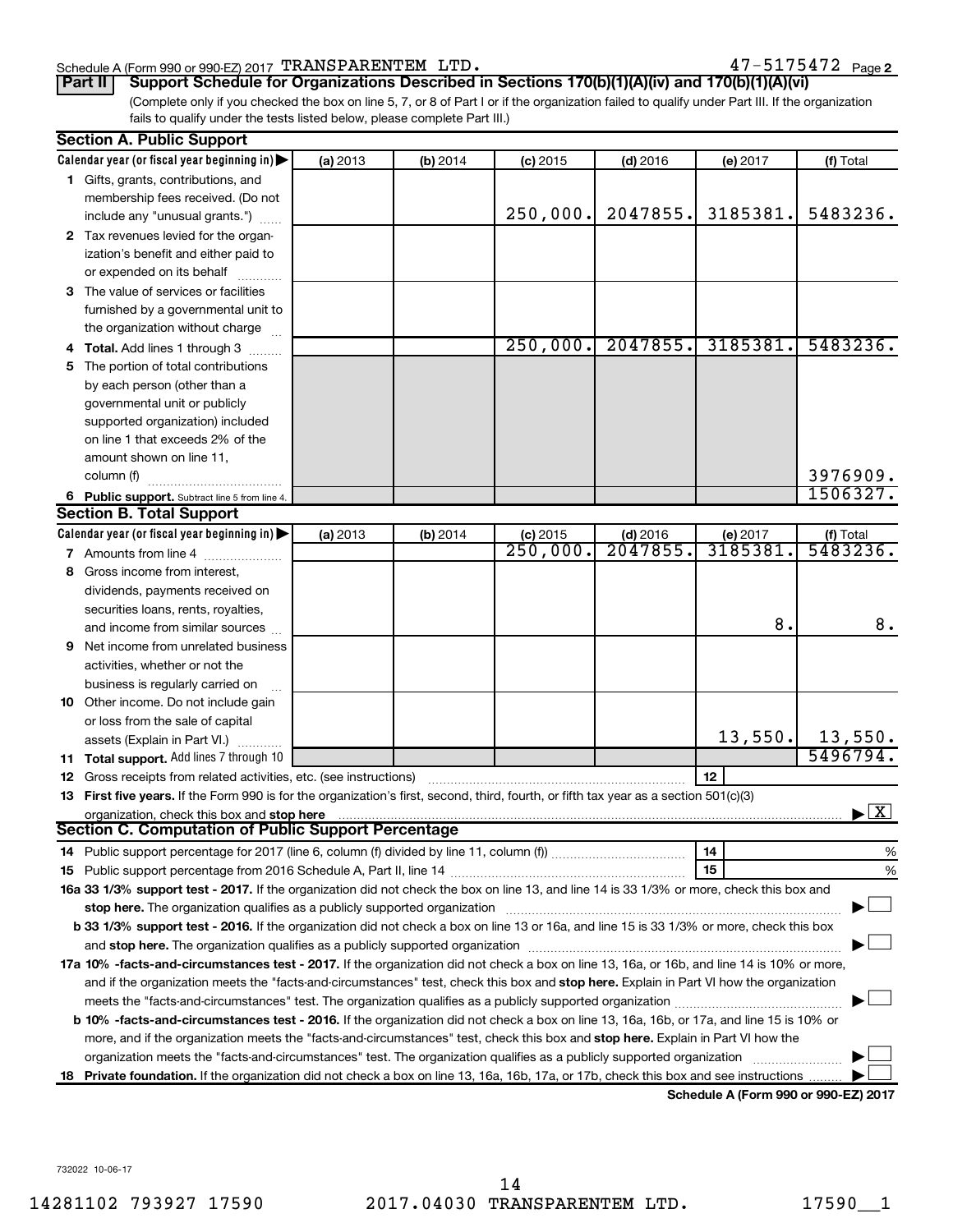#### Schedule A (Form 990 or 990-EZ) 2017 Page TRANSPARENTEM LTD. 47-5175472

#### **Part III Support Schedule for Organizations Described in Section 509(a)(2)**

(Complete only if you checked the box on line 10 of Part I or if the organization failed to qualify under Part II. If the organization fails to qualify under the tests listed below, please complete Part II.)

| <b>Section A. Public Support</b>                                                                                                                                                         |          |          |            |            |          |                                      |
|------------------------------------------------------------------------------------------------------------------------------------------------------------------------------------------|----------|----------|------------|------------|----------|--------------------------------------|
| Calendar year (or fiscal year beginning in)                                                                                                                                              | (a) 2013 | (b) 2014 | $(c)$ 2015 | $(d)$ 2016 | (e) 2017 | (f) Total                            |
| 1 Gifts, grants, contributions, and                                                                                                                                                      |          |          |            |            |          |                                      |
| membership fees received. (Do not                                                                                                                                                        |          |          |            |            |          |                                      |
| include any "unusual grants.")                                                                                                                                                           |          |          |            |            |          |                                      |
| 2 Gross receipts from admissions,<br>merchandise sold or services per-<br>formed, or facilities furnished in<br>any activity that is related to the<br>organization's tax-exempt purpose |          |          |            |            |          |                                      |
| <b>3</b> Gross receipts from activities that                                                                                                                                             |          |          |            |            |          |                                      |
| are not an unrelated trade or bus-                                                                                                                                                       |          |          |            |            |          |                                      |
| iness under section 513                                                                                                                                                                  |          |          |            |            |          |                                      |
| 4 Tax revenues levied for the organ-                                                                                                                                                     |          |          |            |            |          |                                      |
| ization's benefit and either paid to<br>or expended on its behalf                                                                                                                        |          |          |            |            |          |                                      |
| 5 The value of services or facilities                                                                                                                                                    |          |          |            |            |          |                                      |
| furnished by a governmental unit to                                                                                                                                                      |          |          |            |            |          |                                      |
| the organization without charge                                                                                                                                                          |          |          |            |            |          |                                      |
| <b>6 Total.</b> Add lines 1 through 5                                                                                                                                                    |          |          |            |            |          |                                      |
| 7a Amounts included on lines 1, 2, and                                                                                                                                                   |          |          |            |            |          |                                      |
| 3 received from disqualified persons                                                                                                                                                     |          |          |            |            |          |                                      |
| <b>b</b> Amounts included on lines 2 and 3 received<br>from other than disqualified persons that<br>exceed the greater of \$5,000 or 1% of the<br>amount on line 13 for the year         |          |          |            |            |          |                                      |
| c Add lines 7a and 7b                                                                                                                                                                    |          |          |            |            |          |                                      |
| 8 Public support. (Subtract line 7c from line 6.)                                                                                                                                        |          |          |            |            |          |                                      |
| <b>Section B. Total Support</b>                                                                                                                                                          |          |          |            |            |          |                                      |
| Calendar year (or fiscal year beginning in)                                                                                                                                              | (a) 2013 | (b) 2014 | $(c)$ 2015 | $(d)$ 2016 | (e) 2017 | (f) Total                            |
| 9 Amounts from line 6                                                                                                                                                                    |          |          |            |            |          |                                      |
| <b>10a</b> Gross income from interest,<br>dividends, payments received on<br>securities loans, rents, royalties,<br>and income from similar sources                                      |          |          |            |            |          |                                      |
| <b>b</b> Unrelated business taxable income                                                                                                                                               |          |          |            |            |          |                                      |
| (less section 511 taxes) from businesses                                                                                                                                                 |          |          |            |            |          |                                      |
| acquired after June 30, 1975                                                                                                                                                             |          |          |            |            |          |                                      |
| c Add lines 10a and 10b                                                                                                                                                                  |          |          |            |            |          |                                      |
| <b>11</b> Net income from unrelated business<br>activities not included in line 10b.<br>whether or not the business is<br>regularly carried on                                           |          |          |            |            |          |                                      |
| 12 Other income. Do not include gain<br>or loss from the sale of capital<br>assets (Explain in Part VI.)                                                                                 |          |          |            |            |          |                                      |
| <b>13</b> Total support. (Add lines 9, 10c, 11, and 12.)                                                                                                                                 |          |          |            |            |          |                                      |
| 14 First five years. If the Form 990 is for the organization's first, second, third, fourth, or fifth tax year as a section 501(c)(3) organization,                                      |          |          |            |            |          |                                      |
| check this box and stop here <i>macuum macuum macuum macuum macuum macuum macuum macuum macuum</i>                                                                                       |          |          |            |            |          |                                      |
| <b>Section C. Computation of Public Support Percentage</b>                                                                                                                               |          |          |            |            |          |                                      |
|                                                                                                                                                                                          |          |          |            |            | 15       | %                                    |
|                                                                                                                                                                                          |          |          |            |            | 16       | %                                    |
| Section D. Computation of Investment Income Percentage                                                                                                                                   |          |          |            |            |          |                                      |
| 17 Investment income percentage for 2017 (line 10c, column (f) divided by line 13, column (f))                                                                                           |          |          |            |            | 17       | %                                    |
| 18 Investment income percentage from 2016 Schedule A, Part III, line 17                                                                                                                  |          |          |            |            | 18       | %                                    |
| 19a 33 1/3% support tests - 2017. If the organization did not check the box on line 14, and line 15 is more than 33 1/3%, and line 17 is not                                             |          |          |            |            |          |                                      |
| more than 33 1/3%, check this box and stop here. The organization qualifies as a publicly supported organization                                                                         |          |          |            |            |          |                                      |
| b 33 1/3% support tests - 2016. If the organization did not check a box on line 14 or line 19a, and line 16 is more than 33 1/3%, and                                                    |          |          |            |            |          |                                      |
| line 18 is not more than 33 1/3%, check this box and stop here. The organization qualifies as a publicly supported organization                                                          |          |          |            |            |          |                                      |
|                                                                                                                                                                                          |          |          |            |            |          |                                      |
| 732023 10-06-17                                                                                                                                                                          |          |          | 15         |            |          | Schedule A (Form 990 or 990-EZ) 2017 |

14281102 793927 17590 2017.04030 TRANSPARENTEM LTD. 17590\_\_1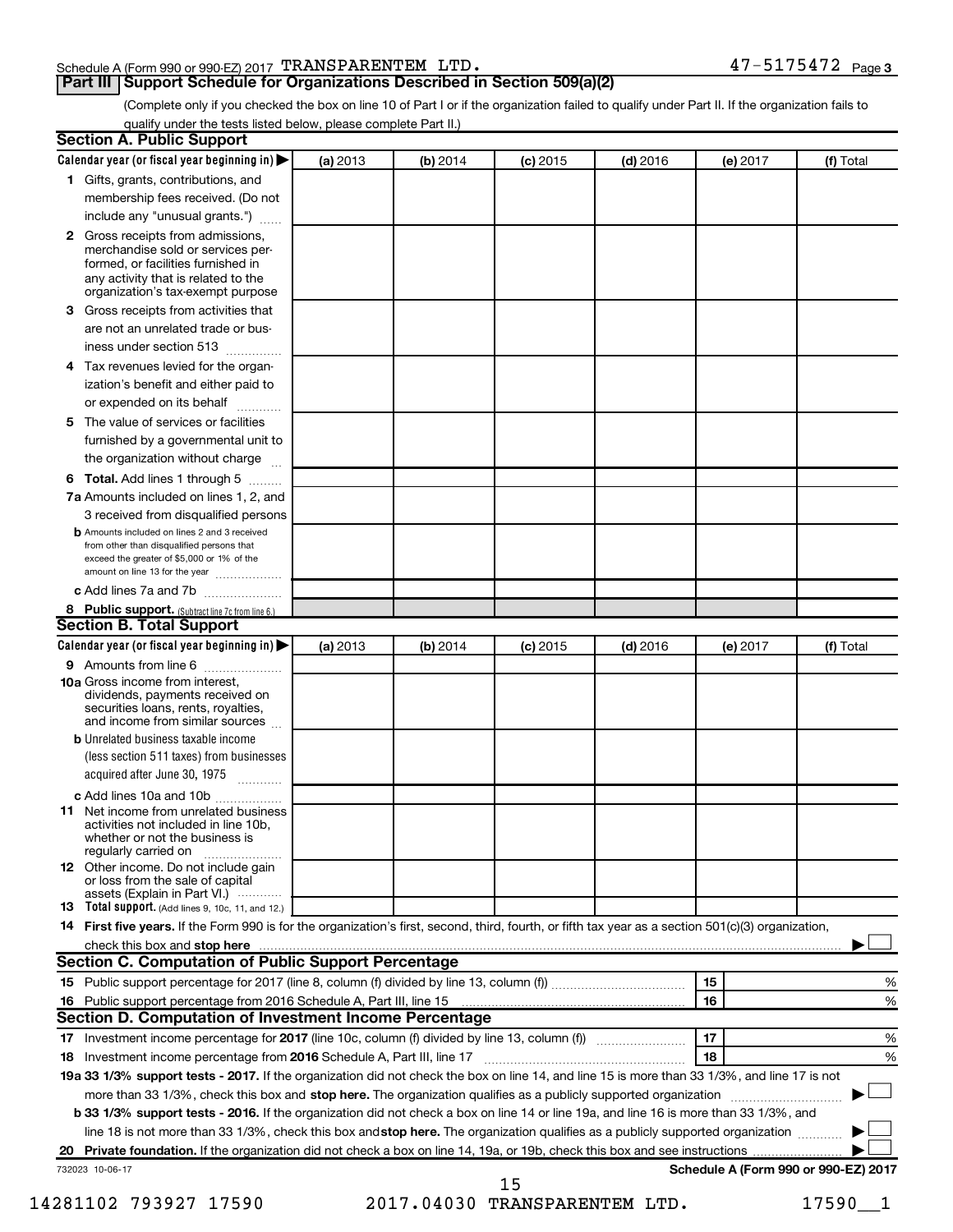**1**

**2**

**3a**

**3b**

**3c**

**4a**

**4b**

**4c**

**5a**

**5b 5c**

**6**

**7**

**8**

**9a**

**9b**

**9c**

**10a**

**Yes No**

#### **Part IV Supporting Organizations**

(Complete only if you checked a box in line 12 on Part I. If you checked 12a of Part I, complete Sections A and B. If you checked 12b of Part I, complete Sections A and C. If you checked 12c of Part I, complete Sections A, D, and E. If you checked 12d of Part I, complete Sections A and D, and complete Part V.)

#### **Section A. All Supporting Organizations**

- **1** Are all of the organization's supported organizations listed by name in the organization's governing documents? If "No," describe in Part VI how the supported organizations are designated. If designated by *class or purpose, describe the designation. If historic and continuing relationship, explain.*
- **2** Did the organization have any supported organization that does not have an IRS determination of status under section 509(a)(1) or (2)? If "Yes," explain in Part **VI** how the organization determined that the supported *organization was described in section 509(a)(1) or (2).*
- **3a** Did the organization have a supported organization described in section 501(c)(4), (5), or (6)? If "Yes," answer *(b) and (c) below.*
- **b** Did the organization confirm that each supported organization qualified under section 501(c)(4), (5), or (6) and satisfied the public support tests under section 509(a)(2)? If "Yes," describe in Part VI when and how the *organization made the determination.*
- **c** Did the organization ensure that all support to such organizations was used exclusively for section 170(c)(2)(B) purposes? If "Yes," explain in Part VI what controls the organization put in place to ensure such use.
- **4 a** *If* Was any supported organization not organized in the United States ("foreign supported organization")? *"Yes," and if you checked 12a or 12b in Part I, answer (b) and (c) below.*
- **b** Did the organization have ultimate control and discretion in deciding whether to make grants to the foreign supported organization? If "Yes," describe in Part VI how the organization had such control and discretion *despite being controlled or supervised by or in connection with its supported organizations.*
- **c** Did the organization support any foreign supported organization that does not have an IRS determination under sections 501(c)(3) and 509(a)(1) or (2)? If "Yes," explain in Part VI what controls the organization used *to ensure that all support to the foreign supported organization was used exclusively for section 170(c)(2)(B) purposes.*
- **5a** Did the organization add, substitute, or remove any supported organizations during the tax year? If "Yes," answer (b) and (c) below (if applicable). Also, provide detail in **Part VI,** including (i) the names and EIN *numbers of the supported organizations added, substituted, or removed; (ii) the reasons for each such action; (iii) the authority under the organization's organizing document authorizing such action; and (iv) how the action was accomplished (such as by amendment to the organizing document).*
- **b** Type I or Type II only. Was any added or substituted supported organization part of a class already designated in the organization's organizing document?
- **c Substitutions only.**  Was the substitution the result of an event beyond the organization's control?
- **6** Did the organization provide support (whether in the form of grants or the provision of services or facilities) to **Part VI.** support or benefit one or more of the filing organization's supported organizations? If "Yes," provide detail in anyone other than (i) its supported organizations, (ii) individuals that are part of the charitable class benefited by one or more of its supported organizations, or (iii) other supporting organizations that also
- **7** Did the organization provide a grant, loan, compensation, or other similar payment to a substantial contributor regard to a substantial contributor? If "Yes," complete Part I of Schedule L (Form 990 or 990-EZ). (defined in section 4958(c)(3)(C)), a family member of a substantial contributor, or a 35% controlled entity with
- **8** Did the organization make a loan to a disqualified person (as defined in section 4958) not described in line 7? *If "Yes," complete Part I of Schedule L (Form 990 or 990-EZ).*
- **9 a** Was the organization controlled directly or indirectly at any time during the tax year by one or more in section 509(a)(1) or (2))? If "Yes," provide detail in **Part VI.** disqualified persons as defined in section 4946 (other than foundation managers and organizations described
- **b** Did one or more disqualified persons (as defined in line 9a) hold a controlling interest in any entity in which the supporting organization had an interest? If "Yes," provide detail in Part VI.
- **c** Did a disqualified person (as defined in line 9a) have an ownership interest in, or derive any personal benefit from, assets in which the supporting organization also had an interest? If "Yes," provide detail in Part VI.
- **10 a** Was the organization subject to the excess business holdings rules of section 4943 because of section supporting organizations)? If "Yes," answer 10b below. 4943(f) (regarding certain Type II supporting organizations, and all Type III non-functionally integrated
	- **b** Did the organization have any excess business holdings in the tax year? (Use Schedule C, Form 4720, to *determine whether the organization had excess business holdings.)*

732024 10-06-17

16

14281102 793927 17590 2017.04030 TRANSPARENTEM LTD. 17590\_\_1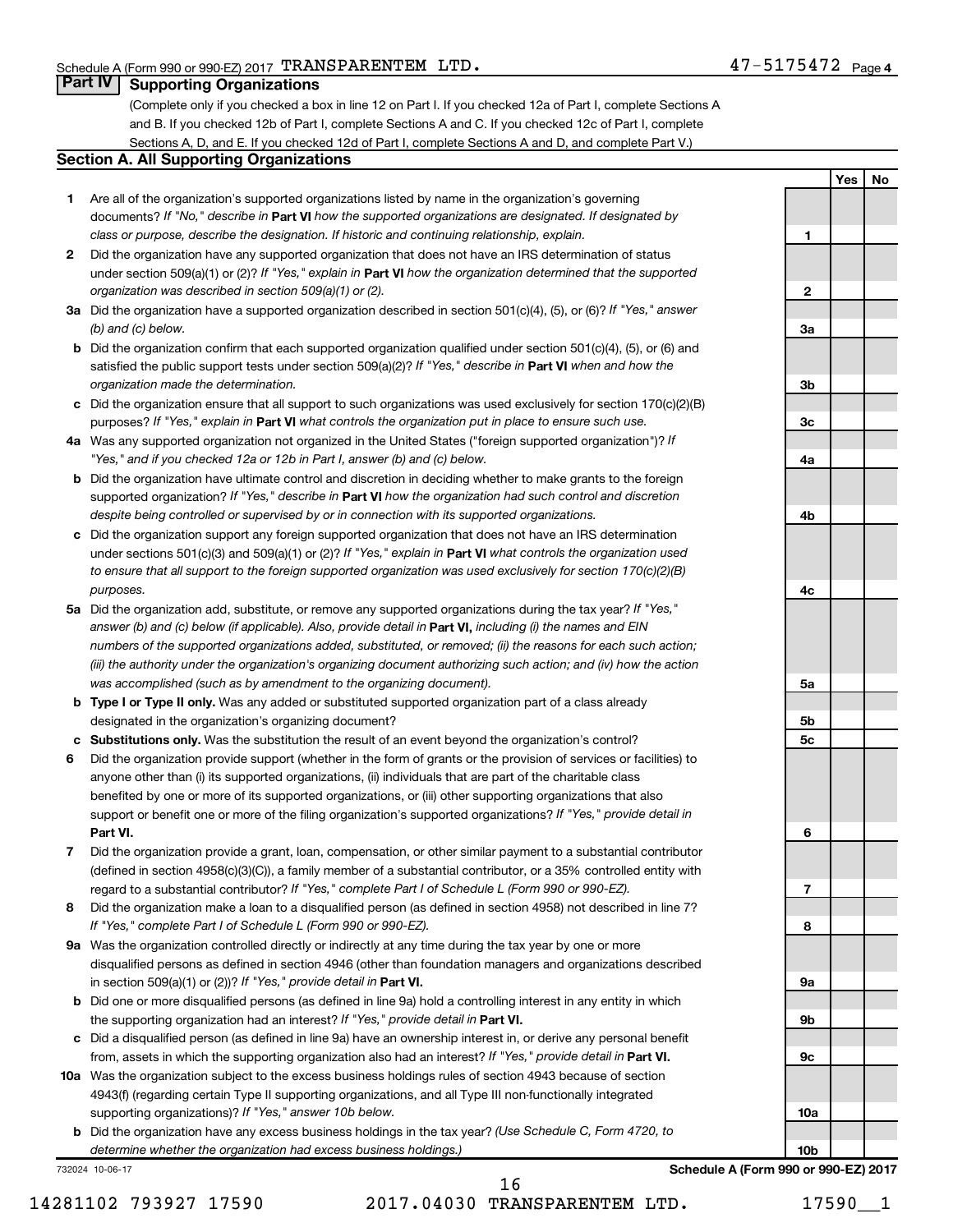|    | Part IV<br><b>Supporting Organizations (continued)</b>                                                                          |                 |     |    |
|----|---------------------------------------------------------------------------------------------------------------------------------|-----------------|-----|----|
|    |                                                                                                                                 |                 | Yes | No |
| 11 | Has the organization accepted a gift or contribution from any of the following persons?                                         |                 |     |    |
|    | a A person who directly or indirectly controls, either alone or together with persons described in (b) and (c)                  |                 |     |    |
|    | below, the governing body of a supported organization?                                                                          | 11a             |     |    |
|    | <b>b</b> A family member of a person described in (a) above?                                                                    | 11 <sub>b</sub> |     |    |
|    | c A 35% controlled entity of a person described in (a) or (b) above? If "Yes" to a, b, or c, provide detail in Part VI.         | 11c             |     |    |
|    | <b>Section B. Type I Supporting Organizations</b>                                                                               |                 |     |    |
|    |                                                                                                                                 |                 | Yes | No |
| 1  | Did the directors, trustees, or membership of one or more supported organizations have the power to                             |                 |     |    |
|    | regularly appoint or elect at least a majority of the organization's directors or trustees at all times during the              |                 |     |    |
|    | tax year? If "No," describe in Part VI how the supported organization(s) effectively operated, supervised, or                   |                 |     |    |
|    | controlled the organization's activities. If the organization had more than one supported organization,                         |                 |     |    |
|    | describe how the powers to appoint and/or remove directors or trustees were allocated among the supported                       |                 |     |    |
|    | organizations and what conditions or restrictions, if any, applied to such powers during the tax year.                          | 1               |     |    |
| 2  | Did the organization operate for the benefit of any supported organization other than the supported                             |                 |     |    |
|    | organization(s) that operated, supervised, or controlled the supporting organization? If "Yes," explain in                      |                 |     |    |
|    | Part VI how providing such benefit carried out the purposes of the supported organization(s) that operated,                     |                 |     |    |
|    | supervised, or controlled the supporting organization.                                                                          | $\mathbf{2}$    |     |    |
|    | <b>Section C. Type II Supporting Organizations</b>                                                                              |                 |     |    |
|    |                                                                                                                                 |                 | Yes | No |
| 1. | Were a majority of the organization's directors or trustees during the tax year also a majority of the directors                |                 |     |    |
|    | or trustees of each of the organization's supported organization(s)? If "No," describe in Part VI how control                   |                 |     |    |
|    | or management of the supporting organization was vested in the same persons that controlled or managed                          |                 |     |    |
|    | the supported organization(s).                                                                                                  | 1               |     |    |
|    | <b>Section D. All Type III Supporting Organizations</b>                                                                         |                 |     |    |
|    |                                                                                                                                 |                 | Yes | No |
| 1  | Did the organization provide to each of its supported organizations, by the last day of the fifth month of the                  |                 |     |    |
|    | organization's tax year, (i) a written notice describing the type and amount of support provided during the prior tax           |                 |     |    |
|    | year, (ii) a copy of the Form 990 that was most recently filed as of the date of notification, and (iii) copies of the          |                 |     |    |
|    | organization's governing documents in effect on the date of notification, to the extent not previously provided?                | 1               |     |    |
| 2  | Were any of the organization's officers, directors, or trustees either (i) appointed or elected by the supported                |                 |     |    |
|    | organization(s) or (ii) serving on the governing body of a supported organization? If "No," explain in Part VI how              |                 |     |    |
|    | the organization maintained a close and continuous working relationship with the supported organization(s).                     | $\mathbf{2}$    |     |    |
| 3  | By reason of the relationship described in (2), did the organization's supported organizations have a                           |                 |     |    |
|    | significant voice in the organization's investment policies and in directing the use of the organization's                      |                 |     |    |
|    | income or assets at all times during the tax year? If "Yes," describe in Part VI the role the organization's                    |                 |     |    |
|    | supported organizations played in this regard.                                                                                  | з               |     |    |
|    | Section E. Type III Functionally Integrated Supporting Organizations                                                            |                 |     |    |
| 1  | Check the box next to the method that the organization used to satisfy the Integral Part Test during the yealsee instructions). |                 |     |    |
| a  | The organization satisfied the Activities Test. Complete line 2 below.                                                          |                 |     |    |
| b  | The organization is the parent of each of its supported organizations. Complete line 3 below.                                   |                 |     |    |
| с  | The organization supported a governmental entity. Describe in Part VI how you supported a government entity (see instructions). |                 |     |    |
| 2  | Activities Test. Answer (a) and (b) below.                                                                                      |                 | Yes | No |
| а  | Did substantially all of the organization's activities during the tax year directly further the exempt purposes of              |                 |     |    |
|    | the supported organization(s) to which the organization was responsive? If "Yes," then in Part VI identify                      |                 |     |    |
|    | those supported organizations and explain how these activities directly furthered their exempt purposes,                        |                 |     |    |
|    | how the organization was responsive to those supported organizations, and how the organization determined                       |                 |     |    |
|    | that these activities constituted substantially all of its activities.                                                          | 2a              |     |    |
|    | <b>b</b> Did the activities described in (a) constitute activities that, but for the organization's involvement, one or more    |                 |     |    |
|    | of the organization's supported organization(s) would have been engaged in? If "Yes," explain in Part VI the                    |                 |     |    |
|    | reasons for the organization's position that its supported organization(s) would have engaged in these                          |                 |     |    |
|    | activities but for the organization's involvement.                                                                              | 2b              |     |    |
| з  | Parent of Supported Organizations. Answer (a) and (b) below.                                                                    |                 |     |    |
| а  | Did the organization have the power to regularly appoint or elect a majority of the officers, directors, or                     |                 |     |    |
|    | trustees of each of the supported organizations? Provide details in Part VI.                                                    | За              |     |    |
|    | <b>b</b> Did the organization exercise a substantial degree of direction over the policies, programs, and activities of each    |                 |     |    |
|    | of its supported organizations? If "Yes," describe in Part VI the role played by the organization in this regard.               | 3b              |     |    |
|    | Schedule A (Form 990 or 990-EZ) 2017<br>732025 10-06-17                                                                         |                 |     |    |

14281102 793927 17590 2017.04030 TRANSPARENTEM LTD. 17590\_\_1

17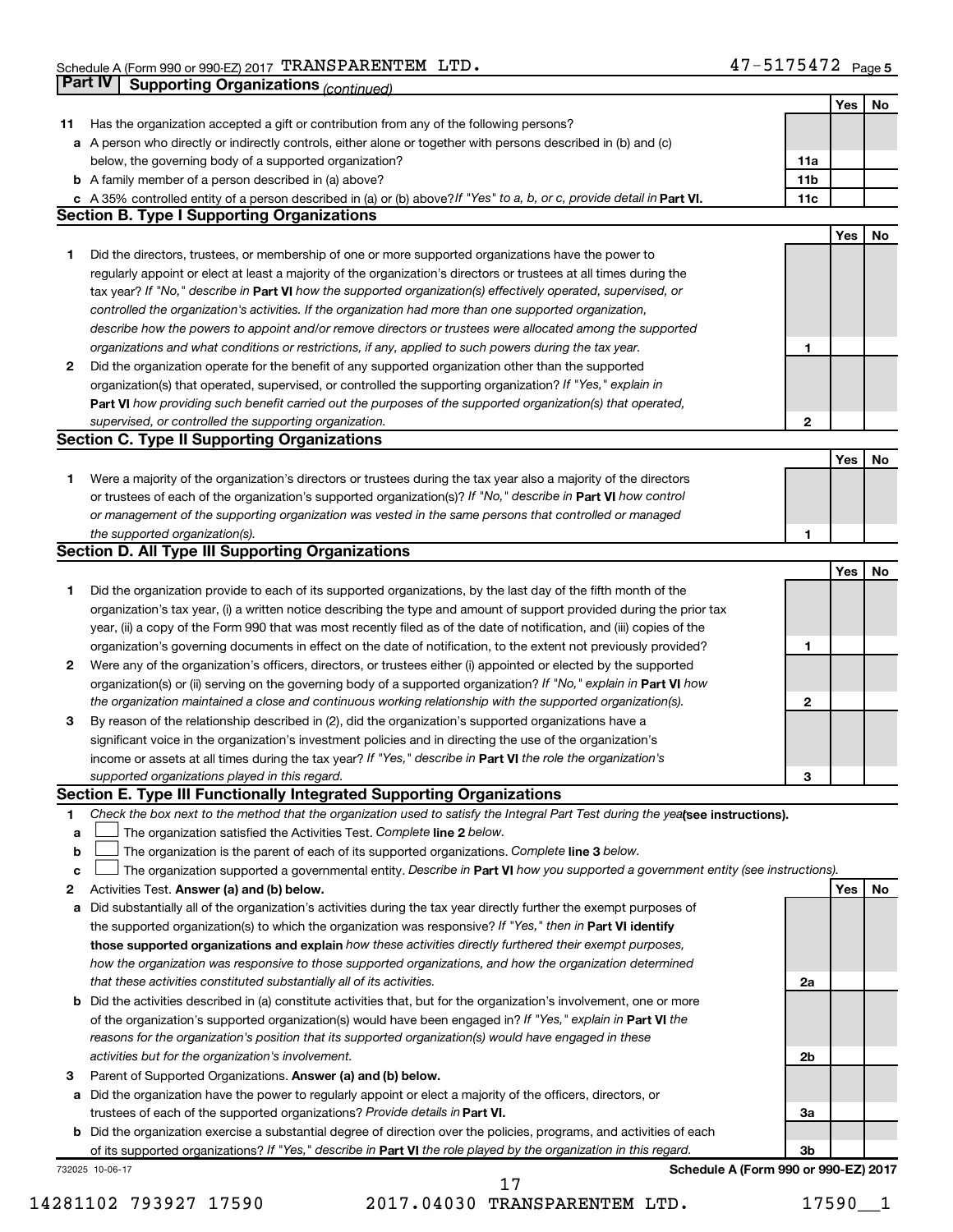#### Schedule A (Form 990 or 990-EZ) 2017 Page TRANSPARENTEM LTD. 47-5175472

1 **Letter See instructions.** All Check here if the organization satisfied the Integral Part Test as a qualifying trust on Nov. 20, 1970 (explain in Part VI.) See instructions. All other Type III non-functionally integrated supporting organizations must complete Sections A through E. **Part V Type III Non-Functionally Integrated 509(a)(3) Supporting Organizations** 

|                | Section A - Adjusted Net Income                                              |                | (A) Prior Year | (B) Current Year<br>(optional) |
|----------------|------------------------------------------------------------------------------|----------------|----------------|--------------------------------|
| 1.             | Net short-term capital gain                                                  | 1              |                |                                |
| $\overline{2}$ | Recoveries of prior-year distributions                                       | $\overline{2}$ |                |                                |
| З              | Other gross income (see instructions)                                        | 3              |                |                                |
| 4              | Add lines 1 through 3                                                        | 4              |                |                                |
| 5              | Depreciation and depletion                                                   | 5              |                |                                |
| 6              | Portion of operating expenses paid or incurred for production or             |                |                |                                |
|                | collection of gross income or for management, conservation, or               |                |                |                                |
|                | maintenance of property held for production of income (see instructions)     | 6              |                |                                |
| 7              | Other expenses (see instructions)                                            | $\overline{7}$ |                |                                |
| 8              | Adjusted Net Income (subtract lines 5, 6, and 7 from line 4)                 | 8              |                |                                |
|                | <b>Section B - Minimum Asset Amount</b>                                      |                | (A) Prior Year | (B) Current Year<br>(optional) |
| 1              | Aggregate fair market value of all non-exempt-use assets (see                |                |                |                                |
|                | instructions for short tax year or assets held for part of year):            |                |                |                                |
|                | a Average monthly value of securities                                        | 1a             |                |                                |
|                | <b>b</b> Average monthly cash balances                                       | 1 <sub>b</sub> |                |                                |
|                | c Fair market value of other non-exempt-use assets                           | 1c             |                |                                |
|                | d Total (add lines 1a, 1b, and 1c)                                           | 1d             |                |                                |
|                | e Discount claimed for blockage or other                                     |                |                |                                |
|                | factors (explain in detail in <b>Part VI</b> ):                              |                |                |                                |
| 2              | Acquisition indebtedness applicable to non-exempt-use assets                 | $\mathbf{2}$   |                |                                |
| З              | Subtract line 2 from line 1d                                                 | 3              |                |                                |
| 4              | Cash deemed held for exempt use. Enter 1-1/2% of line 3 (for greater amount, |                |                |                                |
|                | see instructions)                                                            | 4              |                |                                |
| 5              | Net value of non-exempt-use assets (subtract line 4 from line 3)             | 5              |                |                                |
| 6              | Multiply line 5 by .035                                                      | 6              |                |                                |
| 7              | Recoveries of prior-year distributions                                       | $\overline{7}$ |                |                                |
| 8              | Minimum Asset Amount (add line 7 to line 6)                                  | 8              |                |                                |
|                | <b>Section C - Distributable Amount</b>                                      |                |                | <b>Current Year</b>            |
| 1              | Adjusted net income for prior year (from Section A, line 8, Column A)        | 1              |                |                                |
| 2              | Enter 85% of line 1                                                          | $\mathbf{2}$   |                |                                |
| З              | Minimum asset amount for prior year (from Section B, line 8, Column A)       | 3              |                |                                |
| 4              | Enter greater of line 2 or line 3                                            | 4              |                |                                |
| 5              | Income tax imposed in prior year                                             | 5              |                |                                |
| 6              | <b>Distributable Amount.</b> Subtract line 5 from line 4, unless subject to  |                |                |                                |
|                | emergency temporary reduction (see instructions)                             | 6              |                |                                |
|                |                                                                              |                |                |                                |

**7** Check here if the current year is the organization's first as a non-functionally integrated Type III supporting organization (see † instructions).

**Schedule A (Form 990 or 990-EZ) 2017**

732026 10-06-17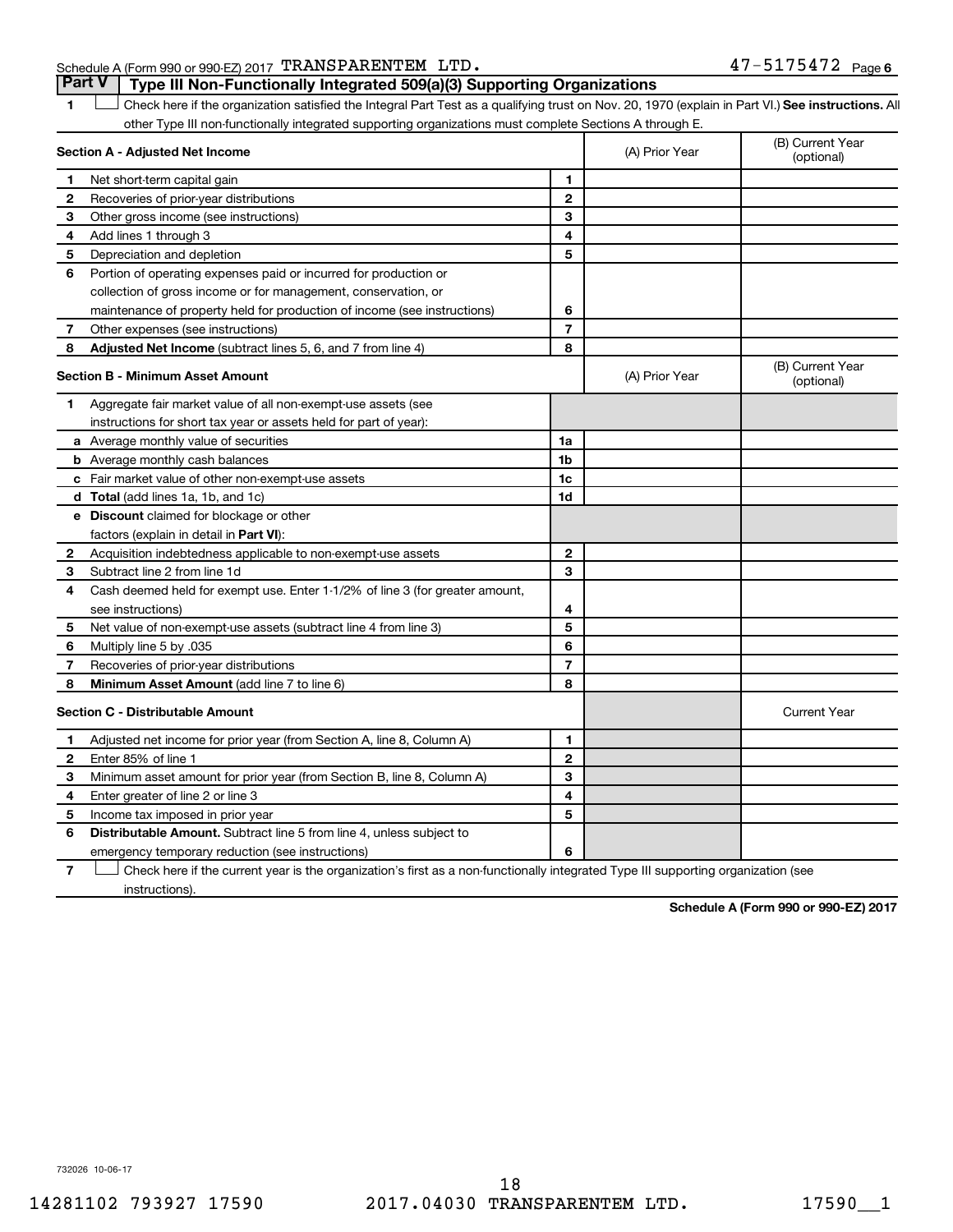|              | <b>Part V</b><br>Type III Non-Functionally Integrated 509(a)(3) Supporting Organizations (continued) |                                    |                                   |                               |  |  |  |  |
|--------------|------------------------------------------------------------------------------------------------------|------------------------------------|-----------------------------------|-------------------------------|--|--|--|--|
|              | <b>Section D - Distributions</b><br><b>Current Year</b>                                              |                                    |                                   |                               |  |  |  |  |
| 1            | Amounts paid to supported organizations to accomplish exempt purposes                                |                                    |                                   |                               |  |  |  |  |
| 2            | Amounts paid to perform activity that directly furthers exempt purposes of supported                 |                                    |                                   |                               |  |  |  |  |
|              | organizations, in excess of income from activity                                                     |                                    |                                   |                               |  |  |  |  |
| 3            | Administrative expenses paid to accomplish exempt purposes of supported organizations                |                                    |                                   |                               |  |  |  |  |
| 4            | Amounts paid to acquire exempt-use assets                                                            |                                    |                                   |                               |  |  |  |  |
| 5            | Qualified set-aside amounts (prior IRS approval required)                                            |                                    |                                   |                               |  |  |  |  |
| 6            | Other distributions (describe in Part VI). See instructions.                                         |                                    |                                   |                               |  |  |  |  |
| 7            | Total annual distributions. Add lines 1 through 6.                                                   |                                    |                                   |                               |  |  |  |  |
| 8            | Distributions to attentive supported organizations to which the organization is responsive           |                                    |                                   |                               |  |  |  |  |
|              | (provide details in Part VI). See instructions.                                                      |                                    |                                   |                               |  |  |  |  |
| 9            | Distributable amount for 2017 from Section C, line 6                                                 |                                    |                                   |                               |  |  |  |  |
| 10           | Line 8 amount divided by line 9 amount                                                               |                                    |                                   |                               |  |  |  |  |
|              | Section E - Distribution Allocations (see instructions)                                              | (i)<br><b>Excess Distributions</b> | (ii)<br><b>Underdistributions</b> | (iii)<br><b>Distributable</b> |  |  |  |  |
|              |                                                                                                      |                                    | Pre-2017                          | <b>Amount for 2017</b>        |  |  |  |  |
| 1            | Distributable amount for 2017 from Section C, line 6                                                 |                                    |                                   |                               |  |  |  |  |
| 2            | Underdistributions, if any, for years prior to 2017 (reason-                                         |                                    |                                   |                               |  |  |  |  |
|              | able cause required- explain in Part VI). See instructions.                                          |                                    |                                   |                               |  |  |  |  |
| 3            | Excess distributions carryover, if any, to 2017                                                      |                                    |                                   |                               |  |  |  |  |
| a            |                                                                                                      |                                    |                                   |                               |  |  |  |  |
|              | $b$ From 2013                                                                                        |                                    |                                   |                               |  |  |  |  |
|              | c From 2014                                                                                          |                                    |                                   |                               |  |  |  |  |
|              | d From 2015                                                                                          |                                    |                                   |                               |  |  |  |  |
|              | e From 2016                                                                                          |                                    |                                   |                               |  |  |  |  |
| f            | <b>Total</b> of lines 3a through e                                                                   |                                    |                                   |                               |  |  |  |  |
|              | <b>g</b> Applied to underdistributions of prior years                                                |                                    |                                   |                               |  |  |  |  |
|              | <b>h</b> Applied to 2017 distributable amount                                                        |                                    |                                   |                               |  |  |  |  |
|              | Carryover from 2012 not applied (see instructions)                                                   |                                    |                                   |                               |  |  |  |  |
|              | Remainder. Subtract lines 3g, 3h, and 3i from 3f.                                                    |                                    |                                   |                               |  |  |  |  |
| 4            | Distributions for 2017 from Section D,                                                               |                                    |                                   |                               |  |  |  |  |
|              | line $7:$                                                                                            |                                    |                                   |                               |  |  |  |  |
|              | a Applied to underdistributions of prior years                                                       |                                    |                                   |                               |  |  |  |  |
|              | <b>b</b> Applied to 2017 distributable amount                                                        |                                    |                                   |                               |  |  |  |  |
| с            | Remainder. Subtract lines 4a and 4b from 4.                                                          |                                    |                                   |                               |  |  |  |  |
| 5            | Remaining underdistributions for years prior to 2017, if                                             |                                    |                                   |                               |  |  |  |  |
|              | any. Subtract lines 3g and 4a from line 2. For result greater                                        |                                    |                                   |                               |  |  |  |  |
|              | than zero, explain in Part VI. See instructions.                                                     |                                    |                                   |                               |  |  |  |  |
| 6            | Remaining underdistributions for 2017. Subtract lines 3h                                             |                                    |                                   |                               |  |  |  |  |
|              | and 4b from line 1. For result greater than zero, explain in                                         |                                    |                                   |                               |  |  |  |  |
|              | <b>Part VI.</b> See instructions.                                                                    |                                    |                                   |                               |  |  |  |  |
| $\mathbf{7}$ | Excess distributions carryover to 2018. Add lines 3j                                                 |                                    |                                   |                               |  |  |  |  |
|              | and 4c.                                                                                              |                                    |                                   |                               |  |  |  |  |
| 8            | Breakdown of line 7:                                                                                 |                                    |                                   |                               |  |  |  |  |
|              | a Excess from 2013                                                                                   |                                    |                                   |                               |  |  |  |  |
|              | <b>b</b> Excess from 2014                                                                            |                                    |                                   |                               |  |  |  |  |
|              | c Excess from 2015                                                                                   |                                    |                                   |                               |  |  |  |  |
|              | d Excess from 2016                                                                                   |                                    |                                   |                               |  |  |  |  |
|              | e Excess from 2017                                                                                   |                                    |                                   |                               |  |  |  |  |

**Schedule A (Form 990 or 990-EZ) 2017**

732027 10-06-17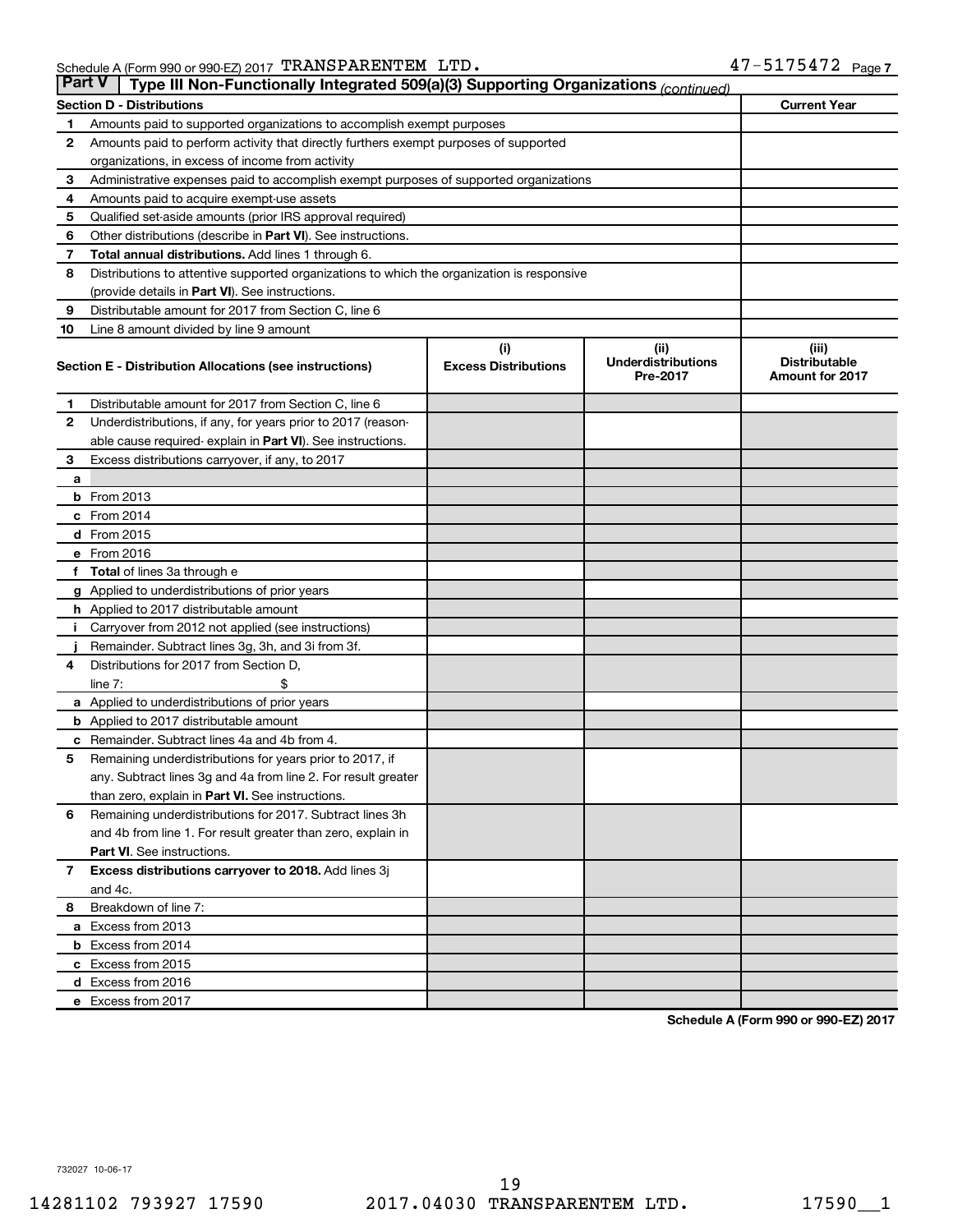732028 10-06-17 47-5175472 Page 8 **Schedule A (Form 990 or 990-EZ) 2017** Schedule A (Form 990 or 990-EZ) 2017  $\texttt{TRANSPARENTEM}$  LTD .  $47\texttt{-}5175472$  Page Part VI | Supplemental Information. Provide the explanations required by Part II, line 10; Part II, line 17a or 17b; Part III, line 12; Part IV, Section A, lines 1, 2, 3b, 3c, 4b, 4c, 5a, 6, 9a, 9b, 9c, 11a, 11b, and 11c; Part IV, Section B, lines 1 and 2; Part IV, Section C, line 1; Part IV, Section D, lines 2 and 3; Part IV, Section E, lines 1c, 2a, 2b, 3a, and 3b; Part V, line 1; Part V, Section B, line 1e; Part V, Section D, lines 5, 6, and 8; and Part V, Section E, lines 2, 5, and 6. Also complete this part for any additional information. (See instructions.) SCHEDULE A, PART II, LINE 10, EXPLANATION FOR OTHER INCOME: GAIN ON FOREIGN CURRENCY EXCH 2017 AMOUNT: \$ 13,478. MISC. REVENUE 2017 AMOUNT: \$ 72. 14281102 793927 17590 2017.04030 TRANSPARENTEM LTD. 17590\_\_1 20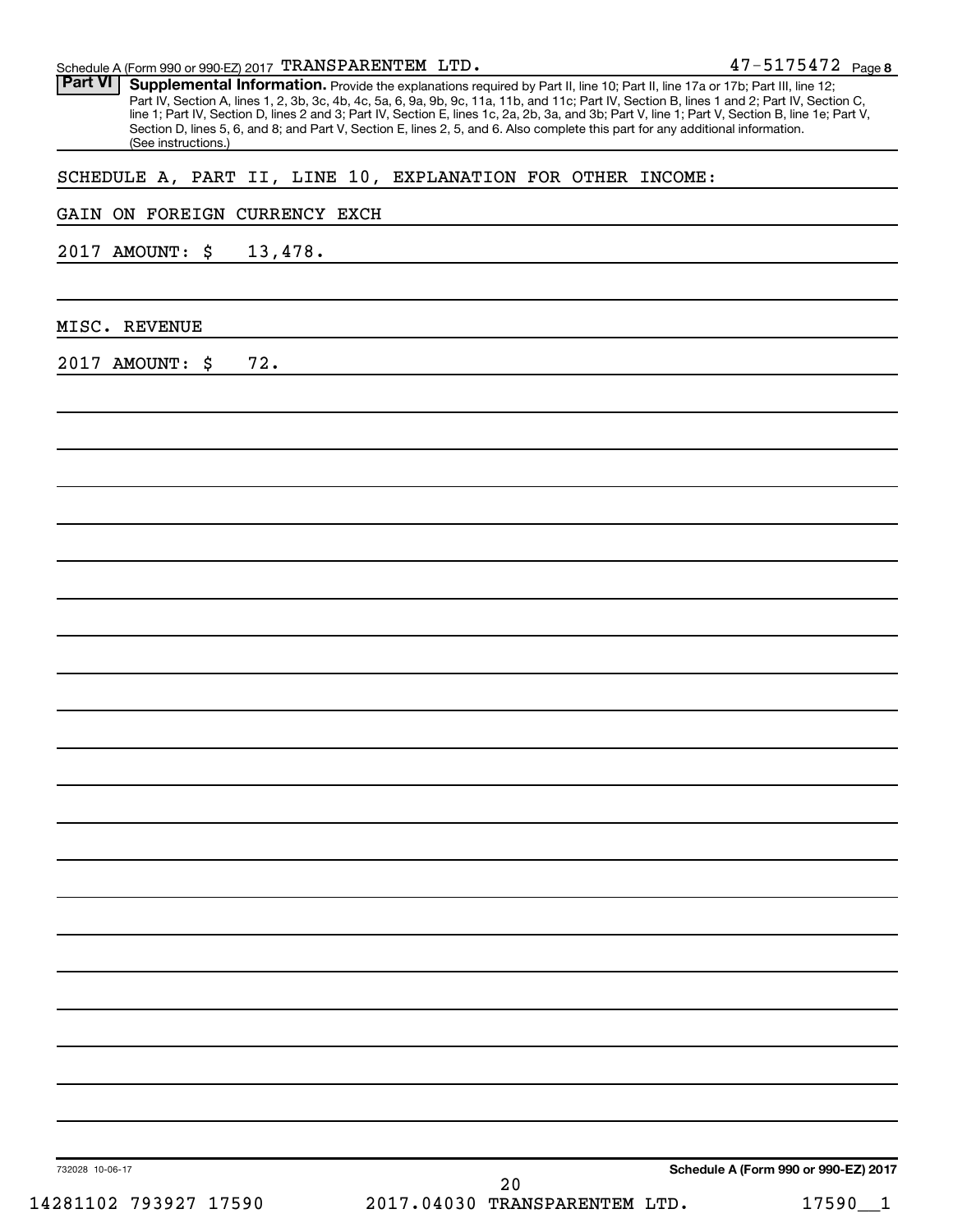Department of the Treasury Internal Revenue Service **(Form 990, 990-EZ,**

## **Schedule B Schedule of Contributors**

**or 990-PF) | Attach to Form 990, Form 990-EZ, or Form 990-PF. | Go to www.irs.gov/Form990 for the latest information.** OMB No. 1545-0047

## **2017**

**Name of the organization Employer identification number**

|  | 54<br>フト | г. |  |
|--|----------|----|--|
|  |          |    |  |

| TRANSPARENTEM LTD. | 47-5175472 |
|--------------------|------------|
|--------------------|------------|

| <b>Organization type (check one):</b> |                                                                                    |  |  |  |  |  |  |
|---------------------------------------|------------------------------------------------------------------------------------|--|--|--|--|--|--|
| Filers of:                            | Section:                                                                           |  |  |  |  |  |  |
| Form 990 or 990-EZ                    | $\underline{\mathbf{X}}$ 501(c)( 3) (enter number) organization                    |  |  |  |  |  |  |
|                                       | $4947(a)(1)$ nonexempt charitable trust <b>not</b> treated as a private foundation |  |  |  |  |  |  |
|                                       | 527 political organization                                                         |  |  |  |  |  |  |
| Form 990-PF                           | 501(c)(3) exempt private foundation                                                |  |  |  |  |  |  |
|                                       | 4947(a)(1) nonexempt charitable trust treated as a private foundation              |  |  |  |  |  |  |
|                                       | 501(c)(3) taxable private foundation                                               |  |  |  |  |  |  |

Check if your organization is covered by the General Rule or a Special Rule.

**Note:**  Only a section 501(c)(7), (8), or (10) organization can check boxes for both the General Rule and a Special Rule. See instructions.

#### **General Rule**

**K** For an organization filing Form 990, 990-EZ, or 990-PF that received, during the year, contributions totaling \$5,000 or more (in money or property) from any one contributor. Complete Parts I and II. See instructions for determining a contributor's total contributions.

#### **Special Rules**

 $\Box$ 

any one contributor, during the year, total contributions of the greater of (1) \$5,000; or (2) 2% of the amount on (i) Form 990, Part VIII, line 1h; For an organization described in section 501(c)(3) filing Form 990 or 990-EZ that met the 33 1/3% support test of the regulations under sections 509(a)(1) and 170(b)(1)(A)(vi), that checked Schedule A (Form 990 or 990-EZ), Part II, line 13, 16a, or 16b, and that received from or (ii) Form 990-EZ, line 1. Complete Parts I and II.  $\Box$ 

year, total contributions of more than \$1,000 *exclusively* for religious, charitable, scientific, literary, or educational purposes, or for For an organization described in section 501(c)(7), (8), or (10) filing Form 990 or 990-EZ that received from any one contributor, during the the prevention of cruelty to children or animals. Complete Parts I, II, and III.  $\Box$ 

purpose. Don't complete any of the parts unless the General Rule applies to this organization because it received nonexclusively year, contributions exclusively for religious, charitable, etc., purposes, but no such contributions totaled more than \$1,000. If this box is checked, enter here the total contributions that were received during the year for an exclusively religious, charitable, etc., For an organization described in section 501(c)(7), (8), or (10) filing Form 990 or 990-EZ that received from any one contributor, during the religious, charitable, etc., contributions totaling \$5,000 or more during the year  $\ldots$  $\ldots$  $\ldots$  $\ldots$  $\ldots$  $\ldots$ 

**Caution:**  An organization that isn't covered by the General Rule and/or the Special Rules doesn't file Schedule B (Form 990, 990-EZ, or 990-PF),  **must** but it answer "No" on Part IV, line 2, of its Form 990; or check the box on line H of its Form 990-EZ or on its Form 990-PF, Part I, line 2, to certify that it doesn't meet the filing requirements of Schedule B (Form 990, 990-EZ, or 990-PF).

LHA For Paperwork Reduction Act Notice, see the instructions for Form 990, 990-EZ, or 990-PF. Schedule B (Form 990, 990-EZ, or 990-PF) (2017)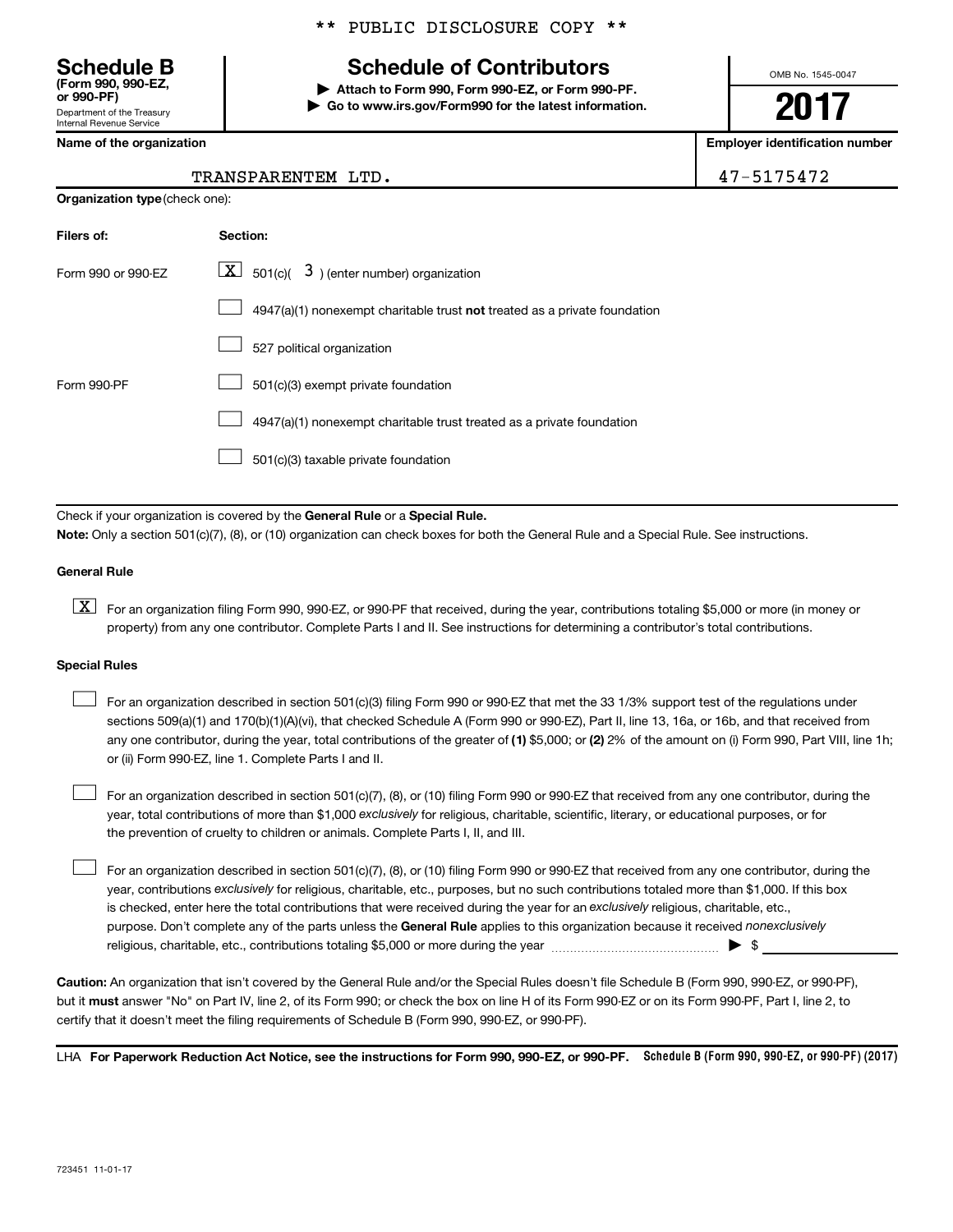#### Schedule B (Form 990, 990-EZ, or 990-PF) (2017)

**Name of organization Employer identification number**

TRANSPARENTEM LTD. 47-5175472

| (a)              | (b)                               | (c)                               | (d)                                                                                                         |
|------------------|-----------------------------------|-----------------------------------|-------------------------------------------------------------------------------------------------------------|
| No.              | Name, address, and ZIP + 4        | <b>Total contributions</b>        | Type of contribution                                                                                        |
| 1                |                                   | 150,000.<br>\$                    | $\overline{\mathbf{X}}$<br>Person<br>Payroll<br>Noncash<br>(Complete Part II for<br>noncash contributions.) |
| (a)<br>No.       | (b)<br>Name, address, and ZIP + 4 | (c)<br><b>Total contributions</b> | (d)<br>Type of contribution                                                                                 |
| $\boldsymbol{2}$ |                                   | 100,000.<br>\$                    | $\overline{\mathbf{X}}$<br>Person<br>Payroll<br>Noncash<br>(Complete Part II for<br>noncash contributions.) |
| (a)<br>No.       | (b)<br>Name, address, and ZIP + 4 | (c)<br><b>Total contributions</b> | (d)<br>Type of contribution                                                                                 |
| 3                |                                   | 100,000.<br>\$                    | $\overline{\textbf{X}}$<br>Person<br>Payroll<br>Noncash<br>(Complete Part II for<br>noncash contributions.) |
| (a)<br>No.       | (b)<br>Name, address, and ZIP + 4 | (c)<br><b>Total contributions</b> | (d)<br>Type of contribution                                                                                 |
| 4                |                                   | 650,000.<br>\$                    | $\overline{\mathbf{X}}$<br>Person<br>Payroll<br>Noncash<br>(Complete Part II for<br>noncash contributions.) |
| (a)<br>No.       | (b)<br>Name, address, and ZIP + 4 | (c)<br><b>Total contributions</b> | (d)<br>Type of contribution                                                                                 |
| 5                |                                   | 1,180,150.<br>\$                  | $\overline{\textbf{X}}$<br>Person<br>Payroll<br>Noncash<br>(Complete Part II for<br>noncash contributions.) |
| (a)<br>No.       | (b)<br>Name, address, and ZIP + 4 | (c)<br><b>Total contributions</b> | (d)<br>Type of contribution                                                                                 |
| 6                |                                   | 900,000.<br>\$                    | $\overline{\textbf{X}}$<br>Person<br>Payroll<br>Noncash<br>(Complete Part II for<br>noncash contributions.) |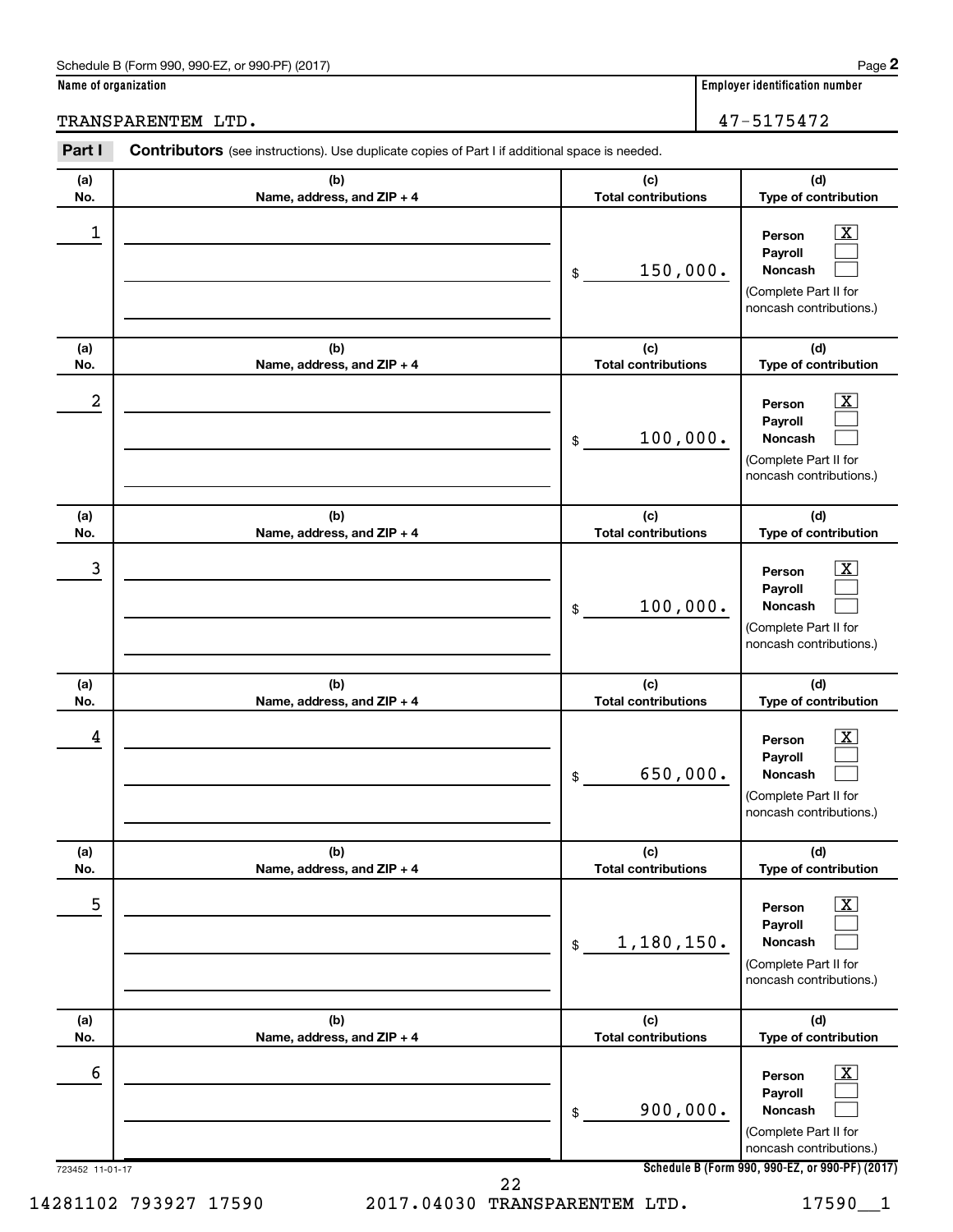#### Schedule B (Form 990, 990-EZ, or 990-PF) (2017)

**Name of organization Employer identification number**

TRANSPARENTEM LTD. 47-5175472

| (a)        | (b)                               | (c)                               | (d)                                                                                                         |
|------------|-----------------------------------|-----------------------------------|-------------------------------------------------------------------------------------------------------------|
| No.        | Name, address, and ZIP + 4        | <b>Total contributions</b>        | Type of contribution                                                                                        |
| 7          |                                   | 82,250.<br>\$                     | $\overline{\mathbf{X}}$<br>Person<br>Payroll<br>Noncash<br>(Complete Part II for<br>noncash contributions.) |
| (a)<br>No. | (b)<br>Name, address, and ZIP + 4 | (c)<br><b>Total contributions</b> | (d)<br>Type of contribution                                                                                 |
| 8          |                                   | 9,750.<br>\$                      | $\overline{\text{X}}$<br>Person<br>Payroll<br>Noncash<br>(Complete Part II for<br>noncash contributions.)   |
| (a)<br>No. | (b)<br>Name, address, and ZIP + 4 | (c)<br><b>Total contributions</b> | (d)<br>Type of contribution                                                                                 |
|            |                                   | \$                                | Person<br>Payroll<br>Noncash<br>(Complete Part II for<br>noncash contributions.)                            |
| (a)<br>No. | (b)<br>Name, address, and ZIP + 4 | (c)<br><b>Total contributions</b> | (d)<br>Type of contribution                                                                                 |
|            |                                   | \$                                | Person<br>Payroll<br>Noncash<br>(Complete Part II for<br>noncash contributions.)                            |
| (a)<br>No. | (b)<br>Name, address, and ZIP + 4 | (c)<br><b>Total contributions</b> | (d)<br>Type of contribution                                                                                 |
|            |                                   | \$                                | Person<br>Payroll<br>Noncash<br>(Complete Part II for<br>noncash contributions.)                            |
| (a)<br>No. | (b)<br>Name, address, and ZIP + 4 | (c)<br><b>Total contributions</b> | (d)<br>Type of contribution                                                                                 |
|            |                                   | \$                                | Person<br>Payroll<br>Noncash<br>(Complete Part II for<br>noncash contributions.)                            |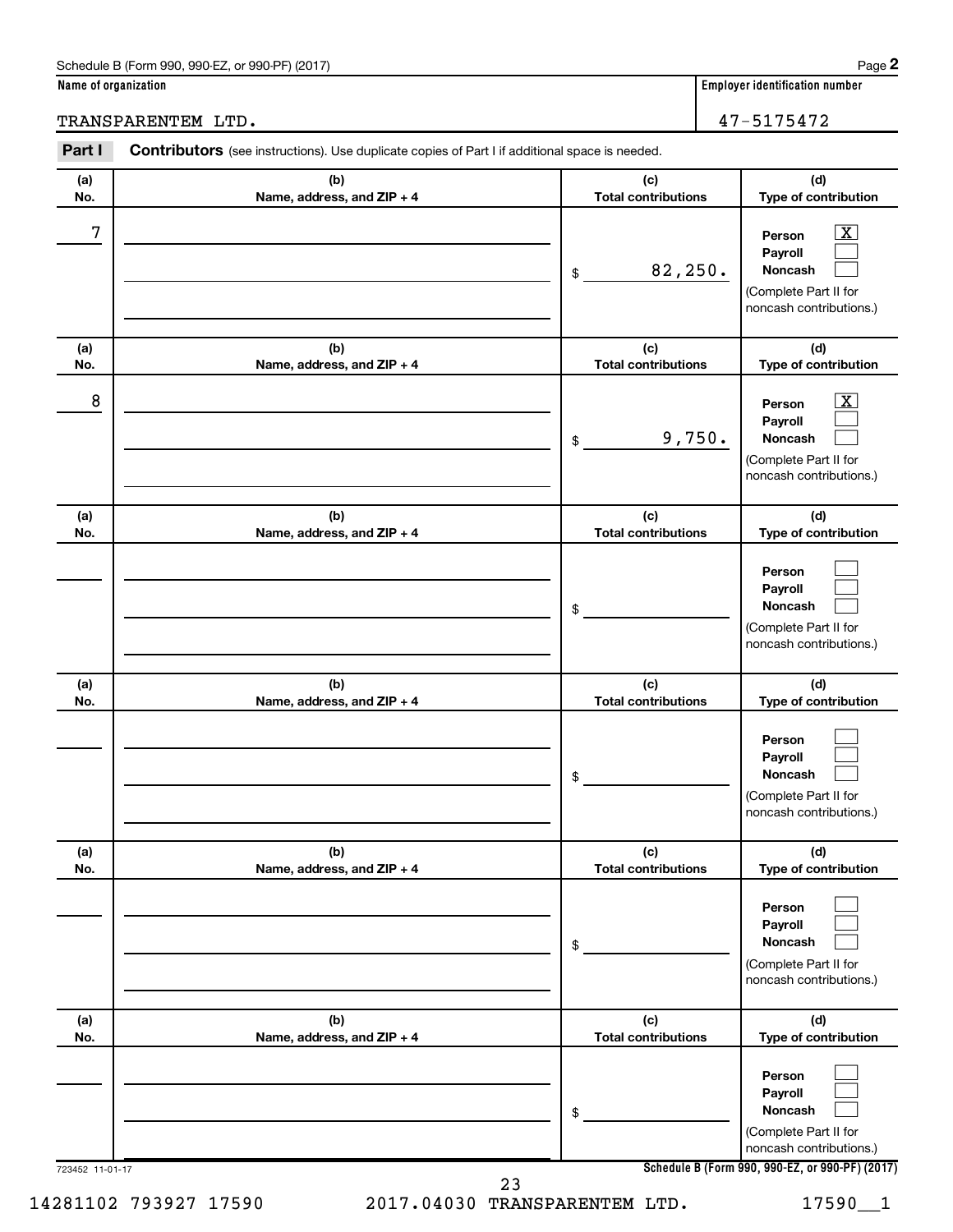| Schedule B (Form 990,<br>) (2017<br>990-EZ<br>or 990-PF` | Paɑe                               |
|----------------------------------------------------------|------------------------------------|
| Name of organization                                     | <br>Emplover identification number |

**Employer identification number** 

TRANSPARENTEM LTD. 47-5175472

Part II Noncash Property (see instructions). Use duplicate copies of Part II if additional space is needed.

| (a)<br>No.<br>from<br>Part I | (b)<br>Description of noncash property given | (c)<br>FMV (or estimate)<br>(See instructions.) | (d)<br>Date received                            |
|------------------------------|----------------------------------------------|-------------------------------------------------|-------------------------------------------------|
|                              |                                              |                                                 |                                                 |
|                              |                                              | \$                                              |                                                 |
| (a)<br>No.<br>from<br>Part I | (b)<br>Description of noncash property given | (c)<br>FMV (or estimate)<br>(See instructions.) | (d)<br>Date received                            |
|                              |                                              | \$                                              |                                                 |
| (a)<br>No.<br>from<br>Part I | (b)<br>Description of noncash property given | (c)<br>FMV (or estimate)<br>(See instructions.) | (d)<br>Date received                            |
|                              |                                              | \$                                              |                                                 |
| (a)<br>No.<br>from<br>Part I | (b)<br>Description of noncash property given | (c)<br>FMV (or estimate)<br>(See instructions.) | (d)<br>Date received                            |
|                              |                                              | \$                                              |                                                 |
| (a)<br>No.<br>from<br>Part I | (b)<br>Description of noncash property given | (c)<br>FMV (or estimate)<br>(See instructions.) | (d)<br>Date received                            |
|                              |                                              | \$                                              |                                                 |
| (a)<br>No.<br>from<br>Part I | (b)<br>Description of noncash property given | (c)<br>FMV (or estimate)<br>(See instructions.) | (d)<br>Date received                            |
|                              |                                              | \$                                              |                                                 |
| 723453 11-01-17              |                                              |                                                 | Schedule B (Form 990, 990-EZ, or 990-PF) (2017) |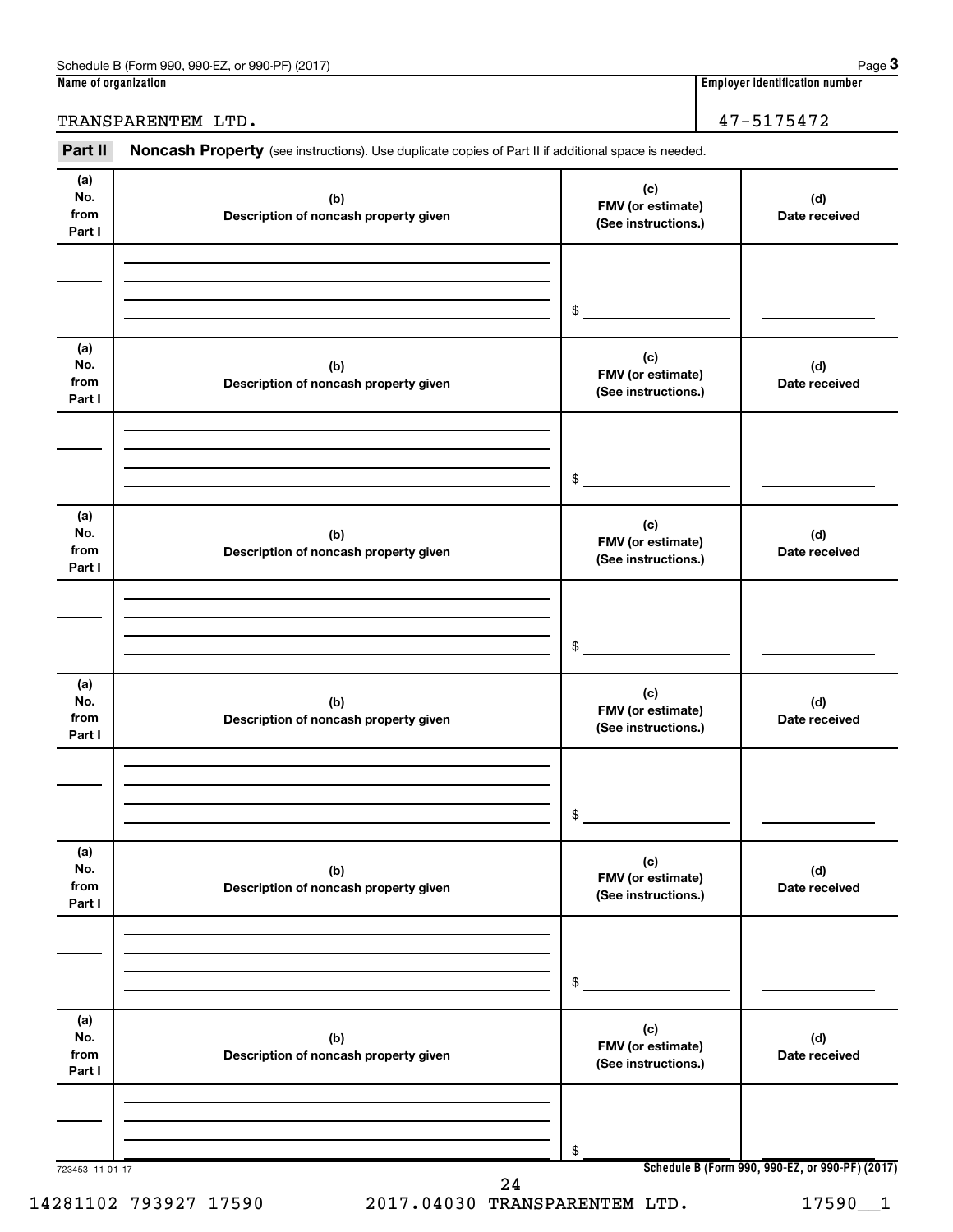| Part III                  | TRANSPARENTEM LTD.                                                                                                                                                                                                                                                              |                      | 47-5175472<br>Exclusively religious, charitable, etc., contributions to organizations described in section 501(c)(7), (8), or (10) that total more than \$1,000 for |
|---------------------------|---------------------------------------------------------------------------------------------------------------------------------------------------------------------------------------------------------------------------------------------------------------------------------|----------------------|---------------------------------------------------------------------------------------------------------------------------------------------------------------------|
|                           | the year from any one contributor. Complete columns (a) through (e) and the following line entry. For organizations<br>completing Part III, enter the total of exclusively religious, charitable, etc., contributions of \$1,000 or less for the year. (Enter this info. once.) |                      |                                                                                                                                                                     |
|                           | Use duplicate copies of Part III if additional space is needed.                                                                                                                                                                                                                 |                      |                                                                                                                                                                     |
| (a) No.<br>from<br>Part I | (b) Purpose of gift                                                                                                                                                                                                                                                             | (c) Use of gift      | (d) Description of how gift is held                                                                                                                                 |
|                           |                                                                                                                                                                                                                                                                                 | (e) Transfer of gift |                                                                                                                                                                     |
|                           | Transferee's name, address, and ZIP + 4                                                                                                                                                                                                                                         |                      | Relationship of transferor to transferee                                                                                                                            |
| (a) No.<br>from<br>Part I | (b) Purpose of gift                                                                                                                                                                                                                                                             | (c) Use of gift      | (d) Description of how gift is held                                                                                                                                 |
|                           |                                                                                                                                                                                                                                                                                 | (e) Transfer of gift |                                                                                                                                                                     |
|                           | Transferee's name, address, and ZIP + 4                                                                                                                                                                                                                                         |                      | Relationship of transferor to transferee                                                                                                                            |
| (a) No.<br>from<br>Part I | (b) Purpose of gift                                                                                                                                                                                                                                                             | (c) Use of gift      | (d) Description of how gift is held                                                                                                                                 |
|                           | Transferee's name, address, and ZIP + 4                                                                                                                                                                                                                                         | (e) Transfer of gift | Relationship of transferor to transferee                                                                                                                            |
| (a) No.<br>from<br>Part I | (b) Purpose of gift                                                                                                                                                                                                                                                             | (c) Use of gift      | (d) Description of how gift is held                                                                                                                                 |
|                           |                                                                                                                                                                                                                                                                                 | (e) Transfer of gift |                                                                                                                                                                     |
|                           | Transferee's name, address, and ZIP + 4                                                                                                                                                                                                                                         |                      | Relationship of transferor to transferee                                                                                                                            |
|                           |                                                                                                                                                                                                                                                                                 |                      |                                                                                                                                                                     |

14281102 793927 17590 2017.04030 TRANSPARENTEM LTD. 17590\_\_1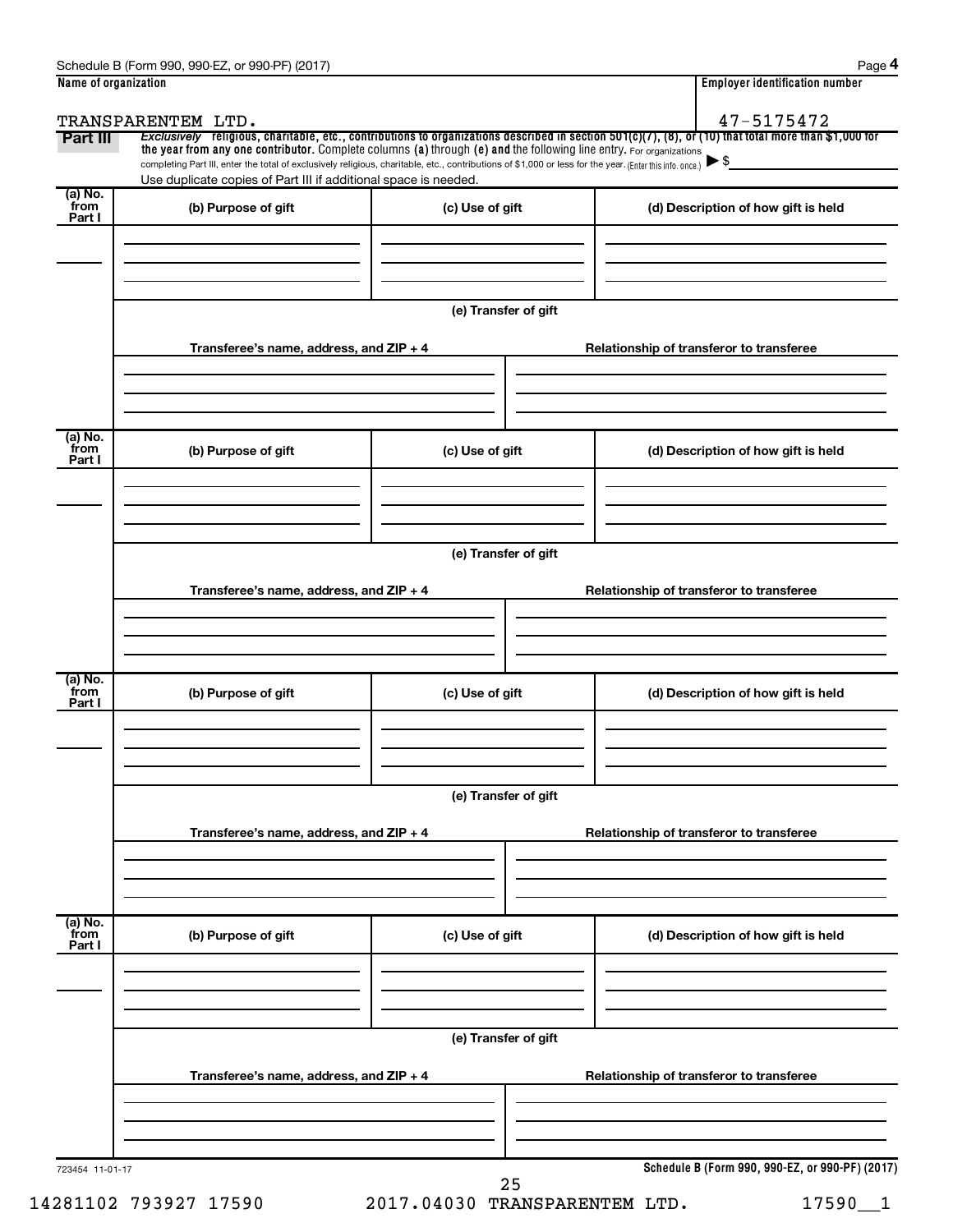| (Form 990) |  |
|------------|--|
|------------|--|

# **SCHEDULE D Supplemental Financial Statements**<br> **Form 990 2017**<br> **Part IV** line 6.7.8.9.10, 11a, 11b, 11d, 11d, 11d, 11d, 11d, 12a, 0r, 12b

**(Form 990) | Complete if the organization answered "Yes" on Form 990, Part IV, line 6, 7, 8, 9, 10, 11a, 11b, 11c, 11d, 11e, 11f, 12a, or 12b.**

**| Attach to Form 990. |Go to www.irs.gov/Form990 for instructions and the latest information.**



Department of the Treasury Internal Revenue Service

| <b>TRANSPARENTEM</b>   | LTD |  |  |  | _____________________________<br>$\overline{ }$ |
|------------------------|-----|--|--|--|-------------------------------------------------|
| service and control of |     |  |  |  |                                                 |

**Name of the organization Employer identification number**

| Part I  |          | Organizations Maintaining Donor Advised Funds or Other Similar Funds or Accounts. Complete if the                                                         |                                                    |                          |                                 |    |
|---------|----------|-----------------------------------------------------------------------------------------------------------------------------------------------------------|----------------------------------------------------|--------------------------|---------------------------------|----|
|         |          | organization answered "Yes" on Form 990, Part IV, line 6.                                                                                                 |                                                    |                          |                                 |    |
|         |          |                                                                                                                                                           | (a) Donor advised funds                            |                          | (b) Funds and other accounts    |    |
| 1       |          |                                                                                                                                                           |                                                    |                          |                                 |    |
| 2       |          | Aggregate value of contributions to (during year)                                                                                                         |                                                    |                          |                                 |    |
| 3       |          |                                                                                                                                                           |                                                    |                          |                                 |    |
| 4       |          |                                                                                                                                                           |                                                    |                          |                                 |    |
| 5       |          | Did the organization inform all donors and donor advisors in writing that the assets held in donor advised funds                                          |                                                    |                          |                                 |    |
|         |          |                                                                                                                                                           |                                                    |                          | Yes                             | No |
| 6       |          | Did the organization inform all grantees, donors, and donor advisors in writing that grant funds can be used only                                         |                                                    |                          |                                 |    |
|         |          | for charitable purposes and not for the benefit of the donor or donor advisor, or for any other purpose conferring                                        |                                                    |                          |                                 |    |
|         |          | impermissible private benefit?                                                                                                                            |                                                    |                          | Yes                             | No |
| Part II |          | <b>Conservation Easements.</b> Complete if the organization answered "Yes" on Form 990, Part IV, line 7.                                                  |                                                    |                          |                                 |    |
| 1       |          | Purpose(s) of conservation easements held by the organization (check all that apply).                                                                     |                                                    |                          |                                 |    |
|         |          | Preservation of land for public use (e.g., recreation or education)                                                                                       | Preservation of a historically important land area |                          |                                 |    |
|         |          | Protection of natural habitat                                                                                                                             | Preservation of a certified historic structure     |                          |                                 |    |
|         |          | Preservation of open space                                                                                                                                |                                                    |                          |                                 |    |
| 2       |          | Complete lines 2a through 2d if the organization held a qualified conservation contribution in the form of a conservation easement on the last            |                                                    |                          |                                 |    |
|         |          | day of the tax year.                                                                                                                                      |                                                    |                          | Held at the End of the Tax Year |    |
| а       |          |                                                                                                                                                           |                                                    | 2a                       |                                 |    |
| b       |          | Total acreage restricted by conservation easements                                                                                                        |                                                    | 2 <sub>b</sub>           |                                 |    |
|         |          | Number of conservation easements on a certified historic structure included in (a) manufacture included in (a)                                            |                                                    | 2c                       |                                 |    |
| d       |          | Number of conservation easements included in (c) acquired after 7/25/06, and not on a historic structure                                                  |                                                    |                          |                                 |    |
|         |          |                                                                                                                                                           |                                                    | 2d                       |                                 |    |
| 3       |          | Number of conservation easements modified, transferred, released, extinguished, or terminated by the organization during the tax                          |                                                    |                          |                                 |    |
|         | year     |                                                                                                                                                           |                                                    |                          |                                 |    |
| 4       |          | Number of states where property subject to conservation easement is located >                                                                             |                                                    |                          |                                 |    |
| 5       |          | Does the organization have a written policy regarding the periodic monitoring, inspection, handling of                                                    |                                                    |                          |                                 |    |
|         |          | violations, and enforcement of the conservation easements it holds?                                                                                       |                                                    |                          | Yes                             | No |
| 6       |          | Staff and volunteer hours devoted to monitoring, inspecting, handling of violations, and enforcing conservation easements during the year                 |                                                    |                          |                                 |    |
|         |          |                                                                                                                                                           |                                                    |                          |                                 |    |
| 7       |          | Amount of expenses incurred in monitoring, inspecting, handling of violations, and enforcing conservation easements during the year                       |                                                    |                          |                                 |    |
|         | ▶ \$     |                                                                                                                                                           |                                                    |                          |                                 |    |
| 8       |          | Does each conservation easement reported on line 2(d) above satisfy the requirements of section 170(h)(4)(B)(i)                                           |                                                    |                          |                                 |    |
|         |          |                                                                                                                                                           |                                                    |                          | Yes                             | No |
| 9       |          | In Part XIII, describe how the organization reports conservation easements in its revenue and expense statement, and balance sheet, and                   |                                                    |                          |                                 |    |
|         |          | include, if applicable, the text of the footnote to the organization's financial statements that describes the organization's accounting for              |                                                    |                          |                                 |    |
|         | Part III | conservation easements.<br>Organizations Maintaining Collections of Art, Historical Treasures, or Other Similar Assets.                                   |                                                    |                          |                                 |    |
|         |          | Complete if the organization answered "Yes" on Form 990, Part IV, line 8.                                                                                 |                                                    |                          |                                 |    |
|         |          | 1a If the organization elected, as permitted under SFAS 116 (ASC 958), not to report in its revenue statement and balance sheet works of art,             |                                                    |                          |                                 |    |
|         |          | historical treasures, or other similar assets held for public exhibition, education, or research in furtherance of public service, provide, in Part XIII, |                                                    |                          |                                 |    |
|         |          | the text of the footnote to its financial statements that describes these items.                                                                          |                                                    |                          |                                 |    |
| b       |          | If the organization elected, as permitted under SFAS 116 (ASC 958), to report in its revenue statement and balance sheet works of art, historical         |                                                    |                          |                                 |    |
|         |          | treasures, or other similar assets held for public exhibition, education, or research in furtherance of public service, provide the following amounts     |                                                    |                          |                                 |    |
|         |          | relating to these items:                                                                                                                                  |                                                    |                          |                                 |    |
|         |          |                                                                                                                                                           |                                                    | \$                       |                                 |    |
|         |          | (ii) Assets included in Form 990, Part X                                                                                                                  |                                                    |                          | $\blacktriangleright$ \$        |    |
| 2       |          | If the organization received or held works of art, historical treasures, or other similar assets for financial gain, provide                              |                                                    |                          |                                 |    |
|         |          | the following amounts required to be reported under SFAS 116 (ASC 958) relating to these items:                                                           |                                                    |                          |                                 |    |
|         |          | Revenue included on Form 990, Part VIII, line 1 [2000] [2000] [2000] [2000] [3000] [3000] [3000] [3000] [3000                                             |                                                    | \$                       |                                 |    |
|         |          | <b>b</b> Assets included in Form 990, Part X                                                                                                              |                                                    | $\blacktriangleright$ \$ |                                 |    |
|         |          | LHA For Paperwork Reduction Act Notice, see the Instructions for Form 990.                                                                                |                                                    |                          | Schedule D (Form 990) 2017      |    |

732051 10-09-17

14281102 793927 17590 2017.04030 TRANSPARENTEM LTD. 17590\_\_1 26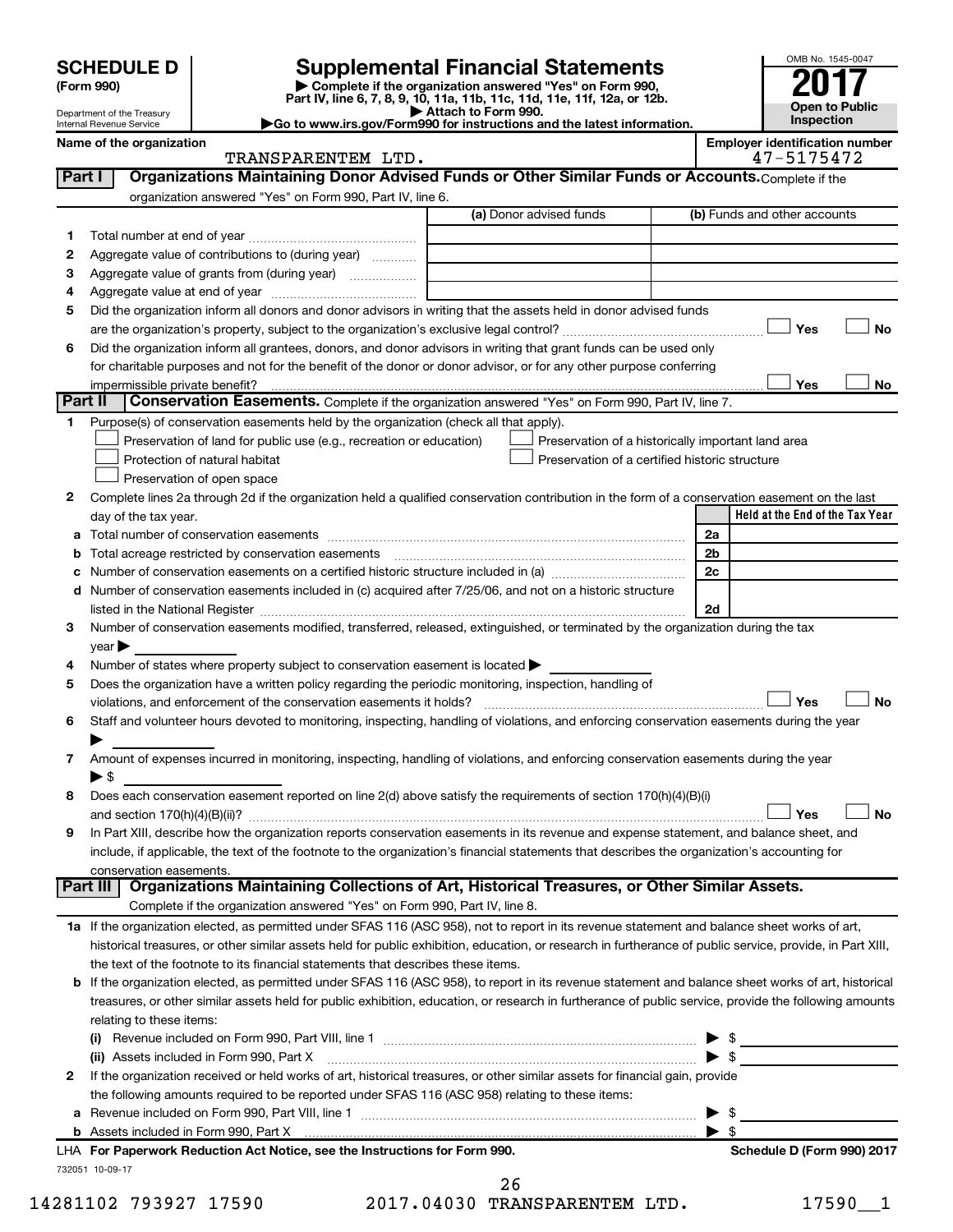|   | Schedule D (Form 990) 2017                                                                                                                                                                                                                       | TRANSPARENTEM LTD.                      |   |                |                                                                                                                                                                                                                                |                                 | 47-5175472 Page 2 |                |     |         |
|---|--------------------------------------------------------------------------------------------------------------------------------------------------------------------------------------------------------------------------------------------------|-----------------------------------------|---|----------------|--------------------------------------------------------------------------------------------------------------------------------------------------------------------------------------------------------------------------------|---------------------------------|-------------------|----------------|-----|---------|
|   | Part III<br>Organizations Maintaining Collections of Art, Historical Treasures, or Other Similar Assets (continued)                                                                                                                              |                                         |   |                |                                                                                                                                                                                                                                |                                 |                   |                |     |         |
| 3 | Using the organization's acquisition, accession, and other records, check any of the following that are a significant use of its collection items                                                                                                |                                         |   |                |                                                                                                                                                                                                                                |                                 |                   |                |     |         |
|   | (check all that apply):                                                                                                                                                                                                                          |                                         |   |                |                                                                                                                                                                                                                                |                                 |                   |                |     |         |
| a | Public exhibition                                                                                                                                                                                                                                |                                         |   |                | Loan or exchange programs                                                                                                                                                                                                      |                                 |                   |                |     |         |
| b | Scholarly research                                                                                                                                                                                                                               |                                         |   |                | Other and the control of the control of the control of the control of the control of the control of the control of the control of the control of the control of the control of the control of the control of the control of th |                                 |                   |                |     |         |
| с | Preservation for future generations                                                                                                                                                                                                              |                                         |   |                |                                                                                                                                                                                                                                |                                 |                   |                |     |         |
| 4 | Provide a description of the organization's collections and explain how they further the organization's exempt purpose in Part XIII.                                                                                                             |                                         |   |                |                                                                                                                                                                                                                                |                                 |                   |                |     |         |
| 5 | During the year, did the organization solicit or receive donations of art, historical treasures, or other similar assets                                                                                                                         |                                         |   |                |                                                                                                                                                                                                                                |                                 |                   |                |     |         |
|   |                                                                                                                                                                                                                                                  |                                         |   |                |                                                                                                                                                                                                                                |                                 |                   | Yes            |     | No      |
|   | Part IV<br><b>Escrow and Custodial Arrangements.</b> Complete if the organization answered "Yes" on Form 990, Part IV, line 9, or                                                                                                                |                                         |   |                |                                                                                                                                                                                                                                |                                 |                   |                |     |         |
|   | reported an amount on Form 990, Part X, line 21.                                                                                                                                                                                                 |                                         |   |                |                                                                                                                                                                                                                                |                                 |                   |                |     |         |
|   | 1a Is the organization an agent, trustee, custodian or other intermediary for contributions or other assets not included                                                                                                                         |                                         |   |                |                                                                                                                                                                                                                                |                                 |                   |                |     |         |
|   | on Form 990, Part X? [11] matter continuum matter contract the contract of the contract of the contract of the                                                                                                                                   |                                         |   |                |                                                                                                                                                                                                                                |                                 |                   | Yes            |     | No      |
|   | b If "Yes," explain the arrangement in Part XIII and complete the following table:                                                                                                                                                               |                                         |   |                |                                                                                                                                                                                                                                |                                 |                   |                |     |         |
|   |                                                                                                                                                                                                                                                  |                                         |   |                |                                                                                                                                                                                                                                |                                 |                   | Amount         |     |         |
|   | c Beginning balance <b>communications</b> and the contract of the contract of the contract of the contract of the contract of the contract of the contract of the contract of the contract of the contract of the contract of the c              |                                         |   |                |                                                                                                                                                                                                                                | 1c                              |                   |                |     |         |
|   | d Additions during the year manufactured and an account of a distribution of Additions during the year manufactured and account of Additions during the year manufactured and account of the state of Additional Additions of                    |                                         |   |                |                                                                                                                                                                                                                                | 1d                              |                   |                |     |         |
|   | e Distributions during the year measurement contained and all the control of the set of the set of the set of the set of the set of the set of the set of the set of the set of the set of the set of the set of the set of th                   |                                         |   |                |                                                                                                                                                                                                                                | 1e                              |                   |                |     |         |
|   |                                                                                                                                                                                                                                                  |                                         |   |                |                                                                                                                                                                                                                                | 1f                              |                   |                |     |         |
|   | 2a Did the organization include an amount on Form 990, Part X, line 21, for escrow or custodial account liability?                                                                                                                               |                                         |   |                |                                                                                                                                                                                                                                |                                 |                   | Yes            |     | No      |
|   | b If "Yes," explain the arrangement in Part XIII. Check here if the explanation has been provided on Part XIII <i>mummumumum</i><br>Endowment Funds. Complete if the organization answered "Yes" on Form 990, Part IV, line 10.<br><b>Part V</b> |                                         |   |                |                                                                                                                                                                                                                                |                                 |                   |                |     |         |
|   |                                                                                                                                                                                                                                                  | (a) Current year                        |   |                | (c) Two years back $\vert$ (d) Three years back $\vert$ (e) Four years back                                                                                                                                                    |                                 |                   |                |     |         |
|   | 1a Beginning of year balance                                                                                                                                                                                                                     |                                         |   | (b) Prior year |                                                                                                                                                                                                                                |                                 |                   |                |     |         |
| b |                                                                                                                                                                                                                                                  |                                         |   |                |                                                                                                                                                                                                                                |                                 |                   |                |     |         |
|   | Net investment earnings, gains, and losses                                                                                                                                                                                                       |                                         |   |                |                                                                                                                                                                                                                                |                                 |                   |                |     |         |
|   |                                                                                                                                                                                                                                                  |                                         |   |                |                                                                                                                                                                                                                                |                                 |                   |                |     |         |
|   | e Other expenditures for facilities                                                                                                                                                                                                              |                                         |   |                |                                                                                                                                                                                                                                |                                 |                   |                |     |         |
|   |                                                                                                                                                                                                                                                  |                                         |   |                |                                                                                                                                                                                                                                |                                 |                   |                |     |         |
|   | f Administrative expenses                                                                                                                                                                                                                        |                                         |   |                |                                                                                                                                                                                                                                |                                 |                   |                |     |         |
| g |                                                                                                                                                                                                                                                  |                                         |   |                |                                                                                                                                                                                                                                |                                 |                   |                |     |         |
| 2 | Provide the estimated percentage of the current year end balance (line 1g, column (a)) held as:                                                                                                                                                  |                                         |   |                |                                                                                                                                                                                                                                |                                 |                   |                |     |         |
| а | Board designated or quasi-endowment >                                                                                                                                                                                                            |                                         | % |                |                                                                                                                                                                                                                                |                                 |                   |                |     |         |
|   | <b>b</b> Permanent endowment $\blacktriangleright$                                                                                                                                                                                               | %                                       |   |                |                                                                                                                                                                                                                                |                                 |                   |                |     |         |
|   | <b>c</b> Temporarily restricted endowment $\blacktriangleright$                                                                                                                                                                                  | %                                       |   |                |                                                                                                                                                                                                                                |                                 |                   |                |     |         |
|   | The percentages on lines 2a, 2b, and 2c should equal 100%.                                                                                                                                                                                       |                                         |   |                |                                                                                                                                                                                                                                |                                 |                   |                |     |         |
|   | 3a Are there endowment funds not in the possession of the organization that are held and administered for the organization                                                                                                                       |                                         |   |                |                                                                                                                                                                                                                                |                                 |                   |                |     |         |
|   | by:                                                                                                                                                                                                                                              |                                         |   |                |                                                                                                                                                                                                                                |                                 |                   |                | Yes | No      |
|   | (i)                                                                                                                                                                                                                                              |                                         |   |                |                                                                                                                                                                                                                                |                                 |                   | 3a(i)          |     |         |
|   |                                                                                                                                                                                                                                                  |                                         |   |                |                                                                                                                                                                                                                                |                                 |                   | 3a(ii)         |     |         |
|   |                                                                                                                                                                                                                                                  |                                         |   |                |                                                                                                                                                                                                                                |                                 |                   | 3b             |     |         |
| 4 | Describe in Part XIII the intended uses of the organization's endowment funds.                                                                                                                                                                   |                                         |   |                |                                                                                                                                                                                                                                |                                 |                   |                |     |         |
|   | Land, Buildings, and Equipment.<br><b>Part VI</b>                                                                                                                                                                                                |                                         |   |                |                                                                                                                                                                                                                                |                                 |                   |                |     |         |
|   | Complete if the organization answered "Yes" on Form 990, Part IV, line 11a. See Form 990, Part X, line 10.                                                                                                                                       |                                         |   |                |                                                                                                                                                                                                                                |                                 |                   |                |     |         |
|   | Description of property                                                                                                                                                                                                                          | (a) Cost or other<br>basis (investment) |   |                | (b) Cost or other<br>basis (other)                                                                                                                                                                                             | (c) Accumulated<br>depreciation |                   | (d) Book value |     |         |
|   |                                                                                                                                                                                                                                                  |                                         |   |                |                                                                                                                                                                                                                                |                                 |                   |                |     |         |
|   |                                                                                                                                                                                                                                                  |                                         |   |                |                                                                                                                                                                                                                                |                                 |                   |                |     |         |
|   |                                                                                                                                                                                                                                                  |                                         |   |                |                                                                                                                                                                                                                                |                                 |                   |                |     |         |
|   |                                                                                                                                                                                                                                                  |                                         |   |                | 32,653.                                                                                                                                                                                                                        | 10,794.                         |                   |                |     | 21,859. |
|   |                                                                                                                                                                                                                                                  |                                         |   |                | 13,068.                                                                                                                                                                                                                        |                                 | 318.              |                |     | 12,750. |
|   | Total. Add lines 1a through 1e. (Column (d) must equal Form 990, Part X, column (B), line 10c.)                                                                                                                                                  |                                         |   |                |                                                                                                                                                                                                                                |                                 |                   |                |     | 34,609. |

**Schedule D (Form 990) 2017**

732052 10-09-17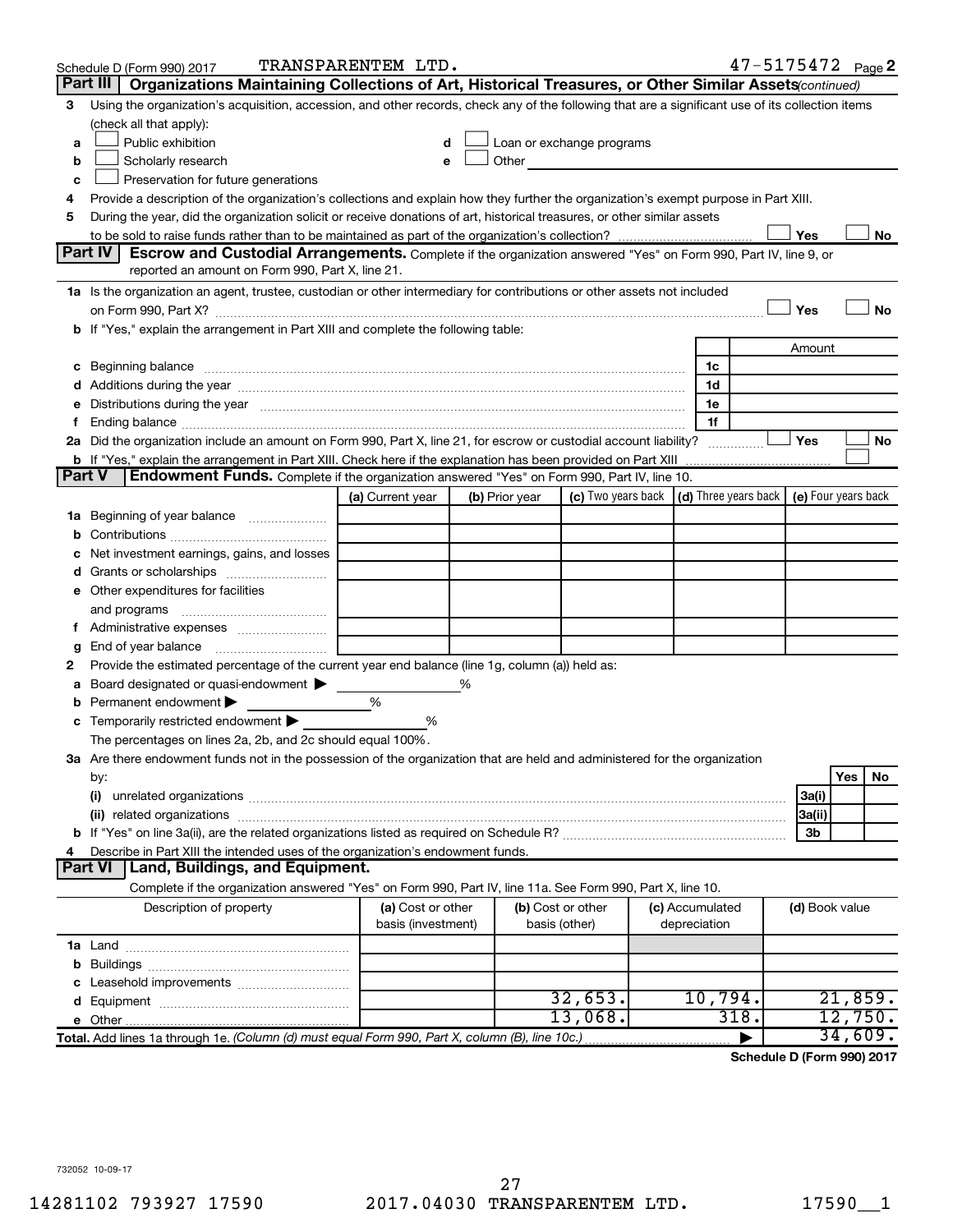|                                                                                                                   |                 | Complete if the organization answered "Yes" on Form 990, Part IV, line 11b. See Form 990, Part X, line 12. |                                                           |
|-------------------------------------------------------------------------------------------------------------------|-----------------|------------------------------------------------------------------------------------------------------------|-----------------------------------------------------------|
| (a) Description of security or category (including name of security)                                              | (b) Book value  |                                                                                                            | (c) Method of valuation: Cost or end-of-year market value |
|                                                                                                                   |                 |                                                                                                            |                                                           |
|                                                                                                                   |                 |                                                                                                            |                                                           |
| $(3)$ Other                                                                                                       |                 |                                                                                                            |                                                           |
| (A)                                                                                                               |                 |                                                                                                            |                                                           |
| (B)                                                                                                               |                 |                                                                                                            |                                                           |
| (C)                                                                                                               |                 |                                                                                                            |                                                           |
|                                                                                                                   |                 |                                                                                                            |                                                           |
| (D)                                                                                                               |                 |                                                                                                            |                                                           |
| (E)                                                                                                               |                 |                                                                                                            |                                                           |
| (F)                                                                                                               |                 |                                                                                                            |                                                           |
| (G)                                                                                                               |                 |                                                                                                            |                                                           |
| (H)                                                                                                               |                 |                                                                                                            |                                                           |
| Total. (Col. (b) must equal Form 990, Part X, col. (B) line 12.) $\blacktriangleright$                            |                 |                                                                                                            |                                                           |
| Part VIII Investments - Program Related.                                                                          |                 |                                                                                                            |                                                           |
| Complete if the organization answered "Yes" on Form 990, Part IV, line 11c. See Form 990, Part X, line 13.        |                 |                                                                                                            |                                                           |
| (a) Description of investment                                                                                     | (b) Book value  |                                                                                                            | (c) Method of valuation: Cost or end-of-year market value |
| (1)                                                                                                               |                 |                                                                                                            |                                                           |
| (2)                                                                                                               |                 |                                                                                                            |                                                           |
| (3)                                                                                                               |                 |                                                                                                            |                                                           |
| (4)                                                                                                               |                 |                                                                                                            |                                                           |
| (5)                                                                                                               |                 |                                                                                                            |                                                           |
| (6)                                                                                                               |                 |                                                                                                            |                                                           |
|                                                                                                                   |                 |                                                                                                            |                                                           |
| (7)                                                                                                               |                 |                                                                                                            |                                                           |
| (8)                                                                                                               |                 |                                                                                                            |                                                           |
| (9)<br>Total. (Col. (b) must equal Form 990, Part X, col. (B) line 13.) $\blacktriangleright$                     |                 |                                                                                                            |                                                           |
|                                                                                                                   |                 |                                                                                                            |                                                           |
|                                                                                                                   | (a) Description | Complete if the organization answered "Yes" on Form 990, Part IV, line 11d. See Form 990, Part X, line 15. |                                                           |
| (1)                                                                                                               |                 |                                                                                                            |                                                           |
| (2)                                                                                                               |                 |                                                                                                            | (b) Book value                                            |
| (3)                                                                                                               |                 |                                                                                                            |                                                           |
| (4)                                                                                                               |                 |                                                                                                            |                                                           |
| (5)                                                                                                               |                 |                                                                                                            |                                                           |
| (6)                                                                                                               |                 |                                                                                                            |                                                           |
| (7)                                                                                                               |                 |                                                                                                            |                                                           |
| (8)                                                                                                               |                 |                                                                                                            |                                                           |
| (9)                                                                                                               |                 |                                                                                                            |                                                           |
|                                                                                                                   |                 |                                                                                                            |                                                           |
| <b>Other Liabilities.</b>                                                                                         |                 |                                                                                                            |                                                           |
|                                                                                                                   |                 |                                                                                                            |                                                           |
| Complete if the organization answered "Yes" on Form 990, Part IV, line 11e or 11f. See Form 990, Part X, line 25. |                 | (b) Book value                                                                                             |                                                           |
| (a) Description of liability                                                                                      |                 |                                                                                                            |                                                           |
| Federal income taxes<br>(1)                                                                                       |                 |                                                                                                            |                                                           |
| (2)                                                                                                               |                 |                                                                                                            |                                                           |
| (3)                                                                                                               |                 |                                                                                                            |                                                           |
| (4)                                                                                                               |                 |                                                                                                            |                                                           |
| (5)                                                                                                               |                 |                                                                                                            |                                                           |
| (6)                                                                                                               |                 |                                                                                                            |                                                           |
| (7)                                                                                                               |                 |                                                                                                            |                                                           |
| Total. (Column (b) must equal Form 990, Part X, col. (B) line 15.)<br>Part X<br>1.<br>(8)                         |                 |                                                                                                            |                                                           |
| (9)                                                                                                               |                 |                                                                                                            |                                                           |

**Schedule D (Form 990) 2017**

732053 10-09-17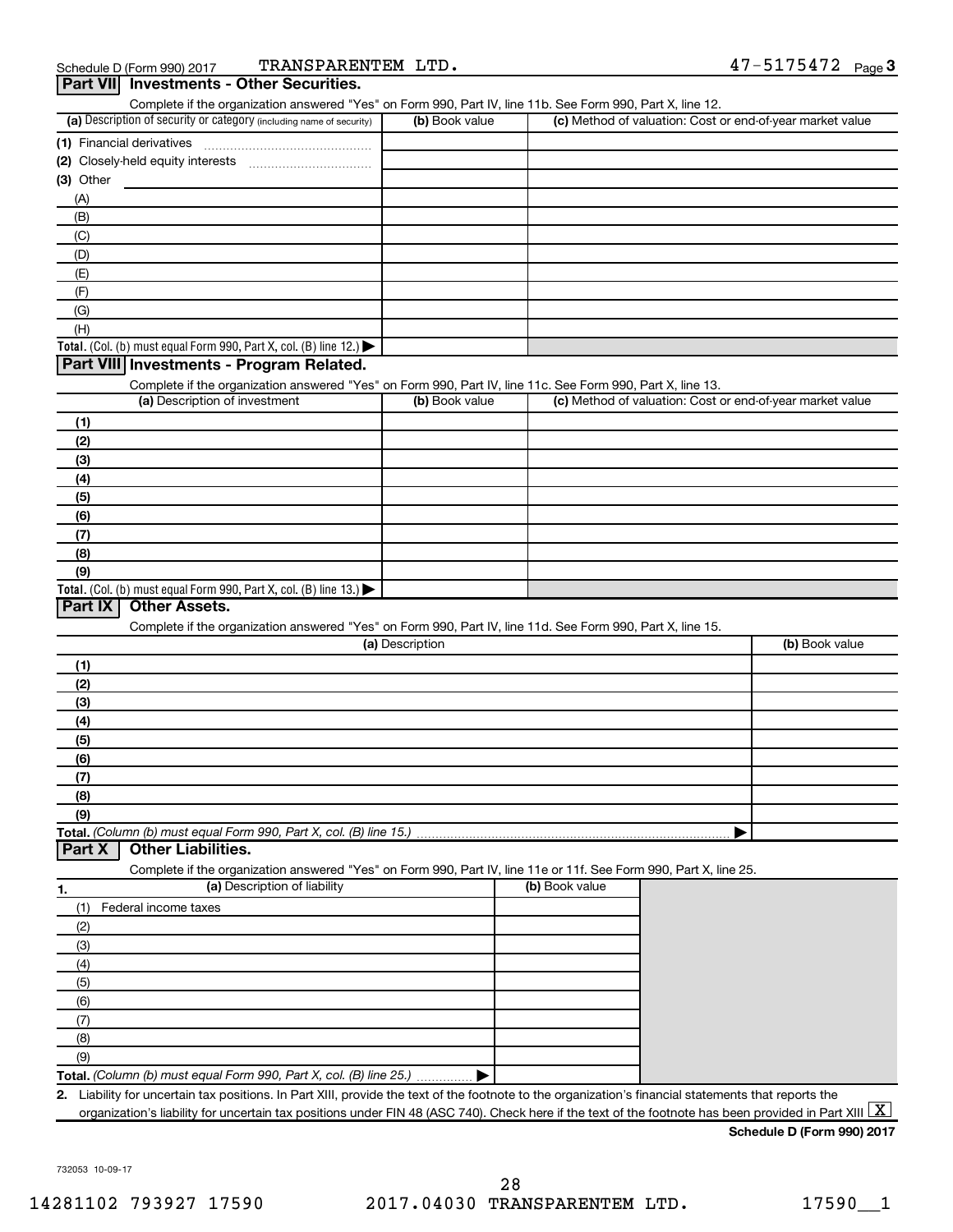|              | TRANSPARENTEM LTD.<br>Schedule D (Form 990) 2017                                                                                                                                                                                                                                                                                                                                                                         |                |         |              | 47-5175472 Page 4 |
|--------------|--------------------------------------------------------------------------------------------------------------------------------------------------------------------------------------------------------------------------------------------------------------------------------------------------------------------------------------------------------------------------------------------------------------------------|----------------|---------|--------------|-------------------|
|              | Reconciliation of Revenue per Audited Financial Statements With Revenue per Return.<br><b>Part XI</b>                                                                                                                                                                                                                                                                                                                    |                |         |              |                   |
|              | Complete if the organization answered "Yes" on Form 990, Part IV, line 12a.                                                                                                                                                                                                                                                                                                                                              |                |         |              |                   |
| 1.           | Total revenue, gains, and other support per audited financial statements [[[[[[[[[[[[[[[[[[[[[[]]]]]]]]]]]]]]                                                                                                                                                                                                                                                                                                            |                |         |              | 3, 279, 358.      |
| 2            | Amounts included on line 1 but not on Form 990, Part VIII, line 12:                                                                                                                                                                                                                                                                                                                                                      |                |         |              |                   |
| a            |                                                                                                                                                                                                                                                                                                                                                                                                                          | 2a             |         |              |                   |
|              |                                                                                                                                                                                                                                                                                                                                                                                                                          | 2 <sub>b</sub> | 80,419. |              |                   |
| c            |                                                                                                                                                                                                                                                                                                                                                                                                                          | 2 <sub>c</sub> |         |              |                   |
|              |                                                                                                                                                                                                                                                                                                                                                                                                                          | 2d             | 8,197.  |              |                   |
| $\mathbf{e}$ | Add lines 2a through 2d                                                                                                                                                                                                                                                                                                                                                                                                  |                |         | 2e           | 88,616.           |
| 3            |                                                                                                                                                                                                                                                                                                                                                                                                                          |                |         | 3            | 3,190,742.        |
| 4            | Amounts included on Form 990, Part VIII, line 12, but not on line 1:                                                                                                                                                                                                                                                                                                                                                     |                |         |              |                   |
|              |                                                                                                                                                                                                                                                                                                                                                                                                                          |                |         |              |                   |
|              |                                                                                                                                                                                                                                                                                                                                                                                                                          | 4 <sub>h</sub> |         |              |                   |
| C.           | Add lines 4a and 4b                                                                                                                                                                                                                                                                                                                                                                                                      |                |         | 4c           |                   |
|              |                                                                                                                                                                                                                                                                                                                                                                                                                          |                |         | 5            | 3, 190, 742.      |
|              | Part XII   Reconciliation of Expenses per Audited Financial Statements With Expenses per Return.                                                                                                                                                                                                                                                                                                                         |                |         |              |                   |
|              | Complete if the organization answered "Yes" on Form 990, Part IV, line 12a.                                                                                                                                                                                                                                                                                                                                              |                |         |              |                   |
| 1.           |                                                                                                                                                                                                                                                                                                                                                                                                                          |                |         |              | 2, 258, 845.      |
| 2            | Amounts included on line 1 but not on Form 990, Part IX, line 25:                                                                                                                                                                                                                                                                                                                                                        |                |         |              |                   |
| a            |                                                                                                                                                                                                                                                                                                                                                                                                                          | 2a             | 80,419. |              |                   |
|              |                                                                                                                                                                                                                                                                                                                                                                                                                          | 2 <sub>b</sub> |         |              |                   |
|              |                                                                                                                                                                                                                                                                                                                                                                                                                          | 2c             |         |              |                   |
|              |                                                                                                                                                                                                                                                                                                                                                                                                                          |                | 8,197.  |              |                   |
|              | e Add lines 2a through 2d <b>contained a control and a control and a</b> control and a control and a control and a control and a control and a control and a control and a control and a control and a control and a control and a                                                                                                                                                                                       |                |         | 2e           | 88,616.           |
| 3            |                                                                                                                                                                                                                                                                                                                                                                                                                          |                |         | $\mathbf{a}$ | 2,170,229.        |
|              | Amounts included on Form 990, Part IX, line 25, but not on line 1:                                                                                                                                                                                                                                                                                                                                                       |                |         |              |                   |
| a            |                                                                                                                                                                                                                                                                                                                                                                                                                          | 4a             |         |              |                   |
| b            |                                                                                                                                                                                                                                                                                                                                                                                                                          | 4 <sub>b</sub> |         |              |                   |
|              | c Add lines 4a and 4b                                                                                                                                                                                                                                                                                                                                                                                                    |                |         | 4с           | Ο.                |
| 5            |                                                                                                                                                                                                                                                                                                                                                                                                                          |                |         | 5            | 2,170,229.        |
|              | Part XIII Supplemental Information.                                                                                                                                                                                                                                                                                                                                                                                      |                |         |              |                   |
|              | $\mathbf{a} = \mathbf{a} \mathbf{a} + \mathbf{a} \mathbf{a} + \mathbf{a} \mathbf{a} + \mathbf{a} \mathbf{a} + \mathbf{a} \mathbf{a} + \mathbf{a} \mathbf{a} + \mathbf{a} \mathbf{a} + \mathbf{a} \mathbf{a} + \mathbf{a} \mathbf{a} + \mathbf{a} \mathbf{a} + \mathbf{a} \mathbf{a} + \mathbf{a} \mathbf{a} + \mathbf{a} \mathbf{a} + \mathbf{a} \mathbf{a} + \mathbf{a} \mathbf{a} + \mathbf{a} \mathbf{a} + \mathbf{a$ |                |         |              |                   |

Provide the descriptions required for Part II, lines 3, 5, and 9; Part III, lines 1a and 4; Part IV, lines 1b and 2b; Part V, line 4; Part X, line 2; Part XI, lines 2d and 4b; and Part XII, lines 2d and 4b. Also complete this part to provide any additional information.

#### PART X, LINE 2:

TRANSPARENTEM RECOGNIZES THE EFFECT OF INCOME TAX POSITIONS ONLY IF THOSE

POSITIONS ARE MORE LIKELY THAN NOT OF BEING SUSTAINED. TRANSPARENTEM

BELIEVES THAT IT HAS APPROPRIATE SUPPORT FOR ANY TAX POSITIONS TAKEN, AND

AS SUCH, DOES NOT HAVE ANY UNCERTAIN TAX POSITIONS THAT ARE MATERIAL TO

THE FINANCIAL STATEMENTS.

#### PART XI, LINE 2D - OTHER ADJUSTMENTS:

SPECIAL FUNDRAISING EVENT EXPENSES **8,197.** 8,197.

#### PART XII, LINE 2D - OTHER ADJUSTMENTS:

#### SPECIAL FUNDRAISING EVENT EXPENSES 8,197.

732054 10-09-17

**Schedule D (Form 990) 2017**

29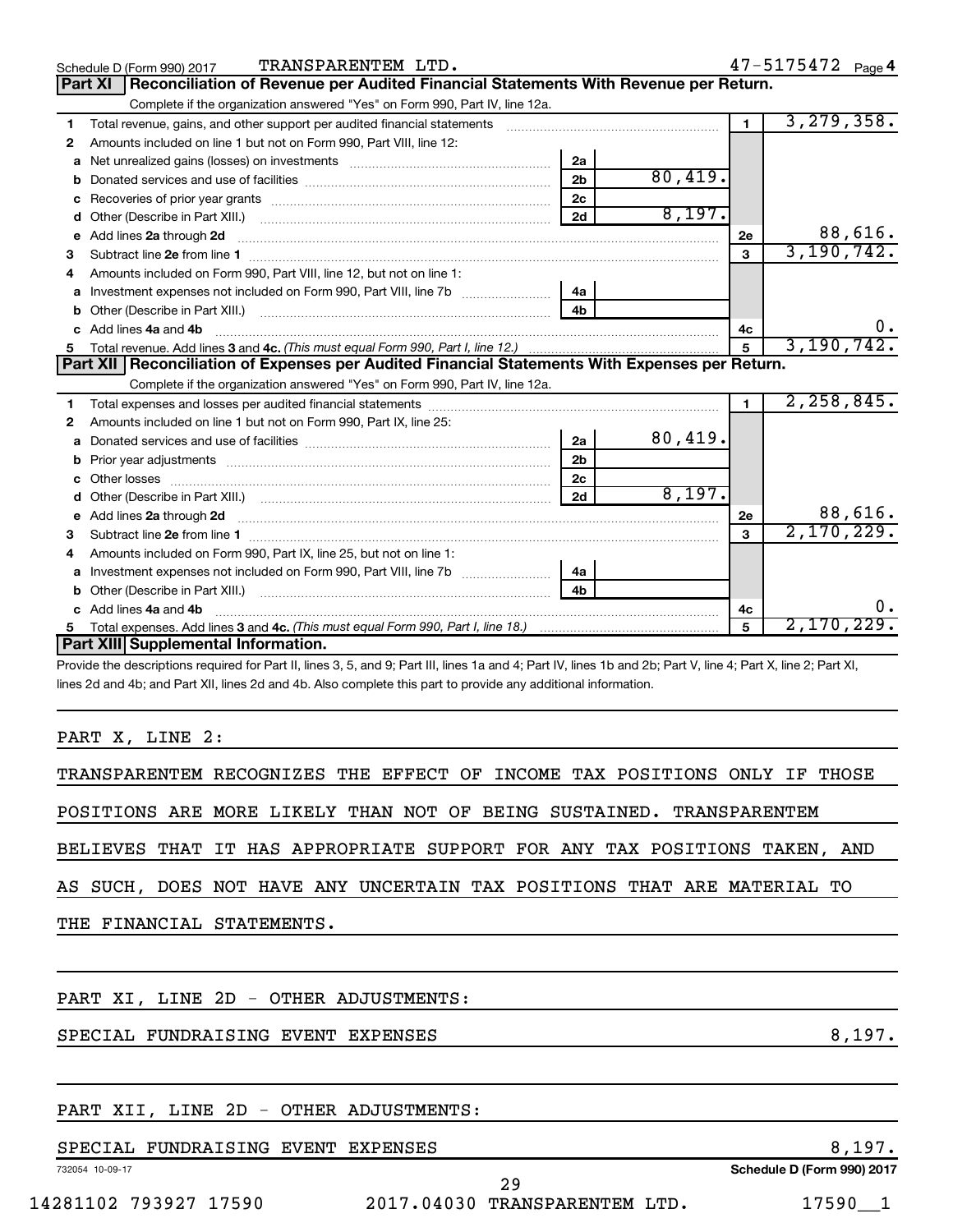| Schedule D (Form 990) 2017 |
|----------------------------|

732055 10-09-17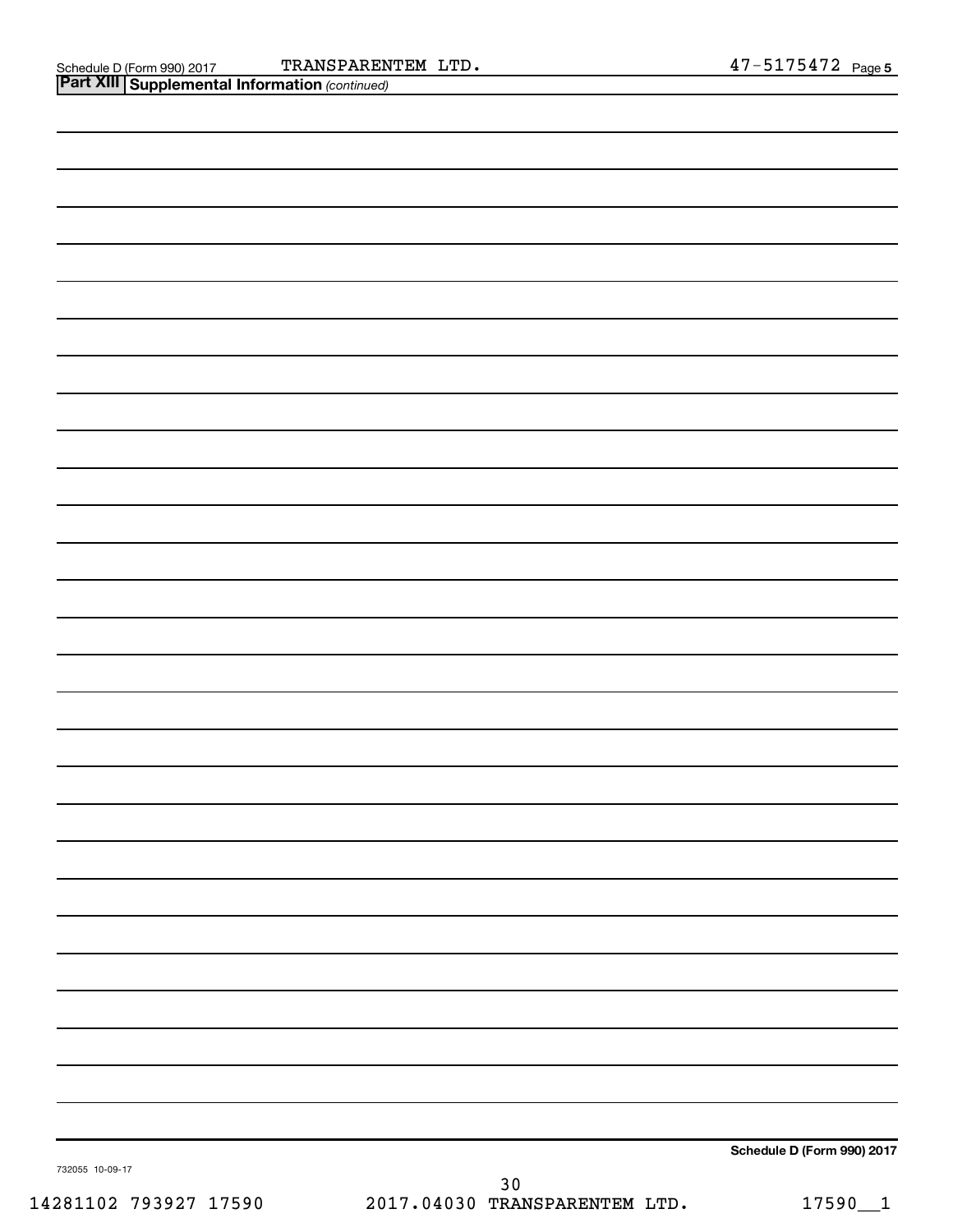| <b>SCHEDULE F</b> |  |
|-------------------|--|
| (Form 990)        |  |

Department of the Treasury Internal Revenue Service

### **Statement of Activities Outside the United States**

**| Complete if the organization answered "Yes" on Form 990, Part IV, line 14b, 15, or 16. | Attach to Form 990.**

▶ Go to www.irs.gov/Form990 for instructions and the latest information.

| OMB No. 1545-0047                          |
|--------------------------------------------|
|                                            |
| <b>Open to Public</b><br><b>Inspection</b> |

Name of the organization

**Employer identification number**

#### TRANSPARENTEM LTD. 47-5175472

Part I | General Information on Activities Outside the United States. Complete if the organization answered "Yes" on Form 990, Part IV, line 14b.

- **1 For grantmakers.**  Does the organization maintain records to substantiate the amount of its grants and other assistance,  $\Box$  Yes  $\Box$  No the grantees' eligibility for the grants or assistance, and the selection criteria used to award the grants or assistance? ......
- **2 For grantmakers.**  Describe in Part V the organization's procedures for monitoring the use of its grants and other assistance outside the United States.

**3** Activities per Region. (The following Part I, line 3 table can be duplicated if additional space is needed.)

| (a) Region                                                  | (b) Number of<br>offices<br>in the region | (c) Number of<br>employees,<br>agents, and<br>independent<br>contractors<br>in the region | (d) Activities conducted in the region<br>(by type) (such as, fundraising, pro-<br>gram services, investments, grants to<br>recipients located in the region) | (e) If activity listed in (d)<br>is a program service,<br>describe specific type<br>of service(s) in the region | (f) Total<br>expenditures<br>for and<br>investments<br>in the region |
|-------------------------------------------------------------|-------------------------------------------|-------------------------------------------------------------------------------------------|---------------------------------------------------------------------------------------------------------------------------------------------------------------|-----------------------------------------------------------------------------------------------------------------|----------------------------------------------------------------------|
| EAST ASIA AND THE                                           |                                           |                                                                                           |                                                                                                                                                               | CONSULTING PAYMENTS TO                                                                                          |                                                                      |
| PACIFIC - AUSTRALIA,                                        |                                           |                                                                                           |                                                                                                                                                               | INVESTIGATORS, LOCAL                                                                                            |                                                                      |
| BRUNEI, BURMA,                                              |                                           |                                                                                           |                                                                                                                                                               | TRAVEL, MEALS AND                                                                                               |                                                                      |
| CAMBODIA,                                                   | 0                                         | 6                                                                                         | PROGRAM SERVICES                                                                                                                                              | HOTELS, ROUND TRIP                                                                                              | 112,583.                                                             |
|                                                             |                                           |                                                                                           |                                                                                                                                                               |                                                                                                                 |                                                                      |
| SOUTH AMERICA                                               | 0                                         | 0                                                                                         | PROGRAM SERVICES                                                                                                                                              | CONFERENCE, MEALS                                                                                               | 1,153.                                                               |
|                                                             |                                           |                                                                                           |                                                                                                                                                               |                                                                                                                 |                                                                      |
| EUROPE (INCLUDING                                           |                                           |                                                                                           | FUNDRAISING AND PROGRAM                                                                                                                                       | ROUND TRIP AIR FARE,                                                                                            |                                                                      |
| ICELAND & GREENLAND)                                        | $\overline{0}$                            | 0                                                                                         | <b>SERVICES</b>                                                                                                                                               | HOTELS AND MEALS                                                                                                | 7,232.                                                               |
| NORTH AMERICA -<br>CANADA AND MEXICO,<br>BUT NOT THE UNITED |                                           |                                                                                           |                                                                                                                                                               |                                                                                                                 |                                                                      |
| <b>STATES</b>                                               | $\overline{0}$                            | 0                                                                                         | PROGRAM SERVICES                                                                                                                                              | MEALS                                                                                                           | 123.                                                                 |
| SOUTH ASIA -                                                |                                           |                                                                                           |                                                                                                                                                               | CONSULTING PAYMENTS TO                                                                                          |                                                                      |
| AFGHANISTAN,                                                |                                           |                                                                                           |                                                                                                                                                               | INVESTIGATORS, LOCAL                                                                                            |                                                                      |
| BANGLADESH, BHUTAN,                                         |                                           |                                                                                           | PROGRAM SERVICES AND                                                                                                                                          | TRAVEL, MEALS AND                                                                                               |                                                                      |
| INDIA, MALDIVES,                                            | $\overline{0}$                            | 12                                                                                        | FUNDRAISING                                                                                                                                                   | HOTELS, ROUND TRIP                                                                                              | 153,498.                                                             |
|                                                             |                                           |                                                                                           |                                                                                                                                                               |                                                                                                                 |                                                                      |
|                                                             |                                           |                                                                                           |                                                                                                                                                               |                                                                                                                 |                                                                      |
|                                                             |                                           |                                                                                           |                                                                                                                                                               |                                                                                                                 |                                                                      |
|                                                             |                                           |                                                                                           |                                                                                                                                                               |                                                                                                                 |                                                                      |
|                                                             |                                           |                                                                                           |                                                                                                                                                               |                                                                                                                 |                                                                      |
|                                                             |                                           |                                                                                           |                                                                                                                                                               |                                                                                                                 |                                                                      |
|                                                             |                                           |                                                                                           |                                                                                                                                                               |                                                                                                                 |                                                                      |
|                                                             |                                           |                                                                                           |                                                                                                                                                               |                                                                                                                 |                                                                      |
|                                                             |                                           |                                                                                           |                                                                                                                                                               |                                                                                                                 |                                                                      |
|                                                             |                                           |                                                                                           |                                                                                                                                                               |                                                                                                                 |                                                                      |
|                                                             |                                           |                                                                                           |                                                                                                                                                               |                                                                                                                 |                                                                      |
| <b>3 a</b> Sub-total                                        | 0                                         | 18                                                                                        |                                                                                                                                                               |                                                                                                                 | 274,589.                                                             |
| <b>b</b> Total from continuation                            |                                           |                                                                                           |                                                                                                                                                               |                                                                                                                 |                                                                      |
| sheets to Part I                                            | $\overline{0}$                            | 0                                                                                         |                                                                                                                                                               |                                                                                                                 | 0.                                                                   |
| c Totals (add lines 3a<br>and 3b)<br>.                      | 0                                         | 18                                                                                        |                                                                                                                                                               |                                                                                                                 | 274,589.                                                             |
|                                                             |                                           |                                                                                           |                                                                                                                                                               |                                                                                                                 |                                                                      |

**For Paperwork Reduction Act Notice, see the Instructions for Form 990. Schedule F (Form 990) 2017** LHA SEE PART V FOR COLUMN (E) DESCRIPTIONS

732071 10-06-17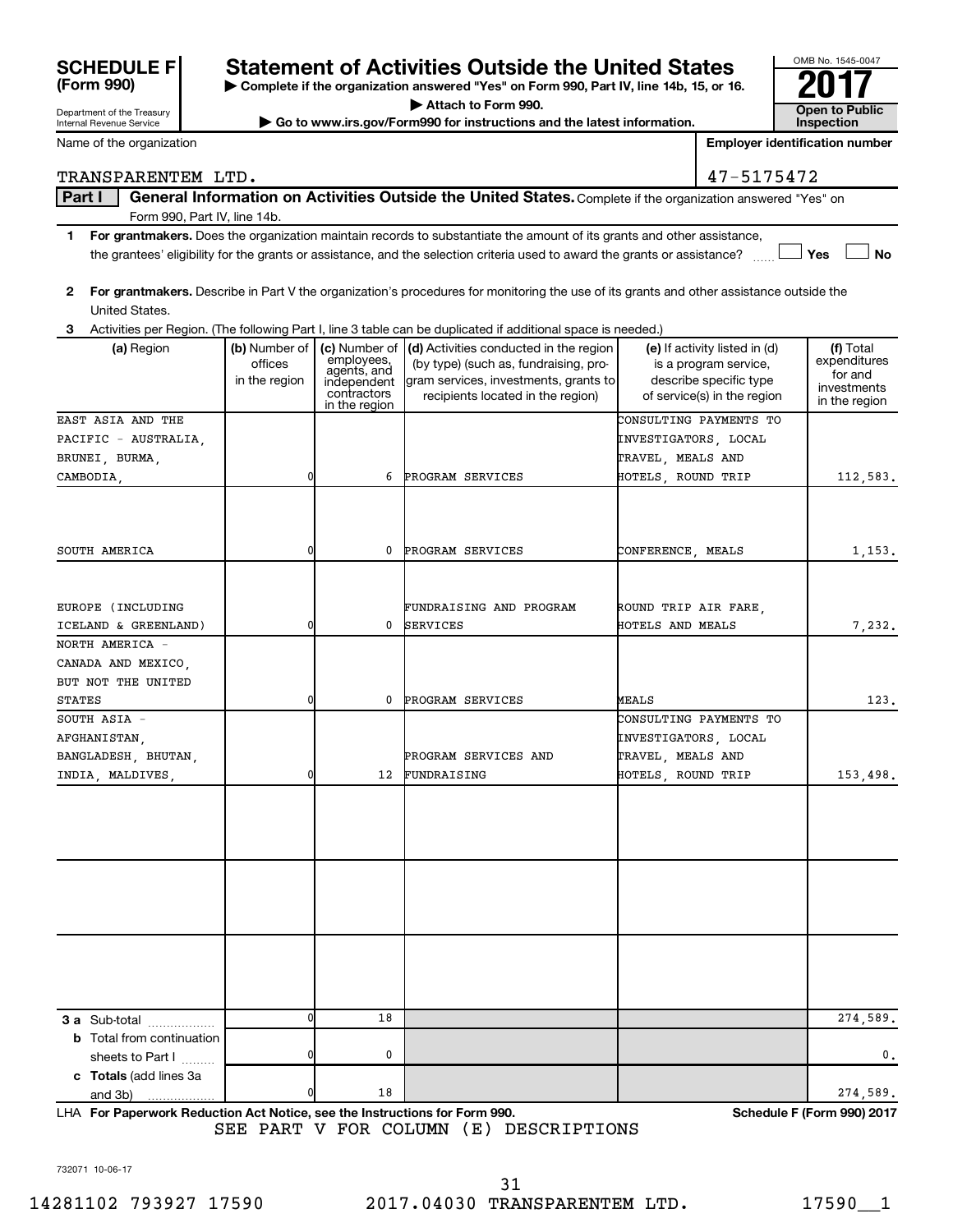Schedule F (Form 990) 2017  $\qquad$   $\qquad$   $\qquad$   $\qquad$   $\qquad$   $\qquad$   $\qquad$   $\qquad$   $\qquad$   $\qquad$   $\qquad$   $\qquad$   $\qquad$   $\qquad$   $\qquad$   $\qquad$   $\qquad$   $\qquad$   $\qquad$   $\qquad$   $\qquad$   $\qquad$   $\qquad$   $\qquad$   $\qquad$   $\qquad$   $\qquad$   $\qquad$   $\qquad$   $\qquad$   $\qquad$   $\qquad$   $\$ 

Part II | Grants and Other Assistance to Organizations or Entities Outside the United States. Complete if the organization answered "Yes" on Form 990, Part IV, line 15, for any recipient who received more than \$5,000. Part II can be duplicated if additional space is needed.

| $\mathbf{1}$<br>(a) Name of organization                              | (b) IRS code section<br>and EIN (if applicable) | (c) Region | (d) Purpose of<br>grant                                                                                                                      | (e) Amount | (f) Manner of<br>of cash grant cash disbursement | (g) Amount of<br>noncash<br>assistance | (h) Description<br>of noncash<br>assistance | (i) Method of<br>valuation (book, FMV,<br>appraisal, other) |
|-----------------------------------------------------------------------|-------------------------------------------------|------------|----------------------------------------------------------------------------------------------------------------------------------------------|------------|--------------------------------------------------|----------------------------------------|---------------------------------------------|-------------------------------------------------------------|
|                                                                       |                                                 |            |                                                                                                                                              |            |                                                  |                                        |                                             |                                                             |
|                                                                       |                                                 |            |                                                                                                                                              |            |                                                  |                                        |                                             |                                                             |
|                                                                       |                                                 |            |                                                                                                                                              |            |                                                  |                                        |                                             |                                                             |
|                                                                       |                                                 |            |                                                                                                                                              |            |                                                  |                                        |                                             |                                                             |
|                                                                       |                                                 |            |                                                                                                                                              |            |                                                  |                                        |                                             |                                                             |
|                                                                       |                                                 |            |                                                                                                                                              |            |                                                  |                                        |                                             |                                                             |
|                                                                       |                                                 |            |                                                                                                                                              |            |                                                  |                                        |                                             |                                                             |
|                                                                       |                                                 |            |                                                                                                                                              |            |                                                  |                                        |                                             |                                                             |
|                                                                       |                                                 |            |                                                                                                                                              |            |                                                  |                                        |                                             |                                                             |
|                                                                       |                                                 |            |                                                                                                                                              |            |                                                  |                                        |                                             |                                                             |
|                                                                       |                                                 |            |                                                                                                                                              |            |                                                  |                                        |                                             |                                                             |
|                                                                       |                                                 |            |                                                                                                                                              |            |                                                  |                                        |                                             |                                                             |
|                                                                       |                                                 |            |                                                                                                                                              |            |                                                  |                                        |                                             |                                                             |
|                                                                       |                                                 |            |                                                                                                                                              |            |                                                  |                                        |                                             |                                                             |
|                                                                       |                                                 |            |                                                                                                                                              |            |                                                  |                                        |                                             |                                                             |
|                                                                       |                                                 |            |                                                                                                                                              |            |                                                  |                                        |                                             |                                                             |
| $\mathbf{2}$                                                          |                                                 |            | Enter total number of recipient organizations listed above that are recognized as charities by the foreign country, recognized as tax-exempt |            |                                                  |                                        |                                             |                                                             |
|                                                                       |                                                 |            |                                                                                                                                              |            |                                                  |                                        |                                             |                                                             |
| Enter total number of other organizations or entities<br>$\mathbf{3}$ |                                                 |            |                                                                                                                                              |            |                                                  |                                        |                                             |                                                             |

**Schedule F (Form 990) 2017**

**2**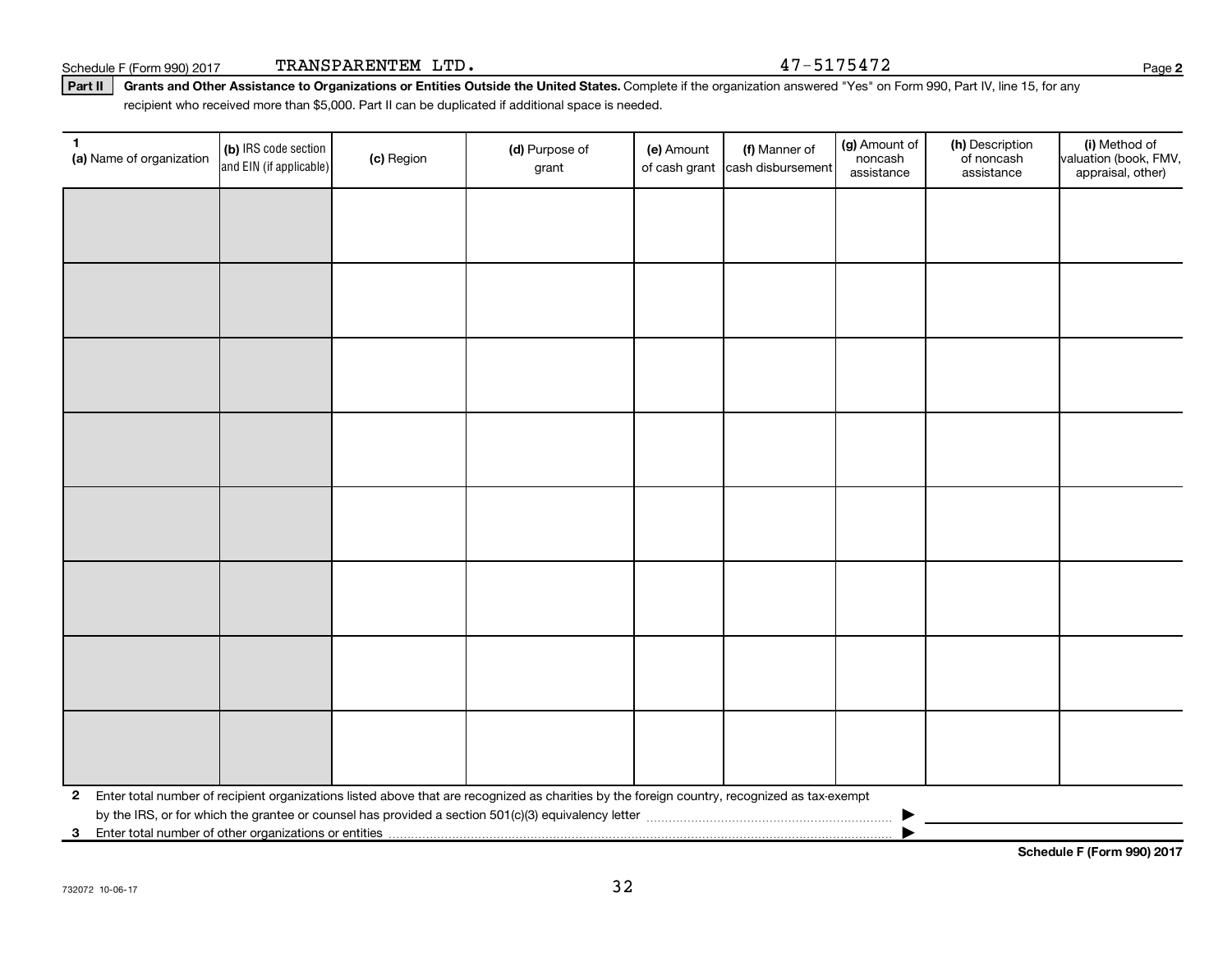#### Schedule F (Form 990) 2017  $\qquad$   $\qquad$   $\qquad$   $\qquad$   $\qquad$   $\qquad$   $\qquad$   $\qquad$   $\qquad$   $\qquad$   $\qquad$   $\qquad$   $\qquad$   $\qquad$   $\qquad$   $\qquad$   $\qquad$   $\qquad$   $\qquad$   $\qquad$   $\qquad$   $\qquad$   $\qquad$   $\qquad$   $\qquad$   $\qquad$   $\qquad$   $\qquad$   $\qquad$   $\qquad$   $\qquad$   $\qquad$   $\$

Part III Grants and Other Assistance to Individuals Outside the United States. Complete if the organization answered "Yes" on Form 990, Part IV, line 16. Part III can be duplicated if additional space is needed.

| a caco adproated  additional<br>(a) Type of grant or assistance | (b) Region | recipients | (c) Number of (d) Amount of<br>cash grant | (e) Manner of<br>cash disbursement | (f) Amount of<br>noncash<br>assistance | (g) Description of<br>noncash assistance | (h) Method of<br>valuation<br>(book, FMV,<br>appraisal, other) |
|-----------------------------------------------------------------|------------|------------|-------------------------------------------|------------------------------------|----------------------------------------|------------------------------------------|----------------------------------------------------------------|
|                                                                 |            |            |                                           |                                    |                                        |                                          |                                                                |
|                                                                 |            |            |                                           |                                    |                                        |                                          |                                                                |
|                                                                 |            |            |                                           |                                    |                                        |                                          |                                                                |
|                                                                 |            |            |                                           |                                    |                                        |                                          |                                                                |
|                                                                 |            |            |                                           |                                    |                                        |                                          |                                                                |
|                                                                 |            |            |                                           |                                    |                                        |                                          |                                                                |
|                                                                 |            |            |                                           |                                    |                                        |                                          |                                                                |
|                                                                 |            |            |                                           |                                    |                                        |                                          |                                                                |
|                                                                 |            |            |                                           |                                    |                                        |                                          |                                                                |
|                                                                 |            |            |                                           |                                    |                                        |                                          |                                                                |
|                                                                 |            |            |                                           |                                    |                                        |                                          |                                                                |
|                                                                 |            |            |                                           |                                    |                                        |                                          |                                                                |
|                                                                 |            |            |                                           |                                    |                                        |                                          |                                                                |
|                                                                 |            |            |                                           |                                    |                                        |                                          |                                                                |
|                                                                 |            |            |                                           |                                    |                                        |                                          |                                                                |

33

**Schedule F (Form 990) 2017**

**3**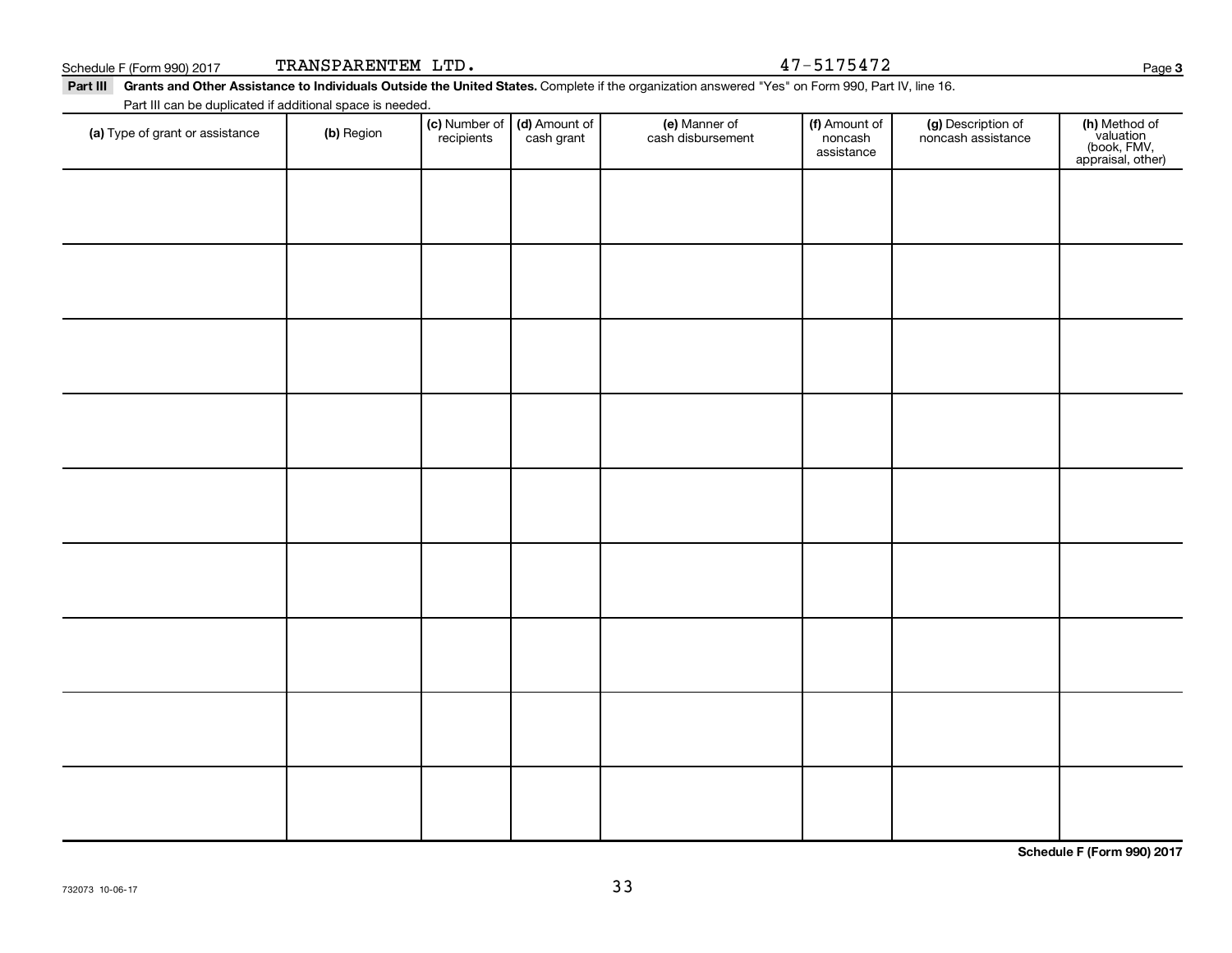| 1              | Was the organization a U.S. transferor of property to a foreign corporation during the tax year? If "Yes," the<br>organization may be required to file Form 926, Return by a U.S. Transferor of Property to a Foreign<br>Corporation (see Instructions for Form 926)                                                                                                                                                                            | Yes | $ X $ No                |
|----------------|-------------------------------------------------------------------------------------------------------------------------------------------------------------------------------------------------------------------------------------------------------------------------------------------------------------------------------------------------------------------------------------------------------------------------------------------------|-----|-------------------------|
| $\overline{2}$ | Did the organization have an interest in a foreign trust during the tax year? If "Yes," the organization<br>may be required to separately file Form 3520, Annual Return To Report Transactions With Foreign<br>Trusts and Receipt of Certain Foreign Gifts, and/or Form 3520-A, Annual Information Return of Foreign<br>Trust With a U.S. Owner (see Instructions for Forms 3520 and 3520-A; don't file with Form 990)                          | Yes | $ X _{\text{No}}$       |
| 3              | Did the organization have an ownership interest in a foreign corporation during the tax year? If "Yes,"<br>the organization may be required to file Form 5471, Information Return of U.S. Persons With Respect To                                                                                                                                                                                                                               | Yes | $X \mid N_{0}$          |
| 4              | Was the organization a direct or indirect shareholder of a passive foreign investment company or a<br>qualified electing fund during the tax year? If "Yes," the organization may be required to file Form 8621,<br>Information Return by a Shareholder of a Passive Foreign Investment Company or Qualified Electing Fund<br>(see Instructions for Form 8621)                                                                                  | Yes | $\boxed{\mathbf{X}}$ No |
| 5              | Did the organization have an ownership interest in a foreign partnership during the tax year? If "Yes,"<br>the organization may be required to file Form 8865, Return of U.S. Persons With Respect to Certain<br>Foreign Partnerships (see Instructions for Form 8865) manufactured content content and the content of the state of the state of the state of the state of the state of the state of the state of the state of the state of the | Yes | $X _{N0}$               |
| 6              | Did the organization have any operations in or related to any boycotting countries during the tax year? If<br>"Yes," the organization may be required to separately file Form 5713, International Boycott Report (see                                                                                                                                                                                                                           | Yes |                         |

**Schedule F (Form 990) 2017**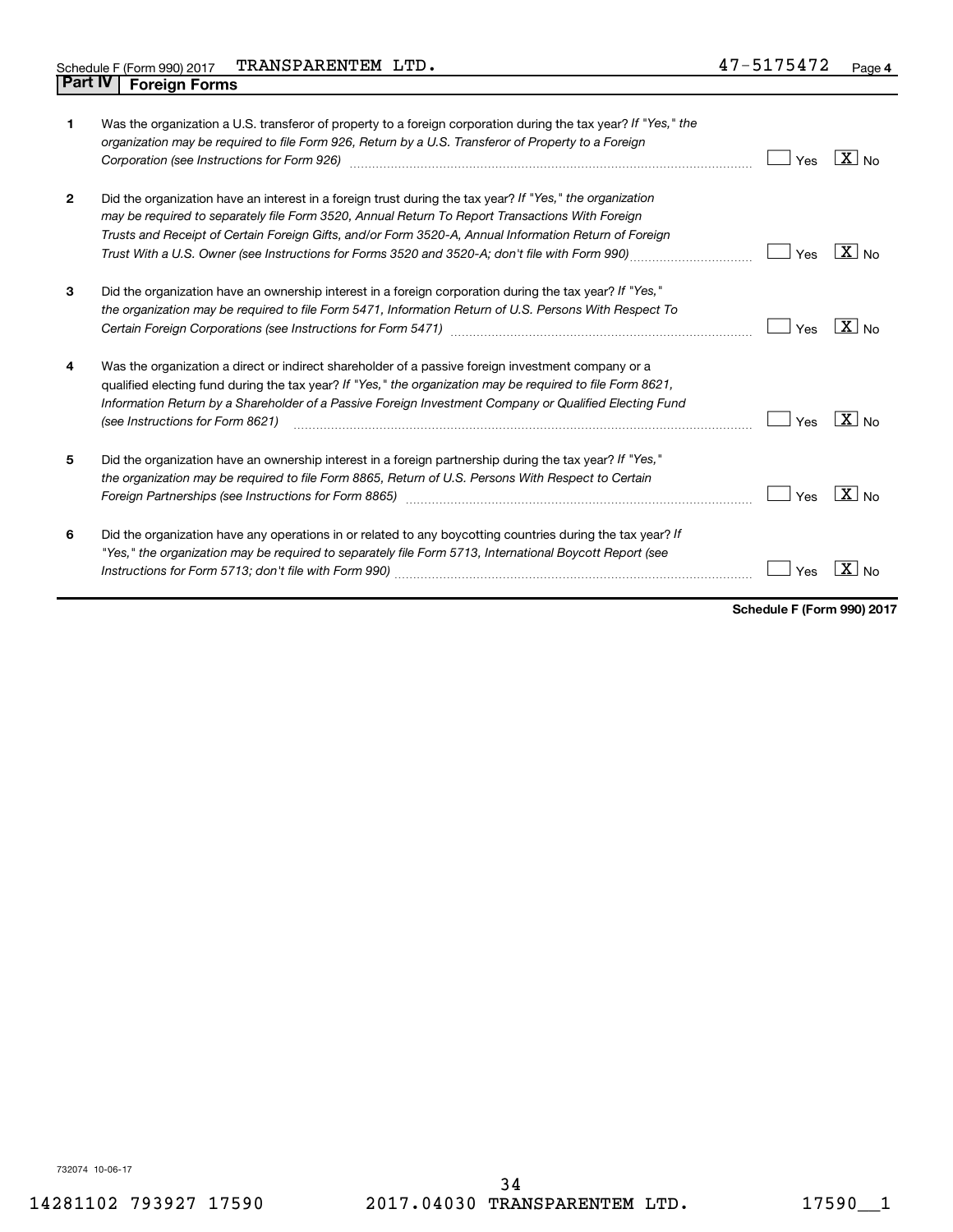Schedule F (Form 990) 2017 TRANSPARENTEM LTD • 4 7 - 5 1 7 5 4 7 Z Page TRANSPARENTEM LTD. 47-5175472

| <b>Part V</b><br><b>Supplemental Information</b> | Provide the information required by Part I, line 2 (monitoring of funds); Part I, line 3, column (f) (accounting method; amounts of                                                                                                                                        |                            |
|--------------------------------------------------|----------------------------------------------------------------------------------------------------------------------------------------------------------------------------------------------------------------------------------------------------------------------------|----------------------------|
|                                                  | investments vs. expenditures per region); Part II, line 1 (accounting method); Part III (accounting method); and Part III, column (c)<br>(estimated number of recipients), as applicable. Also complete this part to provide any additional information. See instructions. |                            |
| PART I, LINE 3, COLUMN (E):                      |                                                                                                                                                                                                                                                                            |                            |
|                                                  | REGION: EAST ASIA AND THE PACIFIC - AUSTRALIA, BRUNEI, BURMA, CAMBODIA,                                                                                                                                                                                                    |                            |
| (E)                                              | SPECIFIC TYPES OF SERVICES IN REGION: CONSULTING PAYMENTS TO                                                                                                                                                                                                               |                            |
|                                                  | INVESTIGATORS, LOCAL TRAVEL, MEALS AND HOTELS, ROUND TRIP AIRFARE                                                                                                                                                                                                          |                            |
| REGION:<br>(A)                                   |                                                                                                                                                                                                                                                                            |                            |
|                                                  | SOUTH ASIA - AFGHANISTAN, BANGLADESH, BHUTAN, INDIA, MALDIVES, NEPAL,                                                                                                                                                                                                      |                            |
| (E)                                              | SPECIFIC TYPES OF SERVICES IN REGION: CONSULTING PAYMENTS TO                                                                                                                                                                                                               |                            |
|                                                  | INVESTIGATORS, LOCAL TRAVEL, MEALS AND HOTELS, ROUND TRIP AIRFARE                                                                                                                                                                                                          |                            |
|                                                  |                                                                                                                                                                                                                                                                            |                            |
|                                                  |                                                                                                                                                                                                                                                                            |                            |
|                                                  |                                                                                                                                                                                                                                                                            |                            |
|                                                  |                                                                                                                                                                                                                                                                            |                            |
|                                                  |                                                                                                                                                                                                                                                                            |                            |
|                                                  |                                                                                                                                                                                                                                                                            |                            |
|                                                  |                                                                                                                                                                                                                                                                            |                            |
|                                                  |                                                                                                                                                                                                                                                                            |                            |
|                                                  |                                                                                                                                                                                                                                                                            |                            |
|                                                  |                                                                                                                                                                                                                                                                            |                            |
|                                                  |                                                                                                                                                                                                                                                                            |                            |
|                                                  |                                                                                                                                                                                                                                                                            |                            |
|                                                  |                                                                                                                                                                                                                                                                            |                            |
|                                                  |                                                                                                                                                                                                                                                                            |                            |
|                                                  |                                                                                                                                                                                                                                                                            |                            |
|                                                  |                                                                                                                                                                                                                                                                            |                            |
|                                                  |                                                                                                                                                                                                                                                                            |                            |
|                                                  |                                                                                                                                                                                                                                                                            |                            |
|                                                  |                                                                                                                                                                                                                                                                            |                            |
| 732075 10-06-17                                  | 35                                                                                                                                                                                                                                                                         | Schedule F (Form 990) 2017 |
| 14281102 793927 17590                            | 2017.04030 TRANSPARENTEM LTD.                                                                                                                                                                                                                                              | 17590_1                    |
|                                                  |                                                                                                                                                                                                                                                                            |                            |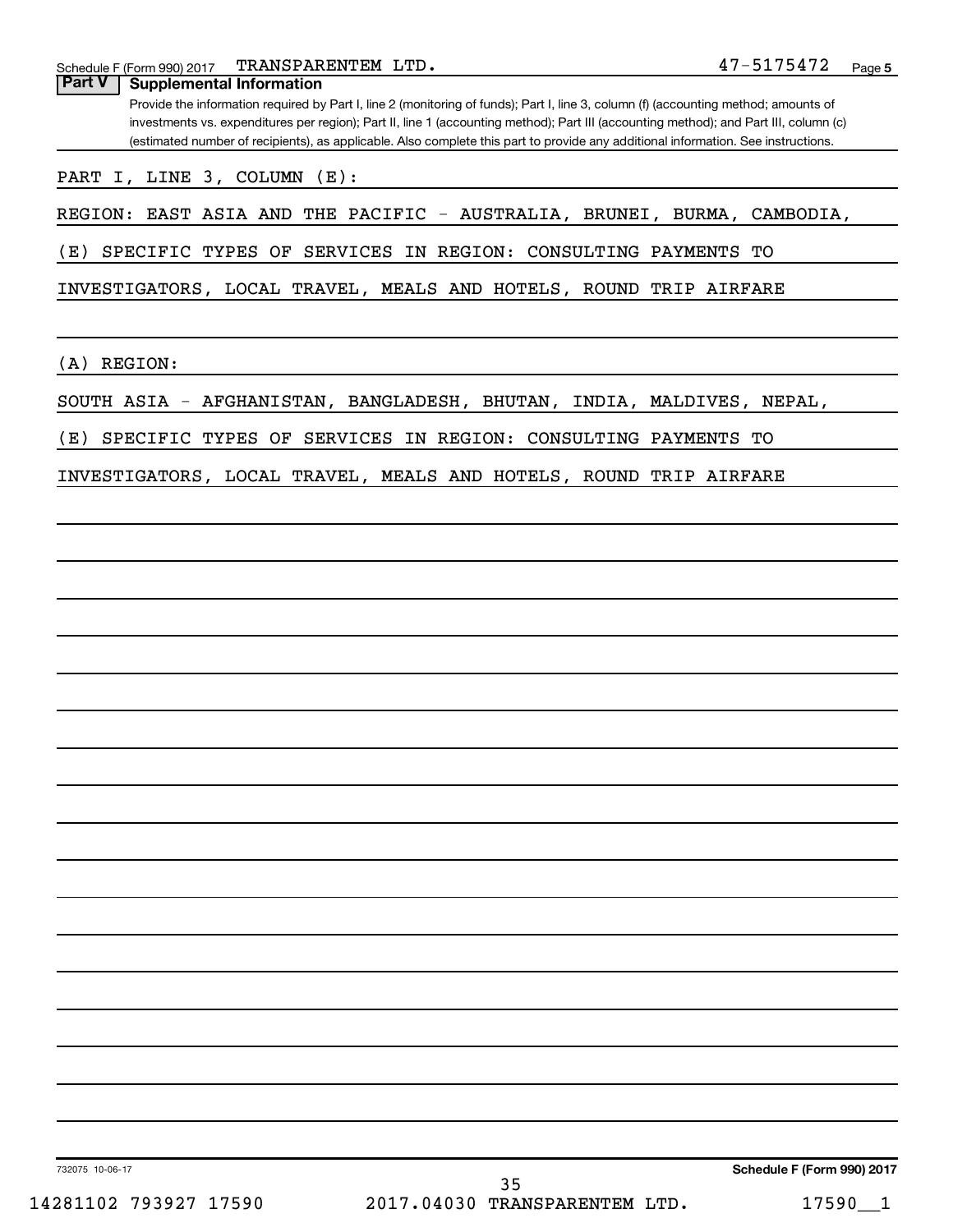| <b>SCHEDULE G</b>                                                                                                                                                                                     |                                  |                                                                                                                                                                                                                                                      |                                         |                                 |                                                       |                    |                                   | OMB No. 1545-0047                       |  |
|-------------------------------------------------------------------------------------------------------------------------------------------------------------------------------------------------------|----------------------------------|------------------------------------------------------------------------------------------------------------------------------------------------------------------------------------------------------------------------------------------------------|-----------------------------------------|---------------------------------|-------------------------------------------------------|--------------------|-----------------------------------|-----------------------------------------|--|
| <b>Supplemental Information Regarding Fundraising or Gaming Activities</b><br>(Form 990 or 990-EZ)<br>Complete if the organization answered "Yes" on Form 990, Part IV, line 17, 18, or 19, or if the |                                  |                                                                                                                                                                                                                                                      |                                         |                                 |                                                       |                    |                                   | 201                                     |  |
| organization entered more than \$15,000 on Form 990-EZ, line 6a.<br>Attach to Form 990 or Form 990-EZ.                                                                                                |                                  |                                                                                                                                                                                                                                                      |                                         |                                 |                                                       |                    |                                   |                                         |  |
| Department of the Treasury<br><b>Internal Revenue Service</b>                                                                                                                                         |                                  | <b>Open to Public</b><br>Inspection                                                                                                                                                                                                                  |                                         |                                 |                                                       |                    |                                   |                                         |  |
| Go to www.irs.gov/Form990 for the latest instructions.<br><b>Employer identification number</b><br>Name of the organization                                                                           |                                  |                                                                                                                                                                                                                                                      |                                         |                                 |                                                       |                    |                                   |                                         |  |
| 47-5175472<br>TRANSPARENTEM LTD.                                                                                                                                                                      |                                  |                                                                                                                                                                                                                                                      |                                         |                                 |                                                       |                    |                                   |                                         |  |
| Part I                                                                                                                                                                                                | required to complete this part.  | Fundraising Activities. Complete if the organization answered "Yes" on Form 990, Part IV, line 17. Form 990-EZ filers are not                                                                                                                        |                                         |                                 |                                                       |                    |                                   |                                         |  |
|                                                                                                                                                                                                       |                                  | 1 Indicate whether the organization raised funds through any of the following activities. Check all that apply.                                                                                                                                      |                                         |                                 |                                                       |                    |                                   |                                         |  |
| Mail solicitations<br>a<br>b                                                                                                                                                                          | Internet and email solicitations |                                                                                                                                                                                                                                                      |                                         |                                 | $e$ $\boxed{X}$ Solicitation of non-government grants |                    |                                   |                                         |  |
| Solicitation of government grants<br>Phone solicitations<br>Special fundraising events<br>с<br>q                                                                                                      |                                  |                                                                                                                                                                                                                                                      |                                         |                                 |                                                       |                    |                                   |                                         |  |
| In-person solicitations<br>d                                                                                                                                                                          |                                  |                                                                                                                                                                                                                                                      |                                         |                                 |                                                       |                    |                                   |                                         |  |
|                                                                                                                                                                                                       |                                  | 2 a Did the organization have a written or oral agreement with any individual (including officers, directors, trustees, or                                                                                                                           |                                         |                                 |                                                       |                    |                                   | $\overline{X}$ No<br>Yes                |  |
|                                                                                                                                                                                                       |                                  | key employees listed in Form 990, Part VII) or entity in connection with professional fundraising services?<br>b If "Yes," list the 10 highest paid individuals or entities (fundraisers) pursuant to agreements under which the fundraiser is to be |                                         |                                 |                                                       |                    |                                   |                                         |  |
| compensated at least \$5,000 by the organization.                                                                                                                                                     |                                  |                                                                                                                                                                                                                                                      |                                         |                                 |                                                       |                    |                                   |                                         |  |
|                                                                                                                                                                                                       |                                  |                                                                                                                                                                                                                                                      |                                         |                                 |                                                       |                    | (v) Amount paid                   |                                         |  |
| (i) Name and address of individual                                                                                                                                                                    |                                  | (ii) Activity                                                                                                                                                                                                                                        | (iii) Did<br>fundraiser<br>have custody |                                 | (iv) Gross receipts                                   |                    | to (or retained by)<br>fundraiser | (vi) Amount paid<br>to (or retained by) |  |
| or entity (fundraiser)                                                                                                                                                                                |                                  |                                                                                                                                                                                                                                                      |                                         | or control of<br>contributions? | from activity                                         | listed in col. (i) |                                   | organization                            |  |
| FORWARD MOTION STRATEGIES LLC                                                                                                                                                                         |                                  |                                                                                                                                                                                                                                                      | Yes                                     | No                              |                                                       |                    |                                   |                                         |  |
| - 15 ESSEX ROAD, MAPLEWOOD,                                                                                                                                                                           |                                  |                                                                                                                                                                                                                                                      |                                         | X                               | 0                                                     |                    | 25,976.                           | $-25,976.$                              |  |
|                                                                                                                                                                                                       |                                  |                                                                                                                                                                                                                                                      |                                         |                                 |                                                       |                    |                                   |                                         |  |
|                                                                                                                                                                                                       |                                  |                                                                                                                                                                                                                                                      |                                         |                                 |                                                       |                    |                                   |                                         |  |
|                                                                                                                                                                                                       |                                  |                                                                                                                                                                                                                                                      |                                         |                                 |                                                       |                    |                                   |                                         |  |
|                                                                                                                                                                                                       |                                  |                                                                                                                                                                                                                                                      |                                         |                                 |                                                       |                    |                                   |                                         |  |
|                                                                                                                                                                                                       |                                  |                                                                                                                                                                                                                                                      |                                         |                                 |                                                       |                    |                                   |                                         |  |
|                                                                                                                                                                                                       |                                  |                                                                                                                                                                                                                                                      |                                         |                                 |                                                       |                    |                                   |                                         |  |
|                                                                                                                                                                                                       |                                  |                                                                                                                                                                                                                                                      |                                         |                                 |                                                       |                    |                                   |                                         |  |
|                                                                                                                                                                                                       |                                  |                                                                                                                                                                                                                                                      |                                         |                                 |                                                       |                    |                                   |                                         |  |
|                                                                                                                                                                                                       |                                  |                                                                                                                                                                                                                                                      |                                         |                                 |                                                       |                    |                                   |                                         |  |
|                                                                                                                                                                                                       |                                  |                                                                                                                                                                                                                                                      |                                         |                                 |                                                       |                    |                                   |                                         |  |
|                                                                                                                                                                                                       |                                  |                                                                                                                                                                                                                                                      |                                         |                                 |                                                       |                    |                                   |                                         |  |
|                                                                                                                                                                                                       |                                  |                                                                                                                                                                                                                                                      |                                         |                                 |                                                       |                    |                                   |                                         |  |
|                                                                                                                                                                                                       |                                  |                                                                                                                                                                                                                                                      |                                         |                                 |                                                       |                    |                                   |                                         |  |
|                                                                                                                                                                                                       |                                  |                                                                                                                                                                                                                                                      |                                         |                                 |                                                       |                    |                                   |                                         |  |
|                                                                                                                                                                                                       |                                  |                                                                                                                                                                                                                                                      |                                         |                                 |                                                       |                    |                                   |                                         |  |
| Total                                                                                                                                                                                                 |                                  | 3 List all states in which the organization is registered or licensed to solicit contributions or has been notified it is exempt from registration                                                                                                   |                                         |                                 |                                                       |                    | 25,976.                           | $-25,976.$                              |  |
| or licensing.                                                                                                                                                                                         |                                  |                                                                                                                                                                                                                                                      |                                         |                                 |                                                       |                    |                                   |                                         |  |
| ΝY                                                                                                                                                                                                    |                                  |                                                                                                                                                                                                                                                      |                                         |                                 |                                                       |                    |                                   |                                         |  |
|                                                                                                                                                                                                       |                                  |                                                                                                                                                                                                                                                      |                                         |                                 |                                                       |                    |                                   |                                         |  |
|                                                                                                                                                                                                       |                                  |                                                                                                                                                                                                                                                      |                                         |                                 |                                                       |                    |                                   |                                         |  |
|                                                                                                                                                                                                       |                                  |                                                                                                                                                                                                                                                      |                                         |                                 |                                                       |                    |                                   |                                         |  |
|                                                                                                                                                                                                       |                                  |                                                                                                                                                                                                                                                      |                                         |                                 |                                                       |                    |                                   |                                         |  |
|                                                                                                                                                                                                       |                                  |                                                                                                                                                                                                                                                      |                                         |                                 |                                                       |                    |                                   |                                         |  |
|                                                                                                                                                                                                       |                                  |                                                                                                                                                                                                                                                      |                                         |                                 |                                                       |                    |                                   |                                         |  |
|                                                                                                                                                                                                       |                                  |                                                                                                                                                                                                                                                      |                                         |                                 |                                                       |                    |                                   |                                         |  |
|                                                                                                                                                                                                       |                                  |                                                                                                                                                                                                                                                      |                                         |                                 |                                                       |                    |                                   |                                         |  |
|                                                                                                                                                                                                       |                                  | LHA For Paperwork Reduction Act Notice, see the Instructions for Form 990 or 990-EZ.                                                                                                                                                                 |                                         |                                 |                                                       |                    |                                   | Schedule G (Form 990 or 990-EZ) 2017    |  |
|                                                                                                                                                                                                       |                                  | SEE PART IV FOR CONTINUATIONS                                                                                                                                                                                                                        |                                         |                                 |                                                       |                    |                                   |                                         |  |

732081 09-13-17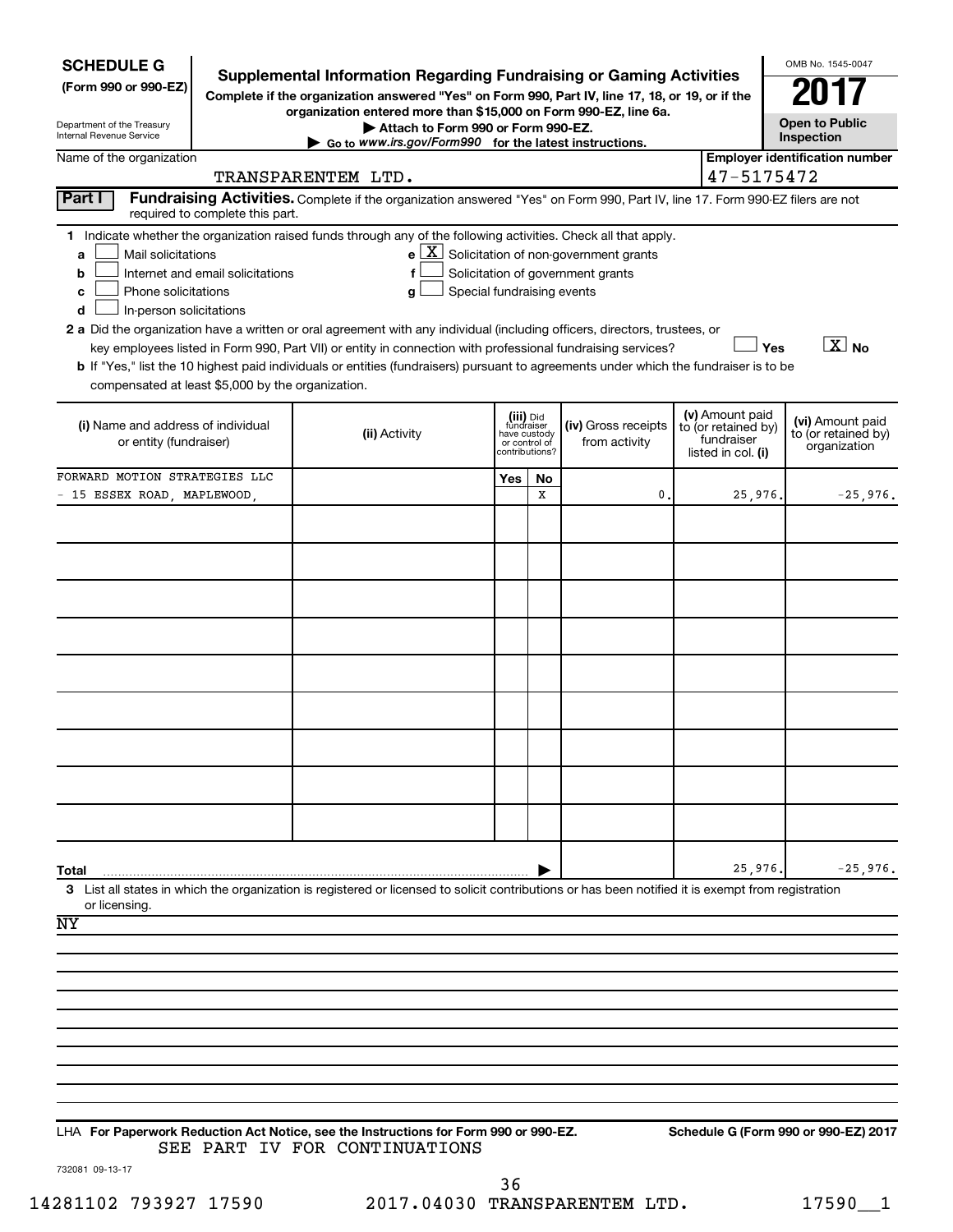#### Schedule G (Form 990 or 990-EZ) 2017  $\texttt{TRANSPARENTEM}$  LTD .  $47\texttt{-}5175472$  Page

Part II | Fundraising Events. Complete if the organization answered "Yes" on Form 990, Part IV, line 18, or reported more than \$15,000

|                 |    | of fundraising event contributions and gross income on Form 990-EZ, lines 1 and 6b. List events with gross receipts greater than \$5,000.            |                 |                         |                  |                                      |
|-----------------|----|------------------------------------------------------------------------------------------------------------------------------------------------------|-----------------|-------------------------|------------------|--------------------------------------|
|                 |    |                                                                                                                                                      | (a) Event $#1$  | $(b)$ Event #2          | (c) Other events | (d) Total events                     |
|                 |    |                                                                                                                                                      | <b>MAY 2018</b> |                         | <b>NONE</b>      | (add col. (a) through                |
|                 |    |                                                                                                                                                      | DONOR SALON     |                         |                  | col. (c)                             |
|                 |    |                                                                                                                                                      | (event type)    | (event type)            | (total number)   |                                      |
| Revenue         |    |                                                                                                                                                      |                 |                         |                  |                                      |
|                 | 1. |                                                                                                                                                      | 247,500.        |                         |                  | 247,500.                             |
|                 |    |                                                                                                                                                      | 239,303.        |                         |                  | 239,303.                             |
|                 |    |                                                                                                                                                      |                 |                         |                  |                                      |
|                 | 3  | Gross income (line 1 minus line 2)                                                                                                                   | 8,197.          |                         |                  | 8,197.                               |
|                 |    |                                                                                                                                                      |                 |                         |                  |                                      |
|                 |    |                                                                                                                                                      |                 |                         |                  |                                      |
|                 |    |                                                                                                                                                      |                 |                         |                  |                                      |
|                 | 5. |                                                                                                                                                      |                 |                         |                  |                                      |
| Direct Expenses |    |                                                                                                                                                      |                 |                         |                  |                                      |
|                 | 6  |                                                                                                                                                      |                 |                         |                  |                                      |
|                 | 7  |                                                                                                                                                      | 3,954.          |                         |                  | 3,954.                               |
|                 |    |                                                                                                                                                      |                 |                         |                  |                                      |
|                 | 8  |                                                                                                                                                      |                 |                         |                  |                                      |
|                 | 9  |                                                                                                                                                      | 4, 243.         |                         |                  | $\frac{4,243}{8,197}$                |
|                 | 10 | Direct expense summary. Add lines 4 through 9 in column (d)                                                                                          |                 |                         |                  |                                      |
|                 |    | 11 Net income summary. Subtract line 10 from line 3, column (d)                                                                                      |                 |                         |                  | $\overline{0}$ .                     |
| <b>Part III</b> |    | Gaming. Complete if the organization answered "Yes" on Form 990, Part IV, line 19, or reported more than                                             |                 |                         |                  |                                      |
|                 |    | \$15,000 on Form 990-EZ, line 6a.                                                                                                                    |                 | (b) Pull tabs/instant   |                  | (d) Total gaming (add                |
|                 |    |                                                                                                                                                      | (a) Bingo       | bingo/progressive bingo | (c) Other gaming | col. (a) through col. (c))           |
| Revenue         |    |                                                                                                                                                      |                 |                         |                  |                                      |
|                 | 1. |                                                                                                                                                      |                 |                         |                  |                                      |
|                 |    |                                                                                                                                                      |                 |                         |                  |                                      |
|                 |    |                                                                                                                                                      |                 |                         |                  |                                      |
|                 |    |                                                                                                                                                      |                 |                         |                  |                                      |
|                 | 3  |                                                                                                                                                      |                 |                         |                  |                                      |
| Direct Expenses |    |                                                                                                                                                      |                 |                         |                  |                                      |
|                 | 4  |                                                                                                                                                      |                 |                         |                  |                                      |
|                 |    |                                                                                                                                                      |                 |                         |                  |                                      |
|                 |    |                                                                                                                                                      | %<br>Yes        | Yes<br>%                | Yes<br>%         |                                      |
|                 |    |                                                                                                                                                      | No              | No                      | No               |                                      |
|                 |    |                                                                                                                                                      |                 |                         |                  |                                      |
|                 | 7  | Direct expense summary. Add lines 2 through 5 in column (d)                                                                                          |                 |                         |                  |                                      |
|                 |    |                                                                                                                                                      |                 |                         |                  |                                      |
|                 | 8  |                                                                                                                                                      |                 |                         |                  |                                      |
|                 |    | 9 Enter the state(s) in which the organization conducts gaming activities:                                                                           |                 |                         |                  |                                      |
|                 |    |                                                                                                                                                      |                 |                         |                  | Yes<br>No                            |
|                 |    |                                                                                                                                                      |                 |                         |                  |                                      |
|                 |    |                                                                                                                                                      |                 |                         |                  |                                      |
|                 |    |                                                                                                                                                      |                 |                         |                  |                                      |
|                 |    | 10a Were any of the organization's gaming licenses revoked, suspended, or terminated during the tax year?                                            |                 |                         |                  | Yes<br>No                            |
|                 |    | <b>b</b> If "Yes," explain:<br><u> 1989 - Johann Stein, marwolaethau a bhann an t-Amhain ann an t-Amhain an t-Amhain an t-Amhain an t-Amhain an </u> |                 |                         |                  |                                      |
|                 |    |                                                                                                                                                      |                 |                         |                  |                                      |
|                 |    |                                                                                                                                                      |                 |                         |                  |                                      |
|                 |    | 732082 09-13-17                                                                                                                                      |                 |                         |                  | Schedule G (Form 990 or 990-EZ) 2017 |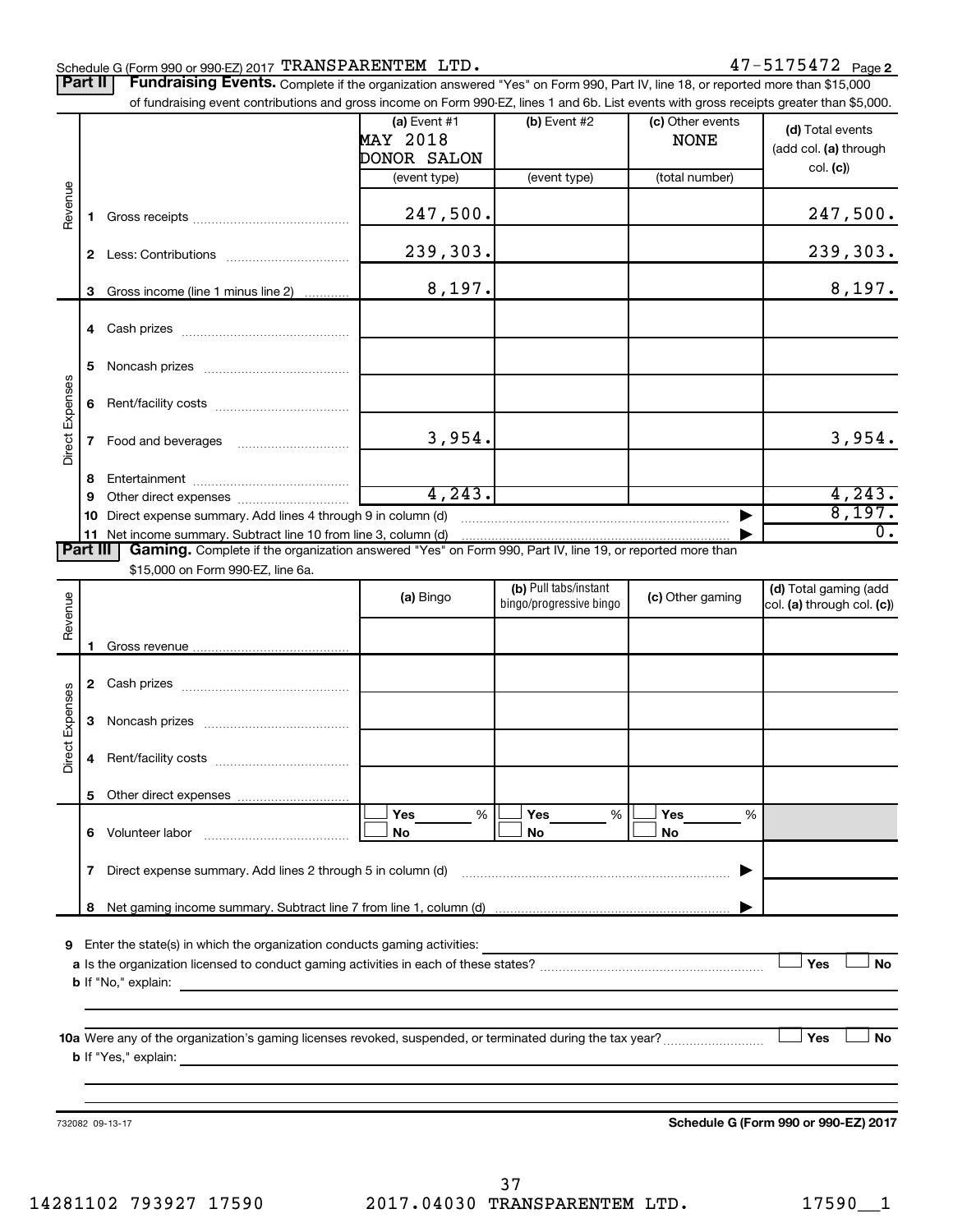|       | Schedule G (Form 990 or 990-EZ) 2017 TRANSPARENTEM LTD.                                                                                                                                                                                                                                         | $47 - 5175472$ Page 3 |           |
|-------|-------------------------------------------------------------------------------------------------------------------------------------------------------------------------------------------------------------------------------------------------------------------------------------------------|-----------------------|-----------|
|       |                                                                                                                                                                                                                                                                                                 | Yes                   | No        |
|       | 12 Is the organization a grantor, beneficiary or trustee of a trust, or a member of a partnership or other entity formed                                                                                                                                                                        | Yes                   | <b>No</b> |
|       | <b>13</b> Indicate the percentage of gaming activity conducted in:                                                                                                                                                                                                                              |                       |           |
|       |                                                                                                                                                                                                                                                                                                 | 13a                   | %         |
|       | <b>b</b> An outside facility <i>www.communicality.communicality.communicality www.communicality.communicality.communicality</i>                                                                                                                                                                 | 13 <sub>b</sub>       | %         |
|       | 14 Enter the name and address of the person who prepares the organization's gaming/special events books and records:                                                                                                                                                                            |                       |           |
|       | Name $\blacktriangleright$<br><u>and the state of the state of the state of the state of the state of the state of the state of the state of the state of the state of the state of the state of the state of the state of the state of the state of the state</u>                              |                       |           |
|       |                                                                                                                                                                                                                                                                                                 |                       |           |
|       |                                                                                                                                                                                                                                                                                                 | Yes                   | <b>No</b> |
|       | of gaming revenue retained by the third party $\triangleright$ \$                                                                                                                                                                                                                               |                       |           |
|       | c If "Yes," enter name and address of the third party:                                                                                                                                                                                                                                          |                       |           |
|       | <u> 1980 - Johann Barbara, martin amerikan basal dan berasal dan berasal dalam basal dan berasal dan berasal dan</u><br>Name $\blacktriangleright$                                                                                                                                              |                       |           |
| 16    | Gaming manager information:                                                                                                                                                                                                                                                                     |                       |           |
|       | <u> 1989 - Johann Harry Harry Harry Harry Harry Harry Harry Harry Harry Harry Harry Harry Harry Harry Harry Harry</u><br>Name $\blacktriangleright$                                                                                                                                             |                       |           |
|       | Gaming manager compensation > \$                                                                                                                                                                                                                                                                |                       |           |
|       |                                                                                                                                                                                                                                                                                                 |                       |           |
|       | Description of services provided > example and the contract of the contract of the contract of the contract of                                                                                                                                                                                  |                       |           |
|       |                                                                                                                                                                                                                                                                                                 |                       |           |
|       | Employee<br>Director/officer<br>Independent contractor                                                                                                                                                                                                                                          |                       |           |
|       | <b>17</b> Mandatory distributions:<br><b>a</b> Is the organization required under state law to make charitable distributions from the gaming proceeds to<br><b>b</b> Enter the amount of distributions required under state law to be distributed to other exempt organizations or spent in the | $\Box$ Yes $\Box$ No  |           |
|       | organization's own exempt activities during the tax year $\triangleright$ \$<br><b>Part IV</b><br>Supplemental Information. Provide the explanations required by Part I, line 2b, columns (iii) and (v); and Part III, lines 9, 9b, 10b, 15b,                                                   |                       |           |
|       | 15c, 16, and 17b, as applicable. Also provide any additional information. See instructions.                                                                                                                                                                                                     |                       |           |
|       | SCHEDULE G, PART I, LINE 2B, LIST OF TEN HIGHEST PAID FUNDRAISERS:                                                                                                                                                                                                                              |                       |           |
| ( I ) | NAME OF FUNDRAISER: FORWARD MOTION STRATEGIES LLC                                                                                                                                                                                                                                               |                       |           |
| ( I ) | 07040<br>ADDRESS OF FUNDRAISER: 15 ESSEX ROAD, MAPLEWOOD, NJ                                                                                                                                                                                                                                    |                       |           |
|       |                                                                                                                                                                                                                                                                                                 |                       |           |
|       |                                                                                                                                                                                                                                                                                                 |                       |           |
|       |                                                                                                                                                                                                                                                                                                 |                       |           |
|       |                                                                                                                                                                                                                                                                                                 |                       |           |
|       |                                                                                                                                                                                                                                                                                                 |                       |           |

732083 09-13-17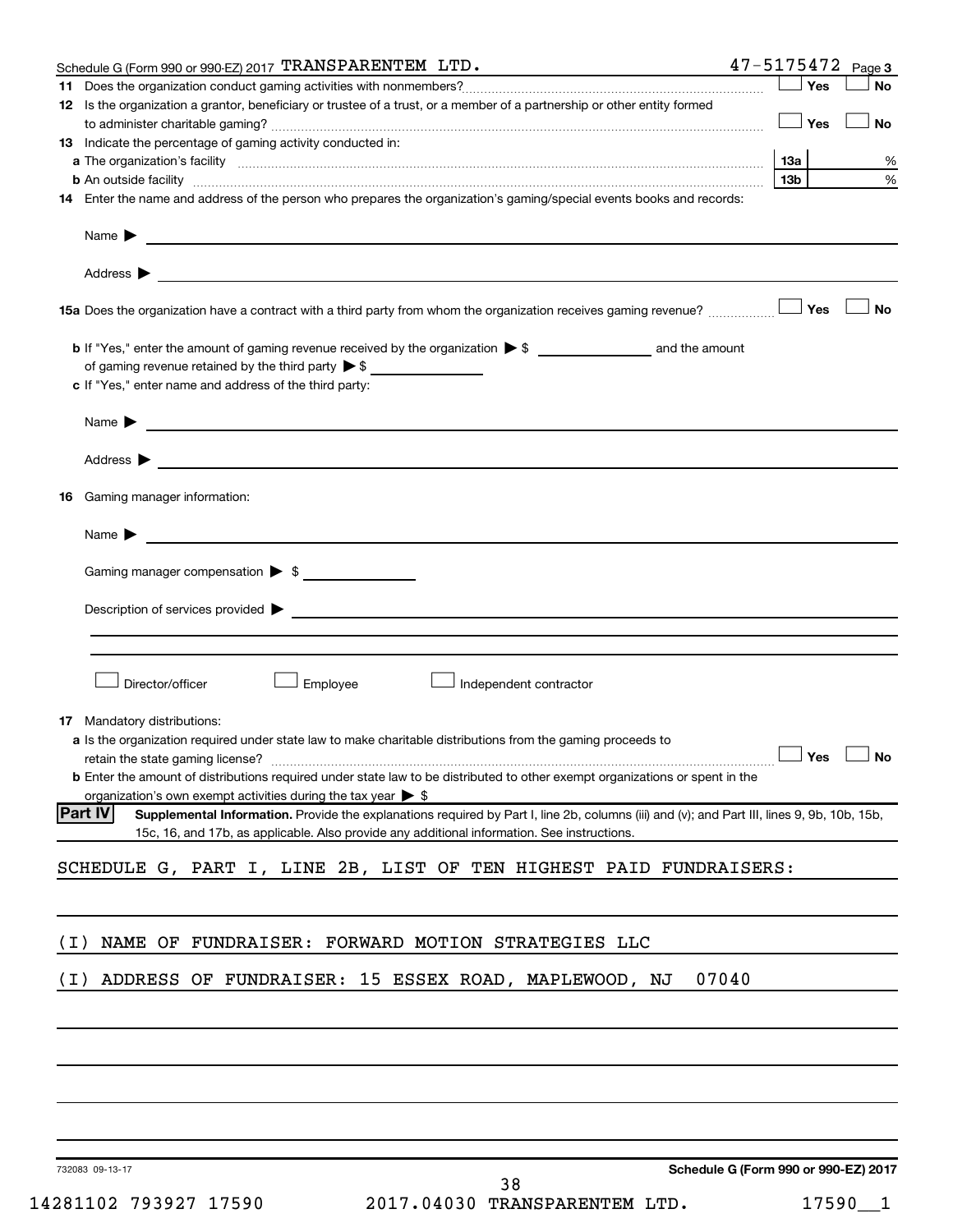| . .             |  |                                 |
|-----------------|--|---------------------------------|
|                 |  |                                 |
|                 |  |                                 |
|                 |  |                                 |
|                 |  |                                 |
|                 |  |                                 |
|                 |  |                                 |
|                 |  |                                 |
|                 |  |                                 |
|                 |  |                                 |
|                 |  |                                 |
|                 |  |                                 |
|                 |  |                                 |
|                 |  |                                 |
|                 |  |                                 |
|                 |  |                                 |
|                 |  |                                 |
|                 |  |                                 |
|                 |  |                                 |
|                 |  |                                 |
|                 |  |                                 |
|                 |  |                                 |
|                 |  |                                 |
|                 |  |                                 |
|                 |  |                                 |
|                 |  |                                 |
|                 |  |                                 |
|                 |  |                                 |
|                 |  |                                 |
|                 |  |                                 |
|                 |  |                                 |
|                 |  |                                 |
|                 |  |                                 |
|                 |  |                                 |
|                 |  |                                 |
|                 |  |                                 |
|                 |  |                                 |
|                 |  |                                 |
|                 |  |                                 |
|                 |  |                                 |
|                 |  |                                 |
|                 |  |                                 |
|                 |  |                                 |
|                 |  |                                 |
|                 |  |                                 |
|                 |  | Schedule G (Form 990 or 990-EZ) |
| 732084 04-01-17 |  |                                 |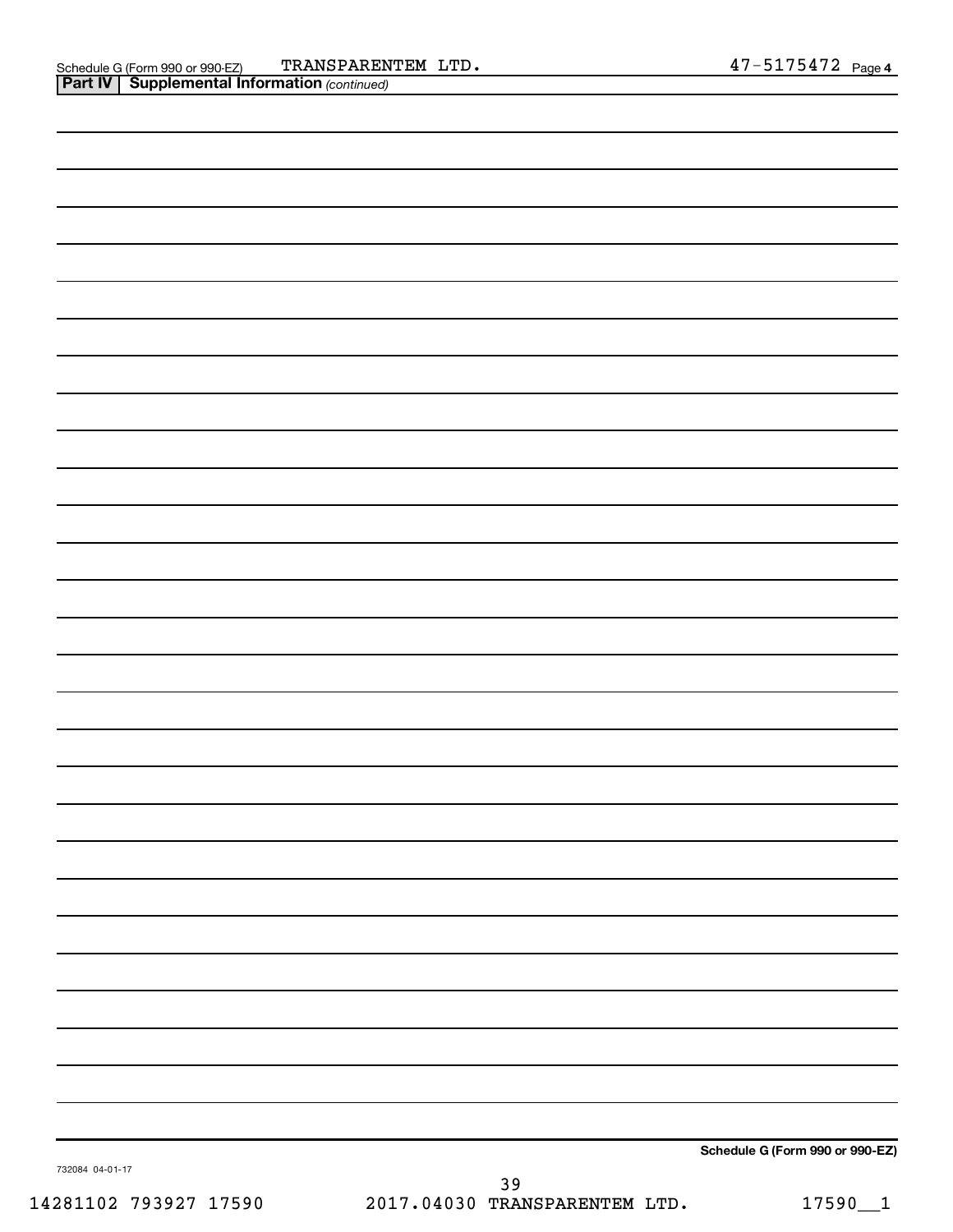|        | <b>SCHEDULE J</b>                                                                                             | <b>Compensation Information</b>                                                                                                                                                                                                    |                       | OMB No. 1545-0047                                   |     |                         |  |
|--------|---------------------------------------------------------------------------------------------------------------|------------------------------------------------------------------------------------------------------------------------------------------------------------------------------------------------------------------------------------|-----------------------|-----------------------------------------------------|-----|-------------------------|--|
|        | (Form 990)<br>For certain Officers, Directors, Trustees, Key Employees, and Highest                           |                                                                                                                                                                                                                                    |                       |                                                     |     |                         |  |
|        | <b>Compensated Employees</b><br>Complete if the organization answered "Yes" on Form 990, Part IV, line 23.    |                                                                                                                                                                                                                                    |                       |                                                     |     |                         |  |
|        | Department of the Treasury                                                                                    |                                                                                                                                                                                                                                    | <b>Open to Public</b> |                                                     |     |                         |  |
|        | Internal Revenue Service                                                                                      | Go to www.irs.gov/Form990 for instructions and the latest information.                                                                                                                                                             |                       | Inspection                                          |     |                         |  |
|        | Name of the organization                                                                                      |                                                                                                                                                                                                                                    |                       | <b>Employer identification number</b><br>47-5175472 |     |                         |  |
|        |                                                                                                               | TRANSPARENTEM LTD.                                                                                                                                                                                                                 |                       |                                                     |     |                         |  |
| Part I |                                                                                                               | <b>Questions Regarding Compensation</b>                                                                                                                                                                                            |                       |                                                     |     |                         |  |
|        |                                                                                                               |                                                                                                                                                                                                                                    |                       |                                                     | Yes | No                      |  |
|        |                                                                                                               | 1a Check the appropriate box(es) if the organization provided any of the following to or for a person listed on Form 990,                                                                                                          |                       |                                                     |     |                         |  |
|        |                                                                                                               | Part VII, Section A, line 1a. Complete Part III to provide any relevant information regarding these items.                                                                                                                         |                       |                                                     |     |                         |  |
|        | First-class or charter travel                                                                                 | Housing allowance or residence for personal use                                                                                                                                                                                    |                       |                                                     |     |                         |  |
|        | Travel for companions                                                                                         | Payments for business use of personal residence                                                                                                                                                                                    |                       |                                                     |     |                         |  |
|        |                                                                                                               | Tax indemnification and gross-up payments<br>Health or social club dues or initiation fees                                                                                                                                         |                       |                                                     |     |                         |  |
|        |                                                                                                               | Discretionary spending account<br>Personal services (such as, maid, chauffeur, chef)                                                                                                                                               |                       |                                                     |     |                         |  |
|        |                                                                                                               |                                                                                                                                                                                                                                    |                       |                                                     |     |                         |  |
|        |                                                                                                               | <b>b</b> If any of the boxes on line 1a are checked, did the organization follow a written policy regarding payment or<br>reimbursement or provision of all of the expenses described above? If "No," complete Part III to explain |                       | 1b                                                  |     |                         |  |
| 2      |                                                                                                               |                                                                                                                                                                                                                                    |                       |                                                     |     |                         |  |
|        |                                                                                                               | Did the organization require substantiation prior to reimbursing or allowing expenses incurred by all directors,                                                                                                                   |                       | $\mathbf{2}$                                        |     |                         |  |
|        |                                                                                                               |                                                                                                                                                                                                                                    |                       |                                                     |     |                         |  |
| 3      |                                                                                                               | Indicate which, if any, of the following the filing organization used to establish the compensation of the organization's                                                                                                          |                       |                                                     |     |                         |  |
|        |                                                                                                               | CEO/Executive Director. Check all that apply. Do not check any boxes for methods used by a related organization to                                                                                                                 |                       |                                                     |     |                         |  |
|        |                                                                                                               | establish compensation of the CEO/Executive Director, but explain in Part III.                                                                                                                                                     |                       |                                                     |     |                         |  |
|        | $\underline{\mathbf{X}}$ Compensation committee                                                               | Written employment contract                                                                                                                                                                                                        |                       |                                                     |     |                         |  |
|        |                                                                                                               | $ \mathbf{X} $ Compensation survey or study<br>Independent compensation consultant                                                                                                                                                 |                       |                                                     |     |                         |  |
|        | $ \mathbf{X} $ Form 990 of other organizations                                                                | $\mathbf{X}$ Approval by the board or compensation committee                                                                                                                                                                       |                       |                                                     |     |                         |  |
|        |                                                                                                               |                                                                                                                                                                                                                                    |                       |                                                     |     |                         |  |
| 4      |                                                                                                               | During the year, did any person listed on Form 990, Part VII, Section A, line 1a, with respect to the filing                                                                                                                       |                       |                                                     |     |                         |  |
|        | organization or a related organization:                                                                       |                                                                                                                                                                                                                                    |                       |                                                     |     |                         |  |
|        |                                                                                                               | Receive a severance payment or change-of-control payment?                                                                                                                                                                          |                       | 4a                                                  |     | х                       |  |
| b      |                                                                                                               |                                                                                                                                                                                                                                    |                       | 4b                                                  |     | $\overline{\mathbf{x}}$ |  |
| с      |                                                                                                               |                                                                                                                                                                                                                                    |                       | 4c                                                  |     | $\overline{\text{x}}$   |  |
|        | If "Yes" to any of lines 4a-c, list the persons and provide the applicable amounts for each item in Part III. |                                                                                                                                                                                                                                    |                       |                                                     |     |                         |  |
|        |                                                                                                               |                                                                                                                                                                                                                                    |                       |                                                     |     |                         |  |
|        |                                                                                                               | Only section 501(c)(3), 501(c)(4), and 501(c)(29) organizations must complete lines 5-9.                                                                                                                                           |                       |                                                     |     |                         |  |
|        |                                                                                                               | For persons listed on Form 990, Part VII, Section A, line 1a, did the organization pay or accrue any compensation                                                                                                                  |                       |                                                     |     |                         |  |
|        | contingent on the revenues of:                                                                                |                                                                                                                                                                                                                                    |                       |                                                     |     |                         |  |
|        |                                                                                                               |                                                                                                                                                                                                                                    |                       | 5а                                                  |     | X.                      |  |
|        |                                                                                                               |                                                                                                                                                                                                                                    |                       | 5b                                                  |     | $\overline{\mathbf{X}}$ |  |
|        |                                                                                                               | If "Yes" on line 5a or 5b, describe in Part III.                                                                                                                                                                                   |                       |                                                     |     |                         |  |
| 6      |                                                                                                               | For persons listed on Form 990, Part VII, Section A, line 1a, did the organization pay or accrue any compensation                                                                                                                  |                       |                                                     |     |                         |  |
|        | contingent on the net earnings of:                                                                            |                                                                                                                                                                                                                                    |                       |                                                     |     |                         |  |
|        |                                                                                                               |                                                                                                                                                                                                                                    |                       | 6a                                                  |     | х                       |  |
|        |                                                                                                               |                                                                                                                                                                                                                                    |                       | 6b                                                  |     | $\overline{\mathbf{X}}$ |  |
|        |                                                                                                               | If "Yes" on line 6a or 6b, describe in Part III.                                                                                                                                                                                   |                       |                                                     |     |                         |  |
|        |                                                                                                               | 7 For persons listed on Form 990, Part VII, Section A, line 1a, did the organization provide any nonfixed payments                                                                                                                 |                       |                                                     |     |                         |  |
|        |                                                                                                               |                                                                                                                                                                                                                                    |                       | 7                                                   |     | х                       |  |
| 8      |                                                                                                               | Were any amounts reported on Form 990, Part VII, paid or accrued pursuant to a contract that was subject to the                                                                                                                    |                       |                                                     |     |                         |  |
|        |                                                                                                               |                                                                                                                                                                                                                                    |                       | 8                                                   |     | х                       |  |
| 9      |                                                                                                               | If "Yes" on line 8, did the organization also follow the rebuttable presumption procedure described in                                                                                                                             |                       |                                                     |     |                         |  |
|        |                                                                                                               |                                                                                                                                                                                                                                    |                       | 9                                                   |     |                         |  |
|        |                                                                                                               | LHA For Paperwork Reduction Act Notice, see the Instructions for Form 990.                                                                                                                                                         |                       | Schedule J (Form 990) 2017                          |     |                         |  |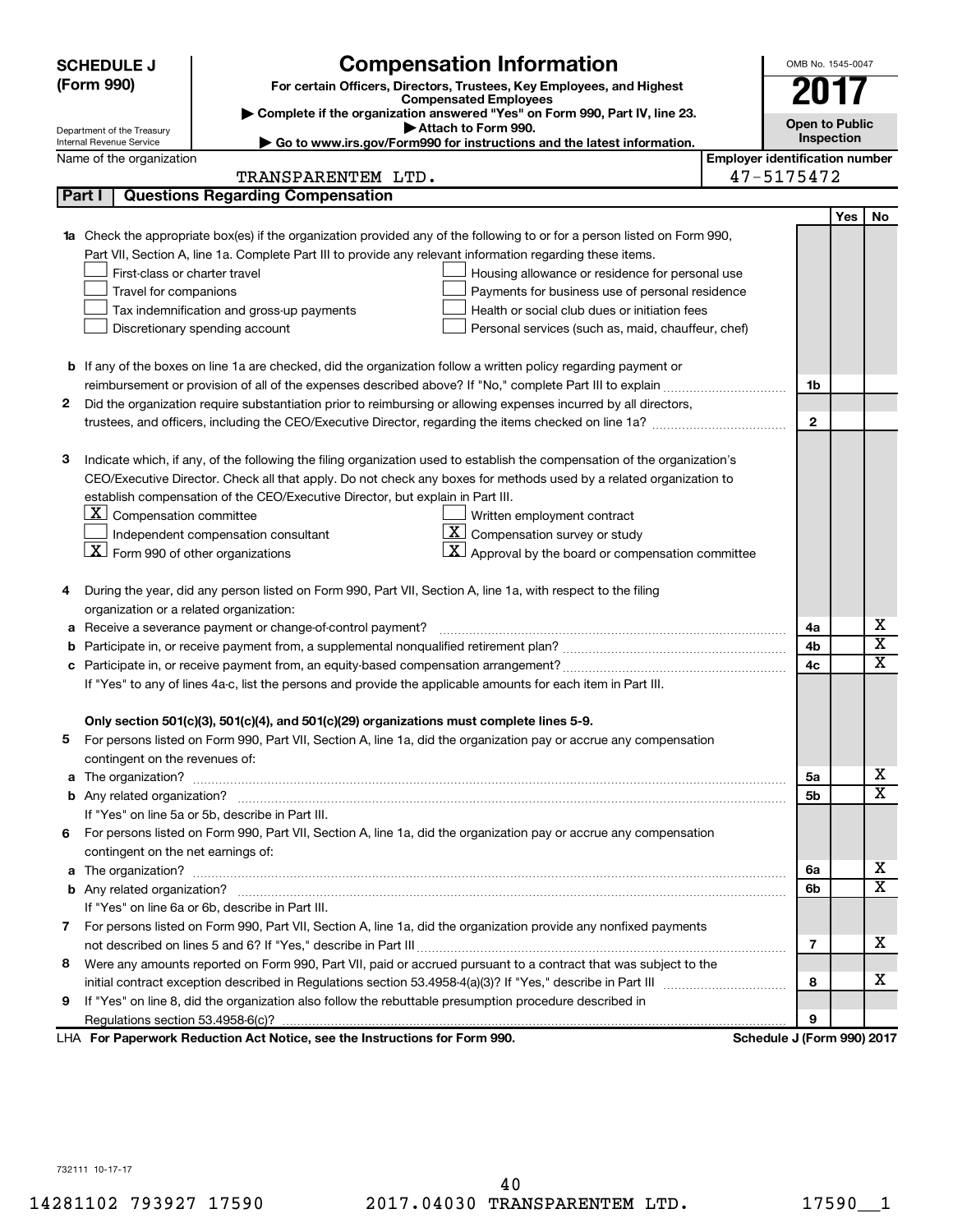#### Part II | Officers, Directors, Trustees, Key Employees, and Highest Compensated Employees. Use duplicate copies if additional space is needed.

For each individual whose compensation must be reported on Schedule J, report compensation from the organization on row (i) and from related organizations, described in the instructions, on row (ii). Do not list any individuals that aren't listed on Form 990, Part VII.

Note: The sum of columns (B)(i)-(iii) for each listed individual must equal the total amount of Form 990, Part VII, Section A, line 1a, applicable column (D) and (E) amounts for that individual.

| (A) Name and Title         |            | (B) Breakdown of W-2 and/or 1099-MISC compensation |                                           |                                           | (C) Retirement and<br>other deferred | (D) Nontaxable<br>benefits | (E) Total of columns        | (F) Compensation<br>in column (B)         |  |
|----------------------------|------------|----------------------------------------------------|-------------------------------------------|-------------------------------------------|--------------------------------------|----------------------------|-----------------------------|-------------------------------------------|--|
|                            |            | (i) Base<br>compensation                           | (ii) Bonus &<br>incentive<br>compensation | (iii) Other<br>reportable<br>compensation | compensation                         |                            | $(B)(i)-(D)$                | reported as deferred<br>on prior Form 990 |  |
| E. BENJAMIN SKINNER<br>(1) | (i)        | 190,902.                                           | $\overline{0}$ .                          | $\overline{0}$ .                          | 6,927.                               | 9,517.                     | 207, 346.                   | $\overline{0}$ .                          |  |
| PRESIDENT                  | (ii)       | σ.                                                 | $\overline{0}$ .                          | $\overline{0}$ .                          | σ.                                   | $\overline{0}$ .           | $\overline{\mathfrak{o}}$ . | $\overline{0}$ .                          |  |
| TIMOTHY R. SANDLER<br>(2)  | (i)        | 231,550.                                           | $\overline{0}$ .                          | $\overline{0}$ .                          | 8,853.                               | 17,912.                    | 258, 315.                   | $\overline{0}$ .                          |  |
| VICE-PRESIDENT             | (ii)       | $\overline{0}$ .                                   | $\overline{0}$ .                          | $\overline{0}$ .                          | $\overline{0}$ .                     | $\overline{0}$ .           | $\overline{\mathfrak{o}}$ . | $\overline{0}$ .                          |  |
| SUMEET BODINGTON<br>(3)    | (i)        | 146,917.                                           | $\overline{0}$ .                          | $\overline{0}$ .                          | 5,147.                               | $\overline{0}$ .           | 152,064.                    | $\overline{0}$ .                          |  |
| VICE-PRESIDENT             | (ii)       | $\overline{0}$ .                                   | $\overline{\mathfrak{o}}$ .               | $\overline{0}$ .                          | $\overline{\mathfrak{o}}$ .          | $\overline{0}$ .           | $\overline{\mathfrak{o}}$ . | $\overline{0}$ .                          |  |
|                            | (i)        |                                                    |                                           |                                           |                                      |                            |                             |                                           |  |
|                            | (ii)       |                                                    |                                           |                                           |                                      |                            |                             |                                           |  |
|                            | (i)        |                                                    |                                           |                                           |                                      |                            |                             |                                           |  |
|                            | (ii)       |                                                    |                                           |                                           |                                      |                            |                             |                                           |  |
|                            | (i)        |                                                    |                                           |                                           |                                      |                            |                             |                                           |  |
|                            | (ii)       |                                                    |                                           |                                           |                                      |                            |                             |                                           |  |
|                            | (i)        |                                                    |                                           |                                           |                                      |                            |                             |                                           |  |
|                            | (ii)       |                                                    |                                           |                                           |                                      |                            |                             |                                           |  |
|                            | (i)        |                                                    |                                           |                                           |                                      |                            |                             |                                           |  |
|                            | (ii)       |                                                    |                                           |                                           |                                      |                            |                             |                                           |  |
|                            | (i)        |                                                    |                                           |                                           |                                      |                            |                             |                                           |  |
|                            | (ii)       |                                                    |                                           |                                           |                                      |                            |                             |                                           |  |
|                            | (i)        |                                                    |                                           |                                           |                                      |                            |                             |                                           |  |
|                            | (ii)       |                                                    |                                           |                                           |                                      |                            |                             |                                           |  |
|                            | (i)        |                                                    |                                           |                                           |                                      |                            |                             |                                           |  |
|                            | (ii)       |                                                    |                                           |                                           |                                      |                            |                             |                                           |  |
|                            | (i)        |                                                    |                                           |                                           |                                      |                            |                             |                                           |  |
|                            | (ii)       |                                                    |                                           |                                           |                                      |                            |                             |                                           |  |
|                            | $(\sf{i})$ |                                                    |                                           |                                           |                                      |                            |                             |                                           |  |
|                            | (ii)       |                                                    |                                           |                                           |                                      |                            |                             |                                           |  |
|                            | $(\sf{i})$ |                                                    |                                           |                                           |                                      |                            |                             |                                           |  |
|                            | (ii)       |                                                    |                                           |                                           |                                      |                            |                             |                                           |  |
|                            | (i)        |                                                    |                                           |                                           |                                      |                            |                             |                                           |  |
|                            | (ii)       |                                                    |                                           |                                           |                                      |                            |                             |                                           |  |
|                            | (i)        |                                                    |                                           |                                           |                                      |                            |                             |                                           |  |
|                            | (ii)       |                                                    |                                           |                                           |                                      |                            |                             |                                           |  |

**Schedule J (Form 990) 2017**

**2**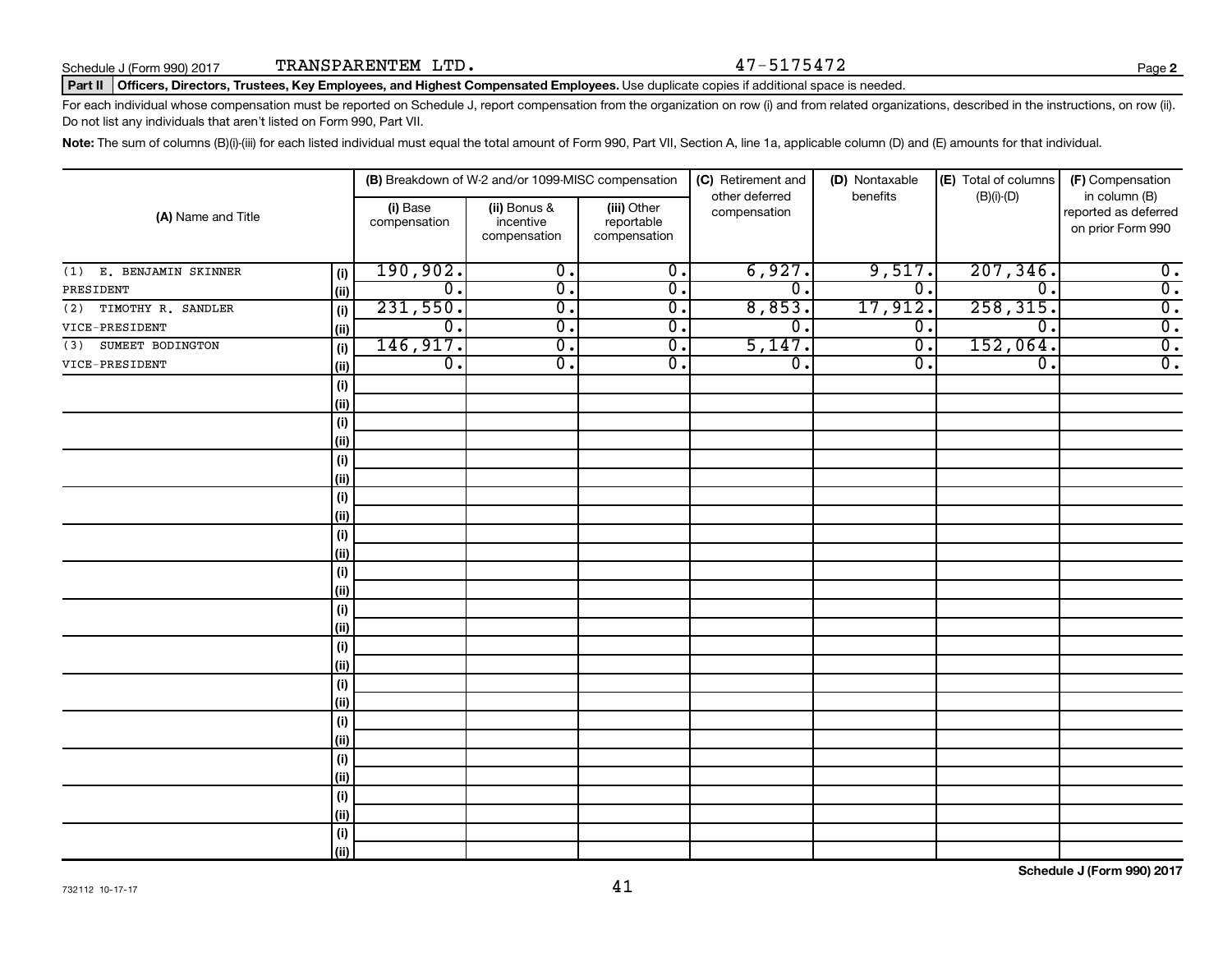**Part III Supplemental Information**

Provide the information, explanation, or descriptions required for Part I, lines 1a, 1b, 3, 4a, 4b, 4c, 5a, 5b, 6a, 6b, 7, and 8, and for Part II. Also complete this part for any additional information.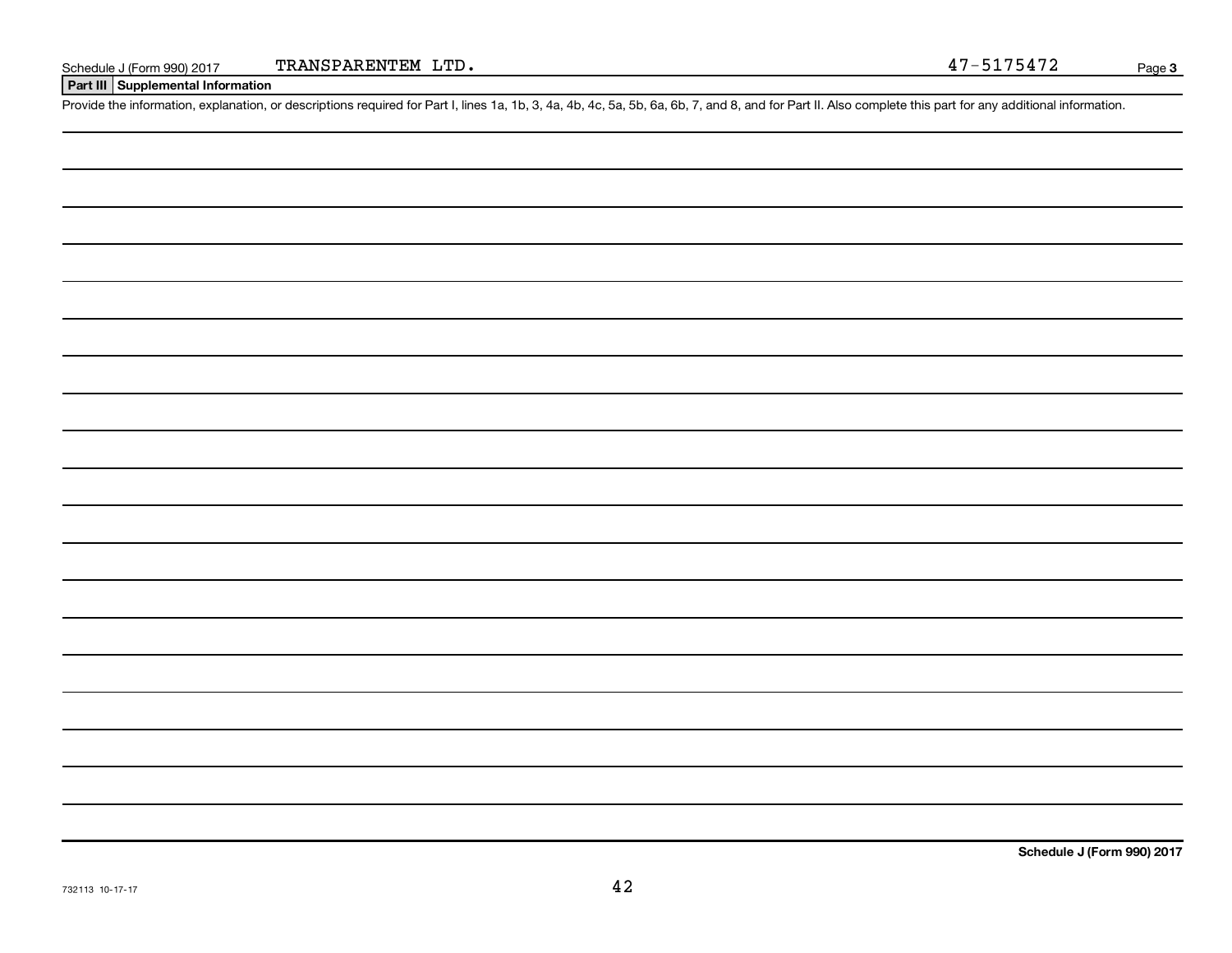**(Form 990 or 990-EZ)**

Department of the Treasury Internal Revenue Service

Name of the organization

**Complete to provide information for responses to specific questions on Form 990 or 990-EZ or to provide any additional information. | Attach to Form 990 or 990-EZ. SCHEDULE O Supplemental Information to Form 990 or 990-EZ 2017**<br>(Form 990 or 990-EZ) Complete to provide information for responses to specific questions on

**| Go to www.irs.gov/Form990 for the latest information.**

OMB No. 1545-0047 **Open to Public Inspection**

TRANSPARENTEM LTD. 47-5175472

**Employer identification number**

FORM 990, PART I, LINE 1, DESCRIPTION OF ORGANIZATION MISSION:

ERADICATION OF THOSE ABUSES.

FORM 990, PART III, LINE 4A, PROGRAM SERVICE ACCOMPLISHMENTS:

JOURNALISTS. OUR TARGETED DISCLOSURE BUILDS A SENSE OF URGENCY TO

MOBILIZE RESOURCES AND REMEDY HIGHLIGHTED PROBLEMS. OUR GOAL IS FOR

BRANDS TO MOVE BEYOND QUICK PUBLIC RELATIONS FIXES AND TOWARDS

STRATEGIC, SUSTAINED AND RESPONSIBLE SOURCING.

FORM 990, PART VI, SECTION B, LINE 11B:

THE 990 IS REVIEWED BY THE FULL BOARD BEFORE IT IS SIGNED BY THE PRESIDENT AND FILED WITH THE IRS.

FORM 990, PART VI, SECTION B, LINE 12C:

ALL OFFICERS, BOARD MEMBERS AND STAFF ARE REQUIRED TO DISCLOSE ANY

CONFLICTS AND SIGN A CONFLICT OF INTEREST POLICY WHEN THEY FIRST JOIN THE

BOARD OR ORGANIZATION, AND EVERY YEAR AFTER. THE BOARD SECRETARY FOLLOWS UP AND ENFORCES COMPLIANCE WITH THE POLICY.

FORM 990, PART VI, SECTION B, LINE 15:

732211 09-07-17 LHA For Paperwork Reduction Act Notice, see the Instructions for Form 990 or 990-EZ. Schedule O (Form 990 or 990-EZ) (2017) THE BOARD COMPENSATION COMMITTEE USES MARKET DATA FOR SIMILAR ORGANIZATIONS IN THE NEW YORK AREA, AS WELL AS THE 990S OF OTHER SIMILAR NON-PROFIT ORGANIZATIONS IN DETERMINING THE COMPENSATION FOR THE PRESIDENT, OFFICERS AND KEY EMPLOYEES. THE COMPENSATION COMMITTEE THEN RECOMMENDS THE COMPENSATION OF THE PRESIDENT, OFFICERS AND KEY EMPLOYEES TO THE BOARD, WHO WILL CONSIDER IT AND VOTE ON IT. THE LAST SUCH COMPENSATION REVIEW TOOK 43